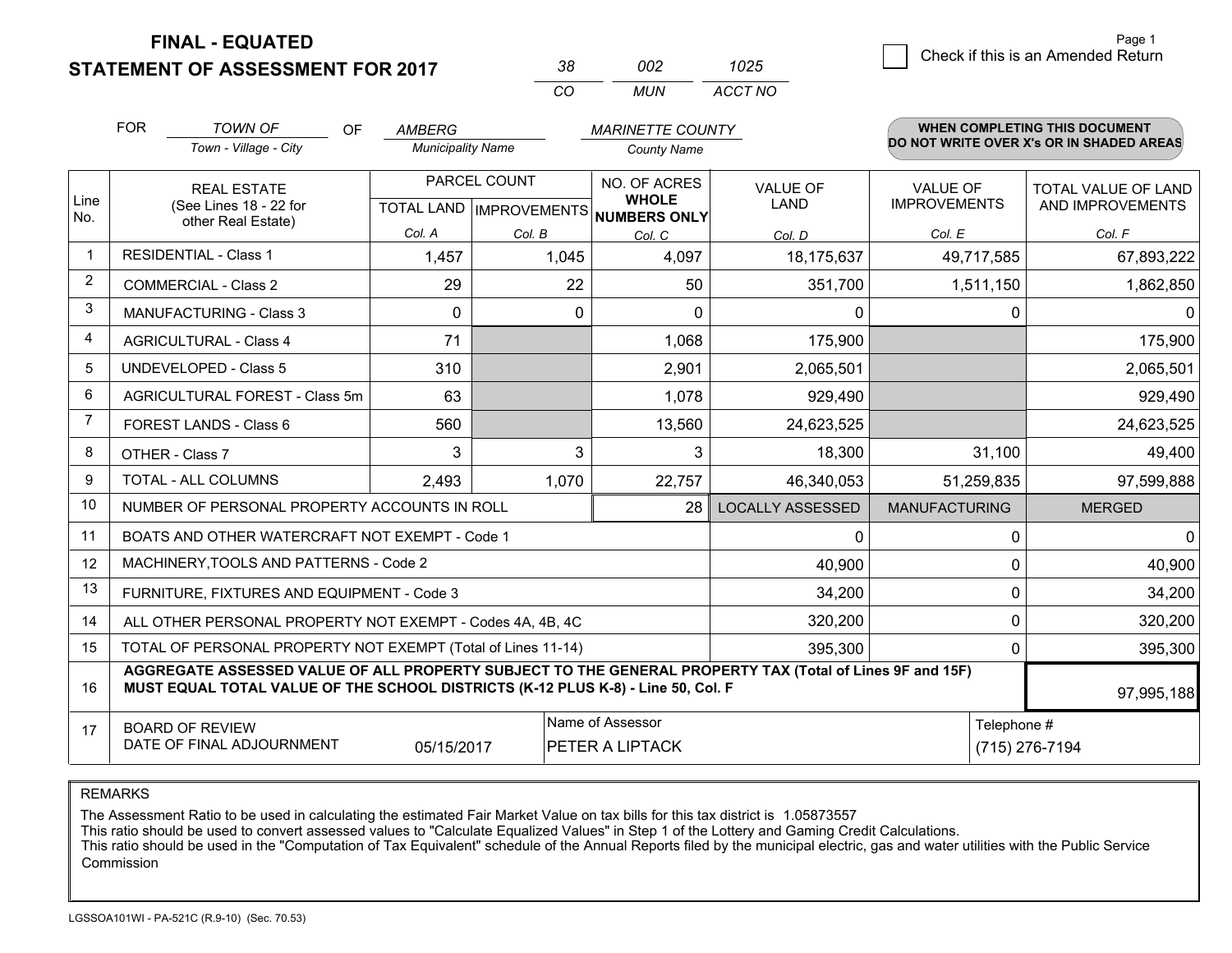*YEAR CO MUN ACCT NO* <sup>2017</sup> <sup>38</sup> <sup>002</sup> <sup>1025</sup> Page 2

Do not confuse FOREST LANDS (Line 7) with FOREST CROPS (in this section) - They are **NOT** the same

|    |                                                                                | Private Forest Crop - Reg Class @ 10¢ per acre                   |                   |                    |                 | Private Forest Crop - Reg Class @ \$2.52 per acre             |                  |                                                                    |               |                                                                              |  |
|----|--------------------------------------------------------------------------------|------------------------------------------------------------------|-------------------|--------------------|-----------------|---------------------------------------------------------------|------------------|--------------------------------------------------------------------|---------------|------------------------------------------------------------------------------|--|
| 18 | (a) PARCELS                                                                    | (b) ACRES                                                        |                   | (c) ASSESSED VALUE |                 | (d) PARCELS                                                   |                  | (e) ACRES                                                          |               | (f) ASSESSED VALUE                                                           |  |
|    |                                                                                |                                                                  |                   |                    |                 | $\mathbf{2}$                                                  |                  | 76.07                                                              |               | 137,600                                                                      |  |
|    |                                                                                | Private Forest Crop - Special Class @ 20¢ per acre               |                   |                    |                 |                                                               |                  |                                                                    |               | Entered Before 2005 Managed Forest - Ferrous Mining CLOSED @ \$8.27 per acre |  |
| 19 | (a) PARCELS                                                                    | (b) ACRES                                                        |                   | (c) ASSESSED VALUE |                 | (d) PARCELS                                                   |                  | (e) ACRES                                                          |               | (f) ASSESSED VALUE                                                           |  |
|    |                                                                                |                                                                  |                   |                    |                 |                                                               |                  |                                                                    |               |                                                                              |  |
|    |                                                                                | Entered Before 2005 Managed Forest - OPEN @ \$.79 per acre       |                   |                    |                 |                                                               |                  | Entered Before 2005 Managed Forest - CLOSED @ \$1.87 per acre      |               |                                                                              |  |
| 20 | (a) PARCELS                                                                    | (b) ACRES                                                        |                   | (c) ASSESSED VALUE |                 | (d) PARCELS                                                   |                  | (e) ACRES                                                          |               | (f) ASSESSED VALUE                                                           |  |
|    | 2                                                                              | 78                                                               |                   | 136,500            |                 | 125                                                           |                  | 4.066.01                                                           |               | 7,355,710                                                                    |  |
|    | Entered After 2004 Managed Forest - OPEN @<br>\$2.14 per acre                  |                                                                  |                   |                    |                 | Entered After 2004 Managed Forest - CLOSED @ \$10.68 per acre |                  |                                                                    |               |                                                                              |  |
| 21 | (a) PARCELS                                                                    | (b) ACRES                                                        |                   | (c) ASSESSED VALUE |                 | (d) PARCELS<br>(e) ACRES                                      |                  |                                                                    |               | (f) ASSESSED VALUE                                                           |  |
|    |                                                                                |                                                                  |                   |                    |                 |                                                               |                  |                                                                    |               |                                                                              |  |
|    | 9                                                                              | 345.44                                                           |                   | 615,300            |                 | 94                                                            |                  | 3,147.74                                                           |               | 5,779,120                                                                    |  |
| 22 | (a) County Forest Cropland Acres                                               |                                                                  | (b) Federal Acres |                    | (c) State Acres |                                                               |                  | (d) County (NOT FOREST CROP) Acres                                 |               | (e) Other Acres                                                              |  |
|    | 10.135.81                                                                      |                                                                  | 10.5              |                    |                 | 187.38<br>3,400.66                                            |                  |                                                                    |               | 1,639.51                                                                     |  |
|    |                                                                                | Assessed Value of Omitted Property From Prior Years (Sec. 70.44) |                   |                    |                 |                                                               |                  | Assessed Value of Sec. 70.43 Corrections of Errors by Assessors    |               |                                                                              |  |
|    |                                                                                | (a) REAL ESTATE                                                  |                   | (b) PERSONAL       |                 |                                                               | (c1) REAL ESTATE |                                                                    |               | (c2) PERSONAL                                                                |  |
| 23 |                                                                                |                                                                  |                   |                    |                 |                                                               |                  |                                                                    |               |                                                                              |  |
|    | Manufacturing Equated Value of Omitted Property From Prior Years (Sec. 70.995) |                                                                  |                   |                    |                 |                                                               |                  | Mfg. Equated Value of Sec.70.43 Corrections of Errors by Assessors |               |                                                                              |  |
|    |                                                                                | (d) REAL ESTATE                                                  |                   | (e) PERSONAL       |                 | (f1) REAL ESTATE                                              |                  |                                                                    | (f2) PERSONAL |                                                                              |  |
|    |                                                                                |                                                                  |                   |                    |                 |                                                               |                  |                                                                    |               |                                                                              |  |

## **SPECIAL DISTRICTS**

| Line<br>No. | Enter 6-digit<br>Special District<br>Code (Col. A) | <b>Account</b><br><b>Number</b><br>(Col. B) | <b>Special District Name</b><br>(Col. C) | <b>Locally Assessed Value</b><br>of Real Estate and<br>Personal Property (Col. D) | Mfg Value of Real Estate<br>and Personal Property<br>(Col. E) | <b>Merged Value of</b><br><b>Real Estate and</b><br>Personal Property (Col. F) |
|-------------|----------------------------------------------------|---------------------------------------------|------------------------------------------|-----------------------------------------------------------------------------------|---------------------------------------------------------------|--------------------------------------------------------------------------------|
| 24          | 387030                                             | 0235                                        | <b>AMBERG SANITARY DISTRICT</b>          | 5,236,300                                                                         |                                                               | 5,236,300                                                                      |
| 25          |                                                    |                                             |                                          |                                                                                   |                                                               |                                                                                |
| 26          |                                                    |                                             |                                          |                                                                                   |                                                               |                                                                                |
| 27          |                                                    |                                             |                                          |                                                                                   |                                                               |                                                                                |
| 28          |                                                    |                                             |                                          |                                                                                   |                                                               |                                                                                |
| 29          |                                                    |                                             |                                          |                                                                                   |                                                               |                                                                                |
| 30          |                                                    |                                             |                                          |                                                                                   |                                                               |                                                                                |
| 31          |                                                    |                                             |                                          |                                                                                   |                                                               |                                                                                |
| 32          |                                                    |                                             |                                          |                                                                                   |                                                               |                                                                                |
| 33          |                                                    |                                             |                                          |                                                                                   |                                                               |                                                                                |
| 34          |                                                    |                                             |                                          |                                                                                   |                                                               |                                                                                |
| 35          |                                                    |                                             |                                          |                                                                                   |                                                               |                                                                                |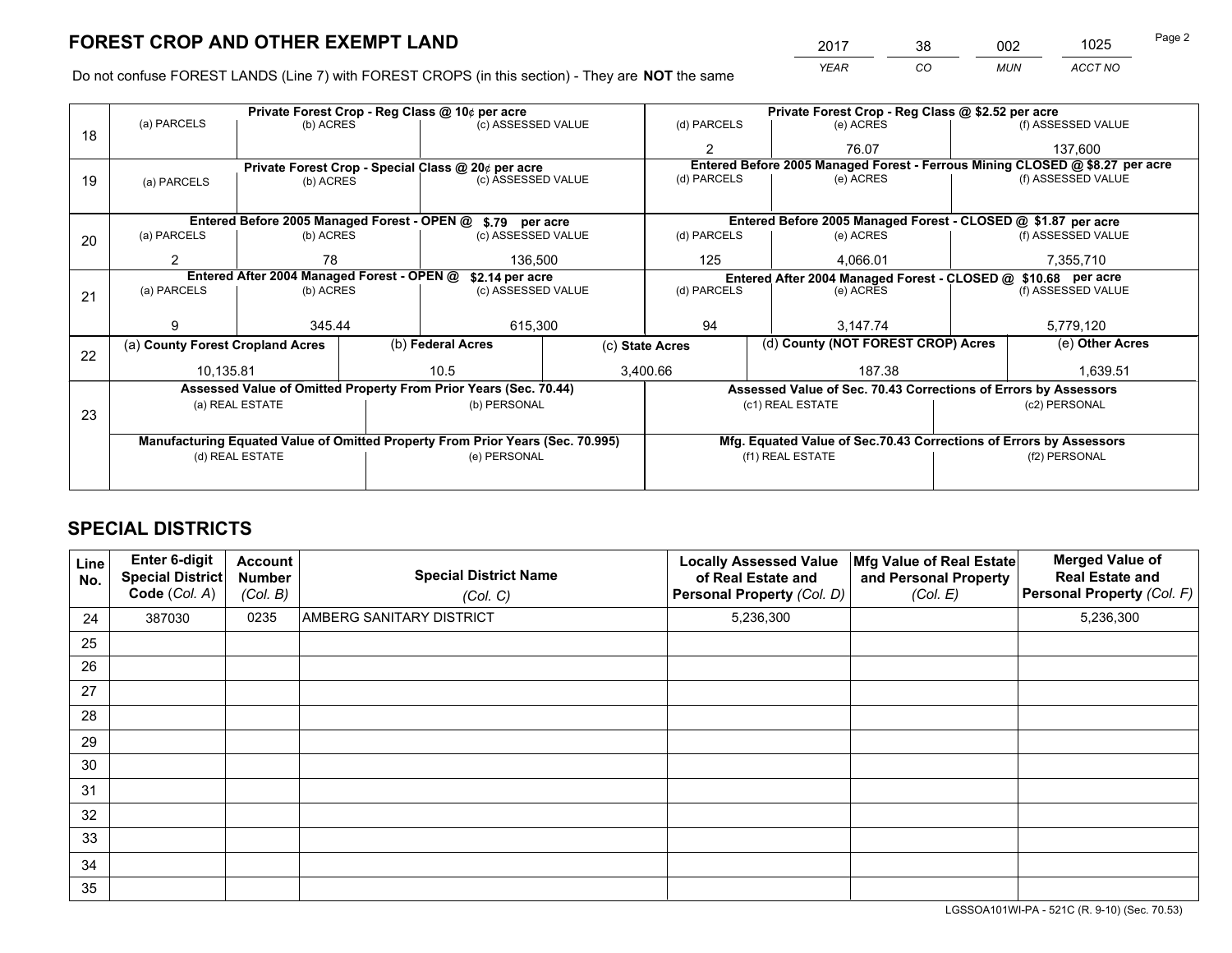|             |                                                          |                                             |                                                         | <b>YEAR</b>                                                                       | CO<br><b>MUN</b>                                              | ACCT NO                                                                        |
|-------------|----------------------------------------------------------|---------------------------------------------|---------------------------------------------------------|-----------------------------------------------------------------------------------|---------------------------------------------------------------|--------------------------------------------------------------------------------|
| Line<br>No. | Enter 6-digit<br><b>School District</b><br>Code (Col. A) | <b>Account</b><br><b>Number</b><br>(Col. B) | <b>School District Name</b><br>(Col. C)                 | <b>Locally Assessed Value</b><br>of Real Estate and<br>Personal Property (Col. D) | Mfg Value of Real Estate<br>and Personal Property<br>(Col. E) | <b>Merged Value of</b><br><b>Real Estate and</b><br>Personal Property (Col. F) |
|             | A. SCHOOL DISTRICTS (K-8 and K-12)                       |                                             |                                                         |                                                                                   |                                                               |                                                                                |
| 36          | 386230                                                   | 0230                                        | SCH D OF WAUSAUKEE                                      | 97,995,188                                                                        |                                                               | 97,995,188                                                                     |
| 37          |                                                          |                                             |                                                         |                                                                                   |                                                               |                                                                                |
| 38          |                                                          |                                             |                                                         |                                                                                   |                                                               |                                                                                |
| 39          |                                                          |                                             |                                                         |                                                                                   |                                                               |                                                                                |
| 40          |                                                          |                                             |                                                         |                                                                                   |                                                               |                                                                                |
| 41          |                                                          |                                             |                                                         |                                                                                   |                                                               |                                                                                |
| 42<br>43    |                                                          |                                             |                                                         |                                                                                   |                                                               |                                                                                |
|             |                                                          |                                             |                                                         |                                                                                   |                                                               |                                                                                |
| 44<br>45    |                                                          |                                             |                                                         |                                                                                   |                                                               |                                                                                |
| 46          |                                                          |                                             |                                                         |                                                                                   |                                                               |                                                                                |
| 47          |                                                          |                                             |                                                         |                                                                                   |                                                               |                                                                                |
| 48          |                                                          |                                             |                                                         |                                                                                   |                                                               |                                                                                |
| 49          |                                                          |                                             |                                                         |                                                                                   |                                                               |                                                                                |
| 50          |                                                          |                                             | TOTAL ASSESSED VALUE OF SCHOOL DISTRICTS (K-8 and K-12) | 97,995,188                                                                        |                                                               | 97,995,188                                                                     |
|             | <b>B.</b><br><b>UNION HIGH SCHOOL DISTRICTS</b>          |                                             |                                                         |                                                                                   |                                                               |                                                                                |
| 51          |                                                          |                                             |                                                         |                                                                                   |                                                               |                                                                                |
| 52          |                                                          |                                             |                                                         |                                                                                   |                                                               |                                                                                |
| 53          |                                                          |                                             |                                                         |                                                                                   |                                                               |                                                                                |
| 54          |                                                          |                                             |                                                         |                                                                                   |                                                               |                                                                                |
| 55          |                                                          |                                             | TOTAL ASSESSED VALUE OF UNION HIGH SCHOOLS              |                                                                                   |                                                               |                                                                                |
|             | C.<br><b>TECHNICAL COLLEGE DISTRICTS</b>                 |                                             |                                                         |                                                                                   |                                                               |                                                                                |
| 56          | 001300                                                   | 0012                                        | NORTHEAST WISCONSIN TECH COLLEGE GNBY                   | 97,995,188                                                                        |                                                               | 97,995,188                                                                     |
| 57          |                                                          |                                             |                                                         |                                                                                   |                                                               |                                                                                |
| 58          |                                                          |                                             |                                                         |                                                                                   |                                                               |                                                                                |
| 59          |                                                          |                                             | TOTAL ASSESSED VALUE OF TECHNICAL COLLEGES              | 97,995,188                                                                        |                                                               | 97,995,188                                                                     |

2017

38

002

## *I hereby certify, to the best of my knowledge and belief, this form is complete and correct.*

**SCHOOL DISTRICTS**

| Print name of preparer | Title                    |                | Date (MM / DD / CCYY) |
|------------------------|--------------------------|----------------|-----------------------|
|                        |                          |                |                       |
| Signature of preparer  | Contact Telephone Number | E-mail address |                       |
|                        | $\sim$                   |                |                       |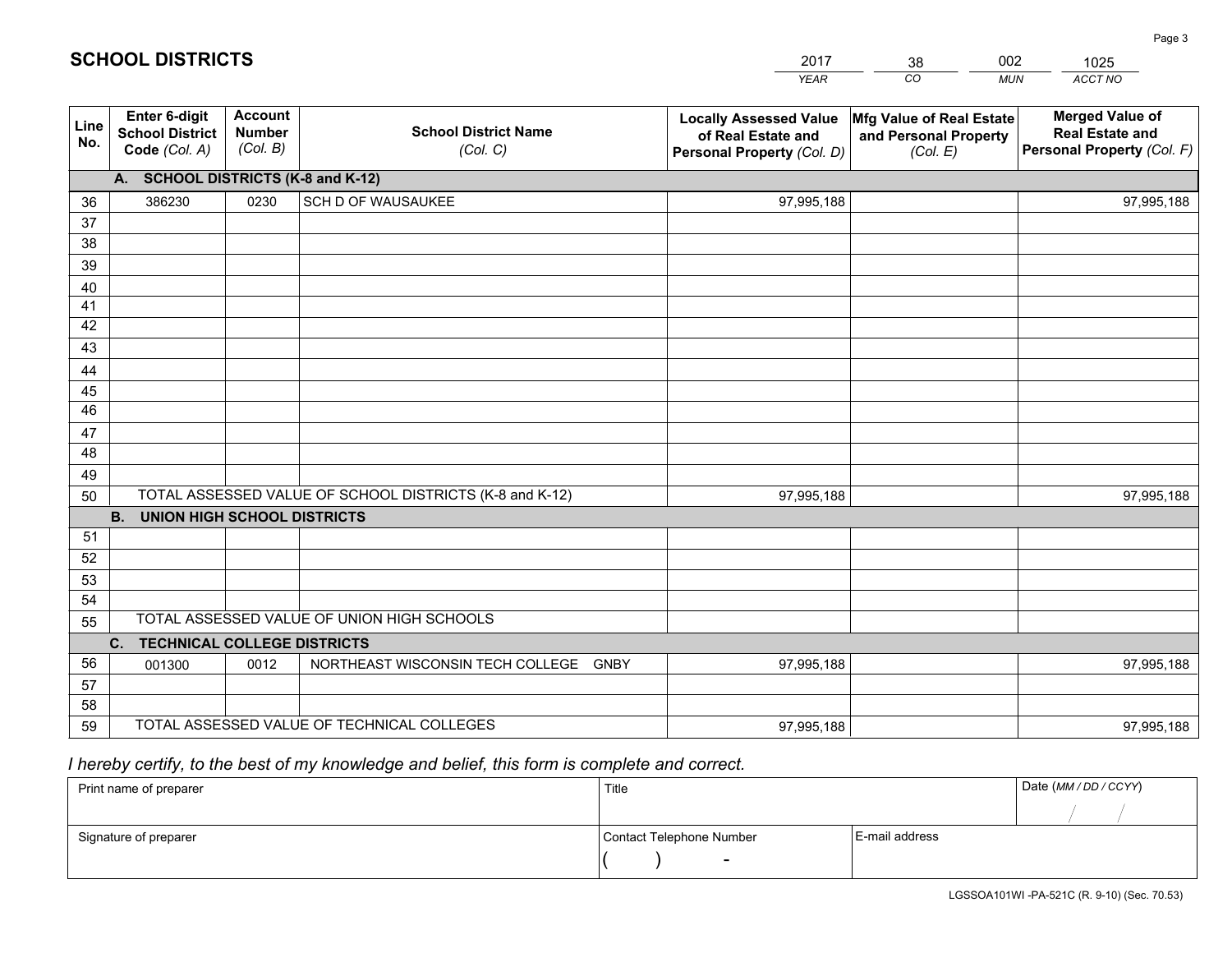#### **HIGHLIGHTS**

- 1. Complete the Statement of Assessment after the Board of Review. Reflect any changes made there.
- 2. Use black ink to complete.
- 3. Line 16 must equal Line 50, Col D.
- 4. Line 55 must equal the total of K-8 schools listed on lines 36-49. Do not include K-12 schools in this comparision.
- 5. Line 59, Col. D must equal Line 16.
- 6. Special District, School District and Technical College District values must include both real estate and personal property. Examples of Special districts are: town sanitary districts, public inland lake protection and rehabilitation districts, and metropolitan sewerage districts.
- 7. DO NOT INCLUDE Manufacturing property values.DOR will print these values on the final SOA.

PAT BOSHEN TOWN OF AMBERG

TOWN OF AMBERG PAT BOSHEN

PO BOX 245

PO BOX 245

AMBERG, WI 54102 - 0245

AMBERG, WI 54102 - 0245

 8. Accuracy of this form is very important. The values reported directly affect the equalized value DOR calculates for school and special districts.

#### **Page 1:**

 If not prefilled, enter the tax year,county and municipal code,municipal type, municipal name and county name on the top of form.

Check the Amended box, if filing an amended / corrected SOA.

 Report the parcel count, acres and assessed value of taxable general property, total parcel count, (real and personal), total acres, and values from final figures set by the Board of Review.

- A. Real Estate land and improvements (buildings, etc.) is reported on lines 1 8, total line 9.
- B. Personal Property is reported on lines 11 14, Column D, total line 15.
- C. To complete this report, use the computer produced summary of the assessment roll that shows these amounts.
- D. Use whole numbers only.
- E. Add each line across and each column down to verify entries.

### **Page 2:**

- A. Report Special Items (not subject to general property tax).
- 1. Private Forest Croplands and Managed Forest Lands are reported on lines 18,19, 20 and 21. Be sure to report assessed values **NOT** taxes.
- 2. You should have copies of the orders of entry, orders of withdrawal, etc., to update your assessment roll.
	- 3. Show hundredths of acres (e.g. 39.75).
- 4. Tax exempt lands are reported on line 22.
- 5. Omitted property and sec. 70.43, Wis. Stats., corrections of errors by assessor are reported on line 23. Report real estate and personal property separately. These should be for **prior years**, not something found on the current assessment roll after the board of review.
- B. Special District (Lines 24-35) Include the value of both real and personal property.

 The Department of Revenue (DOR) preprints much of the information regarding names and codes for schools, special districts,etc. If a district is not listed, enter the name and value only, DOR will enter the proper code.

### **Page 3 School Districts:**

Include the value of both real and personal property.

Report School District (regular, elementary, union high school, and technical college).

- 1. Regular (K-12) and Elementary (K-8) school values are reported on lines 36-49, total on line 50.
- 2. Union High School (UHS) (use only if elementary schools are listed on lines 36-49) are reported on lines 51-54. UHS total value (line 55) must equal to the total **elementary school** values reported on lines 36-49. Do notinclude K-12 schools in this comparison.
- 3. Technical College values are reported on lines 56-58, total on line 59.
- 4. Use the computer summary that shows these amounts to complete this report.

#### **This form is due the second Monday in June. File this report only after your Board of Review is complete.**

 *If you have questions: Return forms to:*

 Email: lgs@wisconsin.gov Wisconsin Department of RevenueCall:  $(608)$  266-2569 or  $(608)$  264-6892 Fax number: (608) 264-6887 PO Box 8971

Local Government Services Section 6-97

Madison WI 53708-8971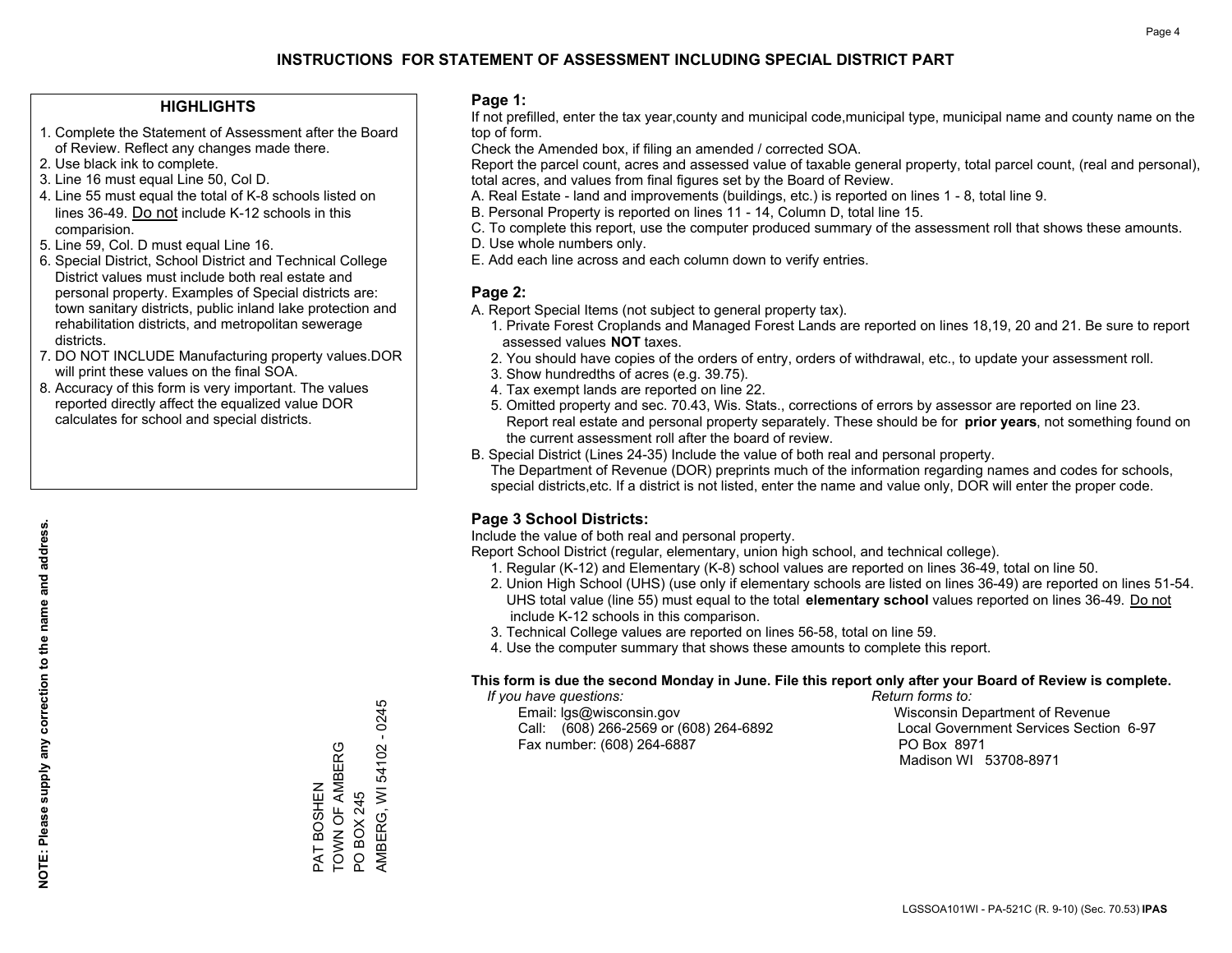**STATEMENT OF ASSESSMENT FOR 2017** 

| 38  | 004   | 1026    |
|-----|-------|---------|
| CO. | MI IN | ACCT NO |

|                | <b>FOR</b> | <b>TOWN OF</b><br><b>OF</b>                                                                                                                                                                  | <b>ATHELSTANE</b>                                    |        | <b>MARINETTE COUNTY</b>             |                                |                                        | WHEN COMPLETING THIS DOCUMENT            |
|----------------|------------|----------------------------------------------------------------------------------------------------------------------------------------------------------------------------------------------|------------------------------------------------------|--------|-------------------------------------|--------------------------------|----------------------------------------|------------------------------------------|
|                |            | Town - Village - City                                                                                                                                                                        | <b>Municipality Name</b>                             |        | <b>County Name</b>                  |                                |                                        | DO NOT WRITE OVER X's OR IN SHADED AREAS |
| Line           |            | <b>REAL ESTATE</b><br>(See Lines 18 - 22 for                                                                                                                                                 | PARCEL COUNT<br>TOTAL LAND IMPROVEMENTS NUMBERS ONLY |        | NO. OF ACRES<br><b>WHOLE</b>        | <b>VALUE OF</b><br><b>LAND</b> | <b>VALUE OF</b><br><b>IMPROVEMENTS</b> | TOTAL VALUE OF LAND<br>AND IMPROVEMENTS  |
| No.            |            | other Real Estate)                                                                                                                                                                           | Col. A                                               | Col. B | Col. C                              | Col. D                         | Col. E                                 | Col. F                                   |
|                |            | <b>RESIDENTIAL - Class 1</b>                                                                                                                                                                 | 1,355                                                | 1,079  | 3,059                               | 24,872,300                     | 67,475,500                             | 92,347,800                               |
| 2              |            | <b>COMMERCIAL - Class 2</b>                                                                                                                                                                  | 20                                                   | 20     | 83                                  | 339,600                        | 2,230,900                              | 2,570,500                                |
| 3              |            | <b>MANUFACTURING - Class 3</b>                                                                                                                                                               | $\Omega$                                             | 0      | $\Omega$                            | 0                              | $\Omega$                               | $\mathbf{0}$                             |
| 4              |            | <b>AGRICULTURAL - Class 4</b>                                                                                                                                                                | 12                                                   |        | 173                                 | 21,500                         |                                        | 21,500                                   |
| 5              |            | <b>UNDEVELOPED - Class 5</b>                                                                                                                                                                 | 187                                                  |        | 1,308                               | 647,600                        |                                        | 647,600                                  |
| 6              |            | AGRICULTURAL FOREST - Class 5m                                                                                                                                                               | 6                                                    |        | 130                                 | 127,300                        |                                        | 127,300                                  |
| $\overline{7}$ |            | FOREST LANDS - Class 6                                                                                                                                                                       | 606                                                  |        | 14,348                              | 27,928,100                     |                                        | 27,928,100                               |
| 8              |            | OTHER - Class 7                                                                                                                                                                              | 4                                                    | 4      | 6                                   | 26,800                         | 53,900                                 | 80,700                                   |
| 9              |            | TOTAL - ALL COLUMNS                                                                                                                                                                          | 2,190                                                | 1,103  | 19,107                              | 53,963,200                     | 69,760,300                             | 123,723,500                              |
| 10             |            | NUMBER OF PERSONAL PROPERTY ACCOUNTS IN ROLL                                                                                                                                                 |                                                      |        | 87                                  | <b>LOCALLY ASSESSED</b>        | <b>MANUFACTURING</b>                   | <b>MERGED</b>                            |
| 11             |            | BOATS AND OTHER WATERCRAFT NOT EXEMPT - Code 1                                                                                                                                               |                                                      |        |                                     | 0                              | $\Omega$                               | 0                                        |
| 12             |            | MACHINERY, TOOLS AND PATTERNS - Code 2                                                                                                                                                       |                                                      |        |                                     | 153,500                        | 200                                    | 153,700                                  |
| 13             |            | FURNITURE, FIXTURES AND EQUIPMENT - Code 3                                                                                                                                                   |                                                      |        |                                     | 176,300                        | $\Omega$                               | 176,300                                  |
| 14             |            | ALL OTHER PERSONAL PROPERTY NOT EXEMPT - Codes 4A, 4B, 4C                                                                                                                                    |                                                      |        |                                     | 6,501,100                      | 100                                    | 6,501,200                                |
| 15             |            | TOTAL OF PERSONAL PROPERTY NOT EXEMPT (Total of Lines 11-14)                                                                                                                                 |                                                      |        |                                     | 6,830,900                      | 300                                    | 6,831,200                                |
| 16             |            | AGGREGATE ASSESSED VALUE OF ALL PROPERTY SUBJECT TO THE GENERAL PROPERTY TAX (Total of Lines 9F and 15F)<br>MUST EQUAL TOTAL VALUE OF THE SCHOOL DISTRICTS (K-12 PLUS K-8) - Line 50, Col. F |                                                      |        |                                     |                                |                                        | 130,554,700                              |
| 17             |            | <b>BOARD OF REVIEW</b><br>DATE OF FINAL ADJOURNMENT                                                                                                                                          | 05/15/2017                                           |        | Name of Assessor<br>PETER A LIPTACK | Telephone #<br>(715) 276-7194  |                                        |                                          |

REMARKS

The Assessment Ratio to be used in calculating the estimated Fair Market Value on tax bills for this tax district is 1.087739411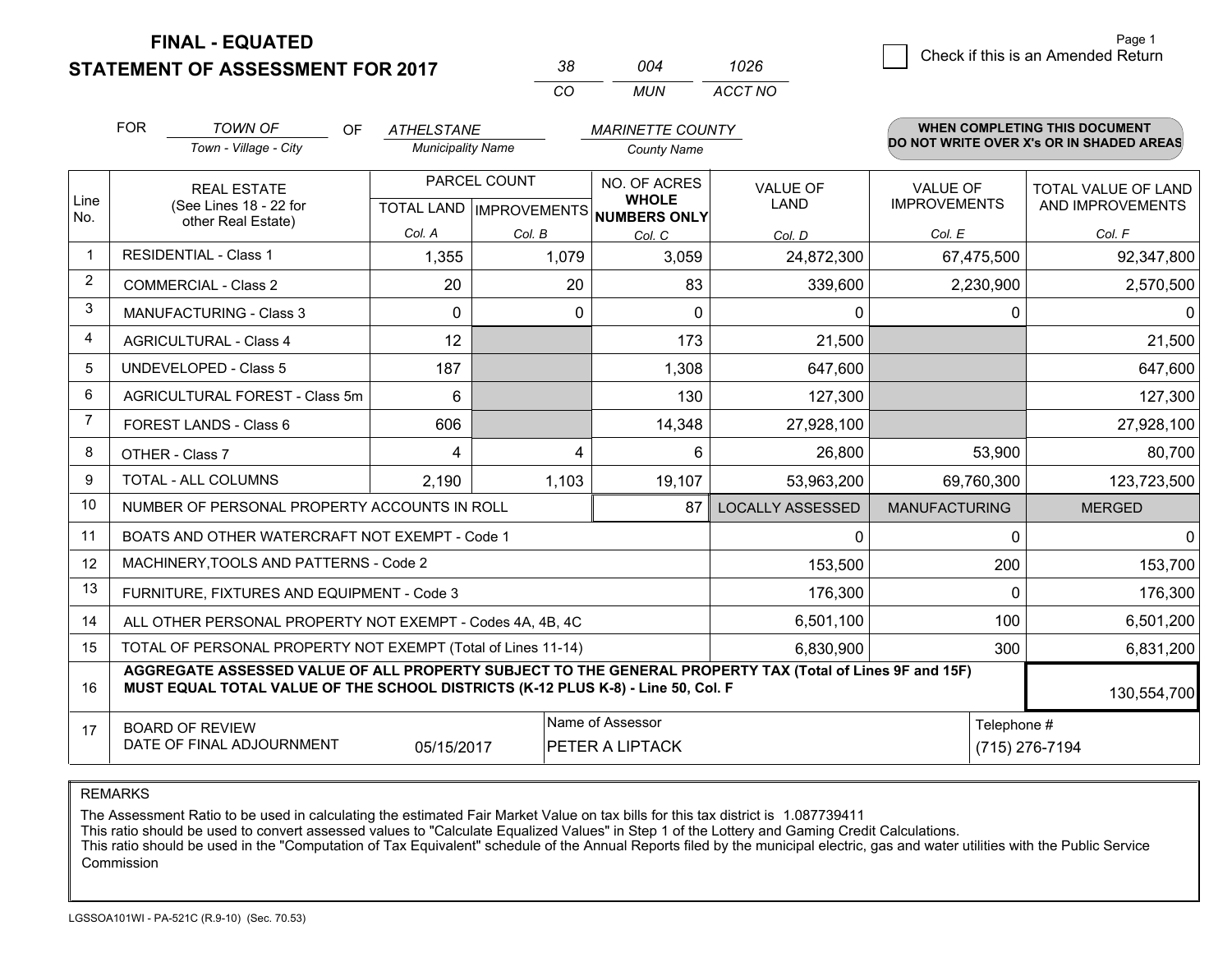*YEAR CO MUN ACCT NO* <sup>2017</sup> <sup>38</sup> <sup>004</sup> <sup>1026</sup>

Do not confuse FOREST LANDS (Line 7) with FOREST CROPS (in this section) - They are **NOT** the same

|    |                                                               |                                 |  | Private Forest Crop - Reg Class @ 10¢ per acre                                 |             | Private Forest Crop - Reg Class @ \$2.52 per acre |           |                                                                 |                                                                              |                    |
|----|---------------------------------------------------------------|---------------------------------|--|--------------------------------------------------------------------------------|-------------|---------------------------------------------------|-----------|-----------------------------------------------------------------|------------------------------------------------------------------------------|--------------------|
| 18 | (a) PARCELS                                                   | (b) ACRES                       |  | (c) ASSESSED VALUE                                                             |             | (d) PARCELS                                       |           | (e) ACRES                                                       |                                                                              | (f) ASSESSED VALUE |
|    |                                                               |                                 |  |                                                                                |             |                                                   |           |                                                                 |                                                                              |                    |
|    | Private Forest Crop - Special Class @ 20¢ per acre            |                                 |  |                                                                                |             |                                                   |           |                                                                 | Entered Before 2005 Managed Forest - Ferrous Mining CLOSED @ \$8.27 per acre |                    |
| 19 | (a) PARCELS                                                   | (c) ASSESSED VALUE<br>(b) ACRES |  |                                                                                | (d) PARCELS |                                                   | (e) ACRES |                                                                 | (f) ASSESSED VALUE                                                           |                    |
|    |                                                               |                                 |  |                                                                                |             |                                                   |           |                                                                 |                                                                              |                    |
|    |                                                               |                                 |  | Entered Before 2005 Managed Forest - OPEN @ \$.79 per acre                     |             |                                                   |           | Entered Before 2005 Managed Forest - CLOSED @ \$1.87 per acre   |                                                                              |                    |
| 20 | (a) PARCELS                                                   | (b) ACRES                       |  | (c) ASSESSED VALUE                                                             |             | (d) PARCELS                                       |           | (e) ACRES                                                       |                                                                              | (f) ASSESSED VALUE |
|    |                                                               | 19.44<br>45.700                 |  |                                                                                | 96          |                                                   | 3.043.76  |                                                                 | 7,383,000                                                                    |                    |
|    | Entered After 2004 Managed Forest - OPEN @<br>\$2.14 per acre |                                 |  |                                                                                |             |                                                   |           | Entered After 2004 Managed Forest - CLOSED @ \$10.68 per acre   |                                                                              |                    |
| 21 | (a) PARCELS                                                   | (b) ACRES                       |  | (c) ASSESSED VALUE                                                             |             | (d) PARCELS                                       |           | (e) ACRES                                                       |                                                                              | (f) ASSESSED VALUE |
|    |                                                               |                                 |  |                                                                                |             |                                                   |           |                                                                 |                                                                              |                    |
|    | 5                                                             | 190.27                          |  | 447,100                                                                        |             | 96                                                |           | 3.032.62                                                        |                                                                              | 7,116,800          |
| 22 | (a) County Forest Cropland Acres                              |                                 |  | (b) Federal Acres                                                              |             | (c) State Acres                                   |           | (d) County (NOT FOREST CROP) Acres                              |                                                                              | (e) Other Acres    |
|    | 40,272.52                                                     |                                 |  |                                                                                |             | 1,679.8<br>68.71                                  |           |                                                                 |                                                                              | 242.55             |
|    |                                                               |                                 |  | Assessed Value of Omitted Property From Prior Years (Sec. 70.44)               |             |                                                   |           | Assessed Value of Sec. 70.43 Corrections of Errors by Assessors |                                                                              |                    |
| 23 |                                                               | (a) REAL ESTATE                 |  | (b) PERSONAL                                                                   |             |                                                   |           | (c1) REAL ESTATE                                                |                                                                              | (c2) PERSONAL      |
|    |                                                               |                                 |  |                                                                                |             |                                                   |           |                                                                 |                                                                              |                    |
|    |                                                               |                                 |  | Manufacturing Equated Value of Omitted Property From Prior Years (Sec. 70.995) |             |                                                   |           |                                                                 | Mfg. Equated Value of Sec.70.43 Corrections of Errors by Assessors           |                    |
|    |                                                               | (d) REAL ESTATE                 |  | (e) PERSONAL                                                                   |             | (f1) REAL ESTATE                                  |           |                                                                 | (f2) PERSONAL                                                                |                    |
|    |                                                               |                                 |  |                                                                                |             |                                                   |           |                                                                 |                                                                              |                    |

## **SPECIAL DISTRICTS**

| Line<br>No. | Enter 6-digit<br><b>Special District</b> | <b>Account</b><br><b>Number</b> | <b>Special District Name</b> | <b>Locally Assessed Value</b><br>of Real Estate and | Mfg Value of Real Estate<br>and Personal Property | <b>Merged Value of</b><br><b>Real Estate and</b> |
|-------------|------------------------------------------|---------------------------------|------------------------------|-----------------------------------------------------|---------------------------------------------------|--------------------------------------------------|
|             | Code (Col. A)                            | (Col. B)                        | (Col. C)                     | Personal Property (Col. D)                          | (Col. E)                                          | Personal Property (Col. F)                       |
| 24          |                                          |                                 |                              |                                                     |                                                   |                                                  |
| 25          |                                          |                                 |                              |                                                     |                                                   |                                                  |
| 26          |                                          |                                 |                              |                                                     |                                                   |                                                  |
| 27          |                                          |                                 |                              |                                                     |                                                   |                                                  |
| 28          |                                          |                                 |                              |                                                     |                                                   |                                                  |
| 29          |                                          |                                 |                              |                                                     |                                                   |                                                  |
| 30          |                                          |                                 |                              |                                                     |                                                   |                                                  |
| 31          |                                          |                                 |                              |                                                     |                                                   |                                                  |
| 32          |                                          |                                 |                              |                                                     |                                                   |                                                  |
| 33          |                                          |                                 |                              |                                                     |                                                   |                                                  |
| 34          |                                          |                                 |                              |                                                     |                                                   |                                                  |
| 35          |                                          |                                 |                              |                                                     |                                                   |                                                  |

LGSSOA101WI-PA - 521C (R. 9-10) (Sec. 70.53)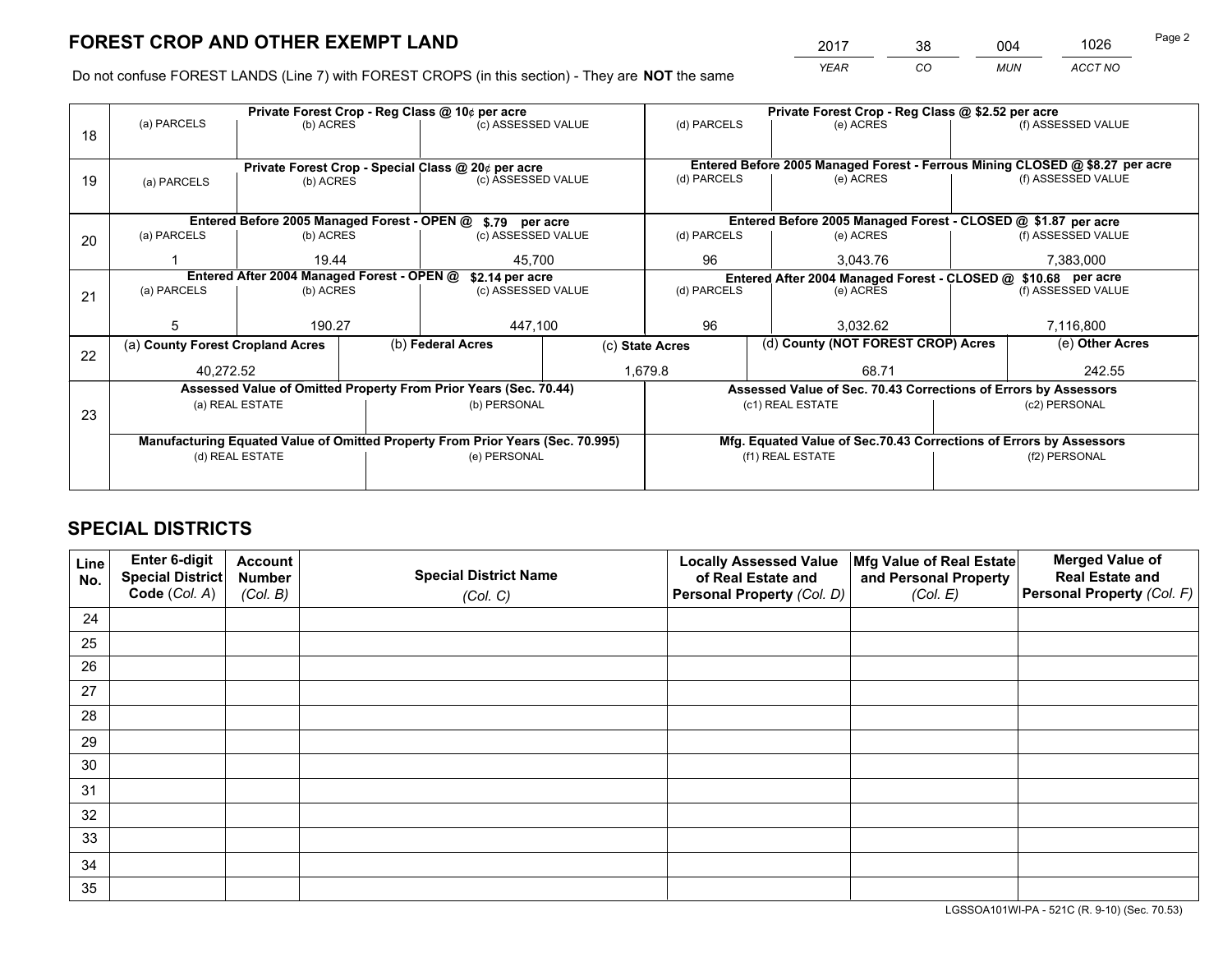|             |                                                                 |                                             |                                                         | <b>YEAR</b>                                                                       | CO<br><b>MUN</b>                                              | ACCT NO                                                                        |
|-------------|-----------------------------------------------------------------|---------------------------------------------|---------------------------------------------------------|-----------------------------------------------------------------------------------|---------------------------------------------------------------|--------------------------------------------------------------------------------|
| Line<br>No. | <b>Enter 6-digit</b><br><b>School District</b><br>Code (Col. A) | <b>Account</b><br><b>Number</b><br>(Col. B) | <b>School District Name</b><br>(Col. C)                 | <b>Locally Assessed Value</b><br>of Real Estate and<br>Personal Property (Col. D) | Mfg Value of Real Estate<br>and Personal Property<br>(Col. E) | <b>Merged Value of</b><br><b>Real Estate and</b><br>Personal Property (Col. F) |
|             | A. SCHOOL DISTRICTS (K-8 and K-12)                              |                                             |                                                         |                                                                                   |                                                               |                                                                                |
| 36          | 386230                                                          | 0230                                        | SCH D OF WAUSAUKEE                                      | 130,554,400                                                                       | 300                                                           | 130,554,700                                                                    |
| 37          |                                                                 |                                             |                                                         |                                                                                   |                                                               |                                                                                |
| 38          |                                                                 |                                             |                                                         |                                                                                   |                                                               |                                                                                |
| 39          |                                                                 |                                             |                                                         |                                                                                   |                                                               |                                                                                |
| 40          |                                                                 |                                             |                                                         |                                                                                   |                                                               |                                                                                |
| 41          |                                                                 |                                             |                                                         |                                                                                   |                                                               |                                                                                |
| 42<br>43    |                                                                 |                                             |                                                         |                                                                                   |                                                               |                                                                                |
|             |                                                                 |                                             |                                                         |                                                                                   |                                                               |                                                                                |
| 44<br>45    |                                                                 |                                             |                                                         |                                                                                   |                                                               |                                                                                |
| 46          |                                                                 |                                             |                                                         |                                                                                   |                                                               |                                                                                |
| 47          |                                                                 |                                             |                                                         |                                                                                   |                                                               |                                                                                |
| 48          |                                                                 |                                             |                                                         |                                                                                   |                                                               |                                                                                |
| 49          |                                                                 |                                             |                                                         |                                                                                   |                                                               |                                                                                |
| 50          |                                                                 |                                             | TOTAL ASSESSED VALUE OF SCHOOL DISTRICTS (K-8 and K-12) | 130,554,400                                                                       | 300                                                           | 130,554,700                                                                    |
|             | <b>B.</b><br><b>UNION HIGH SCHOOL DISTRICTS</b>                 |                                             |                                                         |                                                                                   |                                                               |                                                                                |
| 51          |                                                                 |                                             |                                                         |                                                                                   |                                                               |                                                                                |
| 52          |                                                                 |                                             |                                                         |                                                                                   |                                                               |                                                                                |
| 53          |                                                                 |                                             |                                                         |                                                                                   |                                                               |                                                                                |
| 54          |                                                                 |                                             |                                                         |                                                                                   |                                                               |                                                                                |
| 55          |                                                                 |                                             | TOTAL ASSESSED VALUE OF UNION HIGH SCHOOLS              |                                                                                   |                                                               |                                                                                |
|             | C.<br><b>TECHNICAL COLLEGE DISTRICTS</b>                        |                                             |                                                         |                                                                                   |                                                               |                                                                                |
| 56          | 001300                                                          | 0012                                        | NORTHEAST WISCONSIN TECH COLLEGE<br><b>GNBY</b>         | 130,554,400                                                                       | 300                                                           | 130,554,700                                                                    |
| 57          |                                                                 |                                             |                                                         |                                                                                   |                                                               |                                                                                |
| 58          |                                                                 |                                             |                                                         |                                                                                   |                                                               |                                                                                |
| 59          |                                                                 |                                             | TOTAL ASSESSED VALUE OF TECHNICAL COLLEGES              | 130,554,400                                                                       | 300                                                           | 130,554,700                                                                    |

2017

38

004

 *I hereby certify, to the best of my knowledge and belief, this form is complete and correct.*

**SCHOOL DISTRICTS**

| Print name of preparer | Title                    |                | Date (MM / DD / CCYY) |
|------------------------|--------------------------|----------------|-----------------------|
|                        |                          |                |                       |
| Signature of preparer  | Contact Telephone Number | E-mail address |                       |
|                        | $\sim$                   |                |                       |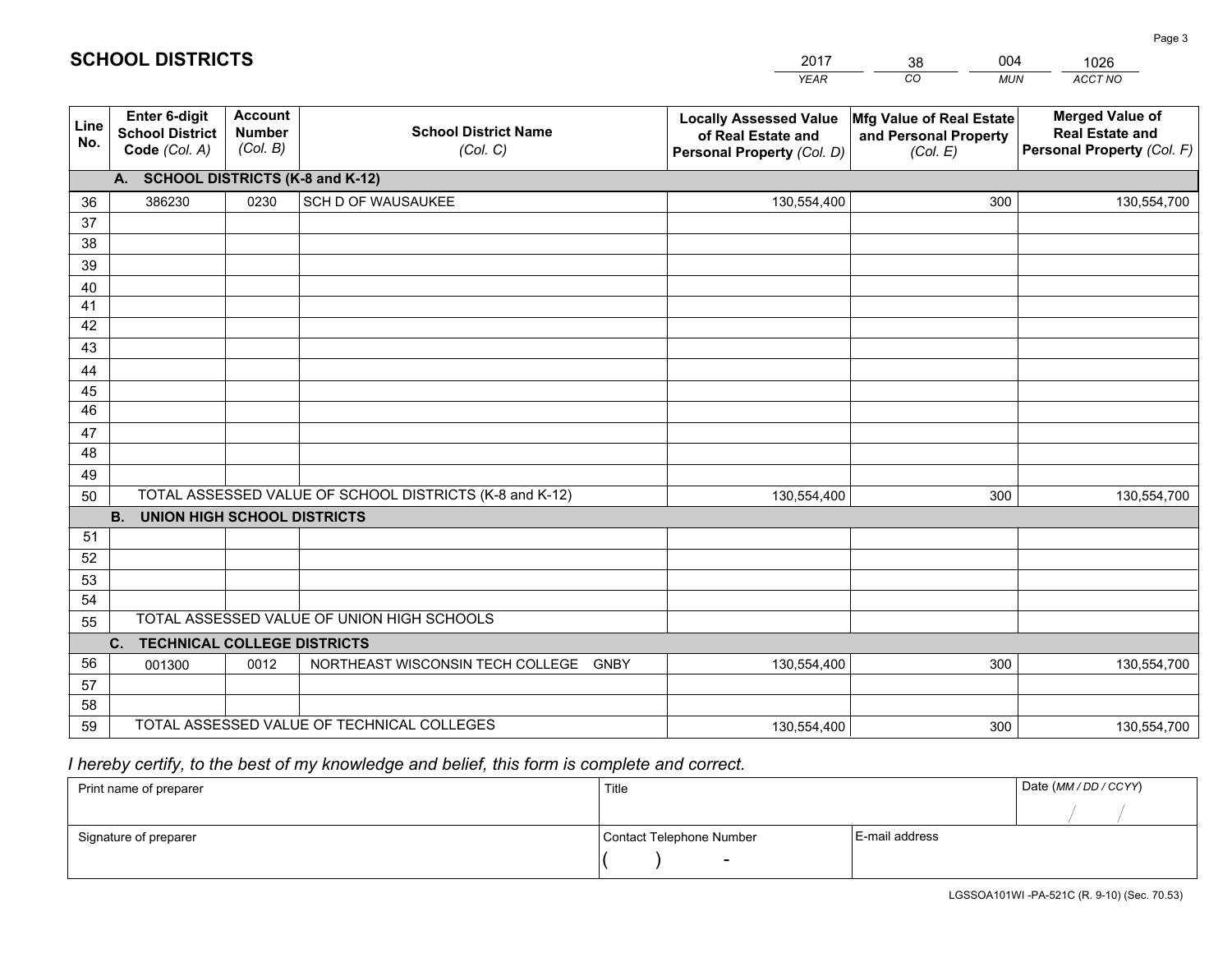#### **HIGHLIGHTS**

- 1. Complete the Statement of Assessment after the Board of Review. Reflect any changes made there.
- 2. Use black ink to complete.
- 3. Line 16 must equal Line 50, Col D.
- 4. Line 55 must equal the total of K-8 schools listed on lines 36-49. Do not include K-12 schools in this comparision.
- 5. Line 59, Col. D must equal Line 16.
- 6. Special District, School District and Technical College District values must include both real estate and personal property. Examples of Special districts are: town sanitary districts, public inland lake protection and rehabilitation districts, and metropolitan sewerage districts.
- 7. DO NOT INCLUDE Manufacturing property values.DOR will print these values on the final SOA.
- 8. Accuracy of this form is very important. The values reported directly affect the equalized value DOR calculates for school and special districts.

#### **Page 1:**

 If not prefilled, enter the tax year,county and municipal code,municipal type, municipal name and county name on the top of form.

Check the Amended box, if filing an amended / corrected SOA.

 Report the parcel count, acres and assessed value of taxable general property, total parcel count, (real and personal), total acres, and values from final figures set by the Board of Review.

- A. Real Estate land and improvements (buildings, etc.) is reported on lines 1 8, total line 9.
- B. Personal Property is reported on lines 11 14, Column D, total line 15.
- C. To complete this report, use the computer produced summary of the assessment roll that shows these amounts.
- D. Use whole numbers only.
- E. Add each line across and each column down to verify entries.

#### **Page 2:**

- A. Report Special Items (not subject to general property tax).
- 1. Private Forest Croplands and Managed Forest Lands are reported on lines 18,19, 20 and 21. Be sure to report assessed values **NOT** taxes.
- 2. You should have copies of the orders of entry, orders of withdrawal, etc., to update your assessment roll.
	- 3. Show hundredths of acres (e.g. 39.75).
- 4. Tax exempt lands are reported on line 22.
- 5. Omitted property and sec. 70.43, Wis. Stats., corrections of errors by assessor are reported on line 23. Report real estate and personal property separately. These should be for **prior years**, not something found on the current assessment roll after the board of review.
- B. Special District (Lines 24-35) Include the value of both real and personal property.

 The Department of Revenue (DOR) preprints much of the information regarding names and codes for schools, special districts,etc. If a district is not listed, enter the name and value only, DOR will enter the proper code.

### **Page 3 School Districts:**

Include the value of both real and personal property.

Report School District (regular, elementary, union high school, and technical college).

- 1. Regular (K-12) and Elementary (K-8) school values are reported on lines 36-49, total on line 50.
- 2. Union High School (UHS) (use only if elementary schools are listed on lines 36-49) are reported on lines 51-54. UHS total value (line 55) must equal to the total **elementary school** values reported on lines 36-49. Do notinclude K-12 schools in this comparison.
- 3. Technical College values are reported on lines 56-58, total on line 59.
- 4. Use the computer summary that shows these amounts to complete this report.

#### **This form is due the second Monday in June. File this report only after your Board of Review is complete.**

 *If you have questions: Return forms to:*

 Email: lgs@wisconsin.gov Wisconsin Department of RevenueCall:  $(608)$  266-2569 or  $(608)$  264-6892 Fax number: (608) 264-6887 PO Box 8971

Local Government Services Section 6-97 Madison WI 53708-8971

54104 - 0011 ATHELSTANE, WI 54104 - 0011 TOWN OF ATHELSTANE TOWN OF ATHELSTANE **JANICE DU CHATEAU** JANICE DU CHATEAU ATHELSTANE, WI POBOX<sub>11</sub> PO BOX 11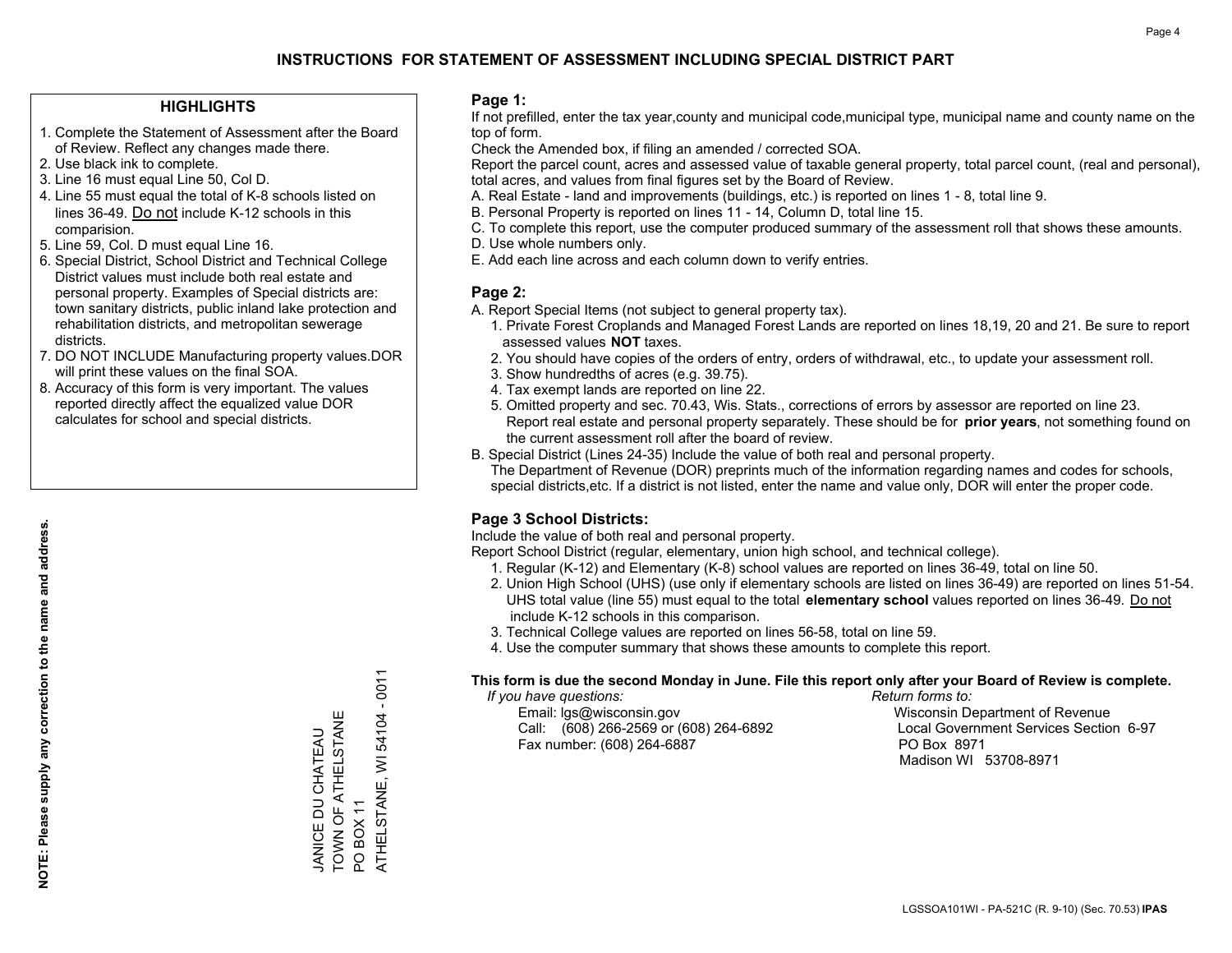**STATEMENT OF ASSESSMENT FOR 2017** 

| 38  | กกล | 1027    |
|-----|-----|---------|
| CO. | MUN | ACCT NO |

|                | <b>FOR</b>                                                                                                                                                                                   | <b>TOWN OF</b><br>OF                                         | <b>BEAVER</b>            |                                      | <b>MARINETTE COUNTY</b>      |                         |                      | <b>WHEN COMPLETING THIS DOCUMENT</b>     |
|----------------|----------------------------------------------------------------------------------------------------------------------------------------------------------------------------------------------|--------------------------------------------------------------|--------------------------|--------------------------------------|------------------------------|-------------------------|----------------------|------------------------------------------|
|                |                                                                                                                                                                                              | Town - Village - City                                        | <b>Municipality Name</b> |                                      | <b>County Name</b>           |                         |                      | DO NOT WRITE OVER X's OR IN SHADED AREAS |
|                |                                                                                                                                                                                              | <b>REAL ESTATE</b>                                           |                          | PARCEL COUNT                         | NO. OF ACRES<br><b>WHOLE</b> | <b>VALUE OF</b>         | <b>VALUE OF</b>      | <b>TOTAL VALUE OF LAND</b>               |
| Line<br>No.    | (See Lines 18 - 22 for<br>other Real Estate)                                                                                                                                                 |                                                              |                          | TOTAL LAND IMPROVEMENTS NUMBERS ONLY | <b>LAND</b>                  | <b>IMPROVEMENTS</b>     | AND IMPROVEMENTS     |                                          |
|                |                                                                                                                                                                                              |                                                              | Col. A                   | Col. B                               | Col. C                       | Col. D                  | Col. E               | Col. F                                   |
| -1             | <b>RESIDENTIAL - Class 1</b>                                                                                                                                                                 |                                                              | 874                      | 681                                  | 2,143                        | 19,776,300              | 53,885,000           | 73,661,300                               |
| 2              |                                                                                                                                                                                              | <b>COMMERCIAL - Class 2</b>                                  | 40                       | 33                                   | 116                          | 671,700                 | 3,206,500            | 3,878,200                                |
| 3              |                                                                                                                                                                                              | <b>MANUFACTURING - Class 3</b>                               | 5                        | 5                                    | 34                           | 109,800                 | 1,326,300            | 1,436,100                                |
| 4              |                                                                                                                                                                                              | <b>AGRICULTURAL - Class 4</b>                                | 690                      |                                      | 14,124                       | 2,278,500               |                      | 2,278,500                                |
| 5              |                                                                                                                                                                                              | <b>UNDEVELOPED - Class 5</b>                                 | 406                      |                                      | 1,757                        | 863,800                 |                      | 863,800                                  |
| 6              |                                                                                                                                                                                              | AGRICULTURAL FOREST - Class 5m                               | 423                      |                                      | 7,233                        | 6,629,100               |                      | 6,629,100                                |
| $\overline{7}$ |                                                                                                                                                                                              | FOREST LANDS - Class 6                                       | 467                      |                                      | 13,367                       | 24,644,300              |                      | 24,644,300                               |
| 8              |                                                                                                                                                                                              | OTHER - Class 7                                              | 126                      | 125                                  | 297                          | 1,303,000               | 31,484,400           | 32,787,400                               |
| 9              |                                                                                                                                                                                              | TOTAL - ALL COLUMNS                                          | 3,031                    | 844                                  | 39,071                       | 56,276,500              | 89,902,200           | 146,178,700                              |
| 10             |                                                                                                                                                                                              | NUMBER OF PERSONAL PROPERTY ACCOUNTS IN ROLL                 |                          |                                      | 53                           | <b>LOCALLY ASSESSED</b> | <b>MANUFACTURING</b> | <b>MERGED</b>                            |
| 11             |                                                                                                                                                                                              | BOATS AND OTHER WATERCRAFT NOT EXEMPT - Code 1               |                          |                                      |                              | 0                       | 0                    | 0                                        |
| 12             |                                                                                                                                                                                              | MACHINERY, TOOLS AND PATTERNS - Code 2                       |                          |                                      |                              | 936,200                 | 273,200              | 1,209,400                                |
| 13             |                                                                                                                                                                                              | FURNITURE, FIXTURES AND EQUIPMENT - Code 3                   |                          |                                      |                              | 67,700                  | 21,000               | 88,700                                   |
| 14             |                                                                                                                                                                                              | ALL OTHER PERSONAL PROPERTY NOT EXEMPT - Codes 4A, 4B, 4C    |                          |                                      |                              | 153,000                 | 6,800                | 159,800                                  |
| 15             |                                                                                                                                                                                              | TOTAL OF PERSONAL PROPERTY NOT EXEMPT (Total of Lines 11-14) |                          |                                      |                              | 1,156,900               | 301,000              | 1,457,900                                |
| 16             | AGGREGATE ASSESSED VALUE OF ALL PROPERTY SUBJECT TO THE GENERAL PROPERTY TAX (Total of Lines 9F and 15F)<br>MUST EQUAL TOTAL VALUE OF THE SCHOOL DISTRICTS (K-12 PLUS K-8) - Line 50, Col. F |                                                              |                          |                                      |                              |                         | 147,636,600          |                                          |
| 17             |                                                                                                                                                                                              | <b>BOARD OF REVIEW</b>                                       |                          |                                      | Name of Assessor             |                         | Telephone #          |                                          |
|                | DATE OF FINAL ADJOURNMENT<br><b>JEROME PILLATH</b><br>(920) 897-2681<br>08/28/2017                                                                                                           |                                                              |                          |                                      |                              |                         |                      |                                          |

REMARKS

The Assessment Ratio to be used in calculating the estimated Fair Market Value on tax bills for this tax district is .965830405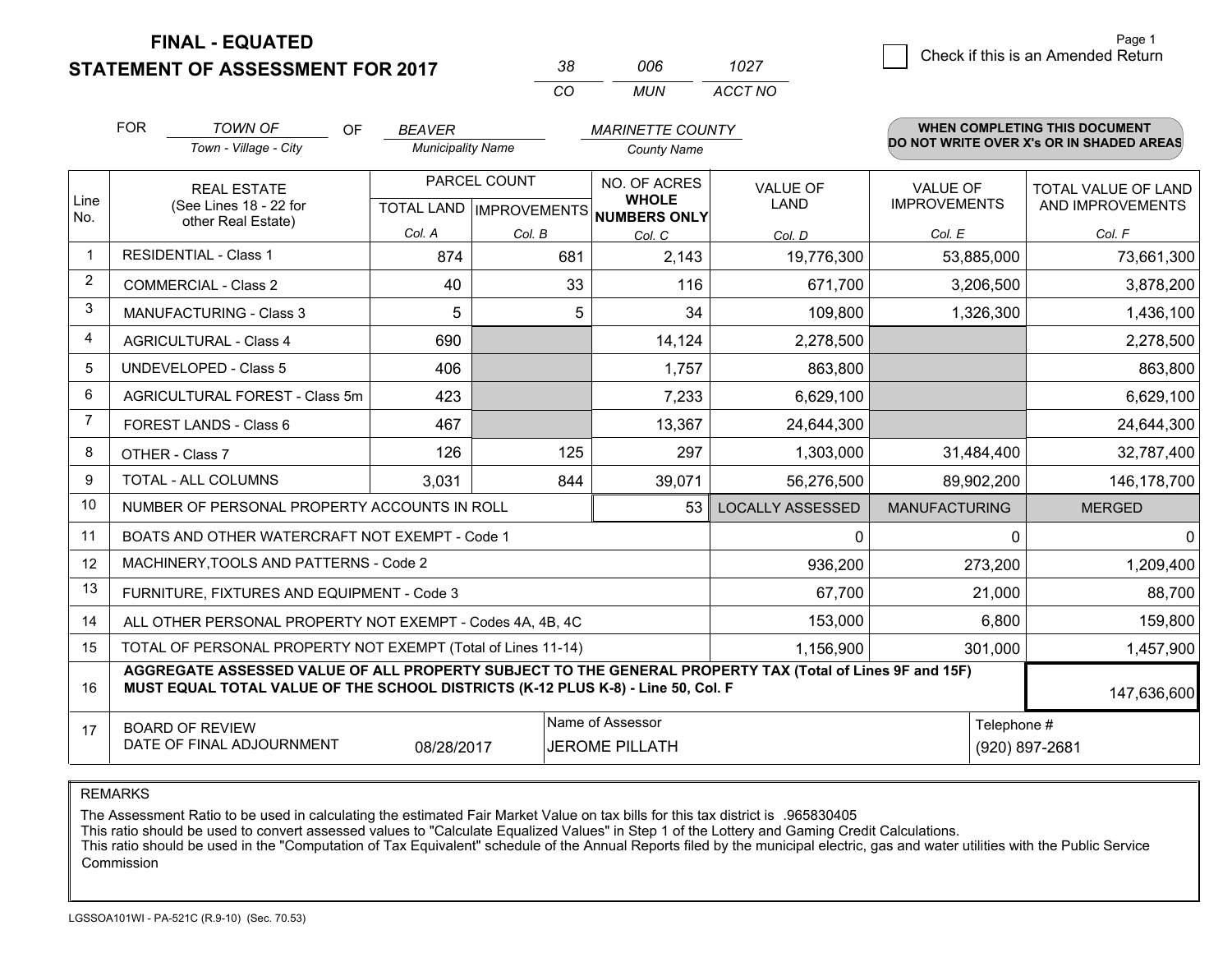*YEAR CO MUN ACCT NO* 2017 38 006 1027 Page 2

Do not confuse FOREST LANDS (Line 7) with FOREST CROPS (in this section) - They are **NOT** the same

|             |                            |                                                                                 |                                                  |                                                                                                                   | Private Forest Crop - Reg Class @ \$2.52 per acre                                                                                                                                                                                                                                                                                                                                                                                       |    |                            |                                                        |                                                                                                                                                                                                                                                           |  |
|-------------|----------------------------|---------------------------------------------------------------------------------|--------------------------------------------------|-------------------------------------------------------------------------------------------------------------------|-----------------------------------------------------------------------------------------------------------------------------------------------------------------------------------------------------------------------------------------------------------------------------------------------------------------------------------------------------------------------------------------------------------------------------------------|----|----------------------------|--------------------------------------------------------|-----------------------------------------------------------------------------------------------------------------------------------------------------------------------------------------------------------------------------------------------------------|--|
|             |                            |                                                                                 |                                                  |                                                                                                                   | (d) PARCELS                                                                                                                                                                                                                                                                                                                                                                                                                             |    | (e) ACRES                  |                                                        | (f) ASSESSED VALUE                                                                                                                                                                                                                                        |  |
|             |                            |                                                                                 |                                                  |                                                                                                                   |                                                                                                                                                                                                                                                                                                                                                                                                                                         |    |                            |                                                        |                                                                                                                                                                                                                                                           |  |
|             |                            |                                                                                 |                                                  |                                                                                                                   |                                                                                                                                                                                                                                                                                                                                                                                                                                         |    |                            |                                                        |                                                                                                                                                                                                                                                           |  |
| (a) PARCELS |                            |                                                                                 |                                                  |                                                                                                                   |                                                                                                                                                                                                                                                                                                                                                                                                                                         |    |                            |                                                        | (f) ASSESSED VALUE                                                                                                                                                                                                                                        |  |
|             |                            |                                                                                 |                                                  |                                                                                                                   |                                                                                                                                                                                                                                                                                                                                                                                                                                         |    |                            |                                                        |                                                                                                                                                                                                                                                           |  |
|             |                            |                                                                                 |                                                  |                                                                                                                   |                                                                                                                                                                                                                                                                                                                                                                                                                                         |    |                            |                                                        |                                                                                                                                                                                                                                                           |  |
| (a) PARCELS |                            |                                                                                 |                                                  |                                                                                                                   | (d) PARCELS                                                                                                                                                                                                                                                                                                                                                                                                                             |    | (e) ACRES                  |                                                        | (f) ASSESSED VALUE                                                                                                                                                                                                                                        |  |
| 5           | 85.2                       |                                                                                 |                                                  |                                                                                                                   | 23                                                                                                                                                                                                                                                                                                                                                                                                                                      |    | 796.76                     |                                                        | 1,673,200                                                                                                                                                                                                                                                 |  |
|             |                            |                                                                                 |                                                  | Entered After 2004 Managed Forest - CLOSED @ \$10.68 per acre                                                     |                                                                                                                                                                                                                                                                                                                                                                                                                                         |    |                            |                                                        |                                                                                                                                                                                                                                                           |  |
|             |                            |                                                                                 |                                                  |                                                                                                                   |                                                                                                                                                                                                                                                                                                                                                                                                                                         |    |                            |                                                        | (f) ASSESSED VALUE                                                                                                                                                                                                                                        |  |
|             |                            |                                                                                 |                                                  |                                                                                                                   |                                                                                                                                                                                                                                                                                                                                                                                                                                         |    |                            |                                                        |                                                                                                                                                                                                                                                           |  |
| 2           |                            |                                                                                 |                                                  |                                                                                                                   |                                                                                                                                                                                                                                                                                                                                                                                                                                         |    |                            |                                                        | 2,632,400                                                                                                                                                                                                                                                 |  |
|             |                            |                                                                                 |                                                  | (c) State Acres                                                                                                   |                                                                                                                                                                                                                                                                                                                                                                                                                                         |    |                            |                                                        | (e) Other Acres                                                                                                                                                                                                                                           |  |
|             |                            |                                                                                 |                                                  | 1,260.91                                                                                                          |                                                                                                                                                                                                                                                                                                                                                                                                                                         |    | 42.38                      |                                                        | 414                                                                                                                                                                                                                                                       |  |
|             |                            |                                                                                 |                                                  |                                                                                                                   | Assessed Value of Sec. 70.43 Corrections of Errors by Assessors                                                                                                                                                                                                                                                                                                                                                                         |    |                            |                                                        |                                                                                                                                                                                                                                                           |  |
|             |                            |                                                                                 |                                                  |                                                                                                                   |                                                                                                                                                                                                                                                                                                                                                                                                                                         |    |                            |                                                        | (c2) PERSONAL                                                                                                                                                                                                                                             |  |
|             |                            |                                                                                 |                                                  |                                                                                                                   |                                                                                                                                                                                                                                                                                                                                                                                                                                         |    |                            |                                                        |                                                                                                                                                                                                                                                           |  |
|             |                            |                                                                                 |                                                  |                                                                                                                   |                                                                                                                                                                                                                                                                                                                                                                                                                                         |    |                            |                                                        |                                                                                                                                                                                                                                                           |  |
|             |                            |                                                                                 |                                                  |                                                                                                                   | (f1) REAL ESTATE                                                                                                                                                                                                                                                                                                                                                                                                                        |    |                            | (f2) PERSONAL                                          |                                                                                                                                                                                                                                                           |  |
|             |                            |                                                                                 |                                                  |                                                                                                                   |                                                                                                                                                                                                                                                                                                                                                                                                                                         |    |                            |                                                        |                                                                                                                                                                                                                                                           |  |
|             | (a) PARCELS<br>(a) PARCELS | 76.26<br>(a) County Forest Cropland Acres<br>(a) REAL ESTATE<br>(d) REAL ESTATE | (b) ACRES<br>(b) ACRES<br>(b) ACRES<br>(b) ACRES | Private Forest Crop - Reg Class @ 10¢ per acre<br>Entered After 2004 Managed Forest - OPEN @<br>(b) Federal Acres | (c) ASSESSED VALUE<br>Private Forest Crop - Special Class @ 20¢ per acre<br>(c) ASSESSED VALUE<br>Entered Before 2005 Managed Forest - OPEN @ \$.79 per acre<br>(c) ASSESSED VALUE<br>179,000<br>\$2.14 per acre<br>(c) ASSESSED VALUE<br>160,100<br>Assessed Value of Omitted Property From Prior Years (Sec. 70.44)<br>(b) PERSONAL<br>Manufacturing Equated Value of Omitted Property From Prior Years (Sec. 70.995)<br>(e) PERSONAL | 42 | (d) PARCELS<br>(d) PARCELS | (e) ACRES<br>(e) ACRES<br>1.271.96<br>(c1) REAL ESTATE | Entered Before 2005 Managed Forest - Ferrous Mining CLOSED @ \$8.27 per acre<br>Entered Before 2005 Managed Forest - CLOSED @ \$1.87 per acre<br>(d) County (NOT FOREST CROP) Acres<br>Mfg. Equated Value of Sec.70.43 Corrections of Errors by Assessors |  |

## **SPECIAL DISTRICTS**

| Line<br>No. | Enter 6-digit<br><b>Special District</b><br>Code (Col. A) | <b>Account</b><br><b>Number</b><br>(Col. B) | <b>Special District Name</b><br>(Col. C) | <b>Locally Assessed Value</b><br>of Real Estate and<br>Personal Property (Col. D) | Mfg Value of Real Estate<br>and Personal Property<br>(Col. E) | <b>Merged Value of</b><br><b>Real Estate and</b><br>Personal Property (Col. F) |
|-------------|-----------------------------------------------------------|---------------------------------------------|------------------------------------------|-----------------------------------------------------------------------------------|---------------------------------------------------------------|--------------------------------------------------------------------------------|
| 24          |                                                           |                                             |                                          |                                                                                   |                                                               |                                                                                |
| 25          |                                                           |                                             |                                          |                                                                                   |                                                               |                                                                                |
| 26          |                                                           |                                             |                                          |                                                                                   |                                                               |                                                                                |
| 27          |                                                           |                                             |                                          |                                                                                   |                                                               |                                                                                |
| 28          |                                                           |                                             |                                          |                                                                                   |                                                               |                                                                                |
| 29          |                                                           |                                             |                                          |                                                                                   |                                                               |                                                                                |
| 30          |                                                           |                                             |                                          |                                                                                   |                                                               |                                                                                |
| 31          |                                                           |                                             |                                          |                                                                                   |                                                               |                                                                                |
| 32          |                                                           |                                             |                                          |                                                                                   |                                                               |                                                                                |
| 33          |                                                           |                                             |                                          |                                                                                   |                                                               |                                                                                |
| 34          |                                                           |                                             |                                          |                                                                                   |                                                               |                                                                                |
| 35          |                                                           |                                             |                                          |                                                                                   |                                                               |                                                                                |

LGSSOA101WI-PA - 521C (R. 9-10) (Sec. 70.53)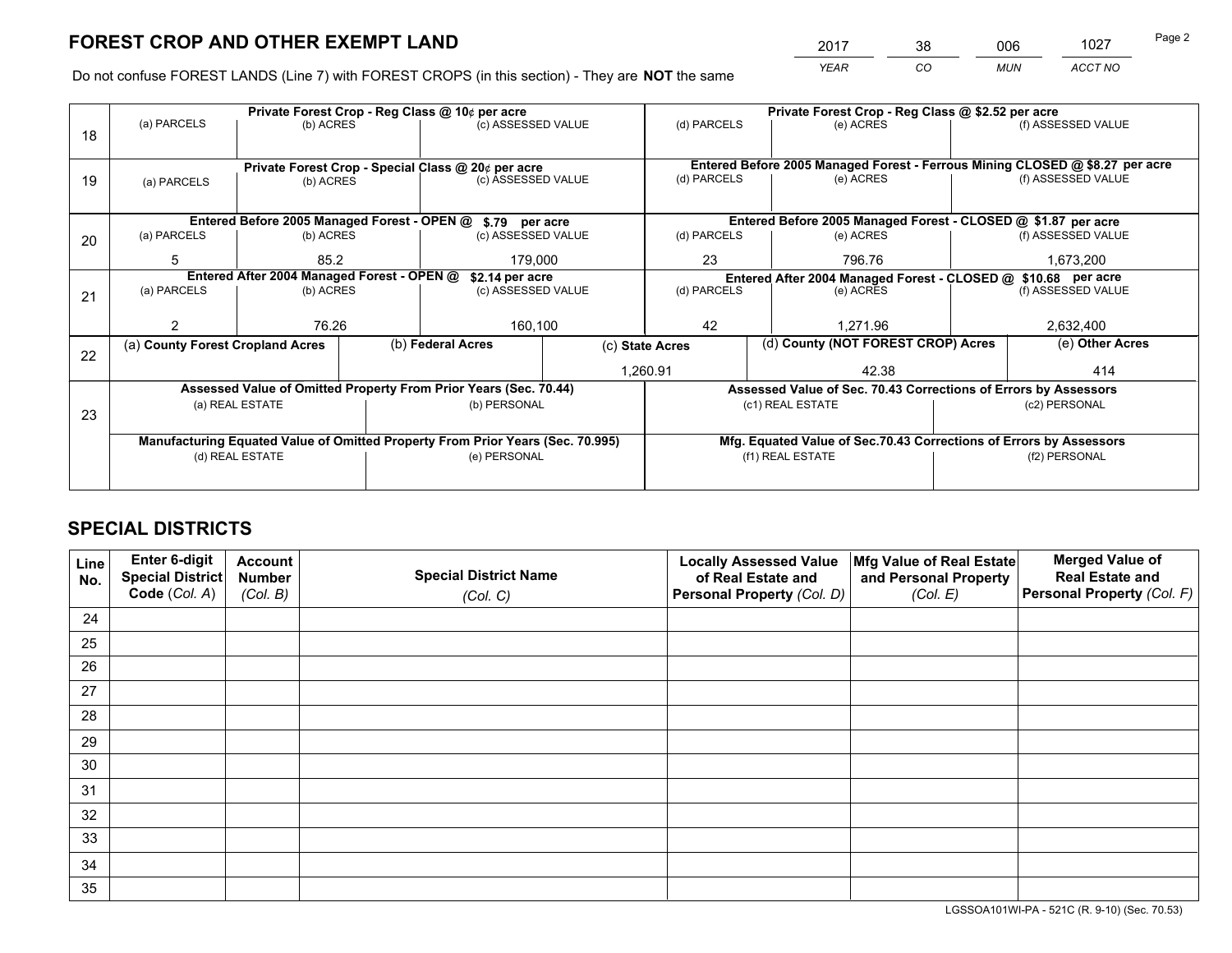|                 |                                                                 |                                             |                                                         | <b>YEAR</b>                                                                       | CO<br><b>MUN</b>                                              | ACCT NO                                                                        |  |
|-----------------|-----------------------------------------------------------------|---------------------------------------------|---------------------------------------------------------|-----------------------------------------------------------------------------------|---------------------------------------------------------------|--------------------------------------------------------------------------------|--|
| Line<br>No.     | <b>Enter 6-digit</b><br><b>School District</b><br>Code (Col. A) | <b>Account</b><br><b>Number</b><br>(Col. B) | <b>School District Name</b><br>(Col. C)                 | <b>Locally Assessed Value</b><br>of Real Estate and<br>Personal Property (Col. D) | Mfg Value of Real Estate<br>and Personal Property<br>(Col. E) | <b>Merged Value of</b><br><b>Real Estate and</b><br>Personal Property (Col. F) |  |
|                 | A. SCHOOL DISTRICTS (K-8 and K-12)                              |                                             |                                                         |                                                                                   |                                                               |                                                                                |  |
| 36              | 381169                                                          | 0223                                        | SCH D OF COLEMAN                                        | 124,522,500                                                                       | 1,336,100                                                     | 125,858,600                                                                    |  |
| 37              | 381232                                                          | 0224                                        | SCH D OF CRIVITZ                                        | 21,377,000                                                                        | 401,000                                                       | 21,778,000                                                                     |  |
| 38              |                                                                 |                                             |                                                         |                                                                                   |                                                               |                                                                                |  |
| 39              |                                                                 |                                             |                                                         |                                                                                   |                                                               |                                                                                |  |
| 40              |                                                                 |                                             |                                                         |                                                                                   |                                                               |                                                                                |  |
| 41              |                                                                 |                                             |                                                         |                                                                                   |                                                               |                                                                                |  |
| 42<br>43        |                                                                 |                                             |                                                         |                                                                                   |                                                               |                                                                                |  |
|                 |                                                                 |                                             |                                                         |                                                                                   |                                                               |                                                                                |  |
| 44<br>45        |                                                                 |                                             |                                                         |                                                                                   |                                                               |                                                                                |  |
| $\overline{46}$ |                                                                 |                                             |                                                         |                                                                                   |                                                               |                                                                                |  |
| 47              |                                                                 |                                             |                                                         |                                                                                   |                                                               |                                                                                |  |
| 48              |                                                                 |                                             |                                                         |                                                                                   |                                                               |                                                                                |  |
| 49              |                                                                 |                                             |                                                         |                                                                                   |                                                               |                                                                                |  |
| 50              |                                                                 |                                             | TOTAL ASSESSED VALUE OF SCHOOL DISTRICTS (K-8 and K-12) | 145,899,500                                                                       | 1,737,100                                                     | 147,636,600                                                                    |  |
|                 | <b>B.</b><br><b>UNION HIGH SCHOOL DISTRICTS</b>                 |                                             |                                                         |                                                                                   |                                                               |                                                                                |  |
| 51              |                                                                 |                                             |                                                         |                                                                                   |                                                               |                                                                                |  |
| 52              |                                                                 |                                             |                                                         |                                                                                   |                                                               |                                                                                |  |
| 53              |                                                                 |                                             |                                                         |                                                                                   |                                                               |                                                                                |  |
| 54              |                                                                 |                                             |                                                         |                                                                                   |                                                               |                                                                                |  |
| 55              |                                                                 |                                             | TOTAL ASSESSED VALUE OF UNION HIGH SCHOOLS              |                                                                                   |                                                               |                                                                                |  |
|                 | C.<br><b>TECHNICAL COLLEGE DISTRICTS</b>                        |                                             |                                                         |                                                                                   |                                                               |                                                                                |  |
| 56              | 001300                                                          | 0012                                        | NORTHEAST WISCONSIN TECH COLLEGE GNBY                   | 145,899,500                                                                       | 1,737,100                                                     | 147,636,600                                                                    |  |
| 57<br>58        |                                                                 |                                             |                                                         |                                                                                   |                                                               |                                                                                |  |
| 59              |                                                                 |                                             | TOTAL ASSESSED VALUE OF TECHNICAL COLLEGES              | 145,899,500                                                                       | 1,737,100                                                     | 147,636,600                                                                    |  |
|                 |                                                                 |                                             |                                                         |                                                                                   |                                                               |                                                                                |  |

2017

38

006

 *I hereby certify, to the best of my knowledge and belief, this form is complete and correct.*

**SCHOOL DISTRICTS**

| Print name of preparer | Title                    |                | Date (MM / DD / CCYY) |
|------------------------|--------------------------|----------------|-----------------------|
|                        |                          |                |                       |
| Signature of preparer  | Contact Telephone Number | E-mail address |                       |
|                        | $\sim$                   |                |                       |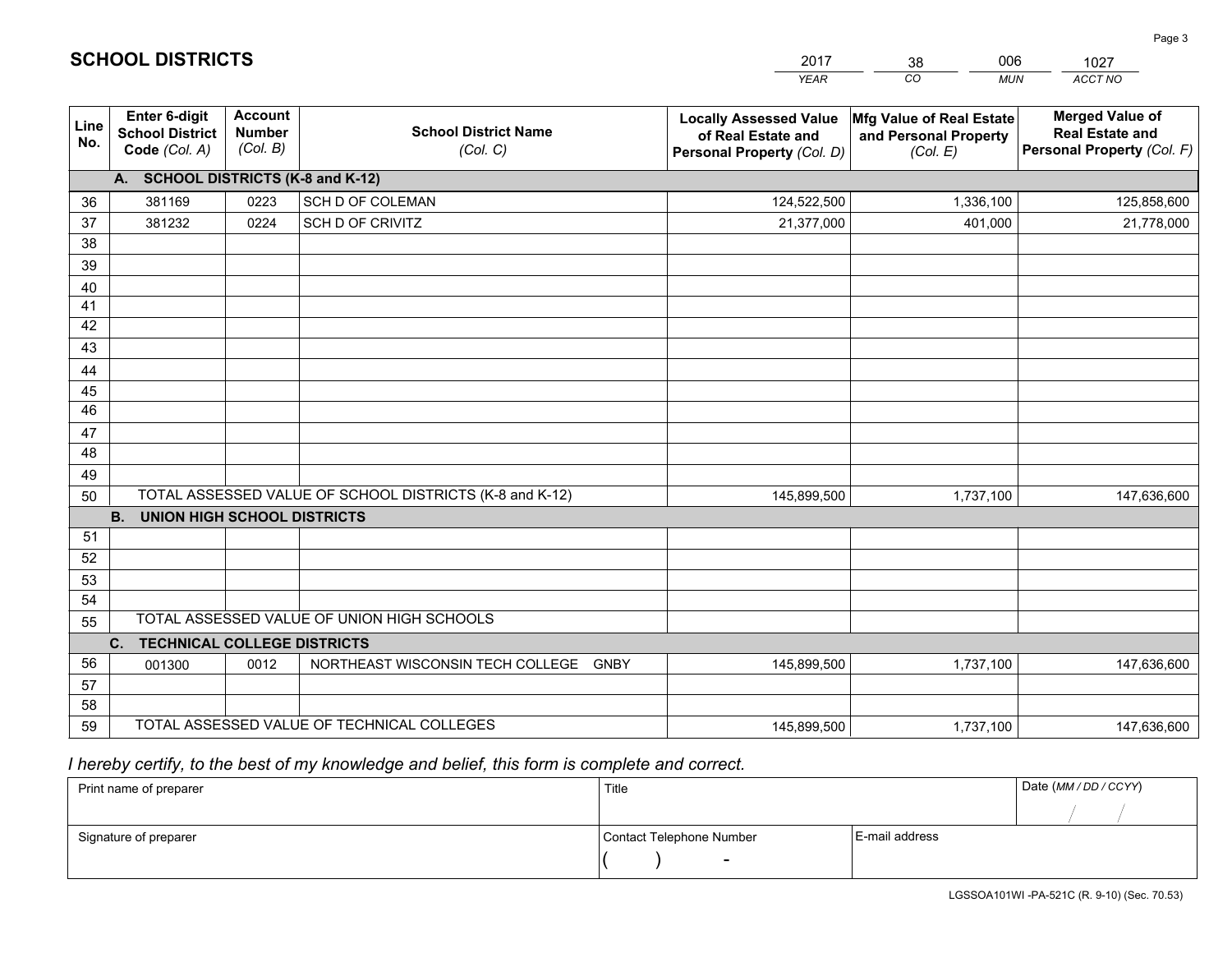#### **HIGHLIGHTS**

- 1. Complete the Statement of Assessment after the Board of Review. Reflect any changes made there.
- 2. Use black ink to complete.
- 3. Line 16 must equal Line 50, Col D.
- 4. Line 55 must equal the total of K-8 schools listed on lines 36-49. Do not include K-12 schools in this comparision.
- 5. Line 59, Col. D must equal Line 16.
- 6. Special District, School District and Technical College District values must include both real estate and personal property. Examples of Special districts are: town sanitary districts, public inland lake protection and rehabilitation districts, and metropolitan sewerage districts.
- 7. DO NOT INCLUDE Manufacturing property values.DOR will print these values on the final SOA.

BARB PATZ

TOWN OF BEAVER W8405 COUNTY ROAD P CRIVITZ, WI 54114 - 7386

BARB PATZ<br>TOWN OF BEAVER

CRIVITZ, WI 54114 - 7386

௨

W8405 COUNTY ROAD

 8. Accuracy of this form is very important. The values reported directly affect the equalized value DOR calculates for school and special districts.

#### **Page 1:**

 If not prefilled, enter the tax year,county and municipal code,municipal type, municipal name and county name on the top of form.

Check the Amended box, if filing an amended / corrected SOA.

 Report the parcel count, acres and assessed value of taxable general property, total parcel count, (real and personal), total acres, and values from final figures set by the Board of Review.

- A. Real Estate land and improvements (buildings, etc.) is reported on lines 1 8, total line 9.
- B. Personal Property is reported on lines 11 14, Column D, total line 15.
- C. To complete this report, use the computer produced summary of the assessment roll that shows these amounts.
- D. Use whole numbers only.
- E. Add each line across and each column down to verify entries.

#### **Page 2:**

- A. Report Special Items (not subject to general property tax).
- 1. Private Forest Croplands and Managed Forest Lands are reported on lines 18,19, 20 and 21. Be sure to report assessed values **NOT** taxes.
- 2. You should have copies of the orders of entry, orders of withdrawal, etc., to update your assessment roll.
	- 3. Show hundredths of acres (e.g. 39.75).
- 4. Tax exempt lands are reported on line 22.
- 5. Omitted property and sec. 70.43, Wis. Stats., corrections of errors by assessor are reported on line 23. Report real estate and personal property separately. These should be for **prior years**, not something found on the current assessment roll after the board of review.
- B. Special District (Lines 24-35) Include the value of both real and personal property.

 The Department of Revenue (DOR) preprints much of the information regarding names and codes for schools, special districts,etc. If a district is not listed, enter the name and value only, DOR will enter the proper code.

### **Page 3 School Districts:**

Include the value of both real and personal property.

Report School District (regular, elementary, union high school, and technical college).

- 1. Regular (K-12) and Elementary (K-8) school values are reported on lines 36-49, total on line 50.
- 2. Union High School (UHS) (use only if elementary schools are listed on lines 36-49) are reported on lines 51-54. UHS total value (line 55) must equal to the total **elementary school** values reported on lines 36-49. Do notinclude K-12 schools in this comparison.
- 3. Technical College values are reported on lines 56-58, total on line 59.
- 4. Use the computer summary that shows these amounts to complete this report.

#### **This form is due the second Monday in June. File this report only after your Board of Review is complete.**

 *If you have questions: Return forms to:*

 Email: lgs@wisconsin.gov Wisconsin Department of RevenueCall:  $(608)$  266-2569 or  $(608)$  264-6892 Fax number: (608) 264-6887 PO Box 8971

Local Government Services Section 6-97 Madison WI 53708-8971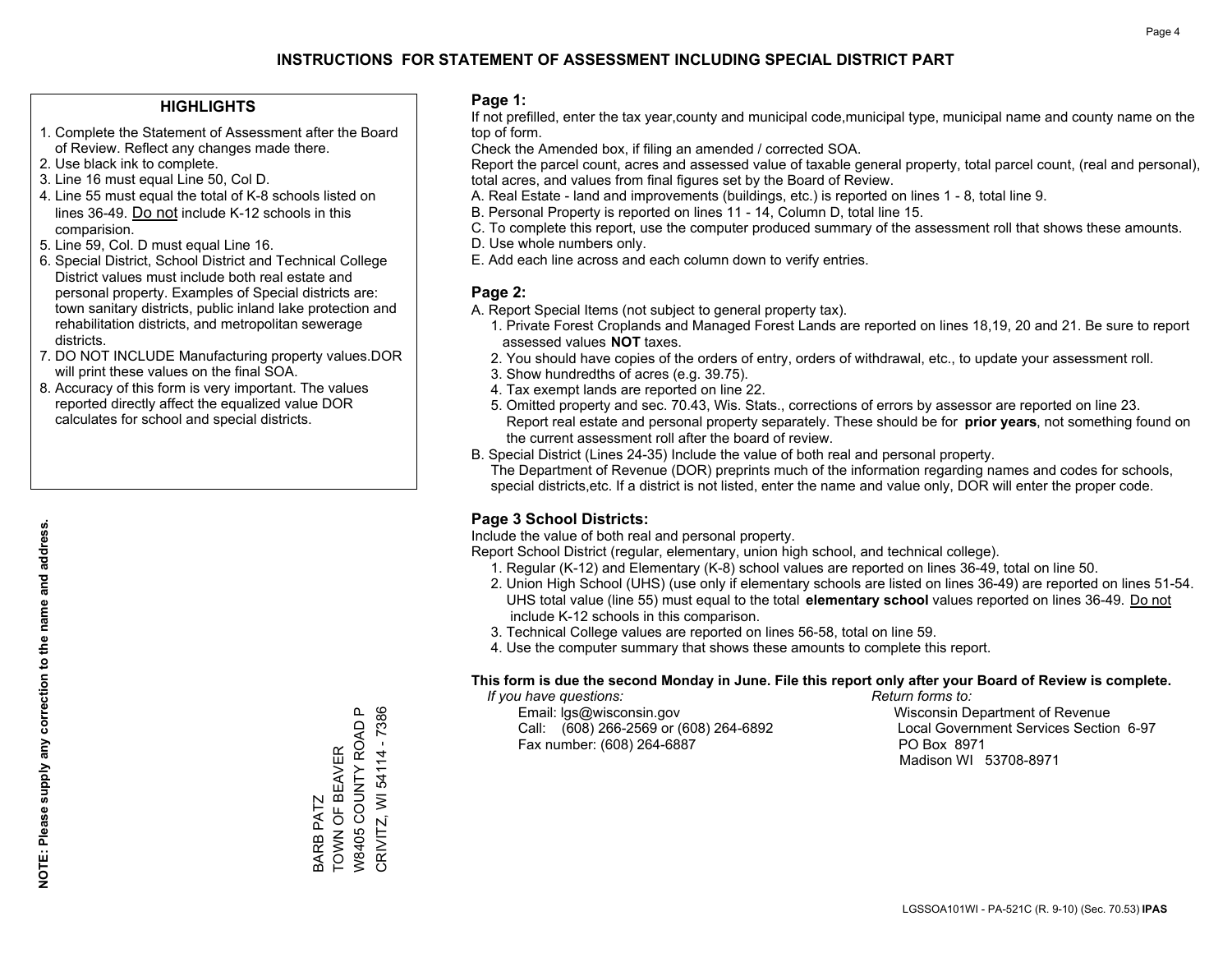**STATEMENT OF ASSESSMENT FOR 2017** 

| 3×       | nnr   | 1028    |
|----------|-------|---------|
| $\alpha$ | MI IN | ACCT NO |

|                         | <b>FOR</b><br><b>TOWN OF</b><br><b>OF</b><br><b>BEECHER</b><br><b>MARINETTE COUNTY</b> |                                                                                                                                                                                              |                          |              |                                     | <b>WHEN COMPLETING THIS DOCUMENT</b> |                                          |                     |
|-------------------------|----------------------------------------------------------------------------------------|----------------------------------------------------------------------------------------------------------------------------------------------------------------------------------------------|--------------------------|--------------|-------------------------------------|--------------------------------------|------------------------------------------|---------------------|
|                         |                                                                                        | Town - Village - City                                                                                                                                                                        | <b>Municipality Name</b> |              | <b>County Name</b>                  |                                      | DO NOT WRITE OVER X's OR IN SHADED AREAS |                     |
| Line                    |                                                                                        | <b>REAL ESTATE</b>                                                                                                                                                                           |                          | PARCEL COUNT | NO. OF ACRES<br><b>WHOLE</b>        | <b>VALUE OF</b>                      | <b>VALUE OF</b>                          | TOTAL VALUE OF LAND |
| No.                     |                                                                                        | (See Lines 18 - 22 for<br>other Real Estate)                                                                                                                                                 |                          |              | TOTAL LAND MPROVEMENTS NUMBERS ONLY | LAND                                 | <b>IMPROVEMENTS</b>                      | AND IMPROVEMENTS    |
|                         |                                                                                        |                                                                                                                                                                                              | Col. A                   | Col. B       | Col. C                              | Col. D                               | Col. E                                   | Col. F              |
| $\overline{\mathbf{1}}$ |                                                                                        | <b>RESIDENTIAL - Class 1</b>                                                                                                                                                                 | 1,420                    | 1,063        | 3,388                               | 19,114,300                           | 53,719,600                               | 72,833,900          |
| 2                       |                                                                                        | <b>COMMERCIAL - Class 2</b>                                                                                                                                                                  | 27                       | 16           | 290                                 | 801,000                              | 1,347,600                                | 2,148,600           |
| 3                       |                                                                                        | MANUFACTURING - Class 3                                                                                                                                                                      |                          |              | 4                                   | 11,000                               | 318,900                                  | 329,900             |
| 4                       |                                                                                        | <b>AGRICULTURAL - Class 4</b>                                                                                                                                                                | 29                       |              | 601                                 | 85,900                               |                                          | 85,900              |
| 5                       |                                                                                        | UNDEVELOPED - Class 5                                                                                                                                                                        | 164                      |              | 1,586                               | 1,567,600                            |                                          | 1,567,600           |
| 6                       |                                                                                        | AGRICULTURAL FOREST - Class 5m                                                                                                                                                               | 17                       |              | 184                                 | 147,600                              |                                          | 147,600             |
| $\overline{7}$          | FOREST LANDS - Class 6                                                                 |                                                                                                                                                                                              | 365                      |              | 8,005                               | 12,781,600                           |                                          | 12,781,600          |
| 8                       |                                                                                        | OTHER - Class 7                                                                                                                                                                              | 4                        | 4            | 8                                   | 36,000                               | 211,600                                  | 247,600             |
| 9                       |                                                                                        | TOTAL - ALL COLUMNS                                                                                                                                                                          | 2,027                    | 1,084        | 14,066                              | 34,545,000                           | 55,597,700                               | 90,142,700          |
| 10                      |                                                                                        | NUMBER OF PERSONAL PROPERTY ACCOUNTS IN ROLL                                                                                                                                                 |                          |              | 47                                  | <b>LOCALLY ASSESSED</b>              | <b>MANUFACTURING</b>                     | <b>MERGED</b>       |
| 11                      |                                                                                        | BOATS AND OTHER WATERCRAFT NOT EXEMPT - Code 1                                                                                                                                               |                          |              |                                     | 3,800                                | 0                                        | 3,800               |
| 12                      |                                                                                        | MACHINERY, TOOLS AND PATTERNS - Code 2                                                                                                                                                       |                          |              |                                     | 324,500                              | 2,900                                    | 327,400             |
| 13                      |                                                                                        | FURNITURE, FIXTURES AND EQUIPMENT - Code 3                                                                                                                                                   |                          |              |                                     | 148,500                              | 3,400                                    | 151,900             |
| 14                      |                                                                                        | ALL OTHER PERSONAL PROPERTY NOT EXEMPT - Codes 4A, 4B, 4C                                                                                                                                    |                          |              |                                     | 776,500                              | 300                                      | 776,800             |
| 15                      |                                                                                        | TOTAL OF PERSONAL PROPERTY NOT EXEMPT (Total of Lines 11-14)                                                                                                                                 |                          |              |                                     | 1,253,300                            | 6,600                                    | 1,259,900           |
| 16                      |                                                                                        | AGGREGATE ASSESSED VALUE OF ALL PROPERTY SUBJECT TO THE GENERAL PROPERTY TAX (Total of Lines 9F and 15F)<br>MUST EQUAL TOTAL VALUE OF THE SCHOOL DISTRICTS (K-12 PLUS K-8) - Line 50, Col. F |                          |              |                                     |                                      |                                          | 91,402,600          |
| 17                      |                                                                                        | <b>BOARD OF REVIEW</b>                                                                                                                                                                       |                          |              | Name of Assessor                    |                                      | Telephone #                              |                     |
|                         | DATE OF FINAL ADJOURNMENT<br><b>SCOTT TENNESSEN</b><br>08/25/2017                      |                                                                                                                                                                                              |                          |              |                                     |                                      |                                          | (920) 423-3502      |

REMARKS

The Assessment Ratio to be used in calculating the estimated Fair Market Value on tax bills for this tax district is .97204361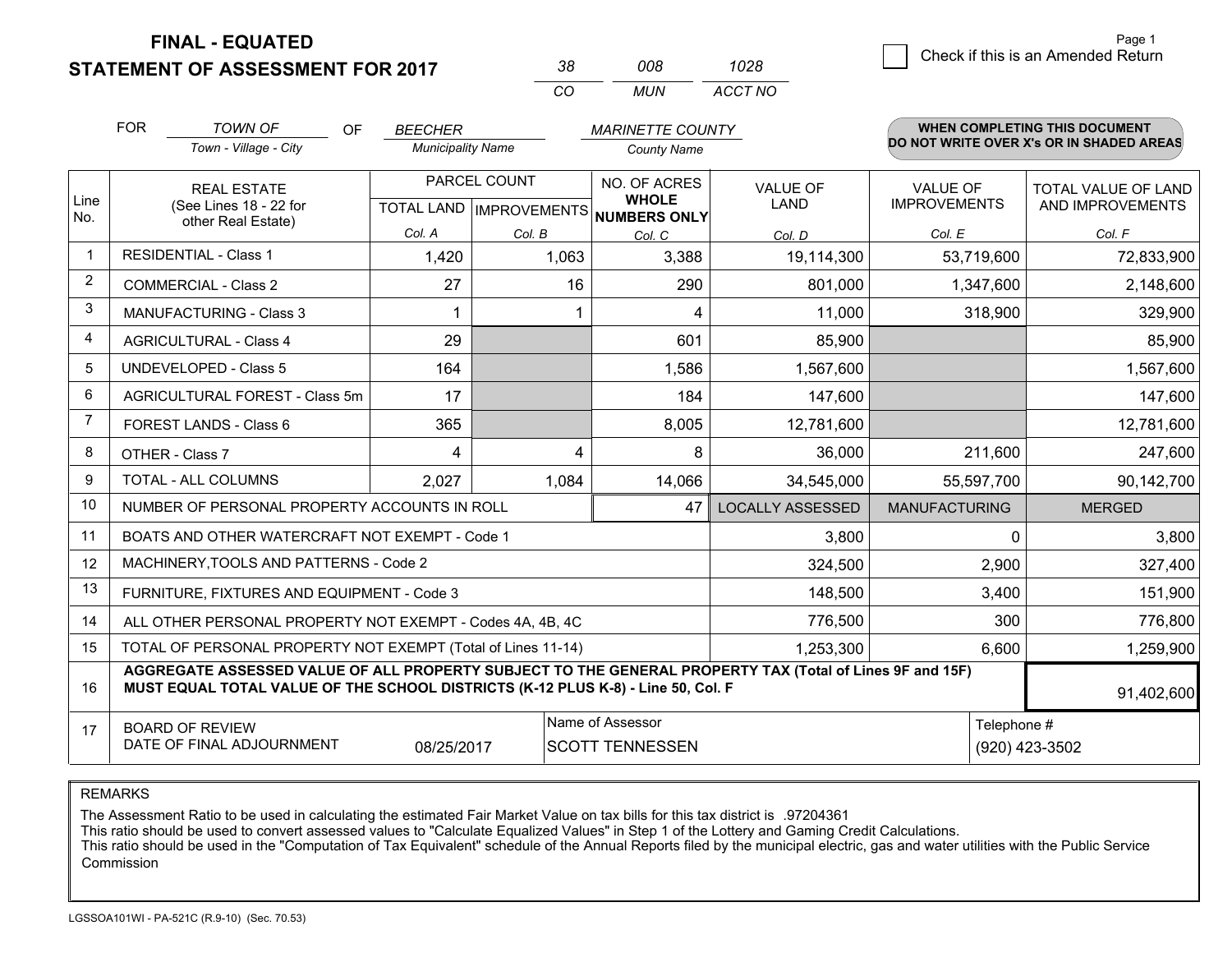*YEAR CO MUN ACCT NO* <sup>2017</sup> <sup>38</sup> <sup>008</sup> <sup>1028</sup>

Do not confuse FOREST LANDS (Line 7) with FOREST CROPS (in this section) - They are **NOT** the same

|    |                                            |                   |                 | Private Forest Crop - Reg Class @ 10¢ per acre                                 |                 | Private Forest Crop - Reg Class @ \$2.52 per acre             |         |                                                                    |                    |                                                                              |
|----|--------------------------------------------|-------------------|-----------------|--------------------------------------------------------------------------------|-----------------|---------------------------------------------------------------|---------|--------------------------------------------------------------------|--------------------|------------------------------------------------------------------------------|
| 18 | (a) PARCELS                                | (b) ACRES         |                 | (c) ASSESSED VALUE                                                             |                 | (d) PARCELS                                                   |         | (e) ACRES                                                          |                    | (f) ASSESSED VALUE                                                           |
|    |                                            |                   |                 | Private Forest Crop - Special Class @ 20¢ per acre                             |                 |                                                               |         |                                                                    |                    | Entered Before 2005 Managed Forest - Ferrous Mining CLOSED @ \$8.27 per acre |
| 19 | (b) ACRES<br>(a) PARCELS                   |                   |                 | (c) ASSESSED VALUE                                                             |                 | (d) PARCELS                                                   |         | (e) ACRES                                                          |                    | (f) ASSESSED VALUE                                                           |
|    |                                            |                   |                 | Entered Before 2005 Managed Forest - OPEN @ \$.79 per acre                     |                 |                                                               |         | Entered Before 2005 Managed Forest - CLOSED @ \$1.87 per acre      |                    |                                                                              |
| 20 | (a) PARCELS                                | (b) ACRES         |                 | (c) ASSESSED VALUE                                                             |                 | (d) PARCELS<br>(e) ACRES                                      |         |                                                                    |                    | (f) ASSESSED VALUE                                                           |
|    | 13                                         | 407.23<br>651,600 |                 |                                                                                | 110             |                                                               | 3.619.8 |                                                                    | 5,791,600          |                                                                              |
|    | Entered After 2004 Managed Forest - OPEN @ |                   | \$2.14 per acre |                                                                                |                 | Entered After 2004 Managed Forest - CLOSED @ \$10.68 per acre |         |                                                                    |                    |                                                                              |
| 21 | (a) PARCELS                                | (b) ACRES         |                 | (c) ASSESSED VALUE                                                             |                 | (d) PARCELS<br>(e) ACRES                                      |         |                                                                    | (f) ASSESSED VALUE |                                                                              |
|    |                                            |                   |                 |                                                                                |                 |                                                               |         |                                                                    |                    |                                                                              |
|    | 9                                          | 263.19            |                 | 406,800                                                                        |                 | 69<br>2,012.73                                                |         |                                                                    | 3,176,400          |                                                                              |
| 22 | (a) County Forest Cropland Acres           |                   |                 | (b) Federal Acres                                                              | (c) State Acres |                                                               |         | (d) County (NOT FOREST CROP) Acres                                 |                    | (e) Other Acres                                                              |
|    | 7,892.83                                   |                   |                 |                                                                                | 1,655.66        |                                                               |         | 108.46                                                             |                    | 801.77                                                                       |
|    |                                            |                   |                 | Assessed Value of Omitted Property From Prior Years (Sec. 70.44)               |                 |                                                               |         | Assessed Value of Sec. 70.43 Corrections of Errors by Assessors    |                    |                                                                              |
| 23 |                                            | (a) REAL ESTATE   |                 | (b) PERSONAL                                                                   |                 |                                                               |         | (c1) REAL ESTATE                                                   |                    | (c2) PERSONAL                                                                |
|    |                                            |                   |                 |                                                                                |                 |                                                               |         |                                                                    |                    |                                                                              |
|    |                                            |                   |                 | Manufacturing Equated Value of Omitted Property From Prior Years (Sec. 70.995) |                 |                                                               |         | Mfg. Equated Value of Sec.70.43 Corrections of Errors by Assessors |                    |                                                                              |
|    |                                            | (d) REAL ESTATE   |                 | (e) PERSONAL                                                                   |                 | (f1) REAL ESTATE                                              |         |                                                                    | (f2) PERSONAL      |                                                                              |
|    |                                            |                   |                 |                                                                                |                 |                                                               |         |                                                                    |                    |                                                                              |

## **SPECIAL DISTRICTS**

| Line<br>No. | Enter 6-digit<br><b>Special District</b><br>Code (Col. A) | <b>Account</b><br><b>Number</b><br>(Col. B) | <b>Special District Name</b><br>(Col. C)  | <b>Locally Assessed Value</b><br>of Real Estate and<br>Personal Property (Col. D) | Mfg Value of Real Estate<br>and Personal Property<br>(Col. E) | <b>Merged Value of</b><br><b>Real Estate and</b><br>Personal Property (Col. F) |
|-------------|-----------------------------------------------------------|---------------------------------------------|-------------------------------------------|-----------------------------------------------------------------------------------|---------------------------------------------------------------|--------------------------------------------------------------------------------|
| 24          | 388040                                                    | 0547                                        | BEECHER & UPPER LAKE PRO & REHAB DISTRICT | 8,882,200                                                                         |                                                               | 8,882,200                                                                      |
| 25          |                                                           |                                             |                                           |                                                                                   |                                                               |                                                                                |
| 26          |                                                           |                                             |                                           |                                                                                   |                                                               |                                                                                |
| 27          |                                                           |                                             |                                           |                                                                                   |                                                               |                                                                                |
| 28          |                                                           |                                             |                                           |                                                                                   |                                                               |                                                                                |
| 29          |                                                           |                                             |                                           |                                                                                   |                                                               |                                                                                |
| 30          |                                                           |                                             |                                           |                                                                                   |                                                               |                                                                                |
| 31          |                                                           |                                             |                                           |                                                                                   |                                                               |                                                                                |
| 32          |                                                           |                                             |                                           |                                                                                   |                                                               |                                                                                |
| 33          |                                                           |                                             |                                           |                                                                                   |                                                               |                                                                                |
| 34          |                                                           |                                             |                                           |                                                                                   |                                                               |                                                                                |
| 35          |                                                           |                                             |                                           |                                                                                   |                                                               |                                                                                |

LGSSOA101WI-PA - 521C (R. 9-10) (Sec. 70.53)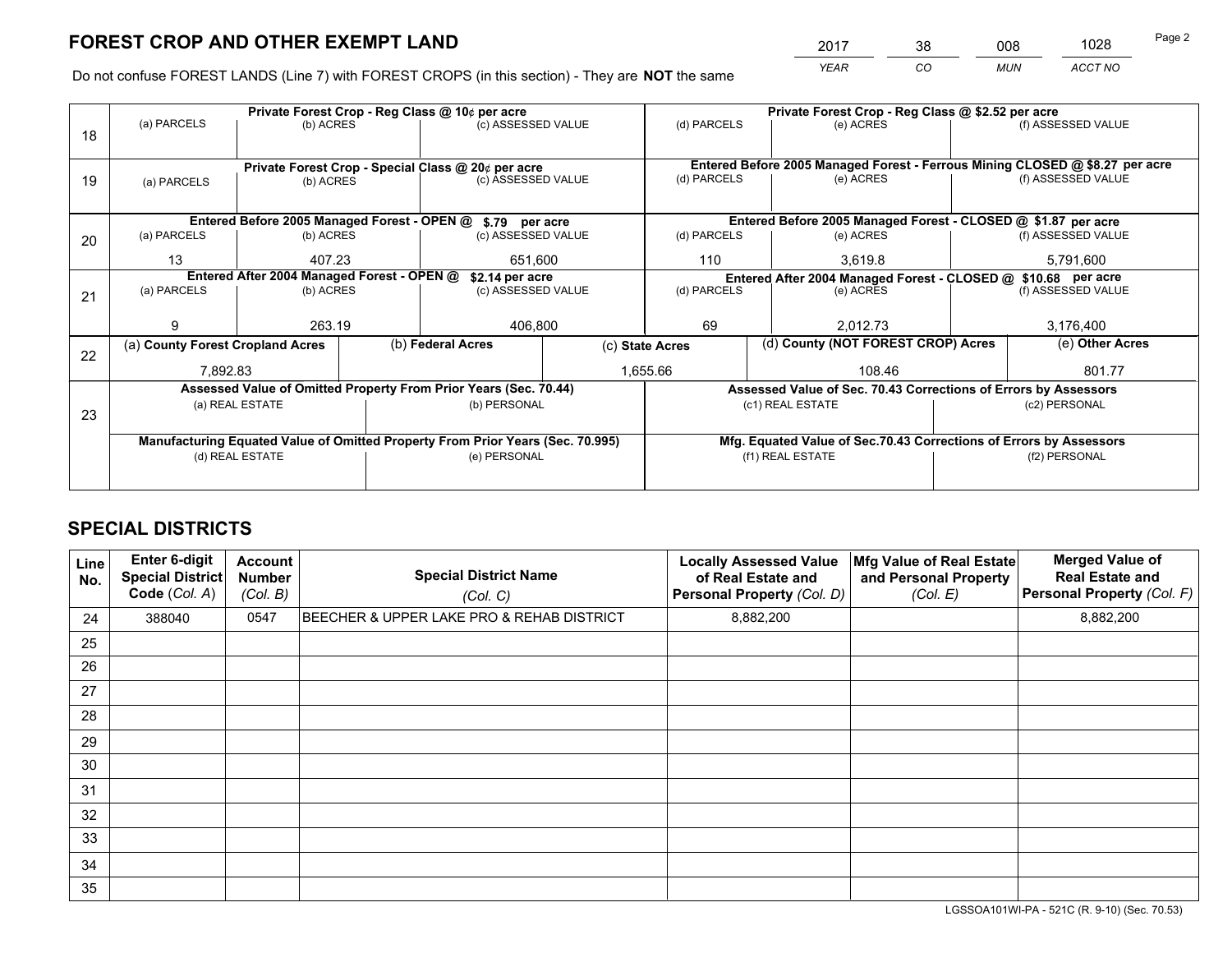|             |                                                          |                                             |                                                         | <b>YEAR</b>                                                                       | $\overline{co}$<br><b>MUN</b>                                 | ACCT NO                                                                        |
|-------------|----------------------------------------------------------|---------------------------------------------|---------------------------------------------------------|-----------------------------------------------------------------------------------|---------------------------------------------------------------|--------------------------------------------------------------------------------|
| Line<br>No. | Enter 6-digit<br><b>School District</b><br>Code (Col. A) | <b>Account</b><br><b>Number</b><br>(Col. B) | <b>School District Name</b><br>(Col. C)                 | <b>Locally Assessed Value</b><br>of Real Estate and<br>Personal Property (Col. D) | Mfg Value of Real Estate<br>and Personal Property<br>(Col. E) | <b>Merged Value of</b><br><b>Real Estate and</b><br>Personal Property (Col. F) |
|             | A. SCHOOL DISTRICTS (K-8 and K-12)                       |                                             |                                                         |                                                                                   |                                                               |                                                                                |
| 36          | 384263                                                   | 0228                                        | SCH D OF BEECHER-DUNBAR-PEMBINE                         | 91,066,100                                                                        | 336,500                                                       | 91,402,600                                                                     |
| 37          |                                                          |                                             |                                                         |                                                                                   |                                                               |                                                                                |
| 38          |                                                          |                                             |                                                         |                                                                                   |                                                               |                                                                                |
| 39          |                                                          |                                             |                                                         |                                                                                   |                                                               |                                                                                |
| 40          |                                                          |                                             |                                                         |                                                                                   |                                                               |                                                                                |
| 41          |                                                          |                                             |                                                         |                                                                                   |                                                               |                                                                                |
| 42<br>43    |                                                          |                                             |                                                         |                                                                                   |                                                               |                                                                                |
|             |                                                          |                                             |                                                         |                                                                                   |                                                               |                                                                                |
| 44<br>45    |                                                          |                                             |                                                         |                                                                                   |                                                               |                                                                                |
| 46          |                                                          |                                             |                                                         |                                                                                   |                                                               |                                                                                |
| 47          |                                                          |                                             |                                                         |                                                                                   |                                                               |                                                                                |
| 48          |                                                          |                                             |                                                         |                                                                                   |                                                               |                                                                                |
| 49          |                                                          |                                             |                                                         |                                                                                   |                                                               |                                                                                |
| 50          |                                                          |                                             | TOTAL ASSESSED VALUE OF SCHOOL DISTRICTS (K-8 and K-12) | 91,066,100                                                                        | 336,500                                                       | 91,402,600                                                                     |
|             | <b>B.</b><br><b>UNION HIGH SCHOOL DISTRICTS</b>          |                                             |                                                         |                                                                                   |                                                               |                                                                                |
| 51          |                                                          |                                             |                                                         |                                                                                   |                                                               |                                                                                |
| 52          |                                                          |                                             |                                                         |                                                                                   |                                                               |                                                                                |
| 53          |                                                          |                                             |                                                         |                                                                                   |                                                               |                                                                                |
| 54          |                                                          |                                             |                                                         |                                                                                   |                                                               |                                                                                |
| 55          |                                                          |                                             | TOTAL ASSESSED VALUE OF UNION HIGH SCHOOLS              |                                                                                   |                                                               |                                                                                |
|             | C.<br><b>TECHNICAL COLLEGE DISTRICTS</b>                 |                                             |                                                         |                                                                                   |                                                               |                                                                                |
| 56          | 001300                                                   | 0012                                        | NORTHEAST WISCONSIN TECH COLLEGE GNBY                   | 91,066,100                                                                        | 336,500                                                       | 91,402,600                                                                     |
| 57<br>58    |                                                          |                                             |                                                         |                                                                                   |                                                               |                                                                                |
| 59          |                                                          |                                             | TOTAL ASSESSED VALUE OF TECHNICAL COLLEGES              | 91,066,100                                                                        | 336,500                                                       | 91,402,600                                                                     |
|             |                                                          |                                             |                                                         |                                                                                   |                                                               |                                                                                |

2017

38

008

 *I hereby certify, to the best of my knowledge and belief, this form is complete and correct.*

**SCHOOL DISTRICTS**

| Print name of preparer | Title                    |                | Date (MM/DD/CCYY) |
|------------------------|--------------------------|----------------|-------------------|
|                        |                          |                |                   |
| Signature of preparer  | Contact Telephone Number | E-mail address |                   |
|                        | $\overline{\phantom{0}}$ |                |                   |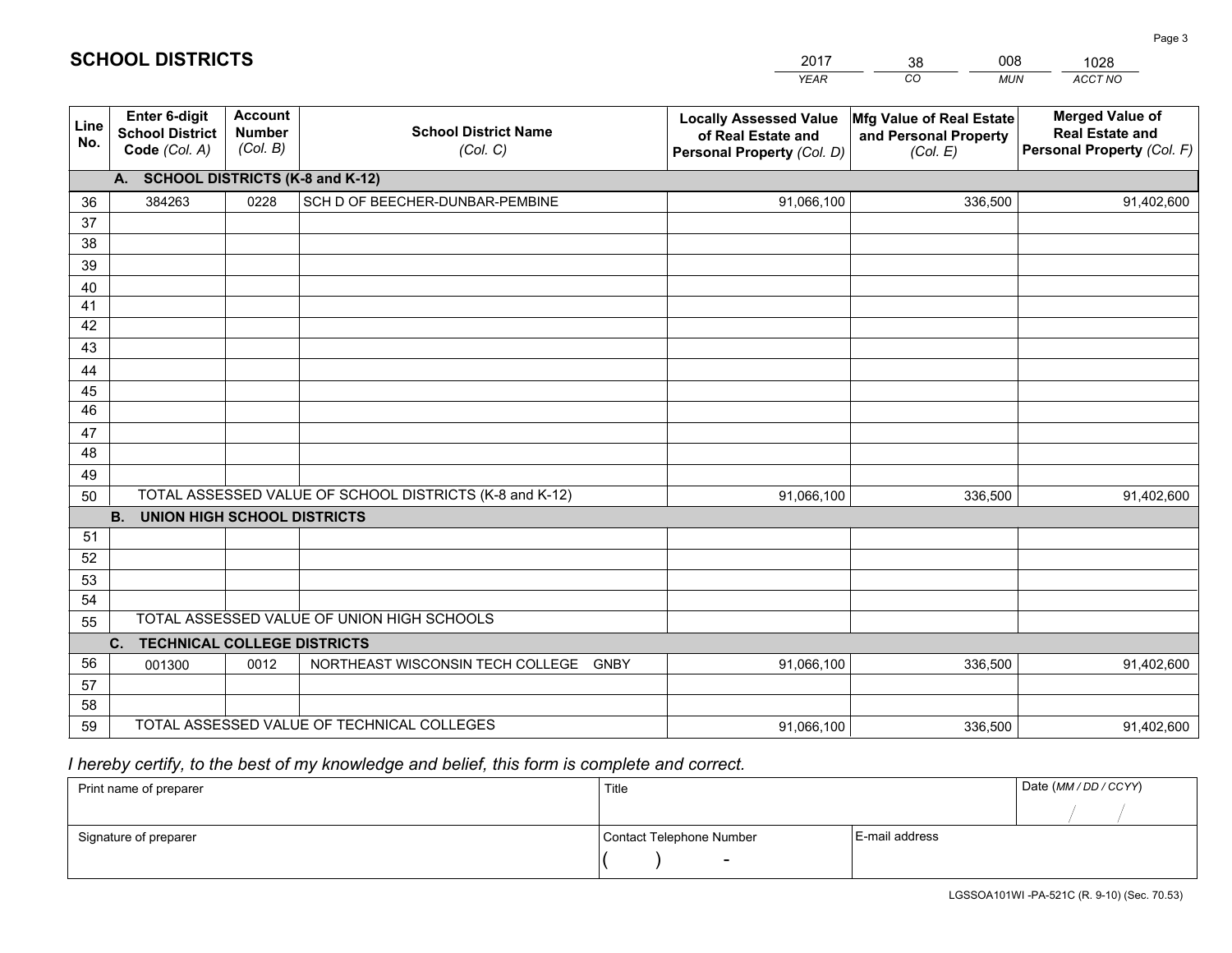#### **HIGHLIGHTS**

- 1. Complete the Statement of Assessment after the Board of Review. Reflect any changes made there.
- 2. Use black ink to complete.
- 3. Line 16 must equal Line 50, Col D.
- 4. Line 55 must equal the total of K-8 schools listed on lines 36-49. Do not include K-12 schools in this comparision.
- 5. Line 59, Col. D must equal Line 16.
- 6. Special District, School District and Technical College District values must include both real estate and personal property. Examples of Special districts are: town sanitary districts, public inland lake protection and rehabilitation districts, and metropolitan sewerage districts.
- 7. DO NOT INCLUDE Manufacturing property values.DOR will print these values on the final SOA.
- 8. Accuracy of this form is very important. The values reported directly affect the equalized value DOR calculates for school and special districts.

#### **Page 1:**

 If not prefilled, enter the tax year,county and municipal code,municipal type, municipal name and county name on the top of form.

Check the Amended box, if filing an amended / corrected SOA.

 Report the parcel count, acres and assessed value of taxable general property, total parcel count, (real and personal), total acres, and values from final figures set by the Board of Review.

- A. Real Estate land and improvements (buildings, etc.) is reported on lines 1 8, total line 9.
- B. Personal Property is reported on lines 11 14, Column D, total line 15.
- C. To complete this report, use the computer produced summary of the assessment roll that shows these amounts.
- D. Use whole numbers only.
- E. Add each line across and each column down to verify entries.

#### **Page 2:**

- A. Report Special Items (not subject to general property tax).
- 1. Private Forest Croplands and Managed Forest Lands are reported on lines 18,19, 20 and 21. Be sure to report assessed values **NOT** taxes.
- 2. You should have copies of the orders of entry, orders of withdrawal, etc., to update your assessment roll.
	- 3. Show hundredths of acres (e.g. 39.75).
- 4. Tax exempt lands are reported on line 22.
- 5. Omitted property and sec. 70.43, Wis. Stats., corrections of errors by assessor are reported on line 23. Report real estate and personal property separately. These should be for **prior years**, not something found on the current assessment roll after the board of review.
- B. Special District (Lines 24-35) Include the value of both real and personal property.

 The Department of Revenue (DOR) preprints much of the information regarding names and codes for schools, special districts,etc. If a district is not listed, enter the name and value only, DOR will enter the proper code.

### **Page 3 School Districts:**

Include the value of both real and personal property.

Report School District (regular, elementary, union high school, and technical college).

- 1. Regular (K-12) and Elementary (K-8) school values are reported on lines 36-49, total on line 50.
- 2. Union High School (UHS) (use only if elementary schools are listed on lines 36-49) are reported on lines 51-54. UHS total value (line 55) must equal to the total **elementary school** values reported on lines 36-49. Do notinclude K-12 schools in this comparison.
- 3. Technical College values are reported on lines 56-58, total on line 59.
- 4. Use the computer summary that shows these amounts to complete this report.

#### **This form is due the second Monday in June. File this report only after your Board of Review is complete.**

 *If you have questions: Return forms to:*

 Email: lgs@wisconsin.gov Wisconsin Department of RevenueCall:  $(608)$  266-2569 or  $(608)$  264-6892 Fax number: (608) 264-6887 PO Box 8971

Local Government Services Section 6-97 Madison WI 53708-8971

PEMBINE, WI 54156 - 0273 PEMBINE, WI 54156 - 0273 TOWN OF BEECHER CINDY MORGAN<br>TOWN OF BEECHER CINDY MORGAN PO BOX 273 PO BOX 273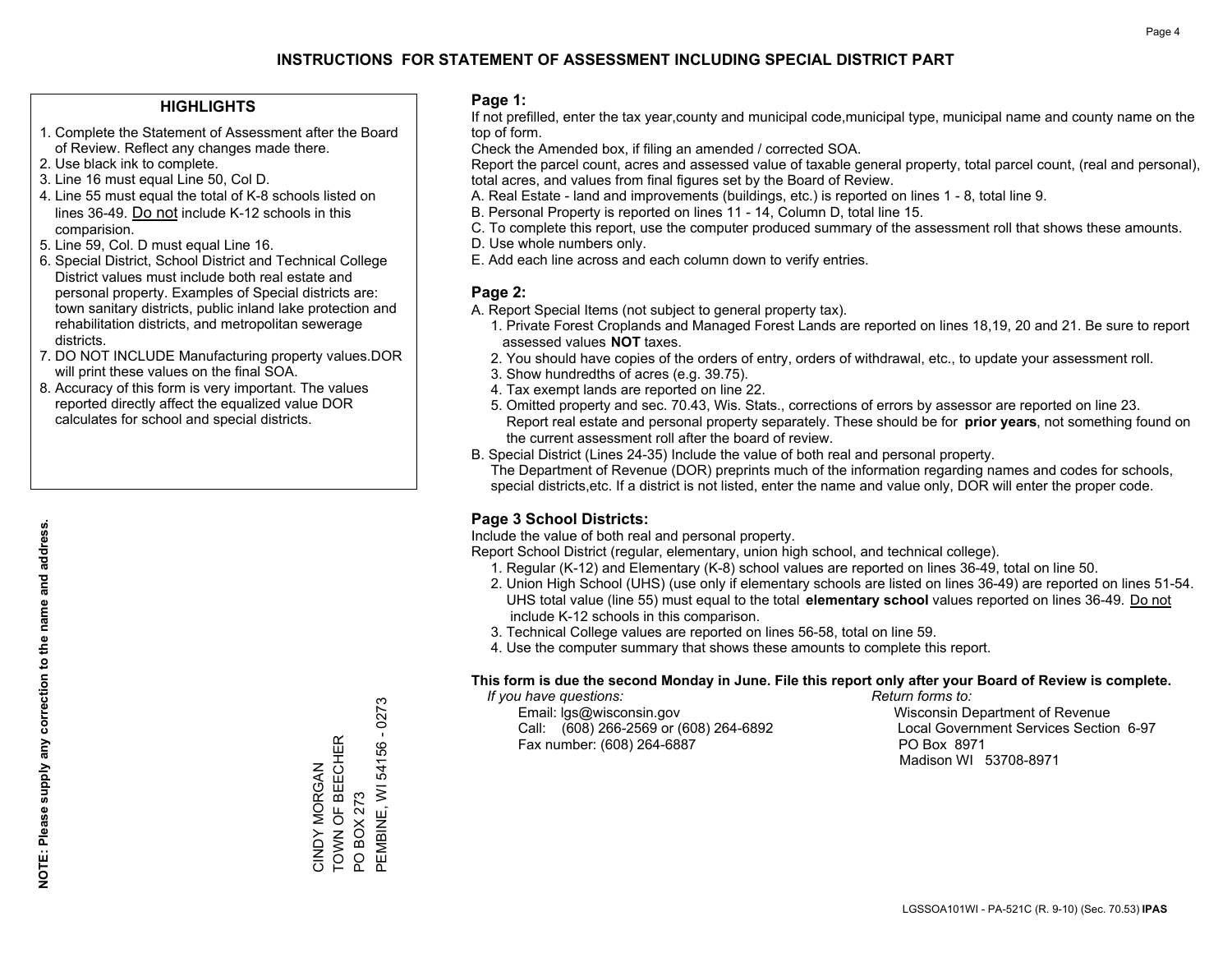**STATEMENT OF ASSESSMENT FOR 2017** 

| 38. | 010   | 1029    |
|-----|-------|---------|
| CO. | MI IN | ACCT NO |

|                | <b>FOR</b><br><b>TOWN OF</b><br>OF<br><b>DUNBAR</b><br><b>MARINETTE COUNTY</b>                                                                                                               |                                                              |                          | <b>WHEN COMPLETING THIS DOCUMENT</b> |                                      |                         |                                          |                            |  |
|----------------|----------------------------------------------------------------------------------------------------------------------------------------------------------------------------------------------|--------------------------------------------------------------|--------------------------|--------------------------------------|--------------------------------------|-------------------------|------------------------------------------|----------------------------|--|
|                |                                                                                                                                                                                              | Town - Village - City                                        | <b>Municipality Name</b> |                                      | <b>County Name</b>                   |                         | DO NOT WRITE OVER X's OR IN SHADED AREAS |                            |  |
| Line           |                                                                                                                                                                                              | <b>REAL ESTATE</b>                                           |                          | PARCEL COUNT                         | NO. OF ACRES<br><b>WHOLE</b>         | <b>VALUE OF</b>         | <b>VALUE OF</b>                          | TOTAL VALUE OF LAND        |  |
| No.            |                                                                                                                                                                                              | (See Lines 18 - 22 for<br>other Real Estate)                 |                          |                                      | TOTAL LAND IMPROVEMENTS NUMBERS ONLY | LAND                    | <b>IMPROVEMENTS</b>                      | AND IMPROVEMENTS           |  |
|                |                                                                                                                                                                                              |                                                              | Col. A                   | Col. B                               | Col. C                               | Col. D                  | Col. E                                   | Col. F                     |  |
| $\mathbf 1$    |                                                                                                                                                                                              | <b>RESIDENTIAL - Class 1</b>                                 | 1,021                    | 819                                  | 2,235                                | 17,584,200              | 41,240,200                               | 58,824,400                 |  |
| $\overline{2}$ |                                                                                                                                                                                              | <b>COMMERCIAL - Class 2</b>                                  | 9                        | 9                                    | 23                                   | 126,200                 | 584,100                                  | 710,300                    |  |
| 3              |                                                                                                                                                                                              | <b>MANUFACTURING - Class 3</b>                               | $\Omega$                 | 0                                    | $\Omega$                             | 0                       |                                          | 0<br>0                     |  |
| $\overline{4}$ |                                                                                                                                                                                              | <b>AGRICULTURAL - Class 4</b>                                | 82                       |                                      | 1,482                                | 196,700                 |                                          | 196,700                    |  |
| 5              |                                                                                                                                                                                              | <b>UNDEVELOPED - Class 5</b>                                 | 153                      |                                      | 1,035                                | 257,000                 |                                          | 257,000                    |  |
| 6              |                                                                                                                                                                                              | AGRICULTURAL FOREST - Class 5m                               | 49                       |                                      | 561                                  | 506,900                 |                                          | 506,900                    |  |
| $\overline{7}$ |                                                                                                                                                                                              | FOREST LANDS - Class 6                                       | 492                      |                                      | 10,856                               | 18,816,100              |                                          | 18,816,100                 |  |
| 8              |                                                                                                                                                                                              | OTHER - Class 7                                              | 8                        | 8                                    | 9                                    | 69,800                  | 487,200                                  | 557,000                    |  |
| 9              |                                                                                                                                                                                              | TOTAL - ALL COLUMNS                                          | 1,814                    | 836                                  | 16,201                               | 37,556,900              | 42,311,500                               | 79,868,400                 |  |
| 10             |                                                                                                                                                                                              | NUMBER OF PERSONAL PROPERTY ACCOUNTS IN ROLL                 |                          |                                      | 31                                   | <b>LOCALLY ASSESSED</b> | <b>MANUFACTURING</b>                     | <b>MERGED</b>              |  |
| 11             |                                                                                                                                                                                              | BOATS AND OTHER WATERCRAFT NOT EXEMPT - Code 1               |                          |                                      |                                      | $\mathbf{0}$            |                                          | $\mathbf 0$<br>$\mathbf 0$ |  |
| 12             |                                                                                                                                                                                              | MACHINERY, TOOLS AND PATTERNS - Code 2                       |                          |                                      |                                      | 3,350                   |                                          | 3,350<br>0                 |  |
| 13             |                                                                                                                                                                                              | FURNITURE, FIXTURES AND EQUIPMENT - Code 3                   |                          |                                      |                                      | 52,800                  |                                          | 0<br>52,800                |  |
| 14             |                                                                                                                                                                                              | ALL OTHER PERSONAL PROPERTY NOT EXEMPT - Codes 4A, 4B, 4C    |                          |                                      |                                      | 282,400                 |                                          | $\mathbf 0$<br>282,400     |  |
| 15             |                                                                                                                                                                                              | TOTAL OF PERSONAL PROPERTY NOT EXEMPT (Total of Lines 11-14) |                          |                                      |                                      | 338,550                 |                                          | 0<br>338,550               |  |
| 16             | AGGREGATE ASSESSED VALUE OF ALL PROPERTY SUBJECT TO THE GENERAL PROPERTY TAX (Total of Lines 9F and 15F)<br>MUST EQUAL TOTAL VALUE OF THE SCHOOL DISTRICTS (K-12 PLUS K-8) - Line 50, Col. F |                                                              |                          |                                      |                                      |                         |                                          | 80,206,950                 |  |
| 17             |                                                                                                                                                                                              | <b>BOARD OF REVIEW</b>                                       |                          |                                      | Name of Assessor                     |                         |                                          | Telephone #                |  |
|                | DATE OF FINAL ADJOURNMENT<br>MICHAEL CHILDERS<br>05/30/2017                                                                                                                                  |                                                              |                          |                                      |                                      |                         |                                          | (715) 478-2881             |  |

REMARKS

The Assessment Ratio to be used in calculating the estimated Fair Market Value on tax bills for this tax district is 1.106563755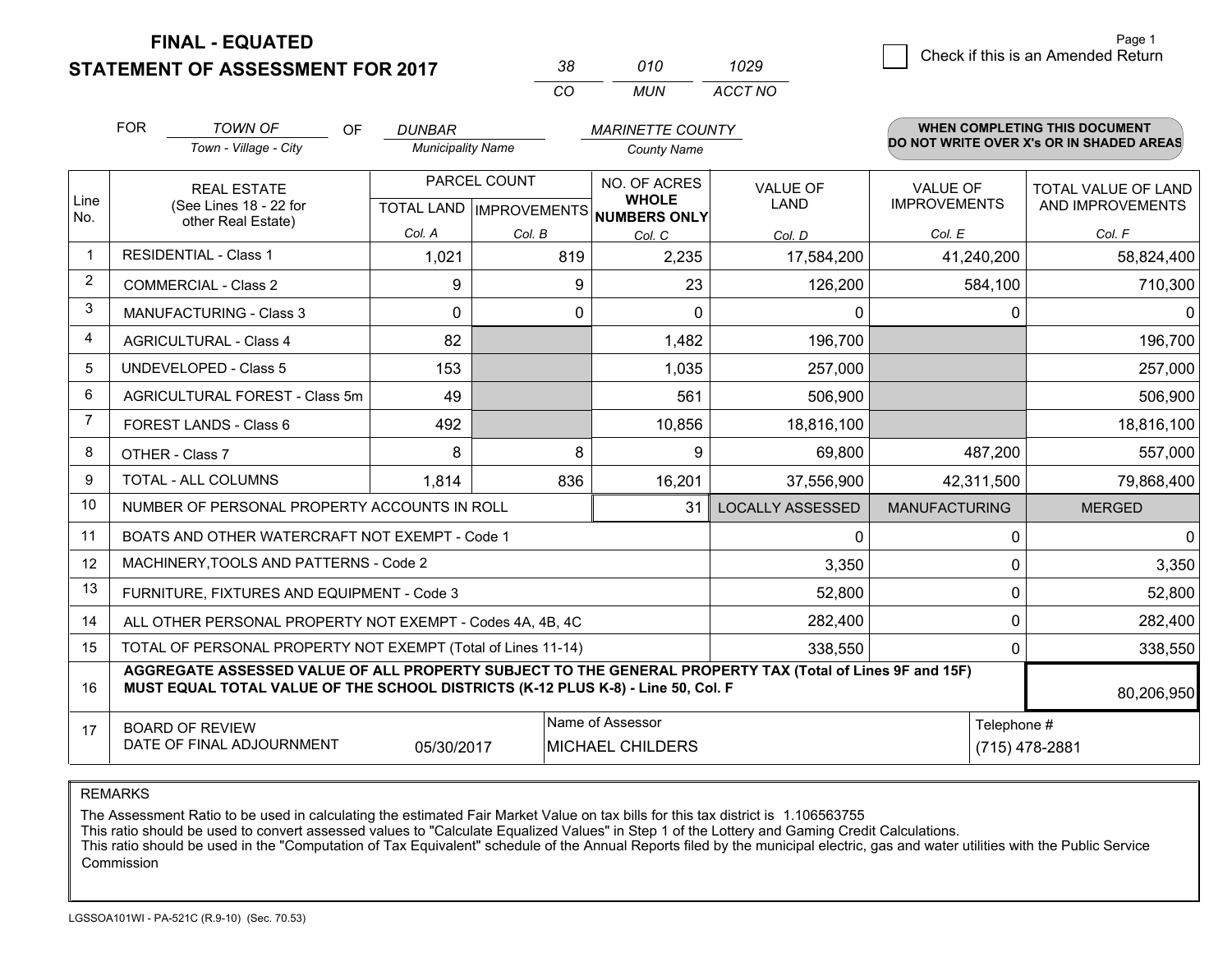*YEAR CO MUN ACCT NO* <sup>2017</sup> <sup>38</sup> <sup>010</sup> <sup>1029</sup>

Do not confuse FOREST LANDS (Line 7) with FOREST CROPS (in this section) - They are **NOT** the same

|    |                                                                                |                 |  | Private Forest Crop - Reg Class @ 10¢ per acre                   |  | Private Forest Crop - Reg Class @ \$2.52 per acre             |                                                                              |  |                    |  |
|----|--------------------------------------------------------------------------------|-----------------|--|------------------------------------------------------------------|--|---------------------------------------------------------------|------------------------------------------------------------------------------|--|--------------------|--|
| 18 | (a) PARCELS                                                                    | (b) ACRES       |  | (c) ASSESSED VALUE                                               |  | (d) PARCELS                                                   | (e) ACRES                                                                    |  | (f) ASSESSED VALUE |  |
|    |                                                                                |                 |  |                                                                  |  |                                                               |                                                                              |  |                    |  |
|    |                                                                                |                 |  | Private Forest Crop - Special Class @ 20¢ per acre               |  |                                                               | Entered Before 2005 Managed Forest - Ferrous Mining CLOSED @ \$8.27 per acre |  |                    |  |
| 19 | (b) ACRES<br>(a) PARCELS                                                       |                 |  | (c) ASSESSED VALUE                                               |  | (d) PARCELS                                                   | (e) ACRES                                                                    |  | (f) ASSESSED VALUE |  |
|    |                                                                                |                 |  |                                                                  |  |                                                               |                                                                              |  |                    |  |
|    |                                                                                |                 |  | Entered Before 2005 Managed Forest - OPEN @ \$.79 per acre       |  |                                                               | Entered Before 2005 Managed Forest - CLOSED @ \$1.87 per acre                |  |                    |  |
| 20 | (a) PARCELS                                                                    | (b) ACRES       |  | (c) ASSESSED VALUE                                               |  | (d) PARCELS                                                   | (e) ACRES                                                                    |  | (f) ASSESSED VALUE |  |
|    | 19                                                                             | 683.92          |  | 929,600                                                          |  | 77                                                            | 2,570.44                                                                     |  | 4,133,000          |  |
|    | Entered After 2004 Managed Forest - OPEN @<br>\$2.14 per acre                  |                 |  |                                                                  |  | Entered After 2004 Managed Forest - CLOSED @ \$10.68 per acre |                                                                              |  |                    |  |
| 21 | (a) PARCELS                                                                    | (b) ACRES       |  | (c) ASSESSED VALUE                                               |  | (d) PARCELS                                                   | (e) ACRES                                                                    |  |                    |  |
|    |                                                                                |                 |  |                                                                  |  |                                                               |                                                                              |  |                    |  |
|    | 24                                                                             | 924.11          |  | 1,281,900                                                        |  | 56<br>1,782.98                                                |                                                                              |  | 2,762,500          |  |
| 22 | (a) County Forest Cropland Acres                                               |                 |  | (b) Federal Acres                                                |  | (d) County (NOT FOREST CROP) Acres<br>(c) State Acres         |                                                                              |  | (e) Other Acres    |  |
|    | 43,360.91                                                                      |                 |  |                                                                  |  | 820.43                                                        | 35.98                                                                        |  | 587.44             |  |
|    |                                                                                |                 |  | Assessed Value of Omitted Property From Prior Years (Sec. 70.44) |  |                                                               | Assessed Value of Sec. 70.43 Corrections of Errors by Assessors              |  |                    |  |
| 23 |                                                                                | (a) REAL ESTATE |  | (b) PERSONAL                                                     |  |                                                               | (c1) REAL ESTATE                                                             |  | (c2) PERSONAL      |  |
|    |                                                                                |                 |  |                                                                  |  |                                                               |                                                                              |  |                    |  |
|    | Manufacturing Equated Value of Omitted Property From Prior Years (Sec. 70.995) |                 |  |                                                                  |  |                                                               | Mfg. Equated Value of Sec.70.43 Corrections of Errors by Assessors           |  |                    |  |
|    | (d) REAL ESTATE                                                                |                 |  | (e) PERSONAL                                                     |  | (f1) REAL ESTATE                                              |                                                                              |  | (f2) PERSONAL      |  |
|    |                                                                                |                 |  |                                                                  |  |                                                               |                                                                              |  |                    |  |
|    |                                                                                |                 |  |                                                                  |  |                                                               |                                                                              |  |                    |  |

## **SPECIAL DISTRICTS**

| Line<br>No. | Enter 6-digit<br>Special District<br>Code (Col. A) | <b>Account</b><br><b>Number</b> | <b>Special District Name</b> | <b>Locally Assessed Value</b><br>of Real Estate and | Mfg Value of Real Estate<br>and Personal Property | <b>Merged Value of</b><br><b>Real Estate and</b><br>Personal Property (Col. F) |
|-------------|----------------------------------------------------|---------------------------------|------------------------------|-----------------------------------------------------|---------------------------------------------------|--------------------------------------------------------------------------------|
|             |                                                    | (Col. B)                        | (Col. C)                     | Personal Property (Col. D)                          | (Col. E)                                          |                                                                                |
| 24          |                                                    |                                 |                              |                                                     |                                                   |                                                                                |
| 25          |                                                    |                                 |                              |                                                     |                                                   |                                                                                |
| 26          |                                                    |                                 |                              |                                                     |                                                   |                                                                                |
| 27          |                                                    |                                 |                              |                                                     |                                                   |                                                                                |
| 28          |                                                    |                                 |                              |                                                     |                                                   |                                                                                |
| 29          |                                                    |                                 |                              |                                                     |                                                   |                                                                                |
| 30          |                                                    |                                 |                              |                                                     |                                                   |                                                                                |
| 31          |                                                    |                                 |                              |                                                     |                                                   |                                                                                |
| 32          |                                                    |                                 |                              |                                                     |                                                   |                                                                                |
| 33          |                                                    |                                 |                              |                                                     |                                                   |                                                                                |
| 34          |                                                    |                                 |                              |                                                     |                                                   |                                                                                |
| 35          |                                                    |                                 |                              |                                                     |                                                   |                                                                                |

LGSSOA101WI-PA - 521C (R. 9-10) (Sec. 70.53)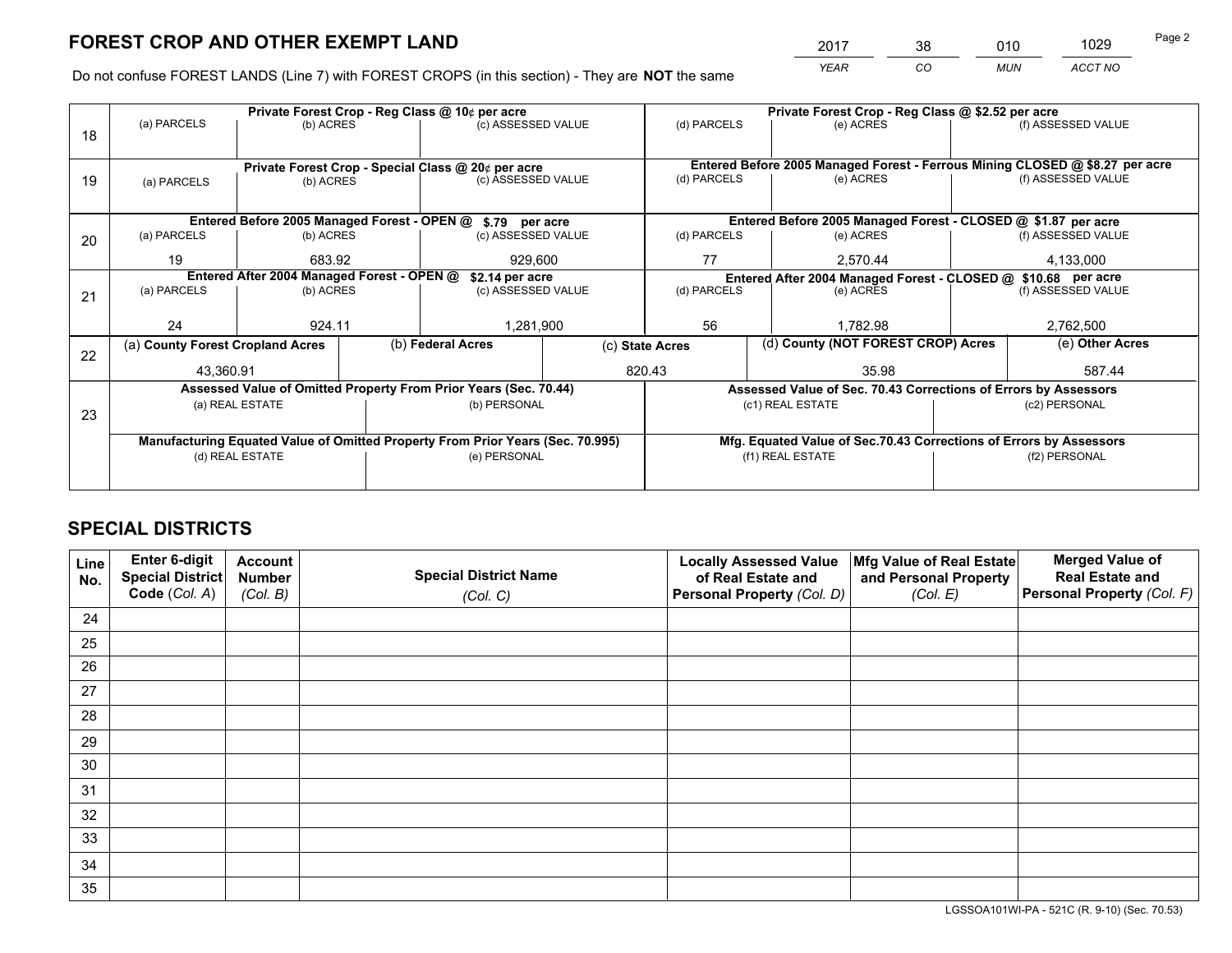|             |                                                          |                                             |                                                         | <b>YEAR</b>                                                                       | CO<br><b>MUN</b>                                              | ACCT NO                                                                        |
|-------------|----------------------------------------------------------|---------------------------------------------|---------------------------------------------------------|-----------------------------------------------------------------------------------|---------------------------------------------------------------|--------------------------------------------------------------------------------|
| Line<br>No. | Enter 6-digit<br><b>School District</b><br>Code (Col. A) | <b>Account</b><br><b>Number</b><br>(Col. B) | <b>School District Name</b><br>(Col. C)                 | <b>Locally Assessed Value</b><br>of Real Estate and<br>Personal Property (Col. D) | Mfg Value of Real Estate<br>and Personal Property<br>(Col. E) | <b>Merged Value of</b><br><b>Real Estate and</b><br>Personal Property (Col. F) |
|             | <b>SCHOOL DISTRICTS (K-8 and K-12)</b><br>A.             |                                             |                                                         |                                                                                   |                                                               |                                                                                |
| 36          | 384263                                                   | 0228                                        | SCH D OF BEECHER-DUNBAR-PEMBINE                         | 80,206,950                                                                        |                                                               | 80,206,950                                                                     |
| 37          |                                                          |                                             |                                                         |                                                                                   |                                                               |                                                                                |
| 38          |                                                          |                                             |                                                         |                                                                                   |                                                               |                                                                                |
| 39          |                                                          |                                             |                                                         |                                                                                   |                                                               |                                                                                |
| 40          |                                                          |                                             |                                                         |                                                                                   |                                                               |                                                                                |
| 41<br>42    |                                                          |                                             |                                                         |                                                                                   |                                                               |                                                                                |
| 43          |                                                          |                                             |                                                         |                                                                                   |                                                               |                                                                                |
| 44          |                                                          |                                             |                                                         |                                                                                   |                                                               |                                                                                |
| 45          |                                                          |                                             |                                                         |                                                                                   |                                                               |                                                                                |
| 46          |                                                          |                                             |                                                         |                                                                                   |                                                               |                                                                                |
| 47          |                                                          |                                             |                                                         |                                                                                   |                                                               |                                                                                |
| 48          |                                                          |                                             |                                                         |                                                                                   |                                                               |                                                                                |
| 49          |                                                          |                                             |                                                         |                                                                                   |                                                               |                                                                                |
| 50          |                                                          |                                             | TOTAL ASSESSED VALUE OF SCHOOL DISTRICTS (K-8 and K-12) | 80,206,950                                                                        |                                                               | 80,206,950                                                                     |
|             | <b>B.</b><br><b>UNION HIGH SCHOOL DISTRICTS</b>          |                                             |                                                         |                                                                                   |                                                               |                                                                                |
| 51          |                                                          |                                             |                                                         |                                                                                   |                                                               |                                                                                |
| 52          |                                                          |                                             |                                                         |                                                                                   |                                                               |                                                                                |
| 53          |                                                          |                                             |                                                         |                                                                                   |                                                               |                                                                                |
| 54          |                                                          |                                             | TOTAL ASSESSED VALUE OF UNION HIGH SCHOOLS              |                                                                                   |                                                               |                                                                                |
| 55          | C. TECHNICAL COLLEGE DISTRICTS                           |                                             |                                                         |                                                                                   |                                                               |                                                                                |
| 56          | 001300                                                   | 0012                                        | NORTHEAST WISCONSIN TECH COLLEGE<br><b>GNBY</b>         | 80,206,950                                                                        |                                                               | 80,206,950                                                                     |
| 57          |                                                          |                                             |                                                         |                                                                                   |                                                               |                                                                                |
| 58          |                                                          |                                             |                                                         |                                                                                   |                                                               |                                                                                |
| 59          |                                                          |                                             | TOTAL ASSESSED VALUE OF TECHNICAL COLLEGES              | 80,206,950                                                                        |                                                               | 80,206,950                                                                     |

## *I hereby certify, to the best of my knowledge and belief, this form is complete and correct.*

| Print name of preparer | Title                    |                | Date (MM / DD / CCYY) |
|------------------------|--------------------------|----------------|-----------------------|
|                        |                          |                |                       |
| Signature of preparer  | Contact Telephone Number | E-mail address |                       |
|                        | $\sim$                   |                |                       |

# **SCHOOL DISTRICTS**

| 2017 | 38 | 010        | 1029    |  |
|------|----|------------|---------|--|
| YEAR | CO | <b>MUN</b> | ACCT NO |  |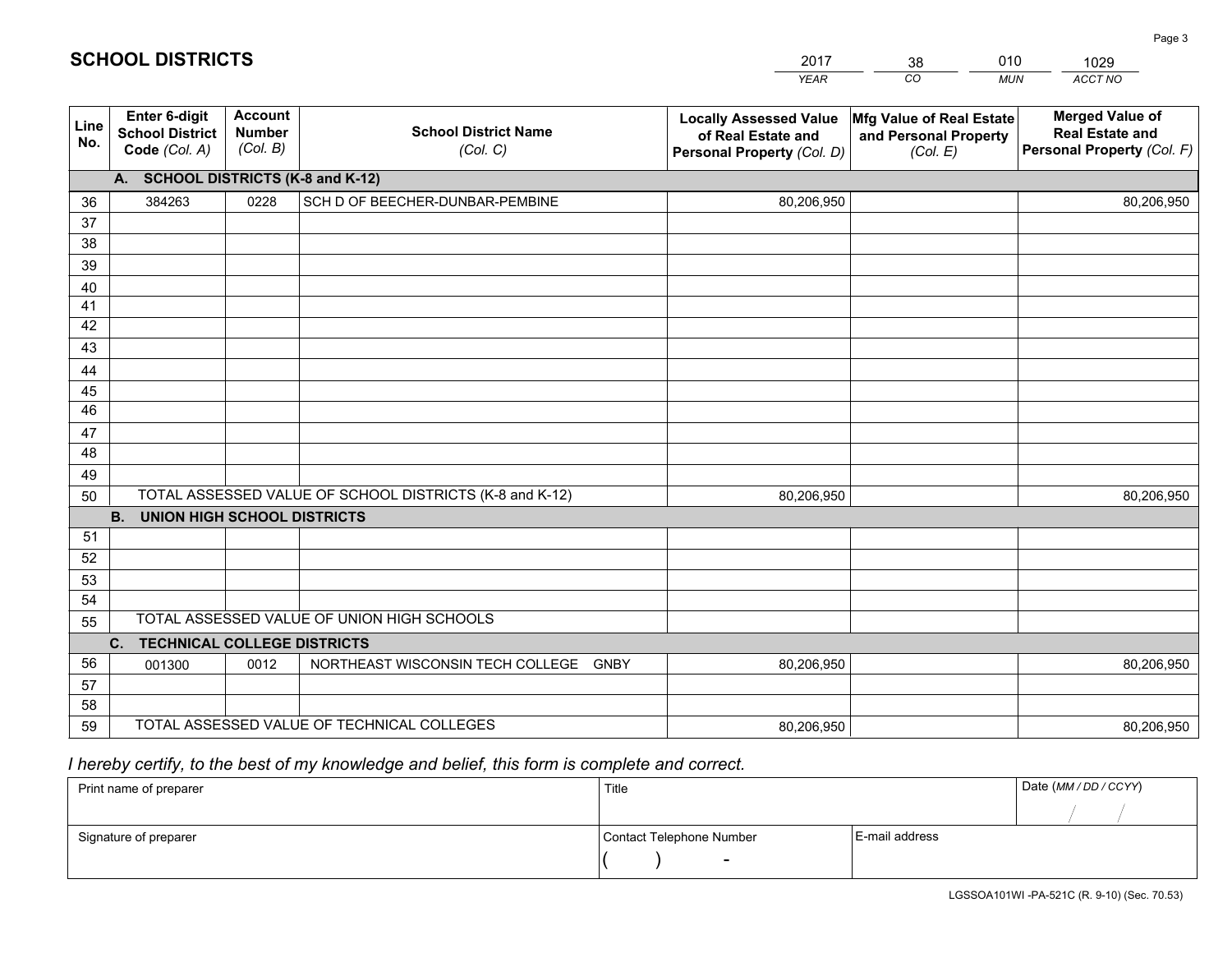#### **HIGHLIGHTS**

- 1. Complete the Statement of Assessment after the Board of Review. Reflect any changes made there.
- 2. Use black ink to complete.
- 3. Line 16 must equal Line 50, Col D.
- 4. Line 55 must equal the total of K-8 schools listed on lines 36-49. Do not include K-12 schools in this comparision.
- 5. Line 59, Col. D must equal Line 16.
- 6. Special District, School District and Technical College District values must include both real estate and personal property. Examples of Special districts are: town sanitary districts, public inland lake protection and rehabilitation districts, and metropolitan sewerage districts.
- 7. DO NOT INCLUDE Manufacturing property values.DOR will print these values on the final SOA.

SUE ANN RODHE PERRY TOWN OF DUNBAR N18956 CC CAMP RD DUNBAR, WI 54119 - 9703

SUE ANN RODHE PERRY<br>TOWN OF DUNBAR<br>N18956 CC CAMP RD<br>DUNBAR, WI 54119 - 9703

 8. Accuracy of this form is very important. The values reported directly affect the equalized value DOR calculates for school and special districts.

#### **Page 1:**

 If not prefilled, enter the tax year,county and municipal code,municipal type, municipal name and county name on the top of form.

Check the Amended box, if filing an amended / corrected SOA.

 Report the parcel count, acres and assessed value of taxable general property, total parcel count, (real and personal), total acres, and values from final figures set by the Board of Review.

- A. Real Estate land and improvements (buildings, etc.) is reported on lines 1 8, total line 9.
- B. Personal Property is reported on lines 11 14, Column D, total line 15.
- C. To complete this report, use the computer produced summary of the assessment roll that shows these amounts.
- D. Use whole numbers only.
- E. Add each line across and each column down to verify entries.

#### **Page 2:**

- A. Report Special Items (not subject to general property tax).
- 1. Private Forest Croplands and Managed Forest Lands are reported on lines 18,19, 20 and 21. Be sure to report assessed values **NOT** taxes.
- 2. You should have copies of the orders of entry, orders of withdrawal, etc., to update your assessment roll.
	- 3. Show hundredths of acres (e.g. 39.75).
- 4. Tax exempt lands are reported on line 22.
- 5. Omitted property and sec. 70.43, Wis. Stats., corrections of errors by assessor are reported on line 23. Report real estate and personal property separately. These should be for **prior years**, not something found on the current assessment roll after the board of review.
- B. Special District (Lines 24-35) Include the value of both real and personal property.

 The Department of Revenue (DOR) preprints much of the information regarding names and codes for schools, special districts,etc. If a district is not listed, enter the name and value only, DOR will enter the proper code.

### **Page 3 School Districts:**

Include the value of both real and personal property.

Report School District (regular, elementary, union high school, and technical college).

- 1. Regular (K-12) and Elementary (K-8) school values are reported on lines 36-49, total on line 50.
- 2. Union High School (UHS) (use only if elementary schools are listed on lines 36-49) are reported on lines 51-54. UHS total value (line 55) must equal to the total **elementary school** values reported on lines 36-49. Do notinclude K-12 schools in this comparison.
- 3. Technical College values are reported on lines 56-58, total on line 59.
- 4. Use the computer summary that shows these amounts to complete this report.

#### **This form is due the second Monday in June. File this report only after your Board of Review is complete.**

 *If you have questions: Return forms to:*

 Email: lgs@wisconsin.gov Wisconsin Department of RevenueCall:  $(608)$  266-2569 or  $(608)$  264-6892 Fax number: (608) 264-6887 PO Box 8971

Local Government Services Section 6-97 Madison WI 53708-8971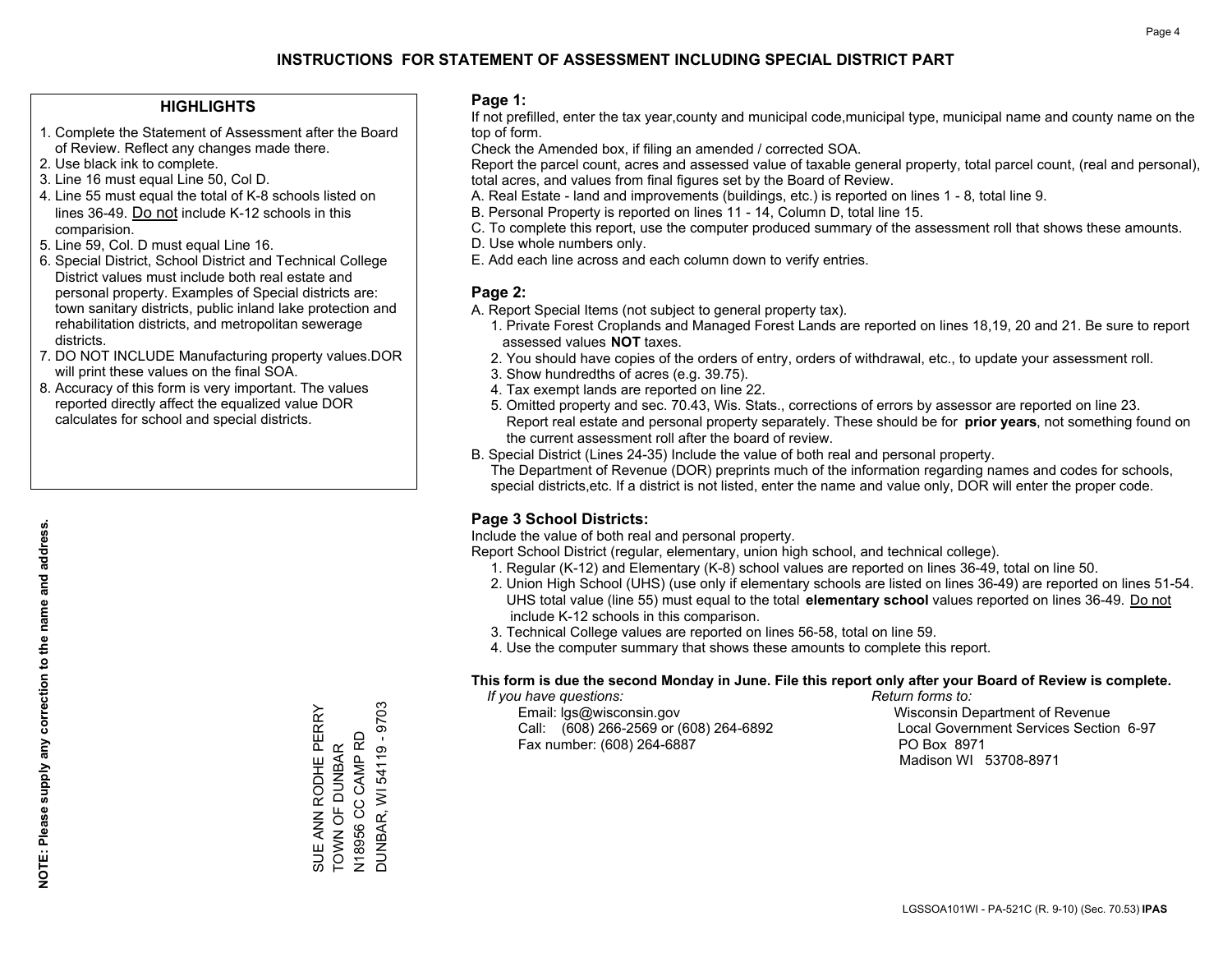**STATEMENT OF ASSESSMENT FOR 2017** 

| 38.      | 012 | 1030    |
|----------|-----|---------|
| $\alpha$ | MUN | ACCT NO |

|                | <b>FOR</b>                                                                                                                                                                                   | <b>TOWN OF</b><br><b>OF</b><br><b>GOODMAN</b><br><b>MARINETTE COUNTY</b> |                          |              | WHEN COMPLETING THIS DOCUMENT                                        |                                |                                        |                                          |
|----------------|----------------------------------------------------------------------------------------------------------------------------------------------------------------------------------------------|--------------------------------------------------------------------------|--------------------------|--------------|----------------------------------------------------------------------|--------------------------------|----------------------------------------|------------------------------------------|
|                |                                                                                                                                                                                              | Town - Village - City                                                    | <b>Municipality Name</b> |              | <b>County Name</b>                                                   |                                |                                        | DO NOT WRITE OVER X's OR IN SHADED AREAS |
| Line           |                                                                                                                                                                                              | <b>REAL ESTATE</b><br>(See Lines 18 - 22 for                             |                          | PARCEL COUNT | NO. OF ACRES<br><b>WHOLE</b><br>TOTAL LAND IMPROVEMENTS NUMBERS ONLY | <b>VALUE OF</b><br><b>LAND</b> | <b>VALUE OF</b><br><b>IMPROVEMENTS</b> | TOTAL VALUE OF LAND<br>AND IMPROVEMENTS  |
| No.            |                                                                                                                                                                                              | other Real Estate)                                                       | Col. A                   | Col. B       | Col. C                                                               | Col. D                         | Col. E                                 | Col. F                                   |
| $\mathbf{1}$   |                                                                                                                                                                                              | <b>RESIDENTIAL - Class 1</b>                                             | 976                      | 728          | 2,154                                                                | 19,044,300                     | 38,034,100                             | 57,078,400                               |
| $\overline{2}$ |                                                                                                                                                                                              | <b>COMMERCIAL - Class 2</b>                                              | 34                       | 26           | 124                                                                  | 285,000                        | 2,580,500                              | 2,865,500                                |
| 3              |                                                                                                                                                                                              | <b>MANUFACTURING - Class 3</b>                                           | 5                        | 3            | 90                                                                   | 147,000                        | 1,649,500                              | 1,796,500                                |
| 4              |                                                                                                                                                                                              | <b>AGRICULTURAL - Class 4</b>                                            | 43                       |              | 827                                                                  | 130,000                        |                                        | 130,000                                  |
| 5              |                                                                                                                                                                                              | <b>UNDEVELOPED - Class 5</b>                                             | 120                      |              | 1,573                                                                | 802,200                        |                                        | 802,200                                  |
| 6              |                                                                                                                                                                                              | AGRICULTURAL FOREST - Class 5m                                           | 29                       |              | 508                                                                  | 428,300                        |                                        | 428,300                                  |
| 7              |                                                                                                                                                                                              | FOREST LANDS - Class 6                                                   | 275                      |              | 3,586                                                                | 6,090,500                      |                                        | 6,090,500                                |
| 8              |                                                                                                                                                                                              | OTHER - Class 7                                                          | 17                       | 17           | 33                                                                   | 104,900                        | 1,127,500                              | 1,232,400                                |
| 9              |                                                                                                                                                                                              | TOTAL - ALL COLUMNS                                                      | 1,499                    | 774          | 8,895                                                                | 27,032,200                     | 43,391,600                             | 70,423,800                               |
| 10             |                                                                                                                                                                                              | NUMBER OF PERSONAL PROPERTY ACCOUNTS IN ROLL                             |                          |              | 32                                                                   | <b>LOCALLY ASSESSED</b>        | <b>MANUFACTURING</b>                   | <b>MERGED</b>                            |
| 11             |                                                                                                                                                                                              | BOATS AND OTHER WATERCRAFT NOT EXEMPT - Code 1                           |                          |              |                                                                      | 0                              | 0                                      | $\mathbf{0}$                             |
| 12             |                                                                                                                                                                                              | MACHINERY, TOOLS AND PATTERNS - Code 2                                   |                          |              |                                                                      | 122,700                        | 1,057,200                              | 1,179,900                                |
| 13             |                                                                                                                                                                                              | FURNITURE, FIXTURES AND EQUIPMENT - Code 3                               |                          |              |                                                                      | 121,100                        | 14,800                                 | 135,900                                  |
| 14             |                                                                                                                                                                                              | ALL OTHER PERSONAL PROPERTY NOT EXEMPT - Codes 4A, 4B, 4C                |                          |              |                                                                      | 982,900                        | 6,300                                  | 989,200                                  |
| 15             |                                                                                                                                                                                              | TOTAL OF PERSONAL PROPERTY NOT EXEMPT (Total of Lines 11-14)             |                          |              |                                                                      | 1,226,700                      | 1,078,300                              | 2,305,000                                |
| 16             | AGGREGATE ASSESSED VALUE OF ALL PROPERTY SUBJECT TO THE GENERAL PROPERTY TAX (Total of Lines 9F and 15F)<br>MUST EQUAL TOTAL VALUE OF THE SCHOOL DISTRICTS (K-12 PLUS K-8) - Line 50, Col. F |                                                                          |                          |              |                                                                      |                                |                                        | 72,728,800                               |
| 17             | Name of Assessor<br><b>BOARD OF REVIEW</b><br>DATE OF FINAL ADJOURNMENT<br>05/24/2017<br>PETER A LIPTACK                                                                                     |                                                                          |                          |              |                                                                      |                                |                                        | Telephone #<br>(715) 276-7194            |

REMARKS

The Assessment Ratio to be used in calculating the estimated Fair Market Value on tax bills for this tax district is .996151098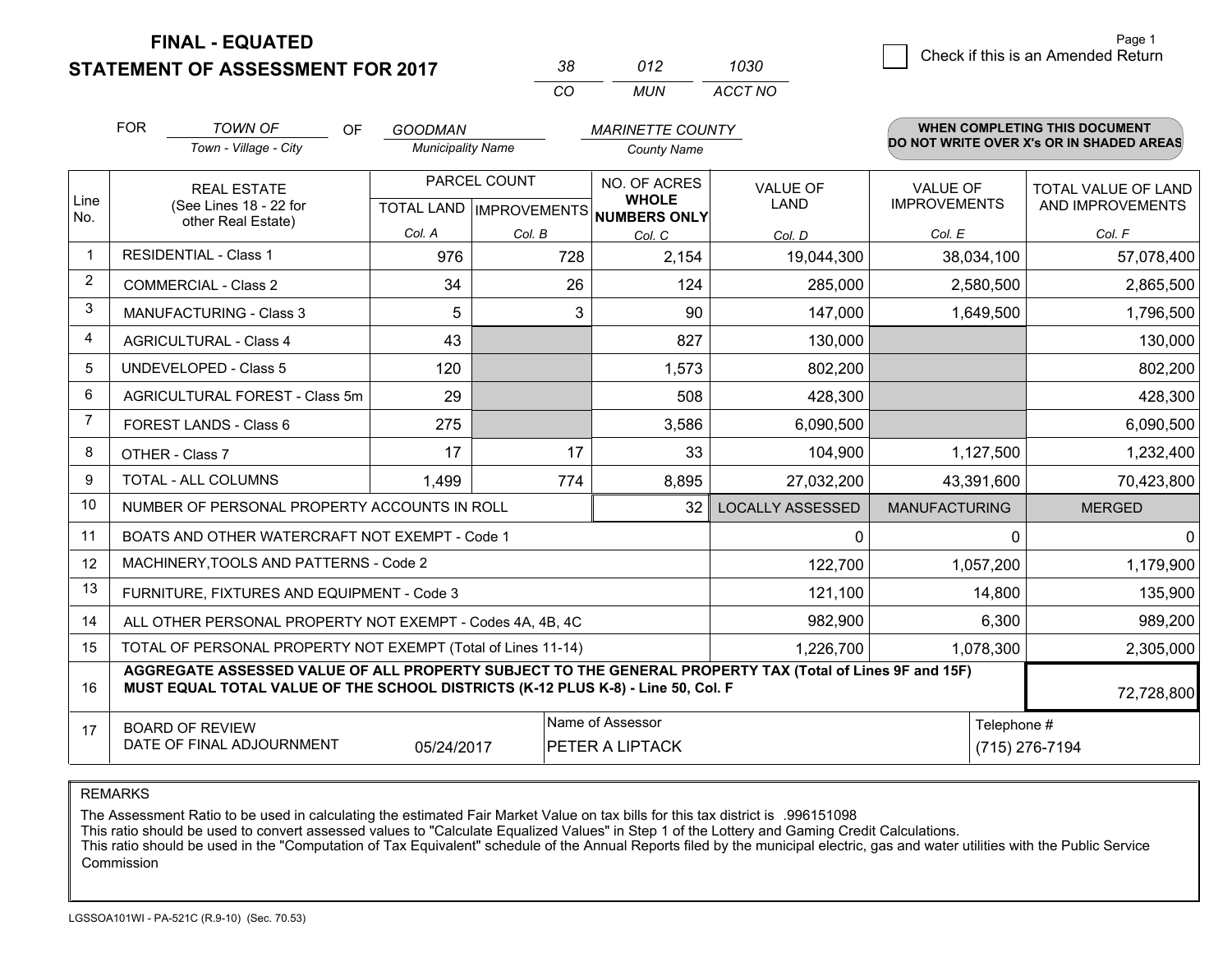*YEAR CO MUN ACCT NO* <sup>2017</sup> <sup>38</sup> <sup>012</sup> <sup>1030</sup>

Do not confuse FOREST LANDS (Line 7) with FOREST CROPS (in this section) - They are **NOT** the same

|                                                                                |                   |                                                                  |                                                                           |                                                                                                                   | Private Forest Crop - Reg Class @ \$2.52 per acre                                                                                                                                                                                                                                      |                                 |               |                    |                                                                                                                                                                                                                                                                                                                         |  |
|--------------------------------------------------------------------------------|-------------------|------------------------------------------------------------------|---------------------------------------------------------------------------|-------------------------------------------------------------------------------------------------------------------|----------------------------------------------------------------------------------------------------------------------------------------------------------------------------------------------------------------------------------------------------------------------------------------|---------------------------------|---------------|--------------------|-------------------------------------------------------------------------------------------------------------------------------------------------------------------------------------------------------------------------------------------------------------------------------------------------------------------------|--|
|                                                                                |                   |                                                                  |                                                                           |                                                                                                                   | (d) PARCELS                                                                                                                                                                                                                                                                            |                                 | (e) ACRES     |                    | (f) ASSESSED VALUE                                                                                                                                                                                                                                                                                                      |  |
|                                                                                |                   |                                                                  |                                                                           |                                                                                                                   |                                                                                                                                                                                                                                                                                        |                                 |               |                    |                                                                                                                                                                                                                                                                                                                         |  |
|                                                                                |                   |                                                                  |                                                                           |                                                                                                                   |                                                                                                                                                                                                                                                                                        |                                 |               |                    |                                                                                                                                                                                                                                                                                                                         |  |
| (a) PARCELS                                                                    |                   |                                                                  |                                                                           |                                                                                                                   |                                                                                                                                                                                                                                                                                        |                                 | (e) ACRES     |                    | (f) ASSESSED VALUE                                                                                                                                                                                                                                                                                                      |  |
|                                                                                |                   |                                                                  |                                                                           |                                                                                                                   |                                                                                                                                                                                                                                                                                        |                                 |               |                    |                                                                                                                                                                                                                                                                                                                         |  |
|                                                                                |                   |                                                                  |                                                                           |                                                                                                                   |                                                                                                                                                                                                                                                                                        |                                 |               |                    |                                                                                                                                                                                                                                                                                                                         |  |
| (a) PARCELS                                                                    |                   |                                                                  |                                                                           |                                                                                                                   | (d) PARCELS                                                                                                                                                                                                                                                                            |                                 | (e) ACRES     |                    | (f) ASSESSED VALUE                                                                                                                                                                                                                                                                                                      |  |
| 455                                                                            |                   |                                                                  | 36,117,100                                                                |                                                                                                                   | 51                                                                                                                                                                                                                                                                                     |                                 | 1,480.82      |                    | 3,186,000                                                                                                                                                                                                                                                                                                               |  |
| \$2.14 per acre                                                                |                   |                                                                  |                                                                           |                                                                                                                   |                                                                                                                                                                                                                                                                                        |                                 |               |                    |                                                                                                                                                                                                                                                                                                                         |  |
| (a) PARCELS                                                                    |                   |                                                                  | (c) ASSESSED VALUE                                                        |                                                                                                                   | (d) PARCELS                                                                                                                                                                                                                                                                            |                                 | (e) ACRES     | (f) ASSESSED VALUE |                                                                                                                                                                                                                                                                                                                         |  |
|                                                                                |                   |                                                                  |                                                                           |                                                                                                                   |                                                                                                                                                                                                                                                                                        |                                 |               |                    |                                                                                                                                                                                                                                                                                                                         |  |
|                                                                                |                   |                                                                  | 2,027,200                                                                 |                                                                                                                   |                                                                                                                                                                                                                                                                                        |                                 | 10.600.09     | 15,255,700         |                                                                                                                                                                                                                                                                                                                         |  |
|                                                                                |                   |                                                                  |                                                                           |                                                                                                                   |                                                                                                                                                                                                                                                                                        |                                 |               |                    | (e) Other Acres                                                                                                                                                                                                                                                                                                         |  |
|                                                                                |                   |                                                                  | 40                                                                        |                                                                                                                   |                                                                                                                                                                                                                                                                                        | 21.53                           |               |                    | 594.36                                                                                                                                                                                                                                                                                                                  |  |
|                                                                                |                   |                                                                  |                                                                           |                                                                                                                   |                                                                                                                                                                                                                                                                                        |                                 |               |                    |                                                                                                                                                                                                                                                                                                                         |  |
|                                                                                |                   |                                                                  |                                                                           |                                                                                                                   |                                                                                                                                                                                                                                                                                        |                                 |               |                    | (c2) PERSONAL                                                                                                                                                                                                                                                                                                           |  |
|                                                                                |                   |                                                                  |                                                                           |                                                                                                                   |                                                                                                                                                                                                                                                                                        |                                 |               |                    |                                                                                                                                                                                                                                                                                                                         |  |
| Manufacturing Equated Value of Omitted Property From Prior Years (Sec. 70.995) |                   |                                                                  |                                                                           |                                                                                                                   | Mfg. Equated Value of Sec.70.43 Corrections of Errors by Assessors                                                                                                                                                                                                                     |                                 |               |                    |                                                                                                                                                                                                                                                                                                                         |  |
| (d) REAL ESTATE                                                                |                   |                                                                  |                                                                           |                                                                                                                   | (f1) REAL ESTATE                                                                                                                                                                                                                                                                       |                                 | (f2) PERSONAL |                    |                                                                                                                                                                                                                                                                                                                         |  |
|                                                                                |                   |                                                                  |                                                                           |                                                                                                                   |                                                                                                                                                                                                                                                                                        |                                 |               |                    |                                                                                                                                                                                                                                                                                                                         |  |
|                                                                                | (a) PARCELS<br>35 | (a) County Forest Cropland Acres<br>26,280.54<br>(a) REAL ESTATE | (b) ACRES<br>(b) ACRES<br>(b) ACRES<br>18.231.73<br>(b) ACRES<br>1.010.47 | Private Forest Crop - Reg Class @ 10¢ per acre<br>Entered After 2004 Managed Forest - OPEN @<br>(b) Federal Acres | (c) ASSESSED VALUE<br>Private Forest Crop - Special Class @ 20¢ per acre<br>(c) ASSESSED VALUE<br>Entered Before 2005 Managed Forest - OPEN @ \$.79 per acre<br>(c) ASSESSED VALUE<br>Assessed Value of Omitted Property From Prior Years (Sec. 70.44)<br>(b) PERSONAL<br>(e) PERSONAL | 290<br>(c) State Acres<br>1,480 | (d) PARCELS   | (c1) REAL ESTATE   | Entered Before 2005 Managed Forest - Ferrous Mining CLOSED @ \$8.27 per acre<br>Entered Before 2005 Managed Forest - CLOSED @ \$1.87 per acre<br>Entered After 2004 Managed Forest - CLOSED @ \$10.68 per acre<br>(d) County (NOT FOREST CROP) Acres<br>Assessed Value of Sec. 70.43 Corrections of Errors by Assessors |  |

## **SPECIAL DISTRICTS**

| Line<br>No. | Enter 6-digit<br><b>Special District</b><br>Code (Col. A) | <b>Account</b><br><b>Number</b><br>(Col. B) | <b>Special District Name</b><br>(Col. C) | <b>Locally Assessed Value</b><br>of Real Estate and<br><b>Personal Property (Col. D)</b> | Mfg Value of Real Estate<br>and Personal Property<br>(Col. E) | <b>Merged Value of</b><br><b>Real Estate and</b><br>Personal Property (Col. F) |
|-------------|-----------------------------------------------------------|---------------------------------------------|------------------------------------------|------------------------------------------------------------------------------------------|---------------------------------------------------------------|--------------------------------------------------------------------------------|
| 24          | 387050                                                    | 0236                                        | <b>GOODMAN SANITARY DISTRICT #1</b>      | 9,097,400                                                                                | 2,874,800                                                     | 11,972,200                                                                     |
| 25          |                                                           |                                             |                                          |                                                                                          |                                                               |                                                                                |
| 26          |                                                           |                                             |                                          |                                                                                          |                                                               |                                                                                |
| 27          |                                                           |                                             |                                          |                                                                                          |                                                               |                                                                                |
| 28          |                                                           |                                             |                                          |                                                                                          |                                                               |                                                                                |
| 29          |                                                           |                                             |                                          |                                                                                          |                                                               |                                                                                |
| 30          |                                                           |                                             |                                          |                                                                                          |                                                               |                                                                                |
| 31          |                                                           |                                             |                                          |                                                                                          |                                                               |                                                                                |
| 32          |                                                           |                                             |                                          |                                                                                          |                                                               |                                                                                |
| 33          |                                                           |                                             |                                          |                                                                                          |                                                               |                                                                                |
| 34          |                                                           |                                             |                                          |                                                                                          |                                                               |                                                                                |
| 35          |                                                           |                                             |                                          |                                                                                          |                                                               |                                                                                |

LGSSOA101WI-PA - 521C (R. 9-10) (Sec. 70.53)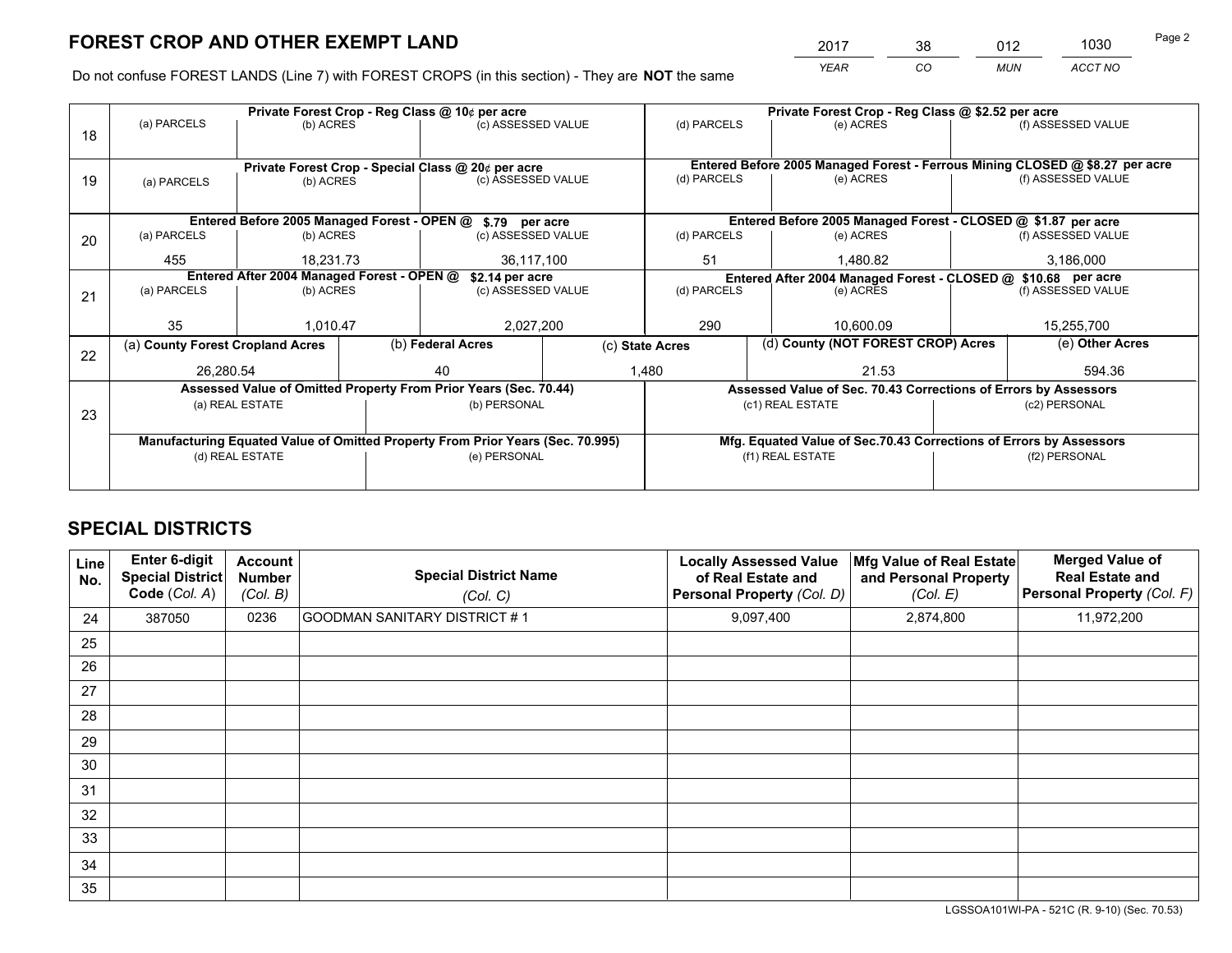|             |                                                          |                                             |                                                         | <b>YEAR</b>                                                                       | CO<br><b>MUN</b>                                              | ACCT NO                                                                        |
|-------------|----------------------------------------------------------|---------------------------------------------|---------------------------------------------------------|-----------------------------------------------------------------------------------|---------------------------------------------------------------|--------------------------------------------------------------------------------|
| Line<br>No. | Enter 6-digit<br><b>School District</b><br>Code (Col. A) | <b>Account</b><br><b>Number</b><br>(Col. B) | <b>School District Name</b><br>(Col. C)                 | <b>Locally Assessed Value</b><br>of Real Estate and<br>Personal Property (Col. D) | Mfg Value of Real Estate<br>and Personal Property<br>(Col. E) | <b>Merged Value of</b><br><b>Real Estate and</b><br>Personal Property (Col. F) |
|             | A. SCHOOL DISTRICTS (K-8 and K-12)                       |                                             |                                                         |                                                                                   |                                                               |                                                                                |
| 36          | 382212                                                   | 0225                                        | SCH D OF GOODMAN-ARMSTRONG                              | 69,854,000                                                                        | 2,874,800                                                     | 72,728,800                                                                     |
| 37          |                                                          |                                             |                                                         |                                                                                   |                                                               |                                                                                |
| 38          |                                                          |                                             |                                                         |                                                                                   |                                                               |                                                                                |
| 39          |                                                          |                                             |                                                         |                                                                                   |                                                               |                                                                                |
| 40          |                                                          |                                             |                                                         |                                                                                   |                                                               |                                                                                |
| 41<br>42    |                                                          |                                             |                                                         |                                                                                   |                                                               |                                                                                |
| 43          |                                                          |                                             |                                                         |                                                                                   |                                                               |                                                                                |
| 44          |                                                          |                                             |                                                         |                                                                                   |                                                               |                                                                                |
| 45          |                                                          |                                             |                                                         |                                                                                   |                                                               |                                                                                |
| 46          |                                                          |                                             |                                                         |                                                                                   |                                                               |                                                                                |
| 47          |                                                          |                                             |                                                         |                                                                                   |                                                               |                                                                                |
| 48          |                                                          |                                             |                                                         |                                                                                   |                                                               |                                                                                |
| 49          |                                                          |                                             |                                                         |                                                                                   |                                                               |                                                                                |
| 50          |                                                          |                                             | TOTAL ASSESSED VALUE OF SCHOOL DISTRICTS (K-8 and K-12) | 69,854,000                                                                        | 2,874,800                                                     | 72,728,800                                                                     |
|             | <b>B.</b><br><b>UNION HIGH SCHOOL DISTRICTS</b>          |                                             |                                                         |                                                                                   |                                                               |                                                                                |
| 51          |                                                          |                                             |                                                         |                                                                                   |                                                               |                                                                                |
| 52          |                                                          |                                             |                                                         |                                                                                   |                                                               |                                                                                |
| 53<br>54    |                                                          |                                             |                                                         |                                                                                   |                                                               |                                                                                |
| 55          |                                                          |                                             | TOTAL ASSESSED VALUE OF UNION HIGH SCHOOLS              |                                                                                   |                                                               |                                                                                |
|             | C.<br><b>TECHNICAL COLLEGE DISTRICTS</b>                 |                                             |                                                         |                                                                                   |                                                               |                                                                                |
| 56          | 001300                                                   | 0012                                        | NORTHEAST WISCONSIN TECH COLLEGE GNBY                   | 69,854,000                                                                        | 2,874,800                                                     | 72,728,800                                                                     |
| 57          |                                                          |                                             |                                                         |                                                                                   |                                                               |                                                                                |
| 58          |                                                          |                                             |                                                         |                                                                                   |                                                               |                                                                                |
| 59          |                                                          |                                             | TOTAL ASSESSED VALUE OF TECHNICAL COLLEGES              | 69,854,000                                                                        | 2,874,800                                                     | 72,728,800                                                                     |

2017

38

012

 *I hereby certify, to the best of my knowledge and belief, this form is complete and correct.*

**SCHOOL DISTRICTS**

| Print name of preparer | Title                    |                | Date (MM / DD / CCYY) |
|------------------------|--------------------------|----------------|-----------------------|
|                        |                          |                |                       |
| Signature of preparer  | Contact Telephone Number | E-mail address |                       |
|                        | $\overline{\phantom{0}}$ |                |                       |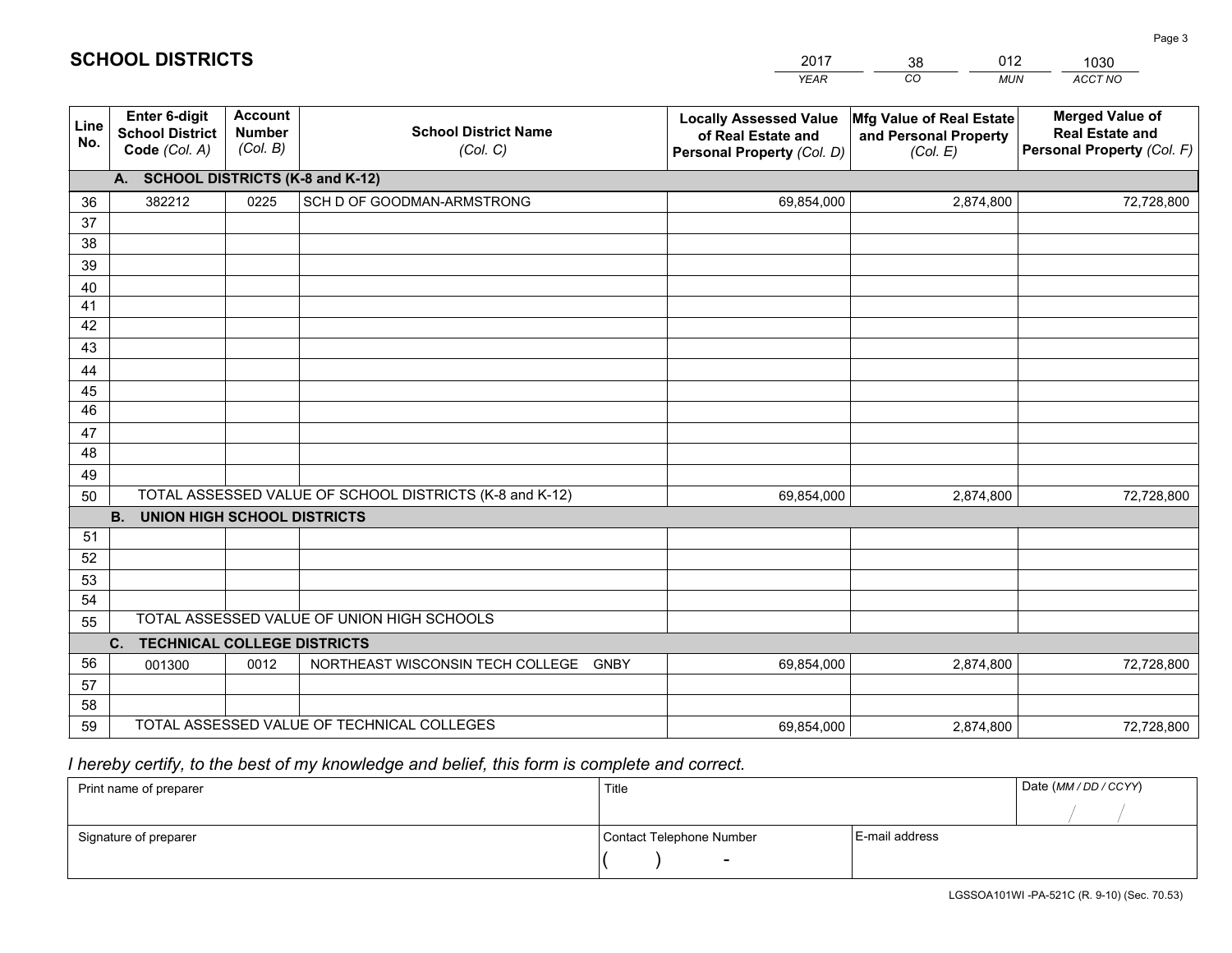#### **HIGHLIGHTS**

- 1. Complete the Statement of Assessment after the Board of Review. Reflect any changes made there.
- 2. Use black ink to complete.
- 3. Line 16 must equal Line 50, Col D.
- 4. Line 55 must equal the total of K-8 schools listed on lines 36-49. Do not include K-12 schools in this comparision.
- 5. Line 59, Col. D must equal Line 16.
- 6. Special District, School District and Technical College District values must include both real estate and personal property. Examples of Special districts are: town sanitary districts, public inland lake protection and rehabilitation districts, and metropolitan sewerage districts.
- 7. DO NOT INCLUDE Manufacturing property values.DOR will print these values on the final SOA.
- 8. Accuracy of this form is very important. The values reported directly affect the equalized value DOR calculates for school and special districts.

#### **Page 1:**

 If not prefilled, enter the tax year,county and municipal code,municipal type, municipal name and county name on the top of form.

Check the Amended box, if filing an amended / corrected SOA.

 Report the parcel count, acres and assessed value of taxable general property, total parcel count, (real and personal), total acres, and values from final figures set by the Board of Review.

- A. Real Estate land and improvements (buildings, etc.) is reported on lines 1 8, total line 9.
- B. Personal Property is reported on lines 11 14, Column D, total line 15.
- C. To complete this report, use the computer produced summary of the assessment roll that shows these amounts.
- D. Use whole numbers only.
- E. Add each line across and each column down to verify entries.

### **Page 2:**

- A. Report Special Items (not subject to general property tax).
- 1. Private Forest Croplands and Managed Forest Lands are reported on lines 18,19, 20 and 21. Be sure to report assessed values **NOT** taxes.
- 2. You should have copies of the orders of entry, orders of withdrawal, etc., to update your assessment roll.
	- 3. Show hundredths of acres (e.g. 39.75).
- 4. Tax exempt lands are reported on line 22.
- 5. Omitted property and sec. 70.43, Wis. Stats., corrections of errors by assessor are reported on line 23. Report real estate and personal property separately. These should be for **prior years**, not something found on the current assessment roll after the board of review.
- B. Special District (Lines 24-35) Include the value of both real and personal property.
- The Department of Revenue (DOR) preprints much of the information regarding names and codes for schools, special districts,etc. If a district is not listed, enter the name and value only, DOR will enter the proper code.

## **Page 3 School Districts:**

Include the value of both real and personal property.

Report School District (regular, elementary, union high school, and technical college).

- 1. Regular (K-12) and Elementary (K-8) school values are reported on lines 36-49, total on line 50.
- 2. Union High School (UHS) (use only if elementary schools are listed on lines 36-49) are reported on lines 51-54. UHS total value (line 55) must equal to the total **elementary school** values reported on lines 36-49. Do notinclude K-12 schools in this comparison.
- 3. Technical College values are reported on lines 56-58, total on line 59.
- 4. Use the computer summary that shows these amounts to complete this report.

#### **This form is due the second Monday in June. File this report only after your Board of Review is complete.**

 *If you have questions: Return forms to:*

 Email: lgs@wisconsin.gov Wisconsin Department of RevenueCall:  $(608)$  266-2569 or  $(608)$  264-6892 Fax number: (608) 264-6887 PO Box 8971

Local Government Services Section 6-97 Madison WI 53708-8971

GOODMAN, WI 54125 - 0306 GOODMAN, WI 54125 - 0306 TOWN OF GOODMAN TOWN OF GOODMAN SUSAN PRATT SUSAN PRATT PO BOX 306 PO BOX 306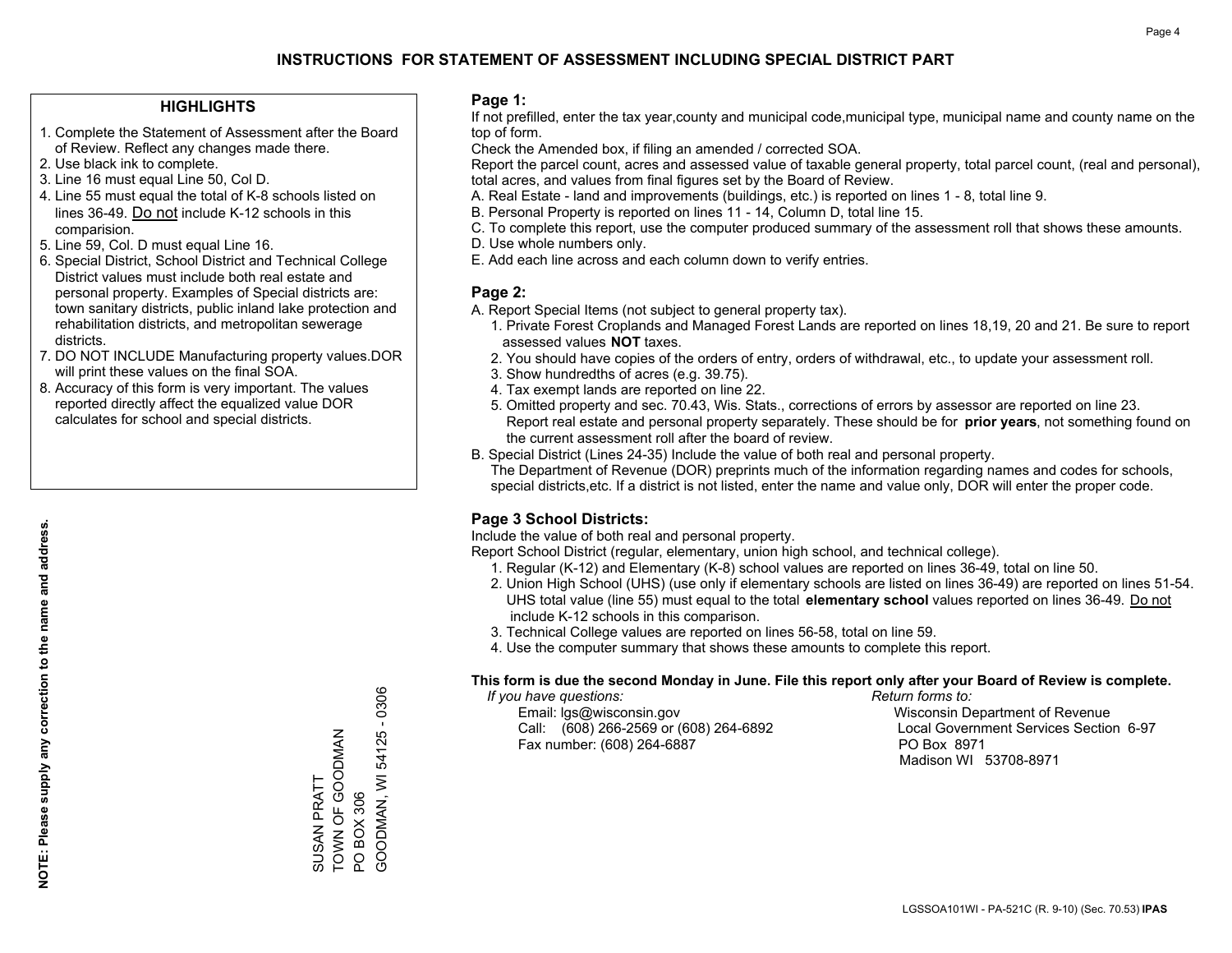**STATEMENT OF ASSESSMENT FOR 2017** 

| 38. | 014 | 1031    |
|-----|-----|---------|
| CO. | MUN | ACCT NO |

|                | <b>FOR</b>                                                                                                                                                                                   | <b>TOWN OF</b><br><b>OF</b><br><b>GROVER</b><br><b>MARINETTE COUNTY</b>                   |                          |               | WHEN COMPLETING THIS DOCUMENT |                                |                                        |                                                |
|----------------|----------------------------------------------------------------------------------------------------------------------------------------------------------------------------------------------|-------------------------------------------------------------------------------------------|--------------------------|---------------|-------------------------------|--------------------------------|----------------------------------------|------------------------------------------------|
|                |                                                                                                                                                                                              | Town - Village - City                                                                     | <b>Municipality Name</b> |               | <b>County Name</b>            |                                |                                        | DO NOT WRITE OVER X's OR IN SHADED AREAS       |
| Line           |                                                                                                                                                                                              | PARCEL COUNT<br><b>REAL ESTATE</b><br>(See Lines 18 - 22 for<br>TOTAL LAND   IMPROVEMENTS |                          |               | NO. OF ACRES<br><b>WHOLE</b>  | <b>VALUE OF</b><br><b>LAND</b> | <b>VALUE OF</b><br><b>IMPROVEMENTS</b> | <b>TOTAL VALUE OF LAND</b><br>AND IMPROVEMENTS |
| No.            |                                                                                                                                                                                              | other Real Estate)                                                                        | Col. A                   |               | NUMBERS ONLY                  |                                |                                        |                                                |
| $\mathbf{1}$   |                                                                                                                                                                                              | <b>RESIDENTIAL - Class 1</b>                                                              | 694                      | Col. B<br>642 | Col. C<br>1,381               | Col. D<br>12,744,100           | Col. E<br>58,818,400                   | Col. F<br>71,562,500                           |
| $\overline{2}$ |                                                                                                                                                                                              | <b>COMMERCIAL - Class 2</b>                                                               | 34                       | 22            | 225                           | 737,200                        | 3,142,300                              | 3,879,500                                      |
| 3              |                                                                                                                                                                                              | <b>MANUFACTURING - Class 3</b>                                                            | 0                        | 0             | $\Omega$                      | 0                              | 0                                      | $\mathbf{0}$                                   |
| 4              |                                                                                                                                                                                              | <b>AGRICULTURAL - Class 4</b>                                                             | 981                      |               | 21,056                        | 3,425,200                      |                                        | 3,425,200                                      |
| 5              |                                                                                                                                                                                              | <b>UNDEVELOPED - Class 5</b>                                                              | 710                      |               | 3,747                         | 2,526,500                      |                                        | 2,526,500                                      |
| 6              |                                                                                                                                                                                              | AGRICULTURAL FOREST - Class 5m                                                            | 550                      |               | 7,300                         | 6,205,100                      |                                        | 6,205,100                                      |
| $\overline{7}$ | FOREST LANDS - Class 6                                                                                                                                                                       |                                                                                           | 284                      |               | 7,252                         | 11,945,200                     |                                        | 11,945,200                                     |
| 8              |                                                                                                                                                                                              | OTHER - Class 7                                                                           | 220                      | 220           | 405                           | 3,895,700                      | 24,044,000                             | 27,939,700                                     |
| 9              |                                                                                                                                                                                              | TOTAL - ALL COLUMNS                                                                       | 3,473                    | 884           | 41,366                        | 41,479,000                     | 86,004,700                             | 127,483,700                                    |
| 10             |                                                                                                                                                                                              | NUMBER OF PERSONAL PROPERTY ACCOUNTS IN ROLL                                              |                          |               | 30                            | <b>LOCALLY ASSESSED</b>        | <b>MANUFACTURING</b>                   | <b>MERGED</b>                                  |
| 11             |                                                                                                                                                                                              | BOATS AND OTHER WATERCRAFT NOT EXEMPT - Code 1                                            |                          |               |                               | 0                              | 0                                      | 0                                              |
| 12             |                                                                                                                                                                                              | MACHINERY, TOOLS AND PATTERNS - Code 2                                                    |                          |               |                               | 161,200                        | 659,200                                | 820,400                                        |
| 13             |                                                                                                                                                                                              | FURNITURE, FIXTURES AND EQUIPMENT - Code 3                                                |                          |               |                               | 46,800                         | 5,800                                  | 52,600                                         |
| 14             |                                                                                                                                                                                              | ALL OTHER PERSONAL PROPERTY NOT EXEMPT - Codes 4A, 4B, 4C                                 |                          |               |                               | 227,000                        | 26,000                                 | 253,000                                        |
| 15             |                                                                                                                                                                                              | TOTAL OF PERSONAL PROPERTY NOT EXEMPT (Total of Lines 11-14)                              |                          |               |                               | 435,000                        | 691,000                                | 1,126,000                                      |
| 16             | AGGREGATE ASSESSED VALUE OF ALL PROPERTY SUBJECT TO THE GENERAL PROPERTY TAX (Total of Lines 9F and 15F)<br>MUST EQUAL TOTAL VALUE OF THE SCHOOL DISTRICTS (K-12 PLUS K-8) - Line 50, Col. F |                                                                                           |                          |               |                               |                                |                                        | 128,609,700                                    |
| 17             | Name of Assessor<br>Telephone #<br><b>BOARD OF REVIEW</b>                                                                                                                                    |                                                                                           |                          |               |                               |                                |                                        |                                                |
|                | DATE OF FINAL ADJOURNMENT<br>07/20/2017<br><b>SCOTT TENNESSEN</b><br>(920) 423-3502                                                                                                          |                                                                                           |                          |               |                               |                                |                                        |                                                |

REMARKS

The Assessment Ratio to be used in calculating the estimated Fair Market Value on tax bills for this tax district is .977524054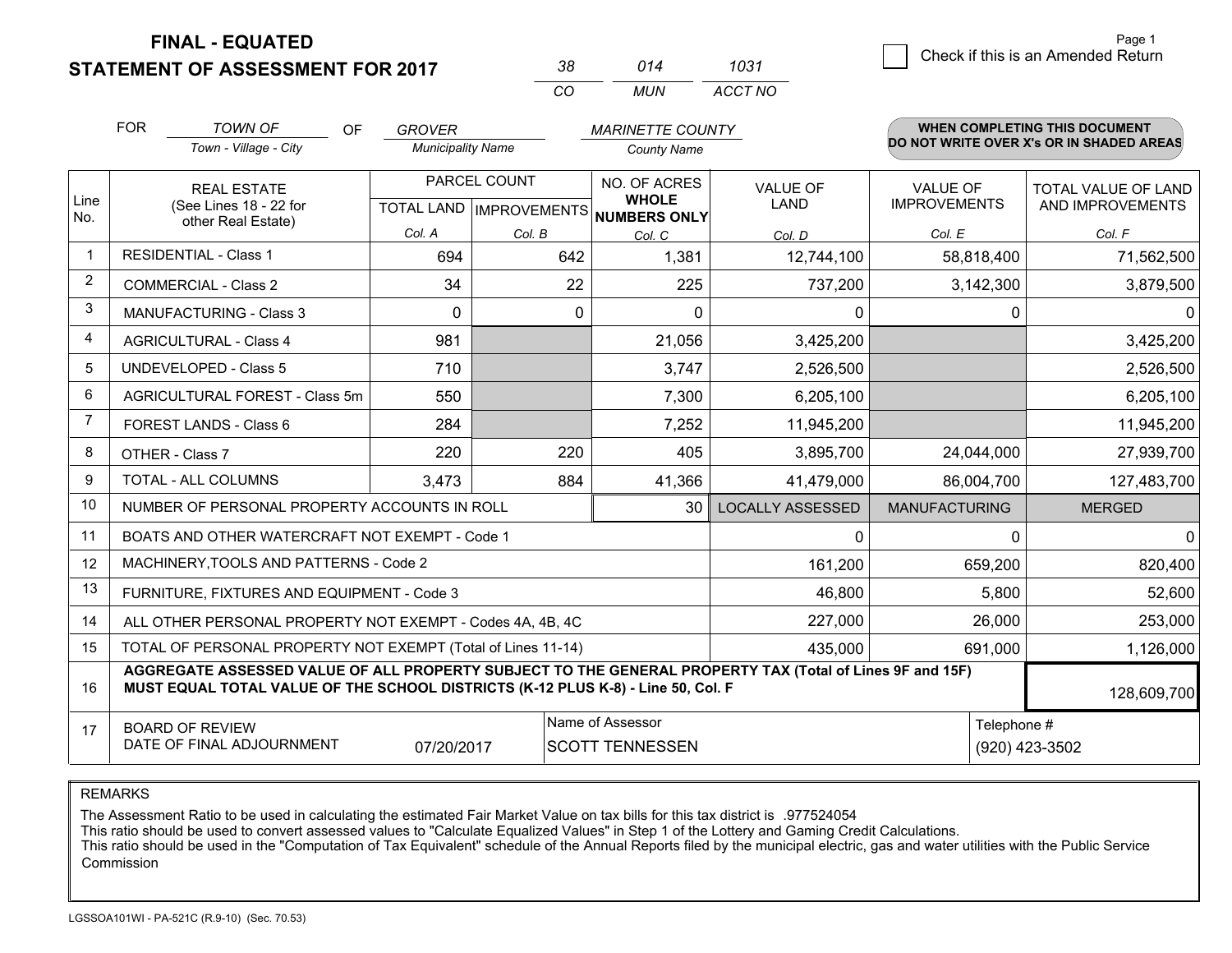*YEAR CO MUN ACCT NO* <sup>2017</sup> <sup>38</sup> <sup>014</sup> <sup>1031</sup>

Do not confuse FOREST LANDS (Line 7) with FOREST CROPS (in this section) - They are **NOT** the same

|    | Private Forest Crop - Reg Class @ 10¢ per acre                                 |                                             |  |                                                                  |                    |                                                                              | Private Forest Crop - Reg Class @ \$2.52 per acre                            |  |                    |  |
|----|--------------------------------------------------------------------------------|---------------------------------------------|--|------------------------------------------------------------------|--------------------|------------------------------------------------------------------------------|------------------------------------------------------------------------------|--|--------------------|--|
| 18 | (a) PARCELS                                                                    | (b) ACRES                                   |  | (c) ASSESSED VALUE                                               |                    | (d) PARCELS                                                                  | (e) ACRES                                                                    |  | (f) ASSESSED VALUE |  |
|    |                                                                                |                                             |  |                                                                  |                    |                                                                              |                                                                              |  |                    |  |
|    |                                                                                |                                             |  | Private Forest Crop - Special Class @ 20¢ per acre               |                    |                                                                              | Entered Before 2005 Managed Forest - Ferrous Mining CLOSED @ \$8.27 per acre |  |                    |  |
| 19 | (a) PARCELS                                                                    | (b) ACRES                                   |  | (c) ASSESSED VALUE                                               |                    | (d) PARCELS                                                                  | (e) ACRES                                                                    |  | (f) ASSESSED VALUE |  |
|    |                                                                                |                                             |  |                                                                  |                    |                                                                              |                                                                              |  |                    |  |
|    |                                                                                | Entered Before 2005 Managed Forest - OPEN @ |  | \$.79 per acre                                                   |                    |                                                                              | Entered Before 2005 Managed Forest - CLOSED @ \$1.87 per acre                |  |                    |  |
| 20 | (a) PARCELS                                                                    | (b) ACRES                                   |  | (c) ASSESSED VALUE                                               |                    | (d) PARCELS                                                                  | (e) ACRES                                                                    |  | (f) ASSESSED VALUE |  |
|    |                                                                                |                                             |  |                                                                  |                    | 16                                                                           | 605.72                                                                       |  |                    |  |
|    | Entered After 2004 Managed Forest - OPEN @<br>\$2.14 per acre                  |                                             |  |                                                                  |                    | Entered After 2004 Managed Forest - CLOSED @ \$10.68 per acre<br>(d) PARCELS |                                                                              |  |                    |  |
| 21 | (a) PARCELS                                                                    | (b) ACRES                                   |  |                                                                  | (c) ASSESSED VALUE |                                                                              | (e) ACRES                                                                    |  | (f) ASSESSED VALUE |  |
|    |                                                                                |                                             |  |                                                                  |                    |                                                                              |                                                                              |  |                    |  |
|    |                                                                                |                                             |  |                                                                  |                    | 10                                                                           | 319.15                                                                       |  | 581,400            |  |
| 22 | (a) County Forest Cropland Acres                                               |                                             |  | (b) Federal Acres                                                |                    | (c) State Acres                                                              | (d) County (NOT FOREST CROP) Acres                                           |  | (e) Other Acres    |  |
|    |                                                                                |                                             |  |                                                                  |                    | 28.18                                                                        | 2,770.55                                                                     |  | 341.3              |  |
|    |                                                                                |                                             |  | Assessed Value of Omitted Property From Prior Years (Sec. 70.44) |                    |                                                                              | Assessed Value of Sec. 70.43 Corrections of Errors by Assessors              |  |                    |  |
| 23 |                                                                                | (a) REAL ESTATE                             |  | (b) PERSONAL                                                     |                    |                                                                              | (c1) REAL ESTATE                                                             |  | (c2) PERSONAL      |  |
|    |                                                                                |                                             |  |                                                                  |                    |                                                                              |                                                                              |  |                    |  |
|    | Manufacturing Equated Value of Omitted Property From Prior Years (Sec. 70.995) |                                             |  |                                                                  |                    |                                                                              | Mfg. Equated Value of Sec.70.43 Corrections of Errors by Assessors           |  |                    |  |
|    |                                                                                | (d) REAL ESTATE                             |  | (e) PERSONAL                                                     |                    |                                                                              | (f1) REAL ESTATE                                                             |  | (f2) PERSONAL      |  |
|    |                                                                                |                                             |  |                                                                  |                    |                                                                              |                                                                              |  |                    |  |

## **SPECIAL DISTRICTS**

| Line<br>No. | Enter 6-digit<br>Special District<br>Code (Col. A) | <b>Account</b><br><b>Number</b> | <b>Special District Name</b> | <b>Locally Assessed Value</b><br>of Real Estate and | Mfg Value of Real Estate<br>and Personal Property | <b>Merged Value of</b><br><b>Real Estate and</b><br>Personal Property (Col. F) |
|-------------|----------------------------------------------------|---------------------------------|------------------------------|-----------------------------------------------------|---------------------------------------------------|--------------------------------------------------------------------------------|
|             |                                                    | (Col. B)                        | (Col. C)                     | Personal Property (Col. D)                          | (Col. E)                                          |                                                                                |
| 24          |                                                    |                                 |                              |                                                     |                                                   |                                                                                |
| 25          |                                                    |                                 |                              |                                                     |                                                   |                                                                                |
| 26          |                                                    |                                 |                              |                                                     |                                                   |                                                                                |
| 27          |                                                    |                                 |                              |                                                     |                                                   |                                                                                |
| 28          |                                                    |                                 |                              |                                                     |                                                   |                                                                                |
| 29          |                                                    |                                 |                              |                                                     |                                                   |                                                                                |
| 30          |                                                    |                                 |                              |                                                     |                                                   |                                                                                |
| 31          |                                                    |                                 |                              |                                                     |                                                   |                                                                                |
| 32          |                                                    |                                 |                              |                                                     |                                                   |                                                                                |
| 33          |                                                    |                                 |                              |                                                     |                                                   |                                                                                |
| 34          |                                                    |                                 |                              |                                                     |                                                   |                                                                                |
| 35          |                                                    |                                 |                              |                                                     |                                                   |                                                                                |

LGSSOA101WI-PA - 521C (R. 9-10) (Sec. 70.53)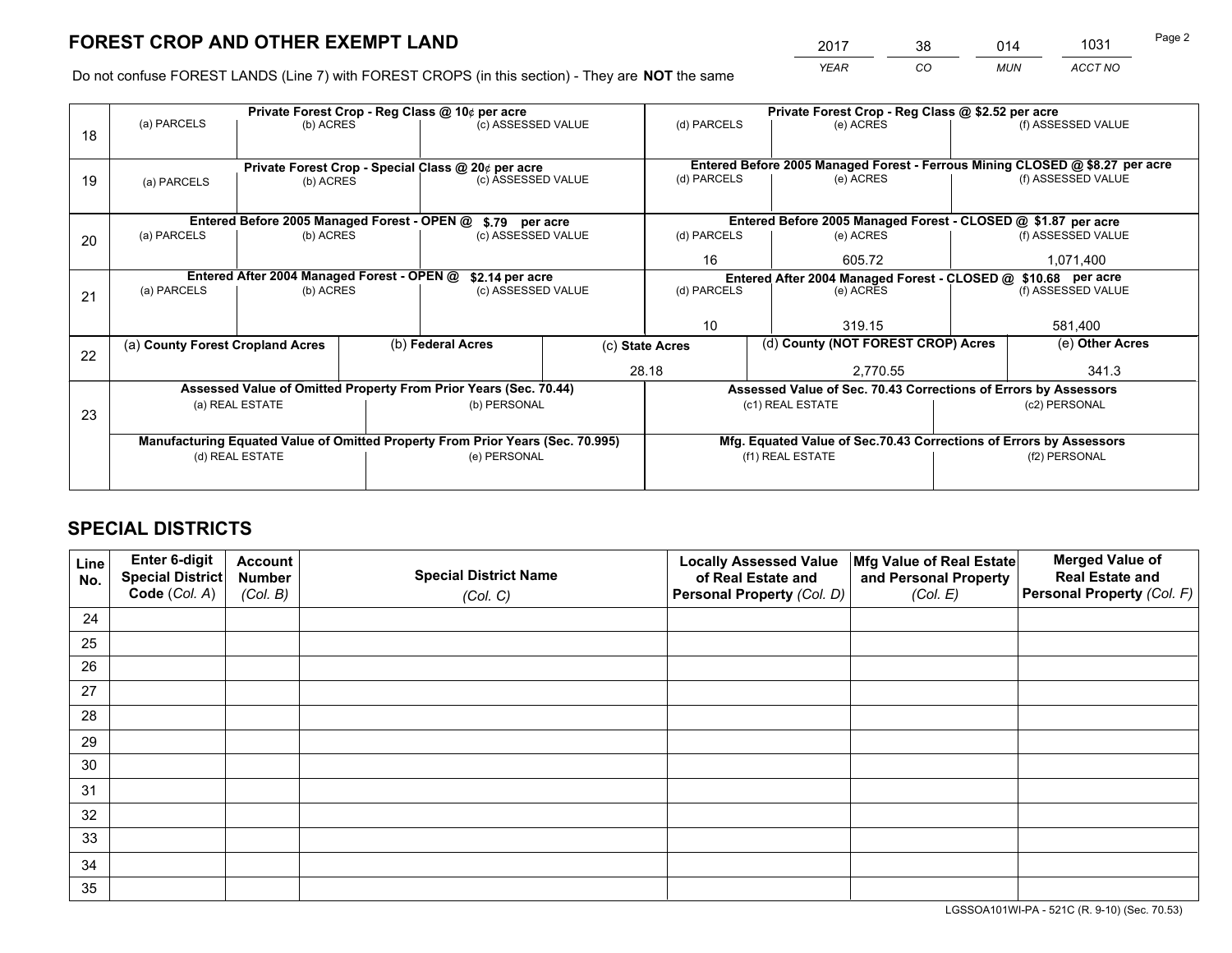|             |                                                          |                                             |                                                         | <b>YEAR</b>                                                                       | CO<br><b>MUN</b>                                              | <b>ACCT NO</b>                                                                 |
|-------------|----------------------------------------------------------|---------------------------------------------|---------------------------------------------------------|-----------------------------------------------------------------------------------|---------------------------------------------------------------|--------------------------------------------------------------------------------|
| Line<br>No. | Enter 6-digit<br><b>School District</b><br>Code (Col. A) | <b>Account</b><br><b>Number</b><br>(Col. B) | <b>School District Name</b><br>(Col. C)                 | <b>Locally Assessed Value</b><br>of Real Estate and<br>Personal Property (Col. D) | Mfg Value of Real Estate<br>and Personal Property<br>(Col. E) | <b>Merged Value of</b><br><b>Real Estate and</b><br>Personal Property (Col. F) |
|             | A. SCHOOL DISTRICTS (K-8 and K-12)                       |                                             |                                                         |                                                                                   |                                                               |                                                                                |
| 36          | 381169                                                   | 0223                                        | SCH D OF COLEMAN                                        | 38,691,300                                                                        |                                                               | 38,691,300                                                                     |
| 37          | 383311                                                   | 0226                                        | <b>SCH D OF MARINETTE</b>                               | 3,206,300                                                                         |                                                               | 3,206,300                                                                      |
| 38          | 384305                                                   | 0229                                        | <b>SCH D OF PESHTIGO</b>                                | 83,824,000                                                                        | 691,000                                                       | 84,515,000                                                                     |
| 39          | 422961                                                   | 0256                                        | <b>SCH D OF LENA</b>                                    | 2,197,100                                                                         |                                                               | 2,197,100                                                                      |
| 40          |                                                          |                                             |                                                         |                                                                                   |                                                               |                                                                                |
| 41          |                                                          |                                             |                                                         |                                                                                   |                                                               |                                                                                |
| 42          |                                                          |                                             |                                                         |                                                                                   |                                                               |                                                                                |
| 43          |                                                          |                                             |                                                         |                                                                                   |                                                               |                                                                                |
| 44          |                                                          |                                             |                                                         |                                                                                   |                                                               |                                                                                |
| 45          |                                                          |                                             |                                                         |                                                                                   |                                                               |                                                                                |
| 46          |                                                          |                                             |                                                         |                                                                                   |                                                               |                                                                                |
| 47          |                                                          |                                             |                                                         |                                                                                   |                                                               |                                                                                |
| 48          |                                                          |                                             |                                                         |                                                                                   |                                                               |                                                                                |
| 49          |                                                          |                                             |                                                         |                                                                                   |                                                               |                                                                                |
| 50          |                                                          |                                             | TOTAL ASSESSED VALUE OF SCHOOL DISTRICTS (K-8 and K-12) | 127,918,700                                                                       | 691,000                                                       | 128,609,700                                                                    |
|             | <b>B.</b><br><b>UNION HIGH SCHOOL DISTRICTS</b>          |                                             |                                                         |                                                                                   |                                                               |                                                                                |
| 51          |                                                          |                                             |                                                         |                                                                                   |                                                               |                                                                                |
| 52          |                                                          |                                             |                                                         |                                                                                   |                                                               |                                                                                |
| 53          |                                                          |                                             |                                                         |                                                                                   |                                                               |                                                                                |
| 54          |                                                          |                                             | TOTAL ASSESSED VALUE OF UNION HIGH SCHOOLS              |                                                                                   |                                                               |                                                                                |
| 55          |                                                          |                                             |                                                         |                                                                                   |                                                               |                                                                                |
| 56          | C.<br><b>TECHNICAL COLLEGE DISTRICTS</b>                 |                                             |                                                         |                                                                                   |                                                               |                                                                                |
| 57          | 001300                                                   | 0012                                        | NORTHEAST WISCONSIN TECH COLLEGE GNBY                   | 127,918,700                                                                       | 691,000                                                       | 128,609,700                                                                    |
| 58          |                                                          |                                             |                                                         |                                                                                   |                                                               |                                                                                |
| 59          |                                                          |                                             | TOTAL ASSESSED VALUE OF TECHNICAL COLLEGES              | 127,918,700                                                                       | 691,000                                                       | 128,609,700                                                                    |
|             |                                                          |                                             |                                                         |                                                                                   |                                                               |                                                                                |

2017

38

014

 *I hereby certify, to the best of my knowledge and belief, this form is complete and correct.*

**SCHOOL DISTRICTS**

| Print name of preparer | Title                    |                | Date (MM/DD/CCYY) |
|------------------------|--------------------------|----------------|-------------------|
|                        |                          |                |                   |
| Signature of preparer  | Contact Telephone Number | E-mail address |                   |
|                        | $\overline{\phantom{0}}$ |                |                   |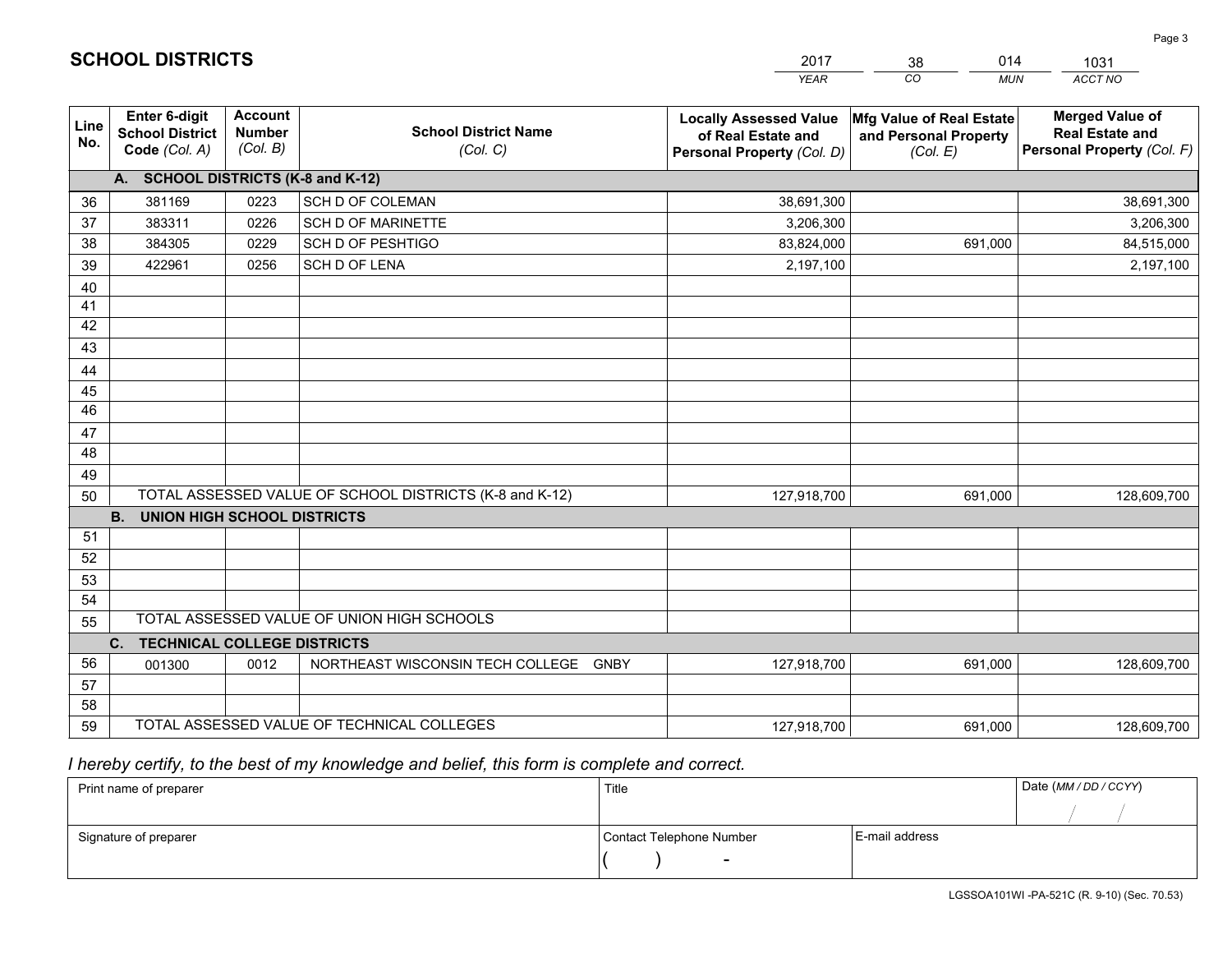#### **HIGHLIGHTS**

- 1. Complete the Statement of Assessment after the Board of Review. Reflect any changes made there.
- 2. Use black ink to complete.
- 3. Line 16 must equal Line 50, Col D.
- 4. Line 55 must equal the total of K-8 schools listed on lines 36-49. Do not include K-12 schools in this comparision.
- 5. Line 59, Col. D must equal Line 16.
- 6. Special District, School District and Technical College District values must include both real estate and personal property. Examples of Special districts are: town sanitary districts, public inland lake protection and rehabilitation districts, and metropolitan sewerage districts.
- 7. DO NOT INCLUDE Manufacturing property values.DOR will print these values on the final SOA.
- 8. Accuracy of this form is very important. The values reported directly affect the equalized value DOR calculates for school and special districts.

#### **Page 1:**

 If not prefilled, enter the tax year,county and municipal code,municipal type, municipal name and county name on the top of form.

Check the Amended box, if filing an amended / corrected SOA.

 Report the parcel count, acres and assessed value of taxable general property, total parcel count, (real and personal), total acres, and values from final figures set by the Board of Review.

- A. Real Estate land and improvements (buildings, etc.) is reported on lines 1 8, total line 9.
- B. Personal Property is reported on lines 11 14, Column D, total line 15.
- C. To complete this report, use the computer produced summary of the assessment roll that shows these amounts.
- D. Use whole numbers only.
- E. Add each line across and each column down to verify entries.

#### **Page 2:**

- A. Report Special Items (not subject to general property tax).
- 1. Private Forest Croplands and Managed Forest Lands are reported on lines 18,19, 20 and 21. Be sure to report assessed values **NOT** taxes.
- 2. You should have copies of the orders of entry, orders of withdrawal, etc., to update your assessment roll.
	- 3. Show hundredths of acres (e.g. 39.75).
- 4. Tax exempt lands are reported on line 22.
- 5. Omitted property and sec. 70.43, Wis. Stats., corrections of errors by assessor are reported on line 23. Report real estate and personal property separately. These should be for **prior years**, not something found on the current assessment roll after the board of review.
- B. Special District (Lines 24-35) Include the value of both real and personal property.

 The Department of Revenue (DOR) preprints much of the information regarding names and codes for schools, special districts,etc. If a district is not listed, enter the name and value only, DOR will enter the proper code.

### **Page 3 School Districts:**

Include the value of both real and personal property.

Report School District (regular, elementary, union high school, and technical college).

- 1. Regular (K-12) and Elementary (K-8) school values are reported on lines 36-49, total on line 50.
- 2. Union High School (UHS) (use only if elementary schools are listed on lines 36-49) are reported on lines 51-54. UHS total value (line 55) must equal to the total **elementary school** values reported on lines 36-49. Do notinclude K-12 schools in this comparison.
- 3. Technical College values are reported on lines 56-58, total on line 59.
- 4. Use the computer summary that shows these amounts to complete this report.

#### **This form is due the second Monday in June. File this report only after your Board of Review is complete.**

 *If you have questions: Return forms to:*

 Email: lgs@wisconsin.gov Wisconsin Department of RevenueCall:  $(608)$  266-2569 or  $(608)$  264-6892 Fax number: (608) 264-6887 PO Box 8971

Local Government Services Section 6-97 Madison WI 53708-8971

LISA WITAK

TOWN OF GROVER W6144 COUNTY RD WW OCONTO, WI 54153 - 9303

LISA WITAK<br>TOWN OF GROVER

OCONTO, WI 54153 - 9303 W6144 COUNTY RD WW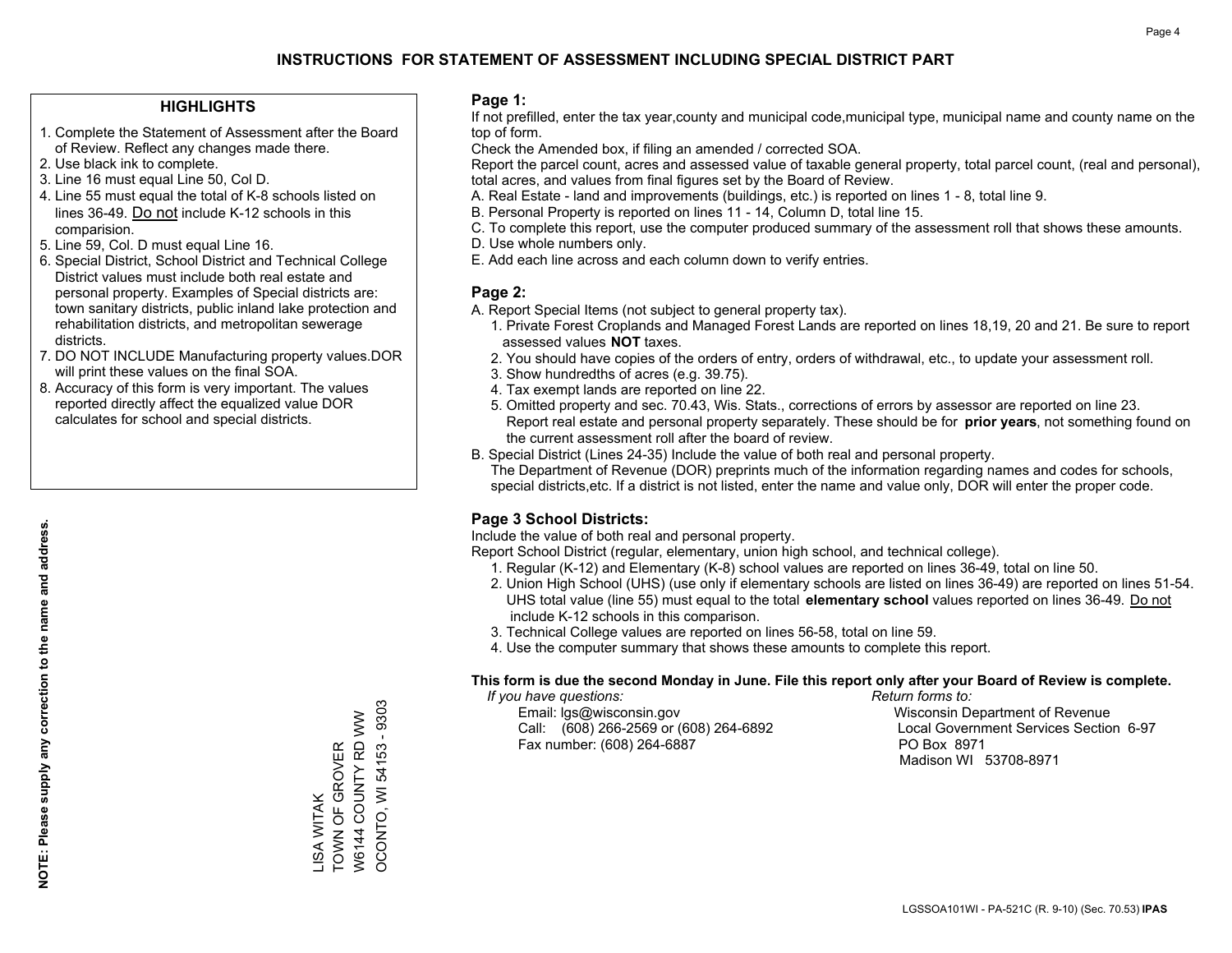**STATEMENT OF ASSESSMENT FOR 2017** 

| 38. | 016 | 1032    |
|-----|-----|---------|
| CO. | MUN | ACCT NO |

|                | <b>FOR</b>                                                                                                                                                                                   | <b>TOWN OF</b><br><b>OF</b>                                  | <b>LAKE</b>              |        | <b>MARINETTE COUNTY</b>              |                                |                                        | <b>WHEN COMPLETING THIS DOCUMENT</b><br>DO NOT WRITE OVER X's OR IN SHADED AREAS |  |  |
|----------------|----------------------------------------------------------------------------------------------------------------------------------------------------------------------------------------------|--------------------------------------------------------------|--------------------------|--------|--------------------------------------|--------------------------------|----------------------------------------|----------------------------------------------------------------------------------|--|--|
|                |                                                                                                                                                                                              | Town - Village - City                                        | <b>Municipality Name</b> |        | <b>County Name</b>                   |                                |                                        |                                                                                  |  |  |
| Line           | <b>REAL ESTATE</b><br>(See Lines 18 - 22 for                                                                                                                                                 |                                                              | PARCEL COUNT             |        | NO. OF ACRES<br><b>WHOLE</b>         | <b>VALUE OF</b><br><b>LAND</b> | <b>VALUE OF</b><br><b>IMPROVEMENTS</b> | TOTAL VALUE OF LAND<br>AND IMPROVEMENTS                                          |  |  |
| No.            |                                                                                                                                                                                              | other Real Estate)                                           |                          |        | TOTAL LAND IMPROVEMENTS NUMBERS ONLY |                                |                                        |                                                                                  |  |  |
|                |                                                                                                                                                                                              |                                                              | Col. A                   | Col. B | Col. C                               | Col. D                         | Col. E                                 | Col. F                                                                           |  |  |
| $\mathbf 1$    |                                                                                                                                                                                              | <b>RESIDENTIAL - Class 1</b>                                 | 1,112                    | 889    | 1,752                                | 40,011,400                     | 82,293,200                             | 122,304,600                                                                      |  |  |
| 2              |                                                                                                                                                                                              | <b>COMMERCIAL - Class 2</b>                                  | 29                       | 21     | 127                                  | 2,112,600                      | 2,676,600                              | 4,789,200                                                                        |  |  |
| 3              |                                                                                                                                                                                              | <b>MANUFACTURING - Class 3</b>                               | 2                        |        | 33                                   | 66,900                         | 149,500                                | 216,400                                                                          |  |  |
| 4              |                                                                                                                                                                                              | <b>AGRICULTURAL - Class 4</b>                                | 409                      |        | 5,938                                | 948,700                        |                                        | 948,700                                                                          |  |  |
| 5              |                                                                                                                                                                                              | <b>UNDEVELOPED - Class 5</b>                                 | 401                      |        | 2,781                                | 2,136,200                      |                                        | 2,136,200                                                                        |  |  |
| 6              |                                                                                                                                                                                              | AGRICULTURAL FOREST - Class 5m                               | 277                      |        | 4,088                                | 3,716,700                      |                                        | 3,716,700                                                                        |  |  |
| $\overline{7}$ |                                                                                                                                                                                              | FOREST LANDS - Class 6                                       | 557                      |        | 11,563                               | 21,234,200                     |                                        | 21,234,200                                                                       |  |  |
| 8              |                                                                                                                                                                                              | OTHER - Class 7                                              | 45                       | 42     | 124                                  | 554,300                        | 3,898,200                              | 4,452,500                                                                        |  |  |
| 9              |                                                                                                                                                                                              | TOTAL - ALL COLUMNS                                          | 2,832                    | 953    | 26,406                               | 70,781,000                     | 89,017,500                             | 159,798,500                                                                      |  |  |
| 10             |                                                                                                                                                                                              | NUMBER OF PERSONAL PROPERTY ACCOUNTS IN ROLL                 |                          |        | 50                                   | <b>LOCALLY ASSESSED</b>        | <b>MANUFACTURING</b>                   | <b>MERGED</b>                                                                    |  |  |
| 11             |                                                                                                                                                                                              | BOATS AND OTHER WATERCRAFT NOT EXEMPT - Code 1               |                          |        |                                      | $\mathbf{0}$                   | $\Omega$                               | $\Omega$                                                                         |  |  |
| 12             |                                                                                                                                                                                              | MACHINERY, TOOLS AND PATTERNS - Code 2                       |                          |        |                                      | 164,400                        | 20,200                                 | 184,600                                                                          |  |  |
| 13             |                                                                                                                                                                                              | FURNITURE, FIXTURES AND EQUIPMENT - Code 3                   |                          |        |                                      | 70,500                         | 600                                    | 71,100                                                                           |  |  |
| 14             |                                                                                                                                                                                              | ALL OTHER PERSONAL PROPERTY NOT EXEMPT - Codes 4A, 4B, 4C    |                          |        |                                      | 537,100                        | 500                                    | 537,600                                                                          |  |  |
| 15             |                                                                                                                                                                                              | TOTAL OF PERSONAL PROPERTY NOT EXEMPT (Total of Lines 11-14) |                          |        |                                      | 772,000                        | 21,300                                 | 793,300                                                                          |  |  |
| 16             | AGGREGATE ASSESSED VALUE OF ALL PROPERTY SUBJECT TO THE GENERAL PROPERTY TAX (Total of Lines 9F and 15F)<br>MUST EQUAL TOTAL VALUE OF THE SCHOOL DISTRICTS (K-12 PLUS K-8) - Line 50, Col. F |                                                              |                          |        |                                      |                                |                                        | 160,591,800                                                                      |  |  |
| 17             | Name of Assessor<br>Telephone #<br><b>BOARD OF REVIEW</b>                                                                                                                                    |                                                              |                          |        |                                      |                                |                                        |                                                                                  |  |  |
|                | DATE OF FINAL ADJOURNMENT<br>R AND R ASSESSING SERVICES<br>09/20/2017                                                                                                                        |                                                              |                          |        |                                      |                                | (920) 846-4250                         |                                                                                  |  |  |

REMARKS

The Assessment Ratio to be used in calculating the estimated Fair Market Value on tax bills for this tax district is .992695041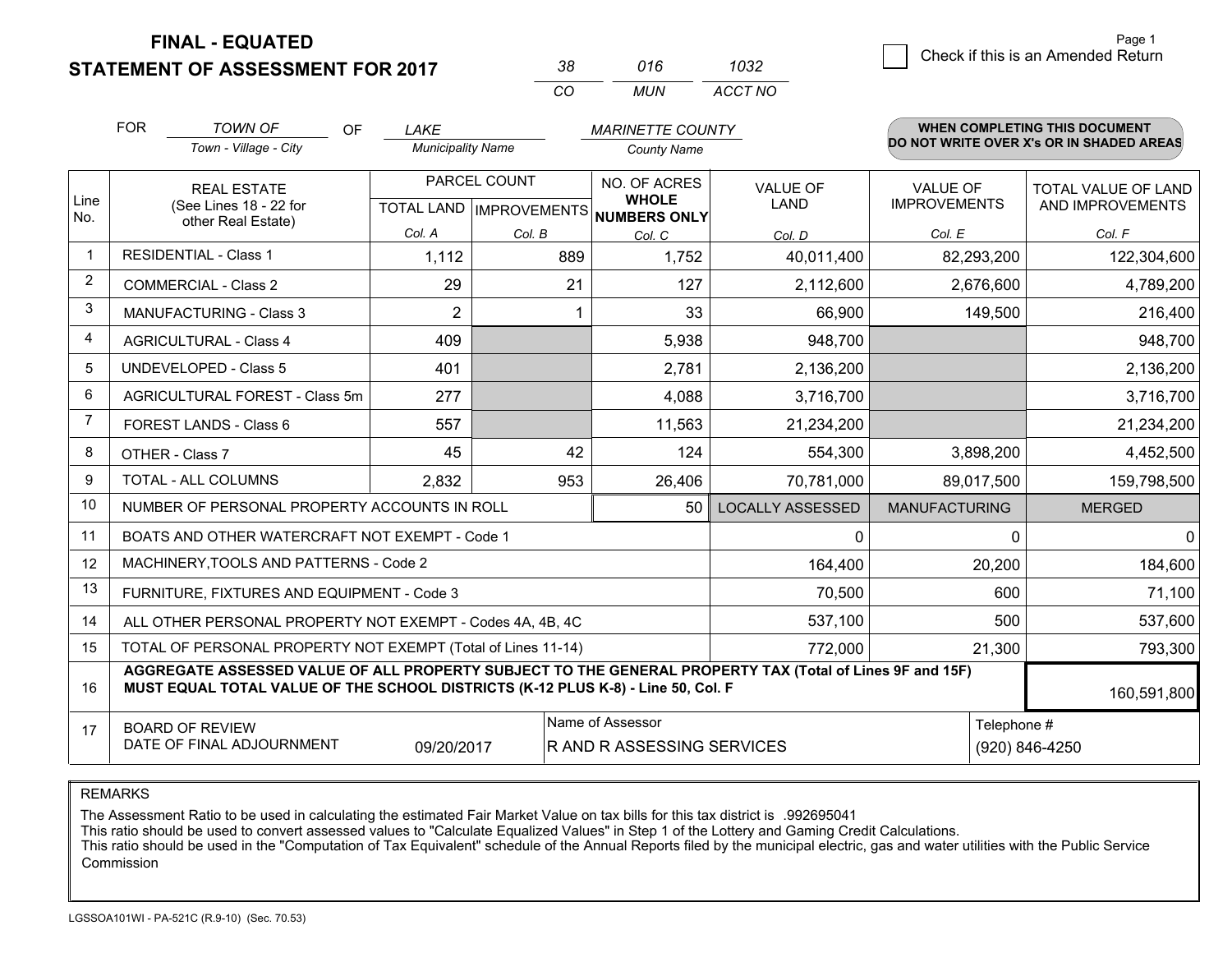*YEAR CO MUN ACCT NO* <sup>2017</sup> <sup>38</sup> <sup>016</sup> <sup>1032</sup> Page 2

Do not confuse FOREST LANDS (Line 7) with FOREST CROPS (in this section) - They are **NOT** the same

|    | Private Forest Crop - Reg Class @ 10¢ per acre                                 |                                             |  |                                                                  |                    |                                                               | Private Forest Crop - Reg Class @ \$2.52 per acre                            |               |                    |  |
|----|--------------------------------------------------------------------------------|---------------------------------------------|--|------------------------------------------------------------------|--------------------|---------------------------------------------------------------|------------------------------------------------------------------------------|---------------|--------------------|--|
| 18 | (a) PARCELS                                                                    | (b) ACRES                                   |  | (c) ASSESSED VALUE                                               |                    | (d) PARCELS                                                   | (e) ACRES                                                                    |               | (f) ASSESSED VALUE |  |
|    |                                                                                |                                             |  |                                                                  |                    |                                                               |                                                                              |               |                    |  |
|    |                                                                                |                                             |  | Private Forest Crop - Special Class @ 20¢ per acre               |                    |                                                               | Entered Before 2005 Managed Forest - Ferrous Mining CLOSED @ \$8.27 per acre |               |                    |  |
| 19 | (a) PARCELS                                                                    | (b) ACRES                                   |  | (c) ASSESSED VALUE                                               |                    | (d) PARCELS                                                   | (e) ACRES                                                                    |               | (f) ASSESSED VALUE |  |
|    |                                                                                |                                             |  |                                                                  |                    |                                                               |                                                                              |               |                    |  |
|    |                                                                                | Entered Before 2005 Managed Forest - OPEN @ |  | \$.79 per acre                                                   |                    |                                                               | Entered Before 2005 Managed Forest - CLOSED @ \$1.87 per acre                |               |                    |  |
| 20 | (a) PARCELS                                                                    | (b) ACRES                                   |  | (c) ASSESSED VALUE                                               |                    | (d) PARCELS                                                   | (e) ACRES                                                                    |               | (f) ASSESSED VALUE |  |
|    |                                                                                |                                             |  |                                                                  | 97                 | 3,159                                                         |                                                                              |               |                    |  |
|    | Entered After 2004 Managed Forest - OPEN @<br>\$2.14 per acre                  |                                             |  |                                                                  |                    | Entered After 2004 Managed Forest - CLOSED @ \$10.68 per acre |                                                                              |               |                    |  |
| 21 | (a) PARCELS                                                                    | (b) ACRES                                   |  |                                                                  | (c) ASSESSED VALUE |                                                               | (d) PARCELS<br>(e) ACRES                                                     |               | (f) ASSESSED VALUE |  |
|    |                                                                                |                                             |  |                                                                  |                    |                                                               |                                                                              |               |                    |  |
|    |                                                                                |                                             |  |                                                                  |                    | 63                                                            | 1.872.44                                                                     |               | 3,375,400          |  |
| 22 | (a) County Forest Cropland Acres                                               |                                             |  | (b) Federal Acres                                                | (c) State Acres    |                                                               | (d) County (NOT FOREST CROP) Acres                                           |               | (e) Other Acres    |  |
|    | 2,141.65                                                                       |                                             |  | 1,086.47                                                         |                    | 157.06                                                        |                                                                              |               | 247.88             |  |
|    |                                                                                |                                             |  | Assessed Value of Omitted Property From Prior Years (Sec. 70.44) |                    |                                                               | Assessed Value of Sec. 70.43 Corrections of Errors by Assessors              |               |                    |  |
| 23 |                                                                                | (a) REAL ESTATE                             |  | (b) PERSONAL                                                     |                    |                                                               | (c1) REAL ESTATE                                                             |               | (c2) PERSONAL      |  |
|    |                                                                                |                                             |  |                                                                  |                    |                                                               |                                                                              |               |                    |  |
|    | Manufacturing Equated Value of Omitted Property From Prior Years (Sec. 70.995) |                                             |  |                                                                  |                    |                                                               | Mfg. Equated Value of Sec.70.43 Corrections of Errors by Assessors           |               |                    |  |
|    |                                                                                | (d) REAL ESTATE                             |  | (e) PERSONAL                                                     |                    |                                                               | (f1) REAL ESTATE                                                             | (f2) PERSONAL |                    |  |
|    |                                                                                |                                             |  |                                                                  |                    |                                                               |                                                                              |               |                    |  |

## **SPECIAL DISTRICTS**

| Line<br>No. | Enter 6-digit<br>Special District<br>Code (Col. A) | <b>Account</b><br><b>Number</b><br>(Col. B) | <b>Special District Name</b><br>(Col. C) | <b>Locally Assessed Value</b><br>of Real Estate and<br>Personal Property (Col. D) | Mfg Value of Real Estate<br>and Personal Property<br>(Col. E) | <b>Merged Value of</b><br><b>Real Estate and</b><br>Personal Property (Col. F) |
|-------------|----------------------------------------------------|---------------------------------------------|------------------------------------------|-----------------------------------------------------------------------------------|---------------------------------------------------------------|--------------------------------------------------------------------------------|
| 24          | 388020                                             | 0237                                        | LAKE NOQUEBAY REHABILITATION DISTRICT    | 72,122,200                                                                        |                                                               | 72,122,200                                                                     |
| 25          |                                                    |                                             |                                          |                                                                                   |                                                               |                                                                                |
| 26          |                                                    |                                             |                                          |                                                                                   |                                                               |                                                                                |
| 27          |                                                    |                                             |                                          |                                                                                   |                                                               |                                                                                |
| 28          |                                                    |                                             |                                          |                                                                                   |                                                               |                                                                                |
| 29          |                                                    |                                             |                                          |                                                                                   |                                                               |                                                                                |
| 30          |                                                    |                                             |                                          |                                                                                   |                                                               |                                                                                |
| 31          |                                                    |                                             |                                          |                                                                                   |                                                               |                                                                                |
| 32          |                                                    |                                             |                                          |                                                                                   |                                                               |                                                                                |
| 33          |                                                    |                                             |                                          |                                                                                   |                                                               |                                                                                |
| 34          |                                                    |                                             |                                          |                                                                                   |                                                               |                                                                                |
| 35          |                                                    |                                             |                                          |                                                                                   |                                                               |                                                                                |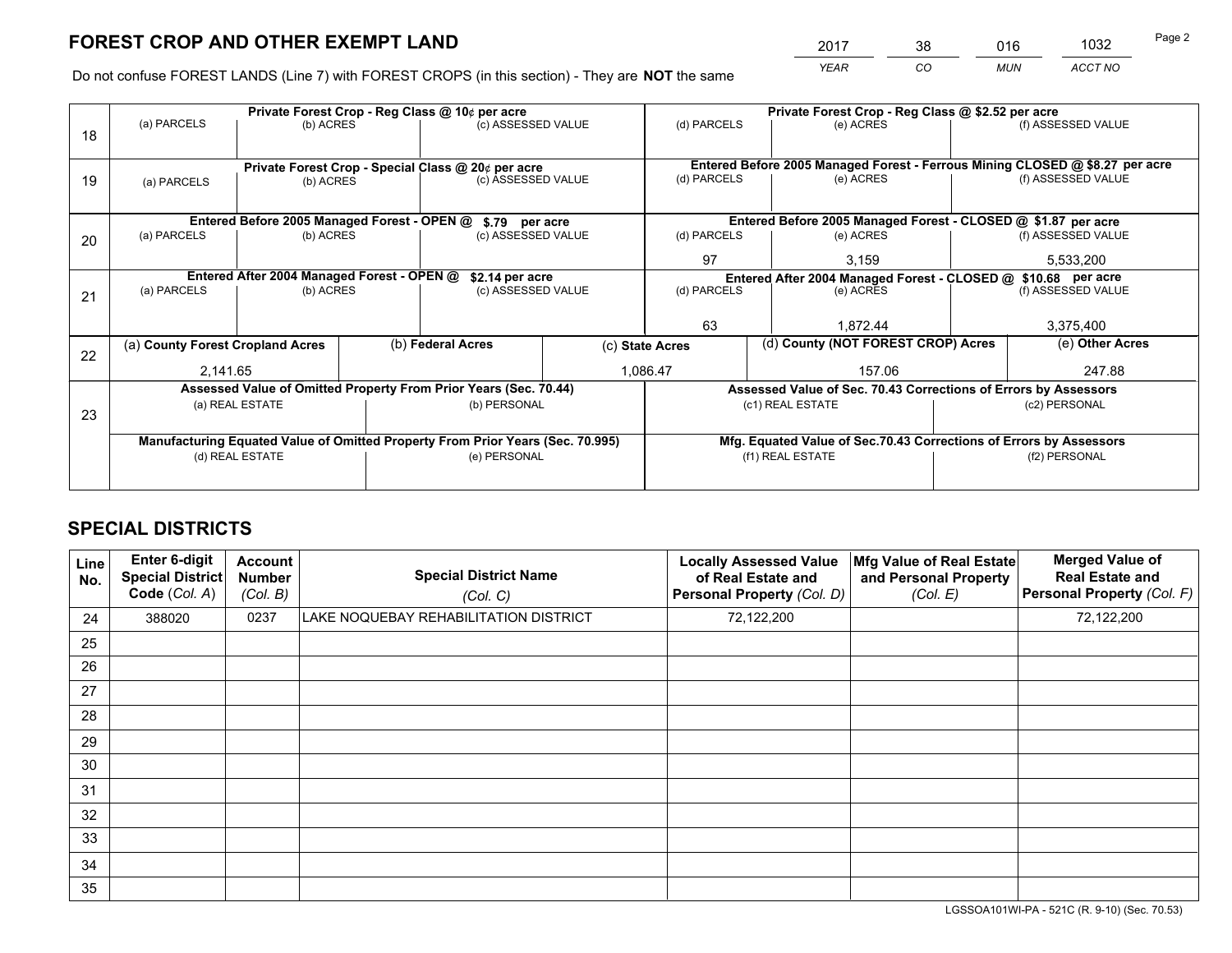|                 |                                                                 |                                             |                                                         | <b>YEAR</b>                                                                       | CO<br><b>MUN</b>                                              | ACCT NO                                                                        |
|-----------------|-----------------------------------------------------------------|---------------------------------------------|---------------------------------------------------------|-----------------------------------------------------------------------------------|---------------------------------------------------------------|--------------------------------------------------------------------------------|
| Line<br>No.     | <b>Enter 6-digit</b><br><b>School District</b><br>Code (Col. A) | <b>Account</b><br><b>Number</b><br>(Col. B) | <b>School District Name</b><br>(Col. C)                 | <b>Locally Assessed Value</b><br>of Real Estate and<br>Personal Property (Col. D) | Mfg Value of Real Estate<br>and Personal Property<br>(Col. E) | <b>Merged Value of</b><br><b>Real Estate and</b><br>Personal Property (Col. F) |
|                 | A. SCHOOL DISTRICTS (K-8 and K-12)                              |                                             |                                                         |                                                                                   |                                                               |                                                                                |
| 36              | 381232                                                          | 0224                                        | SCH D OF CRIVITZ                                        | 141,062,000                                                                       | 237,700                                                       | 141,299,700                                                                    |
| 37              | 383311                                                          | 0226                                        | <b>SCH D OF MARINETTE</b>                               | 19,292,100                                                                        |                                                               | 19,292,100                                                                     |
| 38              |                                                                 |                                             |                                                         |                                                                                   |                                                               |                                                                                |
| 39              |                                                                 |                                             |                                                         |                                                                                   |                                                               |                                                                                |
| 40              |                                                                 |                                             |                                                         |                                                                                   |                                                               |                                                                                |
| 41              |                                                                 |                                             |                                                         |                                                                                   |                                                               |                                                                                |
| 42<br>43        |                                                                 |                                             |                                                         |                                                                                   |                                                               |                                                                                |
|                 |                                                                 |                                             |                                                         |                                                                                   |                                                               |                                                                                |
| 44<br>45        |                                                                 |                                             |                                                         |                                                                                   |                                                               |                                                                                |
| $\overline{46}$ |                                                                 |                                             |                                                         |                                                                                   |                                                               |                                                                                |
| 47              |                                                                 |                                             |                                                         |                                                                                   |                                                               |                                                                                |
| 48              |                                                                 |                                             |                                                         |                                                                                   |                                                               |                                                                                |
| 49              |                                                                 |                                             |                                                         |                                                                                   |                                                               |                                                                                |
| 50              |                                                                 |                                             | TOTAL ASSESSED VALUE OF SCHOOL DISTRICTS (K-8 and K-12) | 160,354,100                                                                       | 237,700                                                       | 160,591,800                                                                    |
|                 | <b>B.</b><br><b>UNION HIGH SCHOOL DISTRICTS</b>                 |                                             |                                                         |                                                                                   |                                                               |                                                                                |
| 51              |                                                                 |                                             |                                                         |                                                                                   |                                                               |                                                                                |
| 52              |                                                                 |                                             |                                                         |                                                                                   |                                                               |                                                                                |
| 53              |                                                                 |                                             |                                                         |                                                                                   |                                                               |                                                                                |
| 54              |                                                                 |                                             |                                                         |                                                                                   |                                                               |                                                                                |
| 55              |                                                                 |                                             | TOTAL ASSESSED VALUE OF UNION HIGH SCHOOLS              |                                                                                   |                                                               |                                                                                |
|                 | C.<br><b>TECHNICAL COLLEGE DISTRICTS</b>                        |                                             |                                                         |                                                                                   |                                                               |                                                                                |
| 56              | 001300                                                          | 0012                                        | NORTHEAST WISCONSIN TECH COLLEGE GNBY                   | 160,354,100                                                                       | 237,700                                                       | 160,591,800                                                                    |
| 57<br>58        |                                                                 |                                             |                                                         |                                                                                   |                                                               |                                                                                |
| 59              |                                                                 |                                             | TOTAL ASSESSED VALUE OF TECHNICAL COLLEGES              | 160,354,100                                                                       | 237,700                                                       | 160,591,800                                                                    |
|                 |                                                                 |                                             |                                                         |                                                                                   |                                                               |                                                                                |

 *I hereby certify, to the best of my knowledge and belief, this form is complete and correct.*

| Print name of preparer | Title                    |                | Date (MM / DD / CCYY) |
|------------------------|--------------------------|----------------|-----------------------|
|                        |                          |                |                       |
| Signature of preparer  | Contact Telephone Number | E-mail address |                       |
|                        | $\sim$                   |                |                       |

| <b>SCHOOL DISTRICTS</b> |  |
|-------------------------|--|
|-------------------------|--|

201738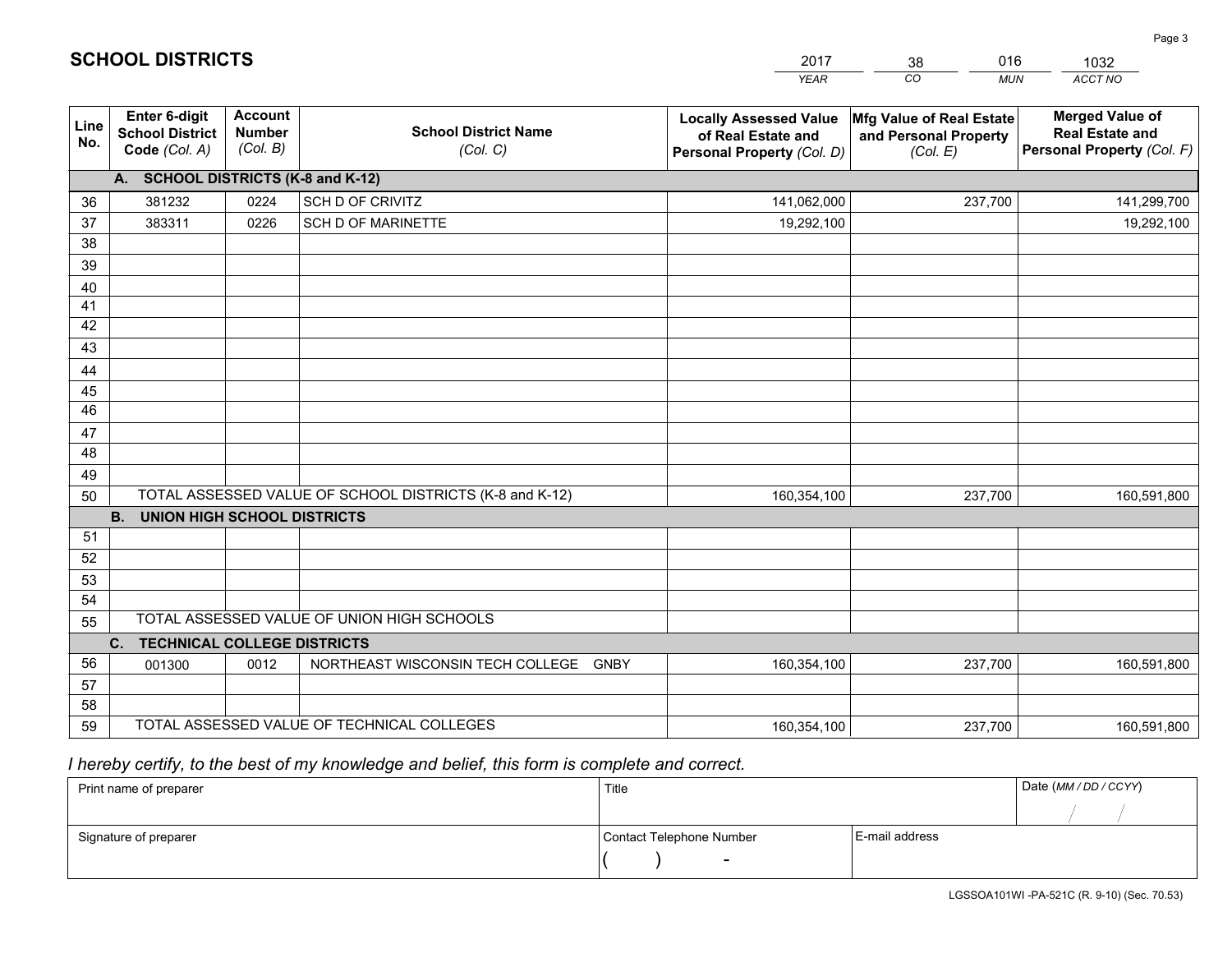#### **HIGHLIGHTS**

- 1. Complete the Statement of Assessment after the Board of Review. Reflect any changes made there.
- 2. Use black ink to complete.
- 3. Line 16 must equal Line 50, Col D.
- 4. Line 55 must equal the total of K-8 schools listed on lines 36-49. Do not include K-12 schools in this comparision.
- 5. Line 59, Col. D must equal Line 16.
- 6. Special District, School District and Technical College District values must include both real estate and personal property. Examples of Special districts are: town sanitary districts, public inland lake protection and rehabilitation districts, and metropolitan sewerage districts.
- 7. DO NOT INCLUDE Manufacturing property values.DOR will print these values on the final SOA.

PENNY CHAIKOWSKI TOWN OF LAKE W6202 LOOMIS RD

PENNY CHAIKOWSKI<br>TOWN OF LAKE W6202 LOOMIS RD PORTERFIELD, WI

PORTERFIELD, WI 54159 - 9422

54159 - 9422

 8. Accuracy of this form is very important. The values reported directly affect the equalized value DOR calculates for school and special districts.

#### **Page 1:**

 If not prefilled, enter the tax year,county and municipal code,municipal type, municipal name and county name on the top of form.

Check the Amended box, if filing an amended / corrected SOA.

 Report the parcel count, acres and assessed value of taxable general property, total parcel count, (real and personal), total acres, and values from final figures set by the Board of Review.

- A. Real Estate land and improvements (buildings, etc.) is reported on lines 1 8, total line 9.
- B. Personal Property is reported on lines 11 14, Column D, total line 15.
- C. To complete this report, use the computer produced summary of the assessment roll that shows these amounts.
- D. Use whole numbers only.
- E. Add each line across and each column down to verify entries.

#### **Page 2:**

- A. Report Special Items (not subject to general property tax).
- 1. Private Forest Croplands and Managed Forest Lands are reported on lines 18,19, 20 and 21. Be sure to report assessed values **NOT** taxes.
- 2. You should have copies of the orders of entry, orders of withdrawal, etc., to update your assessment roll.
	- 3. Show hundredths of acres (e.g. 39.75).
- 4. Tax exempt lands are reported on line 22.
- 5. Omitted property and sec. 70.43, Wis. Stats., corrections of errors by assessor are reported on line 23. Report real estate and personal property separately. These should be for **prior years**, not something found on the current assessment roll after the board of review.
- B. Special District (Lines 24-35) Include the value of both real and personal property.
- The Department of Revenue (DOR) preprints much of the information regarding names and codes for schools, special districts,etc. If a district is not listed, enter the name and value only, DOR will enter the proper code.

### **Page 3 School Districts:**

Include the value of both real and personal property.

Report School District (regular, elementary, union high school, and technical college).

- 1. Regular (K-12) and Elementary (K-8) school values are reported on lines 36-49, total on line 50.
- 2. Union High School (UHS) (use only if elementary schools are listed on lines 36-49) are reported on lines 51-54. UHS total value (line 55) must equal to the total **elementary school** values reported on lines 36-49. Do notinclude K-12 schools in this comparison.
- 3. Technical College values are reported on lines 56-58, total on line 59.
- 4. Use the computer summary that shows these amounts to complete this report.

#### **This form is due the second Monday in June. File this report only after your Board of Review is complete.**

 *If you have questions: Return forms to:*

 Email: lgs@wisconsin.gov Wisconsin Department of RevenueCall:  $(608)$  266-2569 or  $(608)$  264-6892 Fax number: (608) 264-6887 PO Box 8971

Local Government Services Section 6-97 Madison WI 53708-8971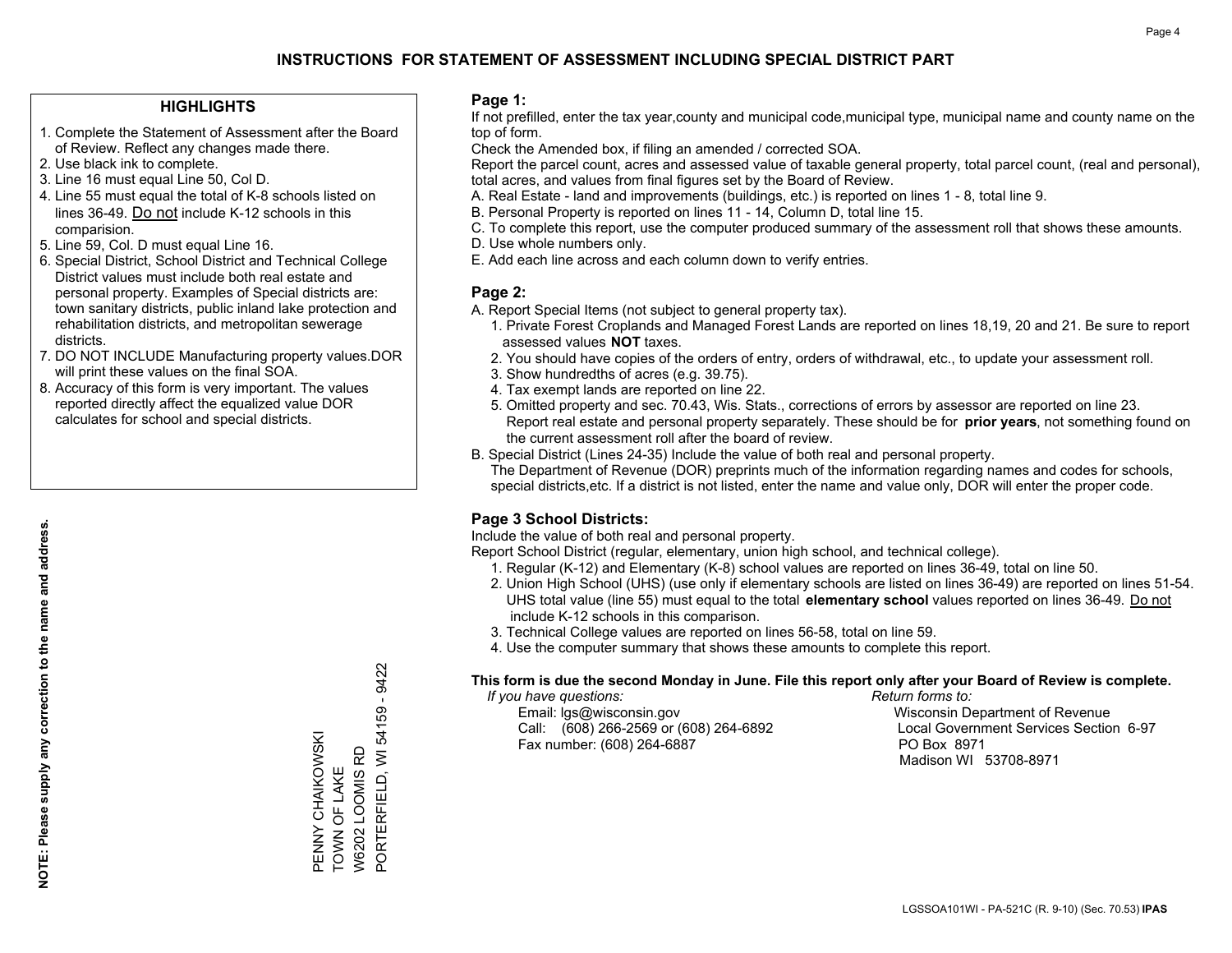**STATEMENT OF ASSESSMENT FOR 2017** 

| 38. | 018 | 1033    |
|-----|-----|---------|
| CO. | MUN | ACCT NO |

|                | <b>FOR</b>                                                                                                                                                                                                  | <b>TOWN OF</b><br>OF                           | <b>MIDDLE INLET</b>                       |        | <b>MARINETTE COUNTY</b>                      |                                | <b>WHEN COMPLETING THIS DOCUMENT</b>   |                                          |  |  |
|----------------|-------------------------------------------------------------------------------------------------------------------------------------------------------------------------------------------------------------|------------------------------------------------|-------------------------------------------|--------|----------------------------------------------|--------------------------------|----------------------------------------|------------------------------------------|--|--|
|                |                                                                                                                                                                                                             | Town - Village - City                          | <b>Municipality Name</b>                  |        | <b>County Name</b>                           |                                |                                        | DO NOT WRITE OVER X's OR IN SHADED AREAS |  |  |
| Line<br>No.    |                                                                                                                                                                                                             | <b>REAL ESTATE</b><br>(See Lines 18 - 22 for   | PARCEL COUNT<br>TOTAL LAND   IMPROVEMENTS |        | NO. OF ACRES<br><b>WHOLE</b><br>NUMBERS ONLY | <b>VALUE OF</b><br><b>LAND</b> | <b>VALUE OF</b><br><b>IMPROVEMENTS</b> | TOTAL VALUE OF LAND<br>AND IMPROVEMENTS  |  |  |
|                | other Real Estate)                                                                                                                                                                                          |                                                | Col. A                                    | Col. B | Col. C                                       | Col. D                         | Col. E                                 | Col. F                                   |  |  |
| 1              | <b>RESIDENTIAL - Class 1</b>                                                                                                                                                                                |                                                | 1,088                                     | 853    | 2,070                                        | 25,805,700                     | 52,103,200                             | 77,908,900                               |  |  |
| $\overline{2}$ |                                                                                                                                                                                                             | <b>COMMERCIAL - Class 2</b>                    | 16                                        | 14     | 23                                           | 458,800                        | 1,005,100                              | 1,463,900                                |  |  |
| 3              |                                                                                                                                                                                                             | <b>MANUFACTURING - Class 3</b>                 | 2                                         | 2      | 29                                           | 56,900                         | 250,200                                | 307,100                                  |  |  |
| $\overline{4}$ |                                                                                                                                                                                                             | <b>AGRICULTURAL - Class 4</b>                  | 212                                       |        | 4,185                                        | 708,400                        |                                        | 708,400                                  |  |  |
| 5              | <b>UNDEVELOPED - Class 5</b>                                                                                                                                                                                |                                                | 311                                       |        | 3,137                                        | 2,868,200                      |                                        | 2,868,200                                |  |  |
| 6              |                                                                                                                                                                                                             | AGRICULTURAL FOREST - Class 5m                 | 154                                       |        | 2,269                                        | 2,681,000                      |                                        | 2,681,000                                |  |  |
| 7              | FOREST LANDS - Class 6                                                                                                                                                                                      |                                                | 438                                       |        | 9,512                                        | 20,004,600                     |                                        | 20,004,600                               |  |  |
| 8              | OTHER - Class 7                                                                                                                                                                                             |                                                | 23                                        | 23     | 36                                           | 166,500                        | 2,286,700                              | 2,453,200                                |  |  |
| 9              | TOTAL - ALL COLUMNS                                                                                                                                                                                         |                                                | 2,244                                     | 892    | 21,261                                       | 52,750,100                     | 55,645,200                             | 108,395,300                              |  |  |
| 10             |                                                                                                                                                                                                             | NUMBER OF PERSONAL PROPERTY ACCOUNTS IN ROLL   |                                           |        | 30                                           | <b>LOCALLY ASSESSED</b>        | <b>MANUFACTURING</b>                   | <b>MERGED</b>                            |  |  |
| 11             |                                                                                                                                                                                                             | BOATS AND OTHER WATERCRAFT NOT EXEMPT - Code 1 |                                           |        |                                              | 0                              | $\Omega$                               | $\mathbf{0}$                             |  |  |
| 12             |                                                                                                                                                                                                             | MACHINERY, TOOLS AND PATTERNS - Code 2         |                                           |        |                                              | 152,900                        | 27,900                                 | 180,800                                  |  |  |
| 13             | FURNITURE, FIXTURES AND EQUIPMENT - Code 3<br>24,400                                                                                                                                                        |                                                |                                           |        |                                              |                                |                                        | 100<br>24,500                            |  |  |
| 14             | ALL OTHER PERSONAL PROPERTY NOT EXEMPT - Codes 4A, 4B, 4C                                                                                                                                                   | 1,200                                          | 403,700                                   |        |                                              |                                |                                        |                                          |  |  |
| 15             | TOTAL OF PERSONAL PROPERTY NOT EXEMPT (Total of Lines 11-14)<br>579,800<br>29,200                                                                                                                           |                                                |                                           |        |                                              |                                |                                        | 609,000                                  |  |  |
| 16             | AGGREGATE ASSESSED VALUE OF ALL PROPERTY SUBJECT TO THE GENERAL PROPERTY TAX (Total of Lines 9F and 15F)<br>MUST EQUAL TOTAL VALUE OF THE SCHOOL DISTRICTS (K-12 PLUS K-8) - Line 50, Col. F<br>109,004,300 |                                                |                                           |        |                                              |                                |                                        |                                          |  |  |
| 17             | Name of Assessor<br>Telephone #<br><b>BOARD OF REVIEW</b><br>DATE OF FINAL ADJOURNMENT<br>06/29/2017<br>MANDO LAND SURVEY AND ASSESSING<br>(920) 897-2681                                                   |                                                |                                           |        |                                              |                                |                                        |                                          |  |  |

REMARKS

The Assessment Ratio to be used in calculating the estimated Fair Market Value on tax bills for this tax district is 1.001608391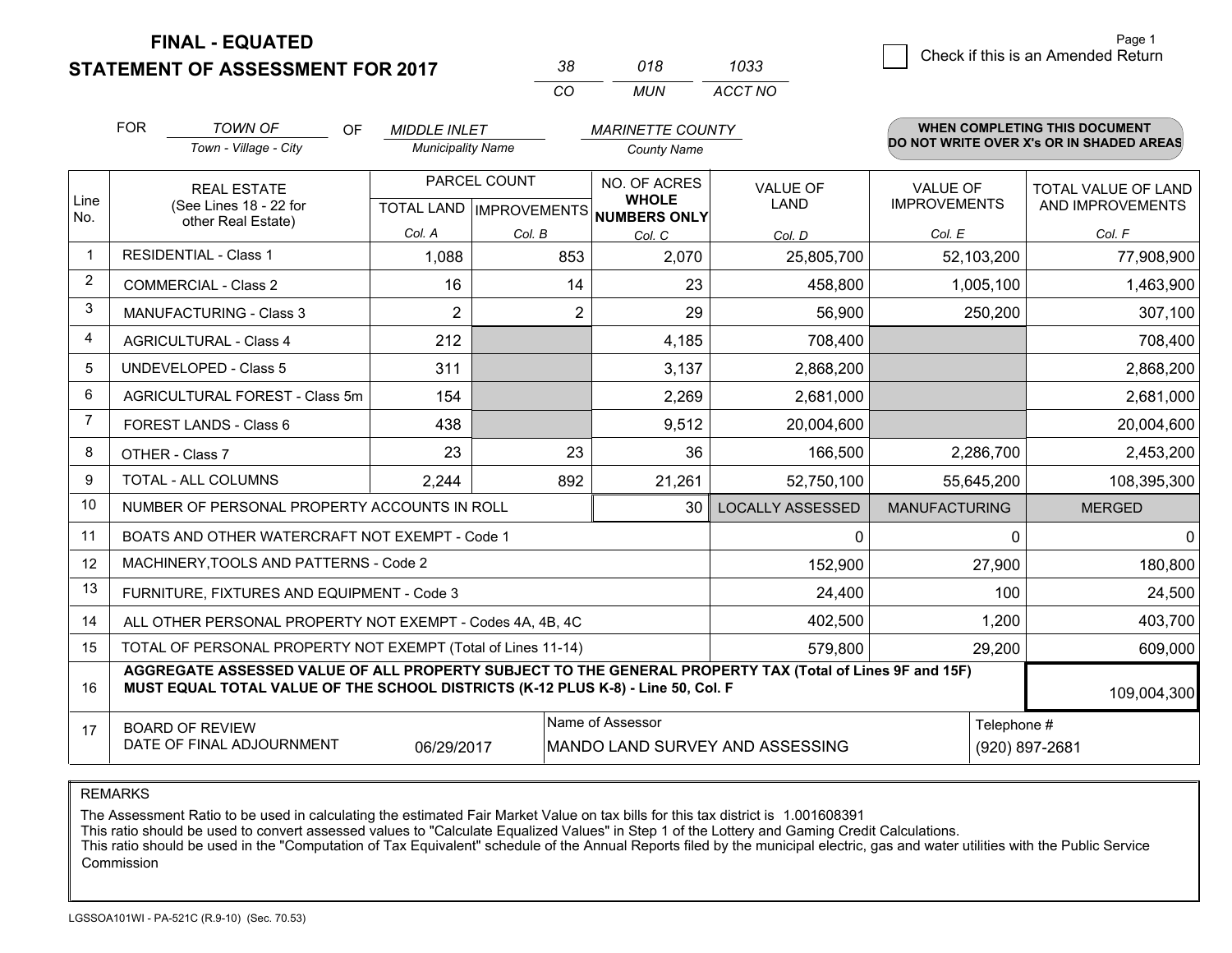*YEAR CO MUN ACCT NO* <sup>2017</sup> <sup>38</sup> <sup>018</sup> <sup>1033</sup>

Do not confuse FOREST LANDS (Line 7) with FOREST CROPS (in this section) - They are **NOT** the same

|    | Private Forest Crop - Reg Class @ 10¢ per acre                                                                                                       |                                                    |                    |                                                            |                          |                                                               | Private Forest Crop - Reg Class @ \$2.52 per acre               |                                                               |                    |                                                                              |
|----|------------------------------------------------------------------------------------------------------------------------------------------------------|----------------------------------------------------|--------------------|------------------------------------------------------------|--------------------------|---------------------------------------------------------------|-----------------------------------------------------------------|---------------------------------------------------------------|--------------------|------------------------------------------------------------------------------|
| 18 | (a) PARCELS                                                                                                                                          | (b) ACRES                                          |                    | (c) ASSESSED VALUE                                         |                          | (d) PARCELS                                                   |                                                                 | (e) ACRES                                                     |                    | (f) ASSESSED VALUE                                                           |
|    |                                                                                                                                                      |                                                    |                    |                                                            |                          |                                                               |                                                                 |                                                               |                    |                                                                              |
|    |                                                                                                                                                      |                                                    |                    |                                                            |                          |                                                               |                                                                 |                                                               |                    | Entered Before 2005 Managed Forest - Ferrous Mining CLOSED @ \$8.27 per acre |
| 19 | Private Forest Crop - Special Class @ 20¢ per acre<br>(b) ACRES<br>(a) PARCELS                                                                       |                                                    | (c) ASSESSED VALUE |                                                            | (d) PARCELS              |                                                               | (e) ACRES                                                       |                                                               | (f) ASSESSED VALUE |                                                                              |
|    |                                                                                                                                                      |                                                    |                    |                                                            |                          |                                                               |                                                                 |                                                               |                    |                                                                              |
|    |                                                                                                                                                      |                                                    |                    | Entered Before 2005 Managed Forest - OPEN @ \$.79 per acre |                          |                                                               |                                                                 | Entered Before 2005 Managed Forest - CLOSED @ \$1.87 per acre |                    |                                                                              |
| 20 | (a) PARCELS                                                                                                                                          | (b) ACRES                                          |                    | (c) ASSESSED VALUE                                         |                          | (d) PARCELS                                                   |                                                                 | (e) ACRES                                                     | (f) ASSESSED VALUE |                                                                              |
|    | 3                                                                                                                                                    | 60.56                                              |                    | 103.500                                                    |                          | 77                                                            |                                                                 | 2.459.1                                                       |                    | 5,113,000                                                                    |
|    |                                                                                                                                                      | Entered After 2004 Managed Forest - OPEN @         |                    |                                                            |                          | Entered After 2004 Managed Forest - CLOSED @ \$10.68 per acre |                                                                 |                                                               |                    |                                                                              |
|    | (a) PARCELS                                                                                                                                          | \$2.14 per acre<br>(c) ASSESSED VALUE<br>(b) ACRES |                    |                                                            | (d) PARCELS<br>(e) ACRES |                                                               |                                                                 | (f) ASSESSED VALUE                                            |                    |                                                                              |
| 21 |                                                                                                                                                      |                                                    |                    |                                                            |                          |                                                               |                                                                 |                                                               |                    |                                                                              |
|    |                                                                                                                                                      |                                                    |                    |                                                            |                          | 109<br>3.183.61                                               |                                                                 |                                                               |                    | 6,110,800                                                                    |
|    |                                                                                                                                                      |                                                    |                    | (b) Federal Acres                                          |                          | (d) County (NOT FOREST CROP) Acres<br>(c) State Acres         |                                                                 |                                                               | (e) Other Acres    |                                                                              |
| 22 | (a) County Forest Cropland Acres                                                                                                                     |                                                    |                    |                                                            |                          |                                                               |                                                                 |                                                               |                    |                                                                              |
|    | 4,368.24                                                                                                                                             |                                                    |                    |                                                            |                          | 158.92<br>50.91                                               |                                                                 |                                                               | 235.88             |                                                                              |
|    | Assessed Value of Omitted Property From Prior Years (Sec. 70.44)                                                                                     |                                                    |                    |                                                            |                          |                                                               | Assessed Value of Sec. 70.43 Corrections of Errors by Assessors |                                                               |                    |                                                                              |
|    | (a) REAL ESTATE                                                                                                                                      |                                                    |                    | (b) PERSONAL                                               |                          | (c1) REAL ESTATE                                              |                                                                 |                                                               | (c2) PERSONAL      |                                                                              |
| 23 |                                                                                                                                                      |                                                    |                    |                                                            |                          |                                                               |                                                                 |                                                               |                    |                                                                              |
|    | Manufacturing Equated Value of Omitted Property From Prior Years (Sec. 70.995)<br>Mfg. Equated Value of Sec.70.43 Corrections of Errors by Assessors |                                                    |                    |                                                            |                          |                                                               |                                                                 |                                                               |                    |                                                                              |
|    | (d) REAL ESTATE<br>(e) PERSONAL                                                                                                                      |                                                    | (f1) REAL ESTATE   |                                                            |                          | (f2) PERSONAL                                                 |                                                                 |                                                               |                    |                                                                              |
|    |                                                                                                                                                      |                                                    |                    |                                                            |                          |                                                               |                                                                 |                                                               |                    |                                                                              |
|    |                                                                                                                                                      |                                                    |                    |                                                            |                          |                                                               |                                                                 |                                                               |                    |                                                                              |

## **SPECIAL DISTRICTS**

| Line<br>No. | <b>Enter 6-digit</b><br><b>Special District</b><br>Code (Col. A) | <b>Account</b><br><b>Number</b><br>(Col. B) | <b>Special District Name</b><br>(Col. C) | <b>Locally Assessed Value</b><br>of Real Estate and<br>Personal Property (Col. D) | Mfg Value of Real Estate<br>and Personal Property<br>(Col. E) | <b>Merged Value of</b><br><b>Real Estate and</b><br>Personal Property (Col. F) |
|-------------|------------------------------------------------------------------|---------------------------------------------|------------------------------------------|-----------------------------------------------------------------------------------|---------------------------------------------------------------|--------------------------------------------------------------------------------|
| 24          | 388020                                                           | 0237                                        | LAKE NOQUEBAY REHABILITATION DISTRICT    | 30,161,000                                                                        |                                                               | 30,161,000                                                                     |
| 25          |                                                                  |                                             |                                          |                                                                                   |                                                               |                                                                                |
| 26          |                                                                  |                                             |                                          |                                                                                   |                                                               |                                                                                |
| 27          |                                                                  |                                             |                                          |                                                                                   |                                                               |                                                                                |
| 28          |                                                                  |                                             |                                          |                                                                                   |                                                               |                                                                                |
| 29          |                                                                  |                                             |                                          |                                                                                   |                                                               |                                                                                |
| 30          |                                                                  |                                             |                                          |                                                                                   |                                                               |                                                                                |
| 31          |                                                                  |                                             |                                          |                                                                                   |                                                               |                                                                                |
| 32          |                                                                  |                                             |                                          |                                                                                   |                                                               |                                                                                |
| 33          |                                                                  |                                             |                                          |                                                                                   |                                                               |                                                                                |
| 34          |                                                                  |                                             |                                          |                                                                                   |                                                               |                                                                                |
| 35          |                                                                  |                                             |                                          |                                                                                   |                                                               |                                                                                |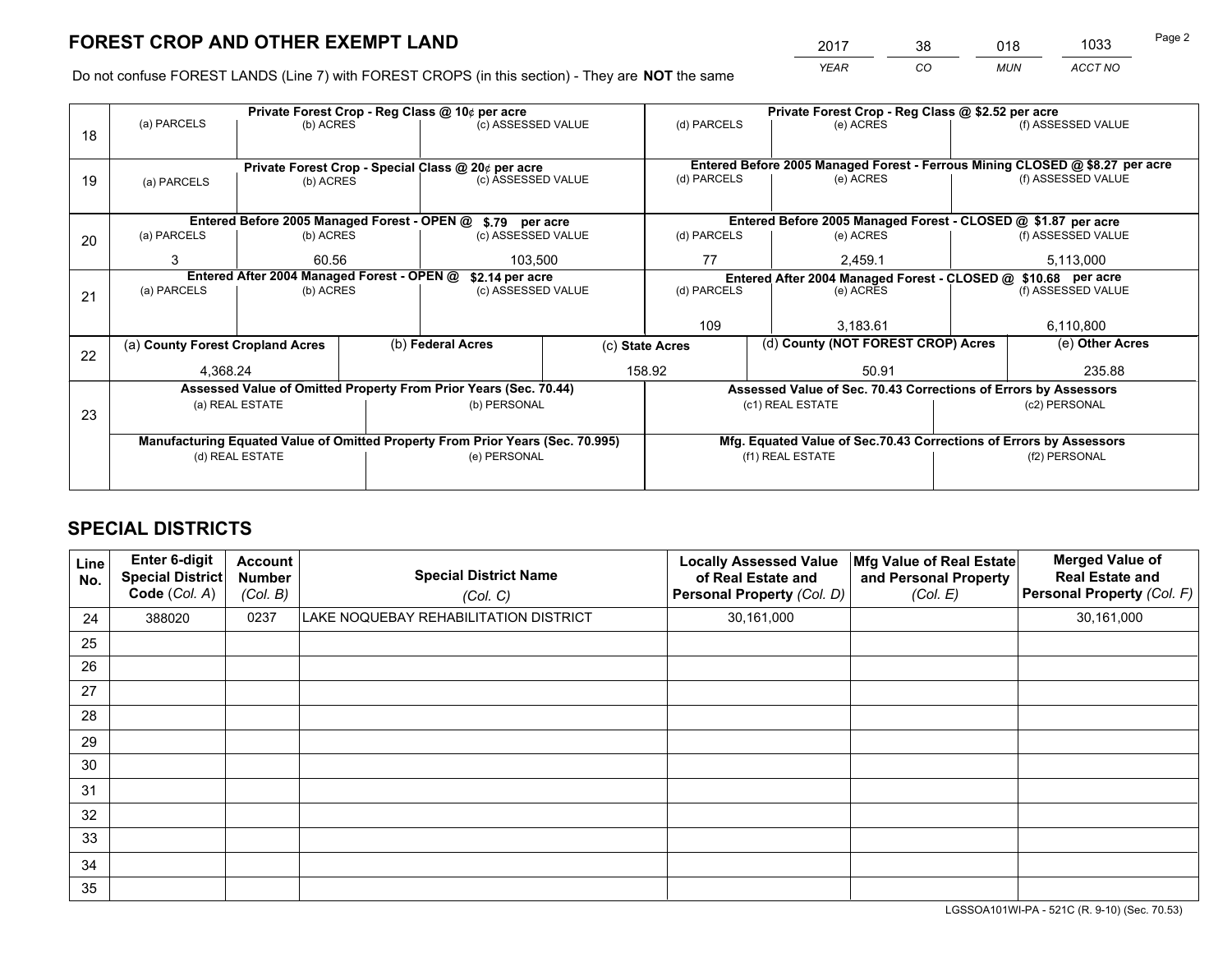|             |                                                                 |                                             |                                                         | <b>YEAR</b>                                                                       | CO<br><b>MUN</b>                                              | ACCT NO                                                                        |
|-------------|-----------------------------------------------------------------|---------------------------------------------|---------------------------------------------------------|-----------------------------------------------------------------------------------|---------------------------------------------------------------|--------------------------------------------------------------------------------|
| Line<br>No. | <b>Enter 6-digit</b><br><b>School District</b><br>Code (Col. A) | <b>Account</b><br><b>Number</b><br>(Col. B) | <b>School District Name</b><br>(Col. C)                 | <b>Locally Assessed Value</b><br>of Real Estate and<br>Personal Property (Col. D) | Mfg Value of Real Estate<br>and Personal Property<br>(Col. E) | <b>Merged Value of</b><br><b>Real Estate and</b><br>Personal Property (Col. F) |
|             | A. SCHOOL DISTRICTS (K-8 and K-12)                              |                                             |                                                         |                                                                                   |                                                               |                                                                                |
| 36          | 381232                                                          | 0224                                        | SCH D OF CRIVITZ                                        | 104,475,800                                                                       | 336,300                                                       | 104,812,100                                                                    |
| 37          | 386230                                                          | 0230                                        | SCH D OF WAUSAUKEE                                      | 4,192,200                                                                         |                                                               | 4,192,200                                                                      |
| 38          |                                                                 |                                             |                                                         |                                                                                   |                                                               |                                                                                |
| 39          |                                                                 |                                             |                                                         |                                                                                   |                                                               |                                                                                |
| 40          |                                                                 |                                             |                                                         |                                                                                   |                                                               |                                                                                |
| 41          |                                                                 |                                             |                                                         |                                                                                   |                                                               |                                                                                |
| 42          |                                                                 |                                             |                                                         |                                                                                   |                                                               |                                                                                |
| 43          |                                                                 |                                             |                                                         |                                                                                   |                                                               |                                                                                |
| 44          |                                                                 |                                             |                                                         |                                                                                   |                                                               |                                                                                |
| 45<br>46    |                                                                 |                                             |                                                         |                                                                                   |                                                               |                                                                                |
| 47          |                                                                 |                                             |                                                         |                                                                                   |                                                               |                                                                                |
| 48          |                                                                 |                                             |                                                         |                                                                                   |                                                               |                                                                                |
| 49          |                                                                 |                                             |                                                         |                                                                                   |                                                               |                                                                                |
| 50          |                                                                 |                                             | TOTAL ASSESSED VALUE OF SCHOOL DISTRICTS (K-8 and K-12) | 108,668,000                                                                       | 336,300                                                       | 109,004,300                                                                    |
|             | <b>B.</b><br><b>UNION HIGH SCHOOL DISTRICTS</b>                 |                                             |                                                         |                                                                                   |                                                               |                                                                                |
| 51          |                                                                 |                                             |                                                         |                                                                                   |                                                               |                                                                                |
| 52          |                                                                 |                                             |                                                         |                                                                                   |                                                               |                                                                                |
| 53          |                                                                 |                                             |                                                         |                                                                                   |                                                               |                                                                                |
| 54          |                                                                 |                                             |                                                         |                                                                                   |                                                               |                                                                                |
| 55          |                                                                 |                                             | TOTAL ASSESSED VALUE OF UNION HIGH SCHOOLS              |                                                                                   |                                                               |                                                                                |
|             | C.<br><b>TECHNICAL COLLEGE DISTRICTS</b>                        |                                             |                                                         |                                                                                   |                                                               |                                                                                |
| 56          | 001300                                                          | 0012                                        | NORTHEAST WISCONSIN TECH COLLEGE GNBY                   | 108,668,000                                                                       | 336,300                                                       | 109,004,300                                                                    |
| 57          |                                                                 |                                             |                                                         |                                                                                   |                                                               |                                                                                |
| 58          |                                                                 |                                             |                                                         |                                                                                   |                                                               |                                                                                |
| 59          |                                                                 |                                             | TOTAL ASSESSED VALUE OF TECHNICAL COLLEGES              | 108,668,000                                                                       | 336,300                                                       | 109,004,300                                                                    |

2017

38

018

 *I hereby certify, to the best of my knowledge and belief, this form is complete and correct.*

**SCHOOL DISTRICTS**

| Print name of preparer | Title                    | Date (MM / DD / CCYY) |  |
|------------------------|--------------------------|-----------------------|--|
|                        |                          |                       |  |
| Signature of preparer  | Contact Telephone Number | E-mail address        |  |
|                        | $\overline{\phantom{0}}$ |                       |  |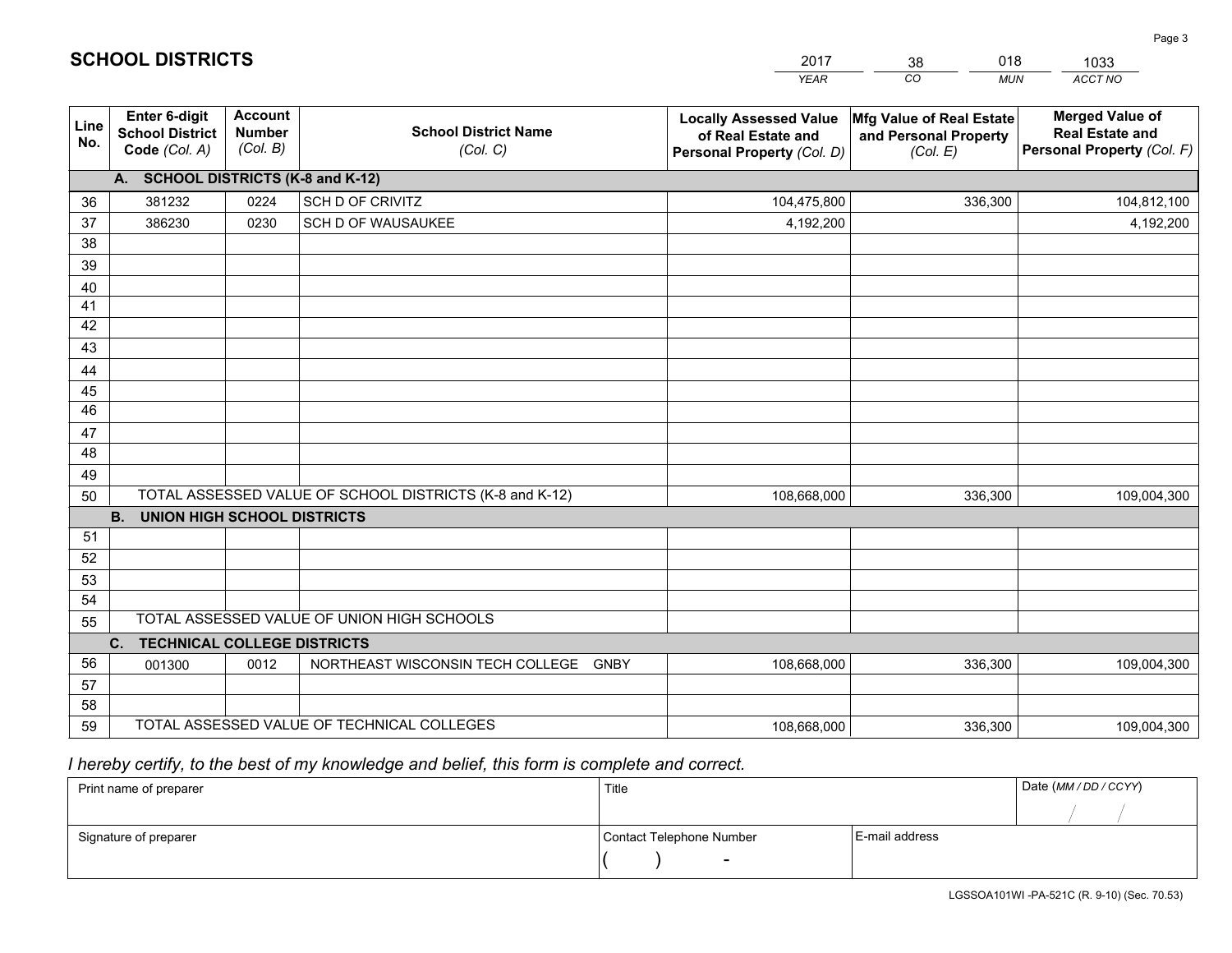#### **HIGHLIGHTS**

- 1. Complete the Statement of Assessment after the Board of Review. Reflect any changes made there.
- 2. Use black ink to complete.
- 3. Line 16 must equal Line 50, Col D.
- 4. Line 55 must equal the total of K-8 schools listed on lines 36-49. Do not include K-12 schools in this comparision.
- 5. Line 59, Col. D must equal Line 16.
- 6. Special District, School District and Technical College District values must include both real estate and personal property. Examples of Special districts are: town sanitary districts, public inland lake protection and rehabilitation districts, and metropolitan sewerage districts.
- 7. DO NOT INCLUDE Manufacturing property values.DOR will print these values on the final SOA.
- 8. Accuracy of this form is very important. The values reported directly affect the equalized value DOR calculates for school and special districts.

#### **Page 1:**

 If not prefilled, enter the tax year,county and municipal code,municipal type, municipal name and county name on the top of form.

Check the Amended box, if filing an amended / corrected SOA.

 Report the parcel count, acres and assessed value of taxable general property, total parcel count, (real and personal), total acres, and values from final figures set by the Board of Review.

- A. Real Estate land and improvements (buildings, etc.) is reported on lines 1 8, total line 9.
- B. Personal Property is reported on lines 11 14, Column D, total line 15.
- C. To complete this report, use the computer produced summary of the assessment roll that shows these amounts.
- D. Use whole numbers only.
- E. Add each line across and each column down to verify entries.

#### **Page 2:**

- A. Report Special Items (not subject to general property tax).
- 1. Private Forest Croplands and Managed Forest Lands are reported on lines 18,19, 20 and 21. Be sure to report assessed values **NOT** taxes.
- 2. You should have copies of the orders of entry, orders of withdrawal, etc., to update your assessment roll.
	- 3. Show hundredths of acres (e.g. 39.75).
- 4. Tax exempt lands are reported on line 22.
- 5. Omitted property and sec. 70.43, Wis. Stats., corrections of errors by assessor are reported on line 23. Report real estate and personal property separately. These should be for **prior years**, not something found on the current assessment roll after the board of review.
- B. Special District (Lines 24-35) Include the value of both real and personal property.

 The Department of Revenue (DOR) preprints much of the information regarding names and codes for schools, special districts,etc. If a district is not listed, enter the name and value only, DOR will enter the proper code.

### **Page 3 School Districts:**

Include the value of both real and personal property.

Report School District (regular, elementary, union high school, and technical college).

- 1. Regular (K-12) and Elementary (K-8) school values are reported on lines 36-49, total on line 50.
- 2. Union High School (UHS) (use only if elementary schools are listed on lines 36-49) are reported on lines 51-54. UHS total value (line 55) must equal to the total **elementary school** values reported on lines 36-49. Do notinclude K-12 schools in this comparison.
- 3. Technical College values are reported on lines 56-58, total on line 59.
- 4. Use the computer summary that shows these amounts to complete this report.

#### **This form is due the second Monday in June. File this report only after your Board of Review is complete.**

 *If you have questions: Return forms to:*

 Email: lgs@wisconsin.gov Wisconsin Department of RevenueCall:  $(608)$  266-2569 or  $(608)$  264-6892 Fax number: (608) 264-6887 PO Box 8971

Local Government Services Section 6-97 Madison WI 53708-8971

CHARLES STANEK<br>TOWN OF MIDDLE INLET<br>W7901 COUNTY HWY X TOWN OF MIDDLE INLET MIDDLE INLET, WI 54114 MIDDLE INLET, WI 54114 W7901 COUNTY HWY X CHARLES STANEK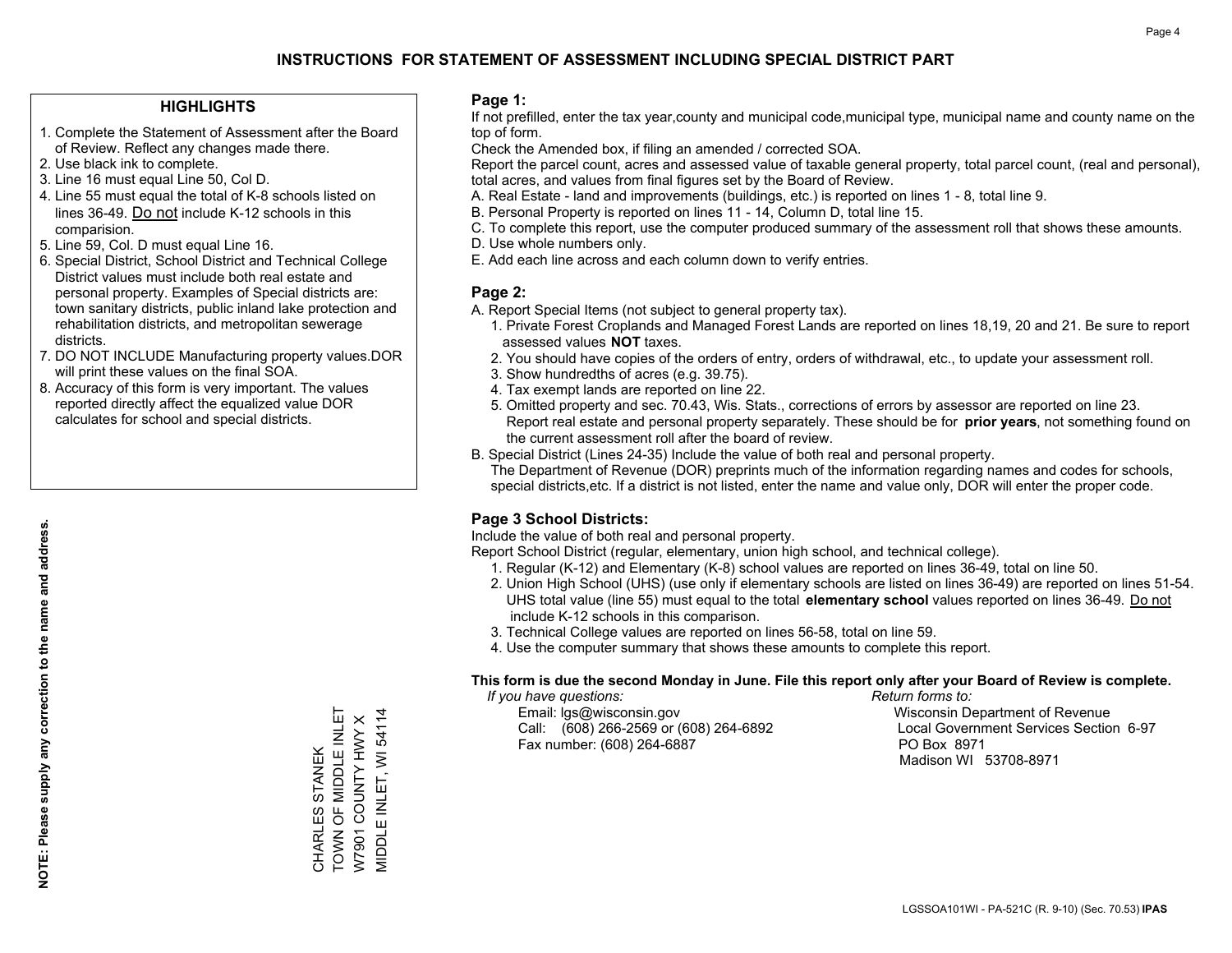**STATEMENT OF ASSESSMENT FOR 2017** 

| 38. | חכח   | 1034    |
|-----|-------|---------|
| CO. | MI IN | ACCT NO |

|                | <b>FOR</b>                                                                                                                                                                                   | <b>TOWN OF</b><br><b>OF</b>                                  | <b>NIAGARA</b>           |              | <b>MARINETTE COUNTY</b>                              |                         |                      | WHEN COMPLETING THIS DOCUMENT<br>DO NOT WRITE OVER X's OR IN SHADED AREAS |
|----------------|----------------------------------------------------------------------------------------------------------------------------------------------------------------------------------------------|--------------------------------------------------------------|--------------------------|--------------|------------------------------------------------------|-------------------------|----------------------|---------------------------------------------------------------------------|
|                |                                                                                                                                                                                              | Town - Village - City                                        | <b>Municipality Name</b> |              | <b>County Name</b>                                   |                         |                      |                                                                           |
|                | <b>REAL ESTATE</b>                                                                                                                                                                           |                                                              |                          | PARCEL COUNT | NO. OF ACRES                                         | <b>VALUE OF</b>         | <b>VALUE OF</b>      | TOTAL VALUE OF LAND                                                       |
| Line<br>No.    |                                                                                                                                                                                              | (See Lines 18 - 22 for<br>other Real Estate)                 |                          |              | <b>WHOLE</b><br>TOTAL LAND IMPROVEMENTS NUMBERS ONLY | <b>LAND</b>             | <b>IMPROVEMENTS</b>  | AND IMPROVEMENTS                                                          |
|                |                                                                                                                                                                                              |                                                              | Col. A                   | Col. B       | Col. C                                               | Col. D                  | Col. E               | Col. F                                                                    |
| -1             |                                                                                                                                                                                              | <b>RESIDENTIAL - Class 1</b>                                 | 697                      | 562          | 2,190                                                | 7,574,400               | 42,898,100           | 50,472,500                                                                |
| 2              |                                                                                                                                                                                              | <b>COMMERCIAL - Class 2</b>                                  | 24                       | 18           | 180                                                  | 555,900                 | 1,858,700            | 2,414,600                                                                 |
| 3              |                                                                                                                                                                                              | <b>MANUFACTURING - Class 3</b>                               |                          |              | 2                                                    | 3,900                   | 71,700               | 75,600                                                                    |
| 4              |                                                                                                                                                                                              | <b>AGRICULTURAL - Class 4</b>                                | 95                       |              | 1,726                                                | 186,800                 |                      | 186,800                                                                   |
| 5              |                                                                                                                                                                                              | UNDEVELOPED - Class 5                                        | 154                      |              | 1,547                                                | 1,070,600               |                      | 1,070,600                                                                 |
| 6              |                                                                                                                                                                                              | AGRICULTURAL FOREST - Class 5m                               | 48                       |              | 709                                                  | 650,600                 |                      | 650,600                                                                   |
| $\overline{7}$ |                                                                                                                                                                                              | FOREST LANDS - Class 6                                       | 388                      |              | 9,578                                                | 14,702,000              |                      | 14,702,000                                                                |
| 8              |                                                                                                                                                                                              | OTHER - Class 7                                              | 20                       | 20           | 46                                                   | 108,600                 | 941,100              | 1,049,700                                                                 |
| 9              |                                                                                                                                                                                              | TOTAL - ALL COLUMNS                                          | 1,427                    | 601          | 15,978                                               | 24,852,800              | 45,769,600           | 70,622,400                                                                |
| 10             |                                                                                                                                                                                              | NUMBER OF PERSONAL PROPERTY ACCOUNTS IN ROLL                 |                          |              | 38                                                   | <b>LOCALLY ASSESSED</b> | <b>MANUFACTURING</b> | <b>MERGED</b>                                                             |
| 11             |                                                                                                                                                                                              | BOATS AND OTHER WATERCRAFT NOT EXEMPT - Code 1               |                          |              |                                                      | $\Omega$                | $\Omega$             | $\Omega$                                                                  |
| 12             |                                                                                                                                                                                              | MACHINERY, TOOLS AND PATTERNS - Code 2                       |                          |              |                                                      | 144,588                 | 6,500                | 151,088                                                                   |
| 13             |                                                                                                                                                                                              | FURNITURE, FIXTURES AND EQUIPMENT - Code 3                   |                          |              |                                                      | 174,848                 | 3,100                | 177,948                                                                   |
| 14             |                                                                                                                                                                                              | ALL OTHER PERSONAL PROPERTY NOT EXEMPT - Codes 4A, 4B, 4C    |                          |              |                                                      | 470,689                 | 3,700                | 474,389                                                                   |
| 15             |                                                                                                                                                                                              | TOTAL OF PERSONAL PROPERTY NOT EXEMPT (Total of Lines 11-14) |                          |              |                                                      | 790,125                 | 13,300               | 803,425                                                                   |
| 16             | AGGREGATE ASSESSED VALUE OF ALL PROPERTY SUBJECT TO THE GENERAL PROPERTY TAX (Total of Lines 9F and 15F)<br>MUST EQUAL TOTAL VALUE OF THE SCHOOL DISTRICTS (K-12 PLUS K-8) - Line 50, Col. F |                                                              |                          |              |                                                      |                         | 71,425,825           |                                                                           |
| 17             | Name of Assessor<br>Telephone #<br><b>BOARD OF REVIEW</b><br>DATE OF FINAL ADJOURNMENT<br>06/14/2017<br><b>TOM MCGUIRE</b>                                                                   |                                                              |                          |              |                                                      |                         | (715) 732-4400       |                                                                           |

REMARKS

The Assessment Ratio to be used in calculating the estimated Fair Market Value on tax bills for this tax district is .982595506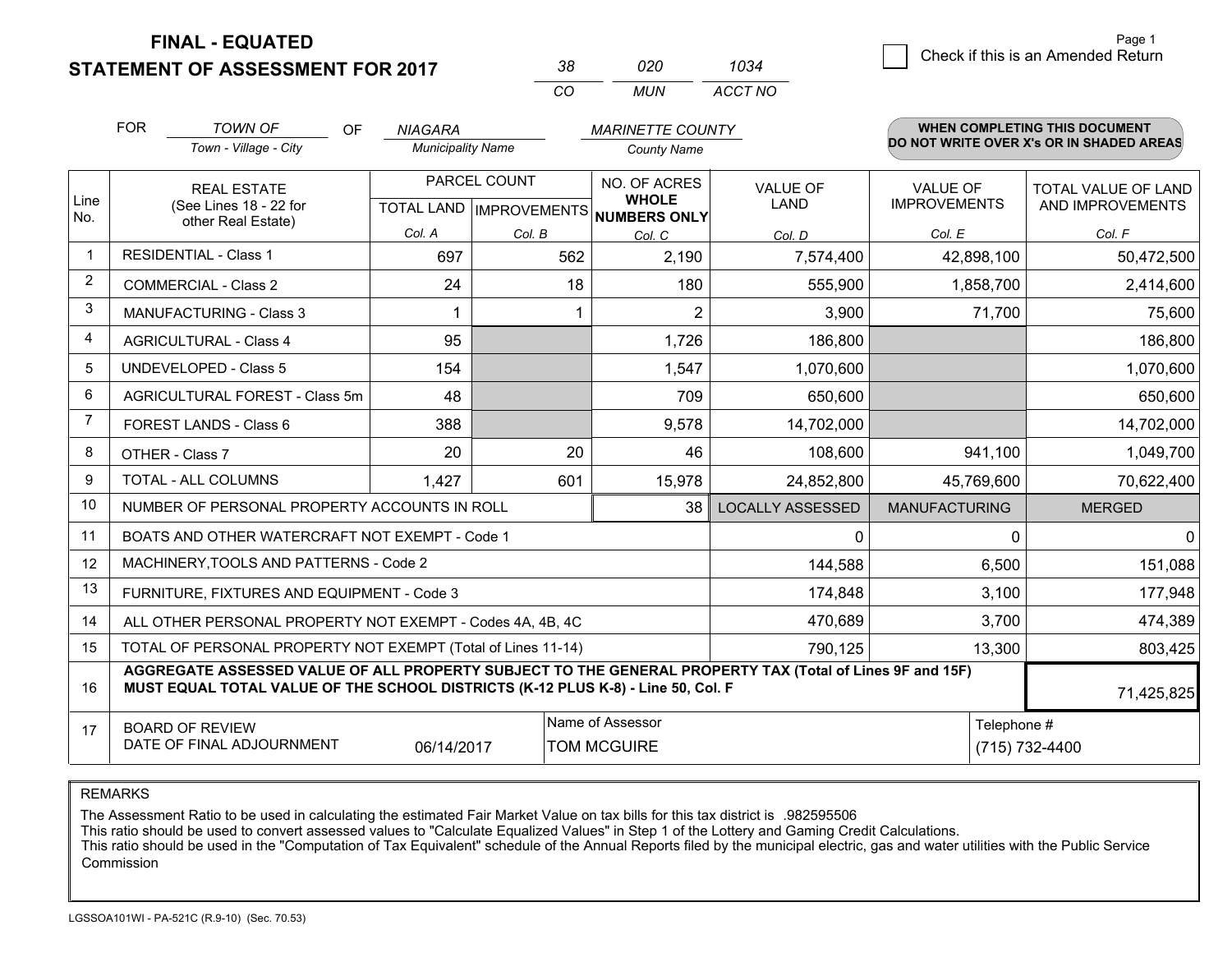*YEAR CO MUN ACCT NO* <sup>2017</sup> <sup>38</sup> <sup>020</sup> <sup>1034</sup> Page 2

Do not confuse FOREST LANDS (Line 7) with FOREST CROPS (in this section) - They are **NOT** the same

|    |                                                                                |                 |  | Private Forest Crop - Reg Class @ 10¢ per acre                   |                 | Private Forest Crop - Reg Class @ \$2.52 per acre |                                                                              |                                                                    |               |                    |
|----|--------------------------------------------------------------------------------|-----------------|--|------------------------------------------------------------------|-----------------|---------------------------------------------------|------------------------------------------------------------------------------|--------------------------------------------------------------------|---------------|--------------------|
| 18 | (a) PARCELS                                                                    | (b) ACRES       |  | (c) ASSESSED VALUE                                               |                 | (d) PARCELS                                       |                                                                              | (e) ACRES                                                          |               | (f) ASSESSED VALUE |
|    |                                                                                |                 |  |                                                                  |                 |                                                   |                                                                              | 40                                                                 |               | 60.400             |
|    |                                                                                |                 |  | Private Forest Crop - Special Class @ 20¢ per acre               |                 |                                                   | Entered Before 2005 Managed Forest - Ferrous Mining CLOSED @ \$8.27 per acre |                                                                    |               |                    |
| 19 | (a) PARCELS                                                                    | (b) ACRES       |  | (c) ASSESSED VALUE                                               |                 | (d) PARCELS                                       |                                                                              | (e) ACRES                                                          |               | (f) ASSESSED VALUE |
|    |                                                                                |                 |  |                                                                  |                 |                                                   |                                                                              |                                                                    |               |                    |
|    |                                                                                |                 |  | Entered Before 2005 Managed Forest - OPEN @ \$.79 per acre       |                 |                                                   |                                                                              | Entered Before 2005 Managed Forest - CLOSED @ \$1.87 per acre      |               |                    |
| 20 | (a) PARCELS                                                                    | (b) ACRES       |  | (c) ASSESSED VALUE                                               |                 | (d) PARCELS                                       |                                                                              | (e) ACRES                                                          |               | (f) ASSESSED VALUE |
|    | 21                                                                             | 748.12          |  | 1.420.000                                                        |                 | 24<br>711.44                                      |                                                                              | 1,146,500                                                          |               |                    |
|    | Entered After 2004 Managed Forest - OPEN @<br>\$2.14 per acre                  |                 |  |                                                                  |                 |                                                   |                                                                              | Entered After 2004 Managed Forest - CLOSED @ \$10.68 per acre      |               |                    |
| 21 | (a) PARCELS                                                                    | (b) ACRES       |  | (c) ASSESSED VALUE                                               |                 | (d) PARCELS                                       |                                                                              | (e) ACRES                                                          |               | (f) ASSESSED VALUE |
|    |                                                                                |                 |  |                                                                  |                 |                                                   |                                                                              |                                                                    |               |                    |
|    | 13                                                                             | 463.07          |  | 813,600                                                          |                 | 40                                                |                                                                              | 1.304.78                                                           |               | 2,037,000          |
| 22 | (a) County Forest Cropland Acres                                               |                 |  | (b) Federal Acres                                                | (c) State Acres |                                                   |                                                                              | (d) County (NOT FOREST CROP) Acres                                 |               | (e) Other Acres    |
|    | 20,754.24                                                                      |                 |  |                                                                  |                 | 2,337.13<br>127.67                                |                                                                              |                                                                    |               | 347.31             |
|    |                                                                                |                 |  | Assessed Value of Omitted Property From Prior Years (Sec. 70.44) |                 |                                                   |                                                                              | Assessed Value of Sec. 70.43 Corrections of Errors by Assessors    |               |                    |
| 23 |                                                                                | (a) REAL ESTATE |  | (b) PERSONAL                                                     |                 |                                                   |                                                                              | (c1) REAL ESTATE                                                   |               | (c2) PERSONAL      |
|    |                                                                                |                 |  |                                                                  |                 |                                                   |                                                                              |                                                                    |               |                    |
|    | Manufacturing Equated Value of Omitted Property From Prior Years (Sec. 70.995) |                 |  |                                                                  |                 |                                                   |                                                                              | Mfg. Equated Value of Sec.70.43 Corrections of Errors by Assessors |               |                    |
|    |                                                                                | (d) REAL ESTATE |  | (e) PERSONAL                                                     |                 | (f1) REAL ESTATE                                  |                                                                              |                                                                    | (f2) PERSONAL |                    |
|    |                                                                                |                 |  |                                                                  |                 |                                                   |                                                                              |                                                                    |               | $-104,300$         |

## **SPECIAL DISTRICTS**

| Line<br>No. | Enter 6-digit<br><b>Special District</b><br>Code (Col. A) | <b>Account</b><br><b>Number</b><br>(Col. B) | <b>Special District Name</b><br>(Col. C) | <b>Locally Assessed Value</b><br>of Real Estate and<br>Personal Property (Col. D) | Mfg Value of Real Estate<br>and Personal Property<br>(Col. E) | <b>Merged Value of</b><br><b>Real Estate and</b><br>Personal Property (Col. F) |
|-------------|-----------------------------------------------------------|---------------------------------------------|------------------------------------------|-----------------------------------------------------------------------------------|---------------------------------------------------------------|--------------------------------------------------------------------------------|
| 24          | 388050                                                    | 0611                                        | LAKE SHANNON DISTRICT                    | 2,547,300                                                                         |                                                               | 2,547,300                                                                      |
| 25          |                                                           |                                             |                                          |                                                                                   |                                                               |                                                                                |
| 26          |                                                           |                                             |                                          |                                                                                   |                                                               |                                                                                |
| 27          |                                                           |                                             |                                          |                                                                                   |                                                               |                                                                                |
| 28          |                                                           |                                             |                                          |                                                                                   |                                                               |                                                                                |
| 29          |                                                           |                                             |                                          |                                                                                   |                                                               |                                                                                |
| 30          |                                                           |                                             |                                          |                                                                                   |                                                               |                                                                                |
| 31          |                                                           |                                             |                                          |                                                                                   |                                                               |                                                                                |
| 32          |                                                           |                                             |                                          |                                                                                   |                                                               |                                                                                |
| 33          |                                                           |                                             |                                          |                                                                                   |                                                               |                                                                                |
| 34          |                                                           |                                             |                                          |                                                                                   |                                                               |                                                                                |
| 35          |                                                           |                                             |                                          |                                                                                   |                                                               |                                                                                |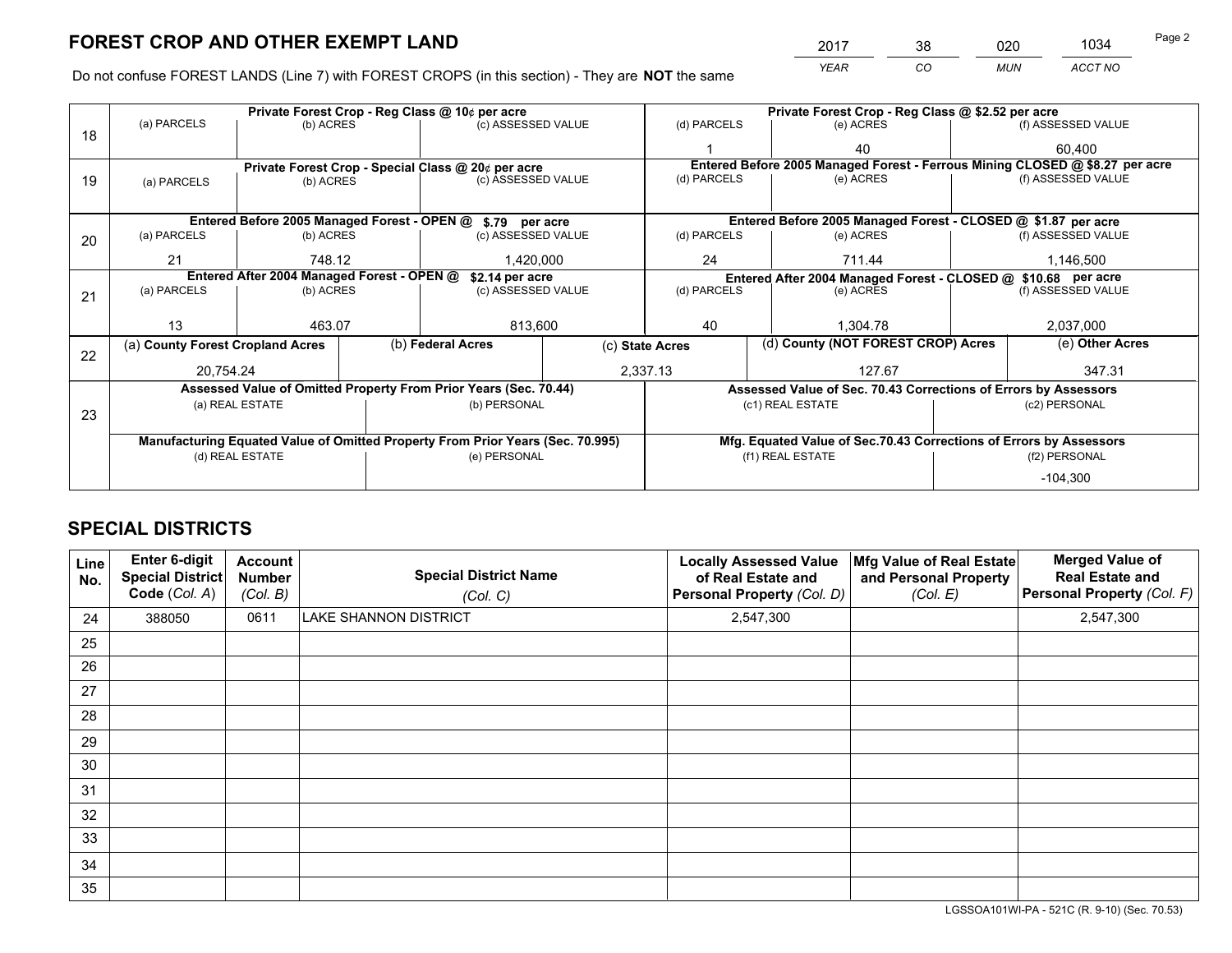|                 |                                                                 |                                             |                                                         | <b>YEAR</b>                                                                       | CO<br><b>MUN</b>                                              | ACCT NO                                                                        |
|-----------------|-----------------------------------------------------------------|---------------------------------------------|---------------------------------------------------------|-----------------------------------------------------------------------------------|---------------------------------------------------------------|--------------------------------------------------------------------------------|
| Line<br>No.     | <b>Enter 6-digit</b><br><b>School District</b><br>Code (Col. A) | <b>Account</b><br><b>Number</b><br>(Col. B) | <b>School District Name</b><br>(Col. C)                 | <b>Locally Assessed Value</b><br>of Real Estate and<br>Personal Property (Col. D) | Mfg Value of Real Estate<br>and Personal Property<br>(Col. E) | <b>Merged Value of</b><br><b>Real Estate and</b><br>Personal Property (Col. F) |
|                 | A. SCHOOL DISTRICTS (K-8 and K-12)                              |                                             |                                                         |                                                                                   |                                                               |                                                                                |
| 36              | 383969                                                          | 0227                                        | <b>SCH D OF NIAGARA</b>                                 | 71,336,925                                                                        | 88,900                                                        | 71,425,825                                                                     |
| 37              |                                                                 |                                             |                                                         |                                                                                   |                                                               |                                                                                |
| 38              |                                                                 |                                             |                                                         |                                                                                   |                                                               |                                                                                |
| 39              |                                                                 |                                             |                                                         |                                                                                   |                                                               |                                                                                |
| 40              |                                                                 |                                             |                                                         |                                                                                   |                                                               |                                                                                |
| 41<br>42        |                                                                 |                                             |                                                         |                                                                                   |                                                               |                                                                                |
| 43              |                                                                 |                                             |                                                         |                                                                                   |                                                               |                                                                                |
|                 |                                                                 |                                             |                                                         |                                                                                   |                                                               |                                                                                |
| 44<br>45        |                                                                 |                                             |                                                         |                                                                                   |                                                               |                                                                                |
| $\overline{46}$ |                                                                 |                                             |                                                         |                                                                                   |                                                               |                                                                                |
| 47              |                                                                 |                                             |                                                         |                                                                                   |                                                               |                                                                                |
| 48              |                                                                 |                                             |                                                         |                                                                                   |                                                               |                                                                                |
| 49              |                                                                 |                                             |                                                         |                                                                                   |                                                               |                                                                                |
| 50              |                                                                 |                                             | TOTAL ASSESSED VALUE OF SCHOOL DISTRICTS (K-8 and K-12) | 71,336,925                                                                        | 88,900                                                        | 71,425,825                                                                     |
|                 | <b>B.</b><br><b>UNION HIGH SCHOOL DISTRICTS</b>                 |                                             |                                                         |                                                                                   |                                                               |                                                                                |
| 51              |                                                                 |                                             |                                                         |                                                                                   |                                                               |                                                                                |
| 52              |                                                                 |                                             |                                                         |                                                                                   |                                                               |                                                                                |
| 53              |                                                                 |                                             |                                                         |                                                                                   |                                                               |                                                                                |
| 54              |                                                                 |                                             |                                                         |                                                                                   |                                                               |                                                                                |
| 55              |                                                                 |                                             | TOTAL ASSESSED VALUE OF UNION HIGH SCHOOLS              |                                                                                   |                                                               |                                                                                |
|                 | C.<br><b>TECHNICAL COLLEGE DISTRICTS</b>                        |                                             |                                                         |                                                                                   |                                                               |                                                                                |
| 56              | 001300                                                          | 0012                                        | NORTHEAST WISCONSIN TECH COLLEGE<br><b>GNBY</b>         | 71,336,925                                                                        | 88,900                                                        | 71,425,825                                                                     |
| 57              |                                                                 |                                             |                                                         |                                                                                   |                                                               |                                                                                |
| 58<br>59        |                                                                 |                                             | TOTAL ASSESSED VALUE OF TECHNICAL COLLEGES              | 71,336,925                                                                        | 88,900                                                        |                                                                                |
|                 |                                                                 |                                             |                                                         |                                                                                   |                                                               | 71,425,825                                                                     |

# *I hereby certify, to the best of my knowledge and belief, this form is complete and correct.*

**SCHOOL DISTRICTS**

| Print name of preparer | Title                    |                | Date (MM / DD / CCYY) |
|------------------------|--------------------------|----------------|-----------------------|
|                        |                          |                |                       |
| Signature of preparer  | Contact Telephone Number | E-mail address |                       |
|                        | $\sim$                   |                |                       |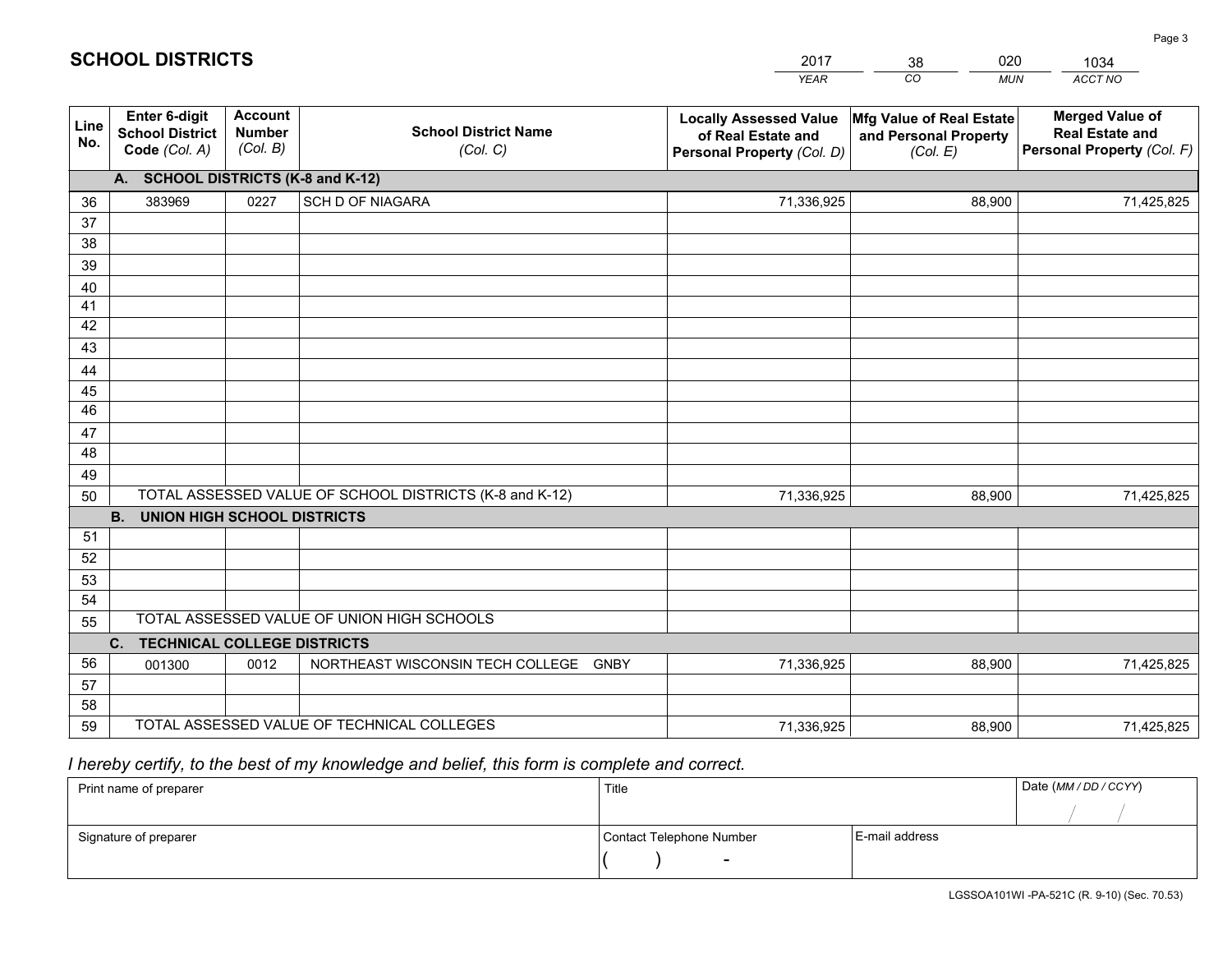#### **HIGHLIGHTS**

- 1. Complete the Statement of Assessment after the Board of Review. Reflect any changes made there.
- 2. Use black ink to complete.
- 3. Line 16 must equal Line 50, Col D.
- 4. Line 55 must equal the total of K-8 schools listed on lines 36-49. Do not include K-12 schools in this comparision.
- 5. Line 59, Col. D must equal Line 16.
- 6. Special District, School District and Technical College District values must include both real estate and personal property. Examples of Special districts are: town sanitary districts, public inland lake protection and rehabilitation districts, and metropolitan sewerage districts.
- 7. DO NOT INCLUDE Manufacturing property values.DOR will print these values on the final SOA.
- 8. Accuracy of this form is very important. The values reported directly affect the equalized value DOR calculates for school and special districts.

#### **Page 1:**

 If not prefilled, enter the tax year,county and municipal code,municipal type, municipal name and county name on the top of form.

Check the Amended box, if filing an amended / corrected SOA.

 Report the parcel count, acres and assessed value of taxable general property, total parcel count, (real and personal), total acres, and values from final figures set by the Board of Review.

- A. Real Estate land and improvements (buildings, etc.) is reported on lines 1 8, total line 9.
- B. Personal Property is reported on lines 11 14, Column D, total line 15.
- C. To complete this report, use the computer produced summary of the assessment roll that shows these amounts.
- D. Use whole numbers only.
- E. Add each line across and each column down to verify entries.

#### **Page 2:**

- A. Report Special Items (not subject to general property tax).
- 1. Private Forest Croplands and Managed Forest Lands are reported on lines 18,19, 20 and 21. Be sure to report assessed values **NOT** taxes.
- 2. You should have copies of the orders of entry, orders of withdrawal, etc., to update your assessment roll.
	- 3. Show hundredths of acres (e.g. 39.75).
- 4. Tax exempt lands are reported on line 22.
- 5. Omitted property and sec. 70.43, Wis. Stats., corrections of errors by assessor are reported on line 23. Report real estate and personal property separately. These should be for **prior years**, not something found on the current assessment roll after the board of review.
- B. Special District (Lines 24-35) Include the value of both real and personal property.
- The Department of Revenue (DOR) preprints much of the information regarding names and codes for schools, special districts,etc. If a district is not listed, enter the name and value only, DOR will enter the proper code.

### **Page 3 School Districts:**

Include the value of both real and personal property.

Report School District (regular, elementary, union high school, and technical college).

- 1. Regular (K-12) and Elementary (K-8) school values are reported on lines 36-49, total on line 50.
- 2. Union High School (UHS) (use only if elementary schools are listed on lines 36-49) are reported on lines 51-54. UHS total value (line 55) must equal to the total **elementary school** values reported on lines 36-49. Do notinclude K-12 schools in this comparison.
- 3. Technical College values are reported on lines 56-58, total on line 59.
- 4. Use the computer summary that shows these amounts to complete this report.

#### **This form is due the second Monday in June. File this report only after your Board of Review is complete.**

 *If you have questions: Return forms to:*

 Email: lgs@wisconsin.gov Wisconsin Department of RevenueCall:  $(608)$  266-2569 or  $(608)$  264-6892 Fax number: (608) 264-6887 PO Box 8971

Local Government Services Section 6-97

Madison WI 53708-8971

TOWN OF NIAGARA V22380 HANSEN RD N22380 HANSEN RD DAWN JOHNSON<br>TOWN OF NIAGARA **VIAGARA, WI 54151** NIAGARA, WI 54151 ZOSNHOT NAVA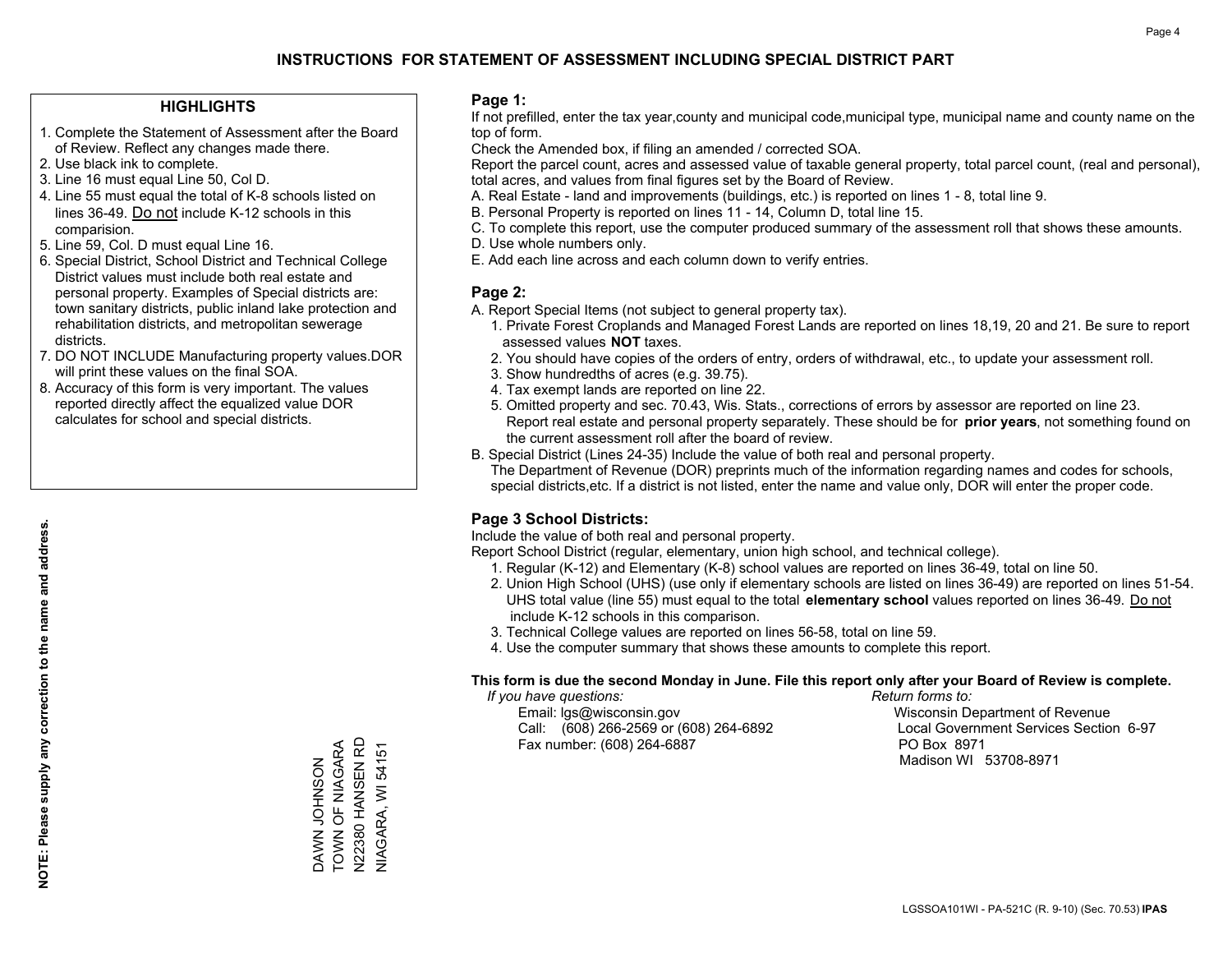**STATEMENT OF ASSESSMENT FOR 2017** 

| 38       | פפח   | 1035    |
|----------|-------|---------|
| $\cdots$ | MI IN | ACCT NO |

|                | <b>FOR</b>                                                                                                      | <b>TOWN OF</b><br><b>OF</b>                                                                                                                                                                  | <b>PEMBINE</b>           |                | <b>MARINETTE COUNTY</b>                                                  |                                |                                 | <b>WHEN COMPLETING THIS DOCUMENT</b>     |
|----------------|-----------------------------------------------------------------------------------------------------------------|----------------------------------------------------------------------------------------------------------------------------------------------------------------------------------------------|--------------------------|----------------|--------------------------------------------------------------------------|--------------------------------|---------------------------------|------------------------------------------|
|                |                                                                                                                 | Town - Village - City                                                                                                                                                                        | <b>Municipality Name</b> |                | <b>County Name</b>                                                       |                                |                                 | DO NOT WRITE OVER X's OR IN SHADED AREAS |
| Line<br>No.    | <b>REAL ESTATE</b><br>(See Lines 18 - 22 for<br>other Real Estate)                                              |                                                                                                                                                                                              |                          | PARCEL COUNT   | NO. OF ACRES<br><b>WHOLE</b><br>TOTAL LAND   IMPROVEMENTS   NUMBERS ONLY | <b>VALUE OF</b><br><b>LAND</b> | VALUE OF<br><b>IMPROVEMENTS</b> | TOTAL VALUE OF LAND<br>AND IMPROVEMENTS  |
|                |                                                                                                                 |                                                                                                                                                                                              | Col. A                   | Col. B         | Col. C                                                                   | Col. D                         | Col. E                          | Col. F                                   |
| -1             | <b>RESIDENTIAL - Class 1</b>                                                                                    |                                                                                                                                                                                              | 1,284                    | 971            | 3,388                                                                    | 12,940,400                     | 48,889,400                      | 61,829,800                               |
| 2              |                                                                                                                 | <b>COMMERCIAL - Class 2</b>                                                                                                                                                                  | 49                       | 39             | 84                                                                       | 528,500                        | 3,061,400                       | 3,589,900                                |
| 3              |                                                                                                                 | <b>MANUFACTURING - Class 3</b>                                                                                                                                                               | 6                        | $\overline{2}$ | 698                                                                      | 590,100                        | 1,218,800                       | 1,808,900                                |
| 4              |                                                                                                                 | <b>AGRICULTURAL - Class 4</b>                                                                                                                                                                | 33                       |                | 631                                                                      | 93,800                         |                                 | 93,800                                   |
| 5              |                                                                                                                 | <b>UNDEVELOPED - Class 5</b>                                                                                                                                                                 | 94                       |                | 1,016                                                                    | 840,500                        |                                 | 840,500                                  |
| 6              |                                                                                                                 | AGRICULTURAL FOREST - Class 5m                                                                                                                                                               | 16                       |                | 150                                                                      | 120,800                        |                                 | 120,800                                  |
| $\overline{7}$ | FOREST LANDS - Class 6                                                                                          |                                                                                                                                                                                              | 429                      |                | 10,766                                                                   | 17,115,200                     |                                 | 17,115,200                               |
| 8              |                                                                                                                 | OTHER - Class 7                                                                                                                                                                              | 4                        | 4              | 8                                                                        | 39,000                         | 206,900                         | 245,900                                  |
| 9              |                                                                                                                 | TOTAL - ALL COLUMNS                                                                                                                                                                          | 1,915                    | 1,016          | 16,741                                                                   | 32,268,300                     | 53,376,500                      | 85,644,800                               |
| 10             |                                                                                                                 | NUMBER OF PERSONAL PROPERTY ACCOUNTS IN ROLL                                                                                                                                                 |                          |                | 57                                                                       | <b>LOCALLY ASSESSED</b>        | <b>MANUFACTURING</b>            | <b>MERGED</b>                            |
| 11             |                                                                                                                 | BOATS AND OTHER WATERCRAFT NOT EXEMPT - Code 1                                                                                                                                               |                          |                |                                                                          | $\mathbf 0$                    | $\Omega$                        | $\Omega$                                 |
| 12             |                                                                                                                 | MACHINERY, TOOLS AND PATTERNS - Code 2                                                                                                                                                       |                          |                |                                                                          | 97,300                         | 318,600                         | 415,900                                  |
| 13             |                                                                                                                 | FURNITURE, FIXTURES AND EQUIPMENT - Code 3                                                                                                                                                   |                          |                |                                                                          | 173,600                        | 116,000                         | 289,600                                  |
| 14             |                                                                                                                 | ALL OTHER PERSONAL PROPERTY NOT EXEMPT - Codes 4A, 4B, 4C                                                                                                                                    |                          |                |                                                                          | 1,164,800                      | 196,200                         | 1,361,000                                |
| 15             |                                                                                                                 | TOTAL OF PERSONAL PROPERTY NOT EXEMPT (Total of Lines 11-14)                                                                                                                                 |                          |                |                                                                          | 1,435,700                      | 630,800                         | 2,066,500                                |
| 16             |                                                                                                                 | AGGREGATE ASSESSED VALUE OF ALL PROPERTY SUBJECT TO THE GENERAL PROPERTY TAX (Total of Lines 9F and 15F)<br>MUST EQUAL TOTAL VALUE OF THE SCHOOL DISTRICTS (K-12 PLUS K-8) - Line 50, Col. F |                          |                |                                                                          |                                |                                 | 87,711,300                               |
| 17             | Name of Assessor<br><b>BOARD OF REVIEW</b><br>DATE OF FINAL ADJOURNMENT<br>08/25/2017<br><b>SCOTT TENNESSEN</b> |                                                                                                                                                                                              |                          |                |                                                                          |                                | Telephone #                     | (920) 423-3502                           |

REMARKS

The Assessment Ratio to be used in calculating the estimated Fair Market Value on tax bills for this tax district is .995241558<br>This ratio should be used to convert assessed values to "Calculate Equalized Values" in Step 1 Commission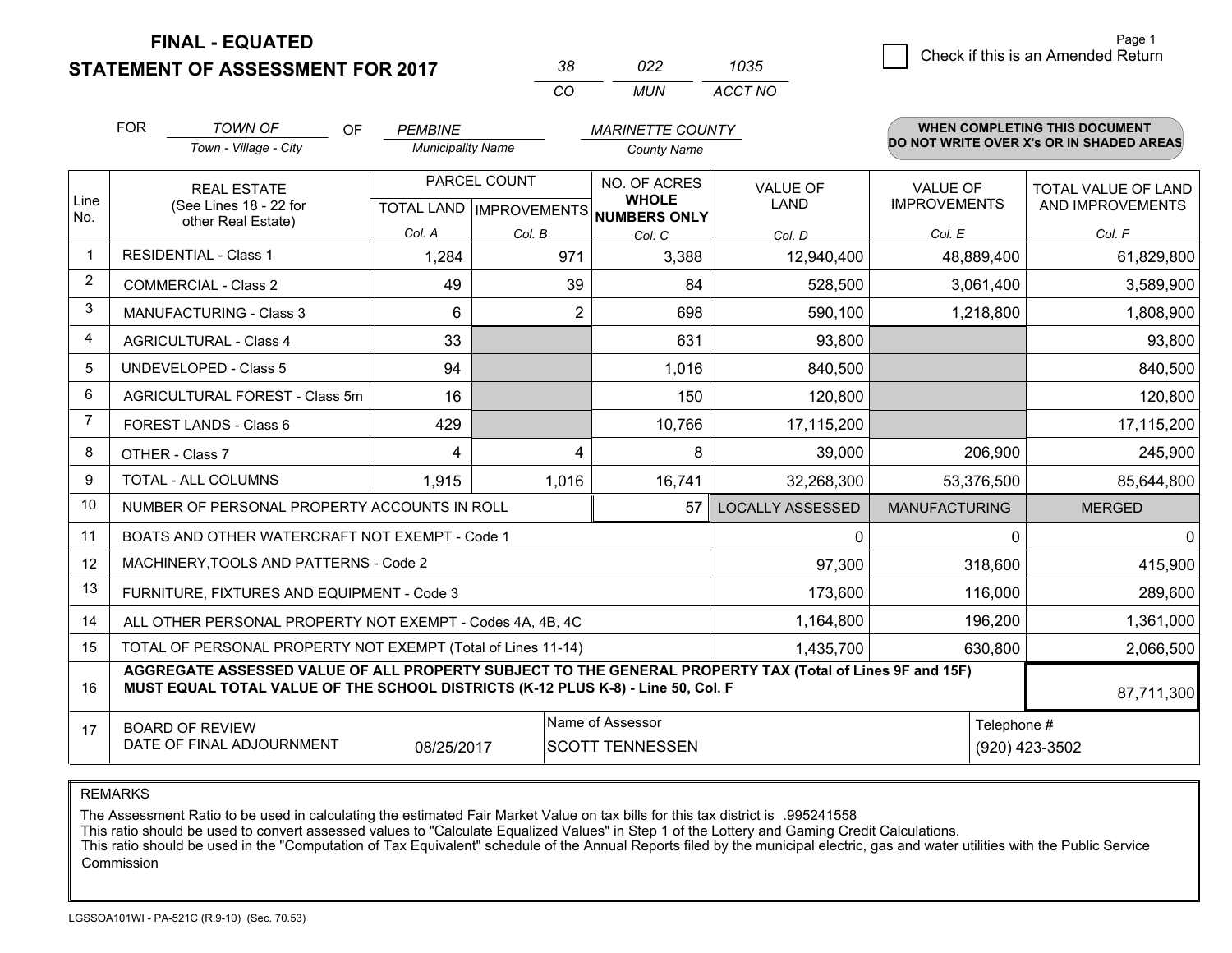*YEAR CO MUN ACCT NO* <sup>2017</sup> <sup>38</sup> <sup>022</sup> <sup>1035</sup> Page 2

Do not confuse FOREST LANDS (Line 7) with FOREST CROPS (in this section) - They are **NOT** the same

|    |                                                                                |                                            |  | Private Forest Crop - Reg Class @ 10¢ per acre                   |                                   | Private Forest Crop - Reg Class @ \$2.52 per acre             |                                                                              |                                    |                    |  |
|----|--------------------------------------------------------------------------------|--------------------------------------------|--|------------------------------------------------------------------|-----------------------------------|---------------------------------------------------------------|------------------------------------------------------------------------------|------------------------------------|--------------------|--|
| 18 | (a) PARCELS                                                                    | (b) ACRES                                  |  | (c) ASSESSED VALUE                                               |                                   | (d) PARCELS                                                   | (e) ACRES                                                                    |                                    | (f) ASSESSED VALUE |  |
|    |                                                                                |                                            |  |                                                                  |                                   |                                                               |                                                                              |                                    |                    |  |
|    |                                                                                |                                            |  | Private Forest Crop - Special Class @ 20¢ per acre               |                                   |                                                               | Entered Before 2005 Managed Forest - Ferrous Mining CLOSED @ \$8.27 per acre |                                    |                    |  |
| 19 | (b) ACRES<br>(a) PARCELS                                                       |                                            |  | (c) ASSESSED VALUE                                               |                                   | (d) PARCELS                                                   | (e) ACRES                                                                    |                                    | (f) ASSESSED VALUE |  |
|    |                                                                                |                                            |  |                                                                  |                                   |                                                               |                                                                              |                                    |                    |  |
|    |                                                                                |                                            |  | Entered Before 2005 Managed Forest - OPEN @ \$.79 per acre       |                                   |                                                               | Entered Before 2005 Managed Forest - CLOSED @ \$1.87 per acre                |                                    |                    |  |
| 20 | (a) PARCELS                                                                    | (b) ACRES                                  |  | (c) ASSESSED VALUE                                               |                                   | (d) PARCELS                                                   | (e) ACRES                                                                    |                                    | (f) ASSESSED VALUE |  |
|    | 3                                                                              | 115.85                                     |  | 185.400                                                          |                                   | 91                                                            | 2,897.5                                                                      |                                    | 4,649,100          |  |
|    |                                                                                | Entered After 2004 Managed Forest - OPEN @ |  | \$2.14 per acre                                                  |                                   | Entered After 2004 Managed Forest - CLOSED @ \$10.68 per acre |                                                                              |                                    |                    |  |
| 21 | (a) PARCELS                                                                    | (b) ACRES                                  |  |                                                                  | (d) PARCELS<br>(c) ASSESSED VALUE |                                                               | (e) ACRES                                                                    |                                    |                    |  |
|    |                                                                                |                                            |  |                                                                  |                                   |                                                               |                                                                              |                                    |                    |  |
|    | g                                                                              | 337.68                                     |  | 540,400                                                          |                                   | 57                                                            | 1,915.05                                                                     |                                    | 3,064,200          |  |
| 22 | (a) County Forest Cropland Acres                                               |                                            |  | (b) Federal Acres                                                |                                   | (c) State Acres                                               |                                                                              | (d) County (NOT FOREST CROP) Acres |                    |  |
|    | 17,581.88                                                                      |                                            |  |                                                                  |                                   | 1,875.62<br>510.92                                            |                                                                              |                                    | 575.47             |  |
|    |                                                                                |                                            |  | Assessed Value of Omitted Property From Prior Years (Sec. 70.44) |                                   |                                                               | Assessed Value of Sec. 70.43 Corrections of Errors by Assessors              |                                    |                    |  |
|    |                                                                                | (a) REAL ESTATE                            |  | (b) PERSONAL                                                     |                                   |                                                               | (c1) REAL ESTATE                                                             |                                    | (c2) PERSONAL      |  |
| 23 |                                                                                |                                            |  |                                                                  |                                   |                                                               |                                                                              |                                    |                    |  |
|    | Manufacturing Equated Value of Omitted Property From Prior Years (Sec. 70.995) |                                            |  |                                                                  |                                   |                                                               | Mfg. Equated Value of Sec.70.43 Corrections of Errors by Assessors           |                                    |                    |  |
|    |                                                                                | (d) REAL ESTATE                            |  | (e) PERSONAL                                                     |                                   | (f1) REAL ESTATE                                              |                                                                              |                                    | (f2) PERSONAL      |  |
|    |                                                                                |                                            |  |                                                                  |                                   |                                                               |                                                                              |                                    |                    |  |

## **SPECIAL DISTRICTS**

| Line<br>No. | Enter 6-digit<br><b>Special District</b> | <b>Account</b><br><b>Number</b> | <b>Special District Name</b> | <b>Locally Assessed Value</b><br>of Real Estate and | Mfg Value of Real Estate<br>and Personal Property | <b>Merged Value of</b><br><b>Real Estate and</b> |
|-------------|------------------------------------------|---------------------------------|------------------------------|-----------------------------------------------------|---------------------------------------------------|--------------------------------------------------|
|             | Code (Col. A)                            | (Col. B)                        | (Col. C)                     | Personal Property (Col. D)                          | (Col. E)                                          | Personal Property (Col. F)                       |
| 24          |                                          |                                 |                              |                                                     |                                                   |                                                  |
| 25          |                                          |                                 |                              |                                                     |                                                   |                                                  |
| 26          |                                          |                                 |                              |                                                     |                                                   |                                                  |
| 27          |                                          |                                 |                              |                                                     |                                                   |                                                  |
| 28          |                                          |                                 |                              |                                                     |                                                   |                                                  |
| 29          |                                          |                                 |                              |                                                     |                                                   |                                                  |
| 30          |                                          |                                 |                              |                                                     |                                                   |                                                  |
| 31          |                                          |                                 |                              |                                                     |                                                   |                                                  |
| 32          |                                          |                                 |                              |                                                     |                                                   |                                                  |
| 33          |                                          |                                 |                              |                                                     |                                                   |                                                  |
| 34          |                                          |                                 |                              |                                                     |                                                   |                                                  |
| 35          |                                          |                                 |                              |                                                     |                                                   |                                                  |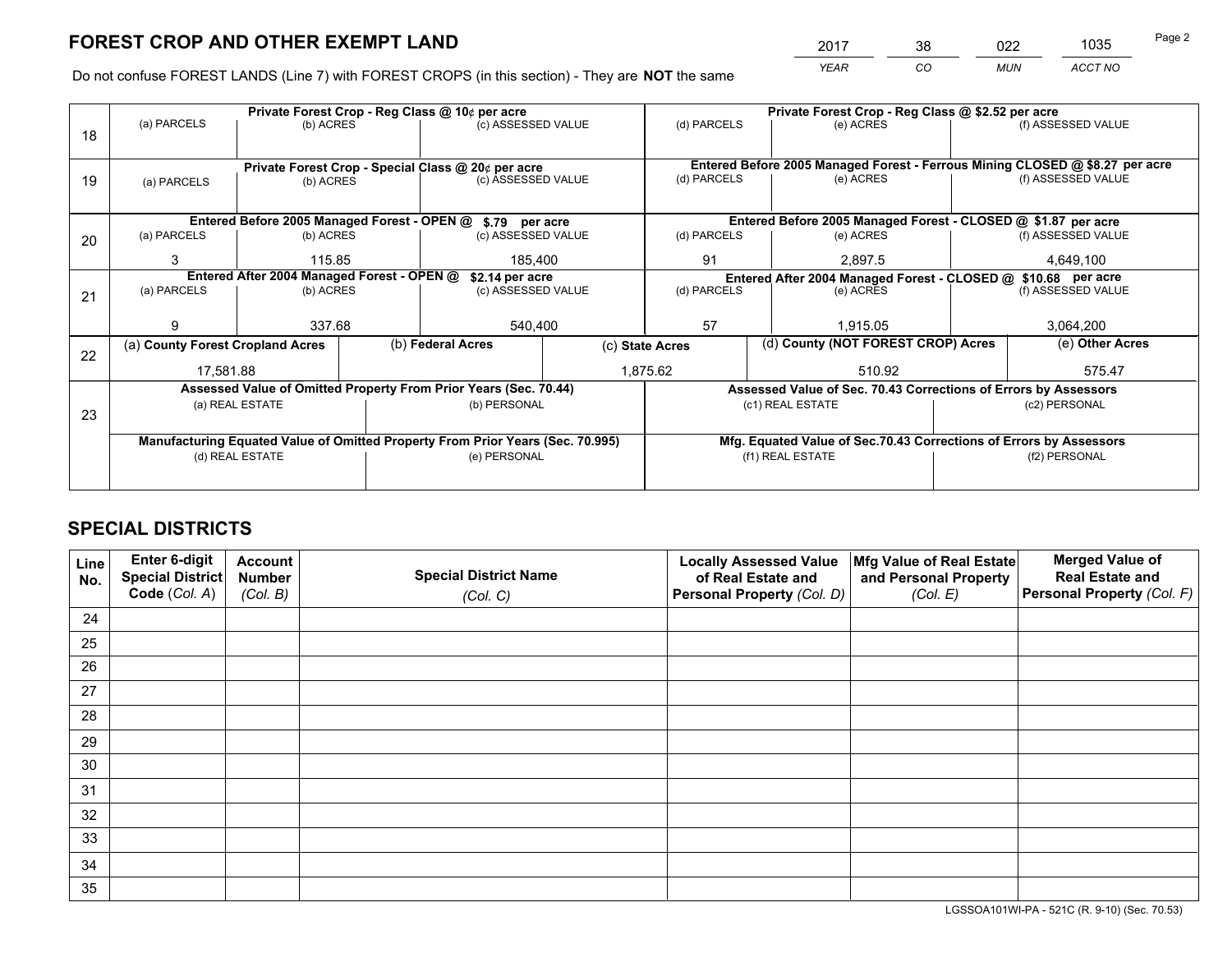|             |                                                          |                                             |                                                         | <b>YEAR</b>                                                                       | CO<br><b>MUN</b>                                              | ACCT NO                                                                        |
|-------------|----------------------------------------------------------|---------------------------------------------|---------------------------------------------------------|-----------------------------------------------------------------------------------|---------------------------------------------------------------|--------------------------------------------------------------------------------|
| Line<br>No. | Enter 6-digit<br><b>School District</b><br>Code (Col. A) | <b>Account</b><br><b>Number</b><br>(Col. B) | <b>School District Name</b><br>(Col. C)                 | <b>Locally Assessed Value</b><br>of Real Estate and<br>Personal Property (Col. D) | Mfg Value of Real Estate<br>and Personal Property<br>(Col. E) | <b>Merged Value of</b><br><b>Real Estate and</b><br>Personal Property (Col. F) |
|             | A. SCHOOL DISTRICTS (K-8 and K-12)                       |                                             |                                                         |                                                                                   |                                                               |                                                                                |
| 36          | 384263                                                   | 0228                                        | SCH D OF BEECHER-DUNBAR-PEMBINE                         | 85,271,600                                                                        | 2,439,700                                                     | 87,711,300                                                                     |
| 37          |                                                          |                                             |                                                         |                                                                                   |                                                               |                                                                                |
| 38          |                                                          |                                             |                                                         |                                                                                   |                                                               |                                                                                |
| 39          |                                                          |                                             |                                                         |                                                                                   |                                                               |                                                                                |
| 40          |                                                          |                                             |                                                         |                                                                                   |                                                               |                                                                                |
| 41<br>42    |                                                          |                                             |                                                         |                                                                                   |                                                               |                                                                                |
| 43          |                                                          |                                             |                                                         |                                                                                   |                                                               |                                                                                |
| 44          |                                                          |                                             |                                                         |                                                                                   |                                                               |                                                                                |
| 45          |                                                          |                                             |                                                         |                                                                                   |                                                               |                                                                                |
| 46          |                                                          |                                             |                                                         |                                                                                   |                                                               |                                                                                |
| 47          |                                                          |                                             |                                                         |                                                                                   |                                                               |                                                                                |
| 48          |                                                          |                                             |                                                         |                                                                                   |                                                               |                                                                                |
| 49          |                                                          |                                             |                                                         |                                                                                   |                                                               |                                                                                |
| 50          |                                                          |                                             | TOTAL ASSESSED VALUE OF SCHOOL DISTRICTS (K-8 and K-12) | 85,271,600                                                                        | 2,439,700                                                     | 87,711,300                                                                     |
|             | <b>B.</b><br><b>UNION HIGH SCHOOL DISTRICTS</b>          |                                             |                                                         |                                                                                   |                                                               |                                                                                |
| 51          |                                                          |                                             |                                                         |                                                                                   |                                                               |                                                                                |
| 52          |                                                          |                                             |                                                         |                                                                                   |                                                               |                                                                                |
| 53<br>54    |                                                          |                                             |                                                         |                                                                                   |                                                               |                                                                                |
| 55          |                                                          |                                             | TOTAL ASSESSED VALUE OF UNION HIGH SCHOOLS              |                                                                                   |                                                               |                                                                                |
|             | C.<br><b>TECHNICAL COLLEGE DISTRICTS</b>                 |                                             |                                                         |                                                                                   |                                                               |                                                                                |
| 56          | 001300                                                   | 0012                                        | NORTHEAST WISCONSIN TECH COLLEGE GNBY                   | 85,271,600                                                                        | 2,439,700                                                     | 87,711,300                                                                     |
| 57          |                                                          |                                             |                                                         |                                                                                   |                                                               |                                                                                |
| 58          |                                                          |                                             |                                                         |                                                                                   |                                                               |                                                                                |
| 59          |                                                          |                                             | TOTAL ASSESSED VALUE OF TECHNICAL COLLEGES              | 85,271,600                                                                        | 2,439,700                                                     | 87,711,300                                                                     |

38

022

 *I hereby certify, to the best of my knowledge and belief, this form is complete and correct.*

**SCHOOL DISTRICTS**

| Print name of preparer | Title                    |                | Date (MM / DD / CCYY) |
|------------------------|--------------------------|----------------|-----------------------|
|                        |                          |                |                       |
| Signature of preparer  | Contact Telephone Number | E-mail address |                       |
|                        |                          |                |                       |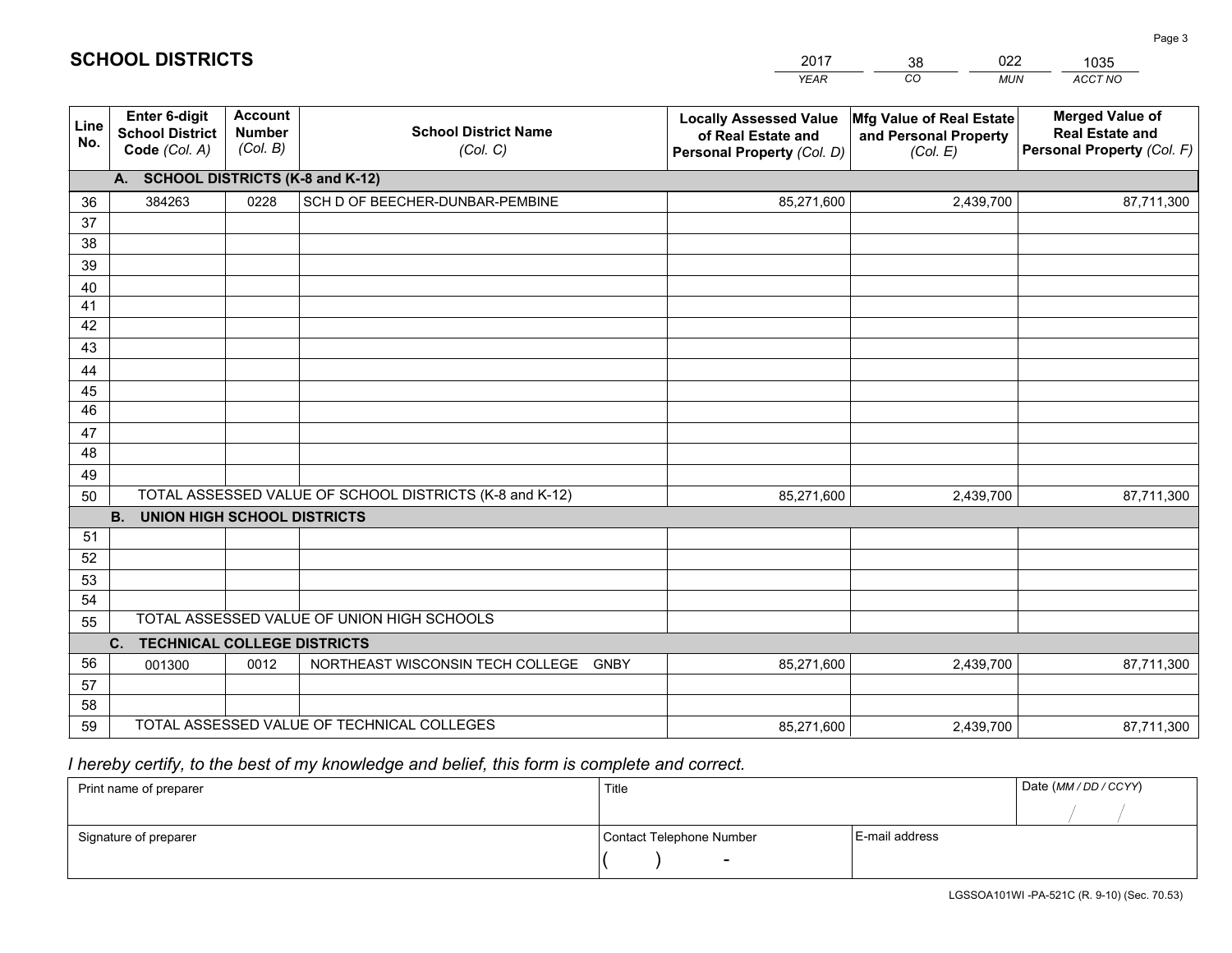#### **HIGHLIGHTS**

- 1. Complete the Statement of Assessment after the Board of Review. Reflect any changes made there.
- 2. Use black ink to complete.
- 3. Line 16 must equal Line 50, Col D.
- 4. Line 55 must equal the total of K-8 schools listed on lines 36-49. Do not include K-12 schools in this comparision.
- 5. Line 59, Col. D must equal Line 16.
- 6. Special District, School District and Technical College District values must include both real estate and personal property. Examples of Special districts are: town sanitary districts, public inland lake protection and rehabilitation districts, and metropolitan sewerage districts.
- 7. DO NOT INCLUDE Manufacturing property values.DOR will print these values on the final SOA.
- 8. Accuracy of this form is very important. The values reported directly affect the equalized value DOR calculates for school and special districts.

#### **Page 1:**

 If not prefilled, enter the tax year,county and municipal code,municipal type, municipal name and county name on the top of form.

Check the Amended box, if filing an amended / corrected SOA.

 Report the parcel count, acres and assessed value of taxable general property, total parcel count, (real and personal), total acres, and values from final figures set by the Board of Review.

- A. Real Estate land and improvements (buildings, etc.) is reported on lines 1 8, total line 9.
- B. Personal Property is reported on lines 11 14, Column D, total line 15.
- C. To complete this report, use the computer produced summary of the assessment roll that shows these amounts.
- D. Use whole numbers only.
- E. Add each line across and each column down to verify entries.

#### **Page 2:**

- A. Report Special Items (not subject to general property tax).
- 1. Private Forest Croplands and Managed Forest Lands are reported on lines 18,19, 20 and 21. Be sure to report assessed values **NOT** taxes.
- 2. You should have copies of the orders of entry, orders of withdrawal, etc., to update your assessment roll.
	- 3. Show hundredths of acres (e.g. 39.75).
- 4. Tax exempt lands are reported on line 22.
- 5. Omitted property and sec. 70.43, Wis. Stats., corrections of errors by assessor are reported on line 23. Report real estate and personal property separately. These should be for **prior years**, not something found on the current assessment roll after the board of review.
- B. Special District (Lines 24-35) Include the value of both real and personal property.
- The Department of Revenue (DOR) preprints much of the information regarding names and codes for schools, special districts,etc. If a district is not listed, enter the name and value only, DOR will enter the proper code.

### **Page 3 School Districts:**

Include the value of both real and personal property.

Report School District (regular, elementary, union high school, and technical college).

- 1. Regular (K-12) and Elementary (K-8) school values are reported on lines 36-49, total on line 50.
- 2. Union High School (UHS) (use only if elementary schools are listed on lines 36-49) are reported on lines 51-54. UHS total value (line 55) must equal to the total **elementary school** values reported on lines 36-49. Do notinclude K-12 schools in this comparison.
- 3. Technical College values are reported on lines 56-58, total on line 59.
- 4. Use the computer summary that shows these amounts to complete this report.

#### **This form is due the second Monday in June. File this report only after your Board of Review is complete.**

 *If you have questions: Return forms to:*

 Email: lgs@wisconsin.gov Wisconsin Department of RevenueCall:  $(608)$  266-2569 or  $(608)$  264-6892 Fax number: (608) 264-6887 PO Box 8971

Local Government Services Section 6-97 Madison WI 53708-8971

TOWN OF PEMBINE SUZANNE ALLEN<br>TOWN OF PEMBINE PEMBINE, WI 54156 PEMBINE, WI 54156 SUZANNE ALLEN P.O. BOX 279 P.O. BOX 279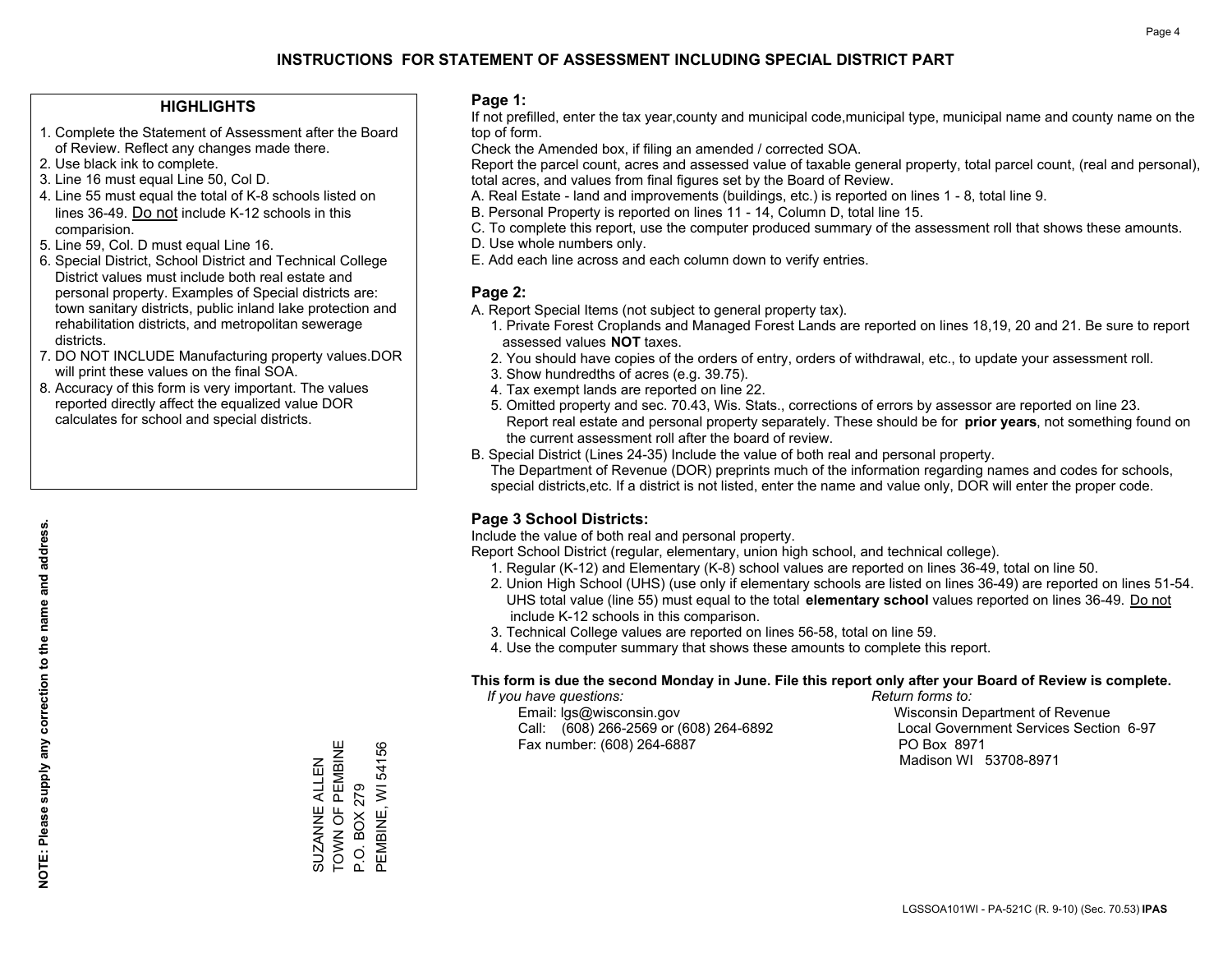**STATEMENT OF ASSESSMENT FOR 2017** 

| 38. | በ24   | 1036    |
|-----|-------|---------|
| CO. | MI IN | ACCT NO |

|                | <b>FOR</b>                                                                                                                                                                                   | <b>TOWN OF</b><br><b>OF</b>                         | <b>PESHTIGO</b>          |              | <b>MARINETTE COUNTY</b>                                              |                                |                                        | WHEN COMPLETING THIS DOCUMENT            |
|----------------|----------------------------------------------------------------------------------------------------------------------------------------------------------------------------------------------|-----------------------------------------------------|--------------------------|--------------|----------------------------------------------------------------------|--------------------------------|----------------------------------------|------------------------------------------|
|                |                                                                                                                                                                                              | Town - Village - City                               | <b>Municipality Name</b> |              | <b>County Name</b>                                                   |                                |                                        | DO NOT WRITE OVER X's OR IN SHADED AREAS |
| Line           |                                                                                                                                                                                              | <b>REAL ESTATE</b><br>(See Lines 18 - 22 for        |                          | PARCEL COUNT | NO. OF ACRES<br><b>WHOLE</b><br>TOTAL LAND IMPROVEMENTS NUMBERS ONLY | <b>VALUE OF</b><br><b>LAND</b> | <b>VALUE OF</b><br><b>IMPROVEMENTS</b> | TOTAL VALUE OF LAND<br>AND IMPROVEMENTS  |
| No.            |                                                                                                                                                                                              | other Real Estate)                                  | Col. A                   | Col. B       | Col. C                                                               | Col. D                         | Col. E                                 | Col. F                                   |
| $\mathbf{1}$   |                                                                                                                                                                                              | <b>RESIDENTIAL - Class 1</b>                        | 2,364                    | 1,980        | 5,253                                                                | 59,985,500                     | 220,533,900                            | 280,519,400                              |
| $\overline{2}$ |                                                                                                                                                                                              | <b>COMMERCIAL - Class 2</b>                         | 95                       | 68           | 428                                                                  | 2,795,900                      | 11,421,300                             | 14,217,200                               |
| 3              |                                                                                                                                                                                              | <b>MANUFACTURING - Class 3</b>                      | 4                        | 4            | 65                                                                   | 99,900                         | 969,700                                | 1,069,600                                |
| 4              |                                                                                                                                                                                              | <b>AGRICULTURAL - Class 4</b>                       | 157                      |              | 3,405                                                                | 460,200                        |                                        | 460,200                                  |
| 5              |                                                                                                                                                                                              | <b>UNDEVELOPED - Class 5</b>                        | 646                      |              | 9,586                                                                | 6,591,800                      |                                        | 6,591,800                                |
| 6              |                                                                                                                                                                                              | AGRICULTURAL FOREST - Class 5m                      | 38                       |              | 512                                                                  | 474,200                        |                                        | 474,200                                  |
| 7              |                                                                                                                                                                                              | FOREST LANDS - Class 6                              | 509                      |              | 7,646                                                                | 13,430,100                     |                                        | 13,430,100                               |
| 8              |                                                                                                                                                                                              | OTHER - Class 7                                     | 13                       | 12           | 27                                                                   | 113,500                        | 669,400                                | 782,900                                  |
| 9              |                                                                                                                                                                                              | TOTAL - ALL COLUMNS                                 | 3,826                    | 2,064        | 26,922                                                               | 83,951,100                     | 233,594,300                            | 317,545,400                              |
| 10             |                                                                                                                                                                                              | NUMBER OF PERSONAL PROPERTY ACCOUNTS IN ROLL        |                          |              | 62                                                                   | <b>LOCALLY ASSESSED</b>        | <b>MANUFACTURING</b>                   | <b>MERGED</b>                            |
| 11             |                                                                                                                                                                                              | BOATS AND OTHER WATERCRAFT NOT EXEMPT - Code 1      |                          |              |                                                                      | 0                              |                                        | $\mathbf 0$<br>0                         |
| 12             |                                                                                                                                                                                              | MACHINERY, TOOLS AND PATTERNS - Code 2              |                          |              |                                                                      | 513,075                        | 66,200                                 | 579,275                                  |
| 13             |                                                                                                                                                                                              | FURNITURE, FIXTURES AND EQUIPMENT - Code 3          |                          |              |                                                                      | 255,050                        | 6,800                                  | 261,850                                  |
| 14             | ALL OTHER PERSONAL PROPERTY NOT EXEMPT - Codes 4A, 4B, 4C                                                                                                                                    |                                                     |                          |              |                                                                      | 285,750                        | 3,700                                  | 289,450                                  |
| 15             | TOTAL OF PERSONAL PROPERTY NOT EXEMPT (Total of Lines 11-14)                                                                                                                                 |                                                     |                          |              |                                                                      | 1,053,875                      | 76,700                                 | 1,130,575                                |
| 16             | AGGREGATE ASSESSED VALUE OF ALL PROPERTY SUBJECT TO THE GENERAL PROPERTY TAX (Total of Lines 9F and 15F)<br>MUST EQUAL TOTAL VALUE OF THE SCHOOL DISTRICTS (K-12 PLUS K-8) - Line 50, Col. F |                                                     |                          |              |                                                                      |                                | 318,675,975                            |                                          |
| 17             |                                                                                                                                                                                              | <b>BOARD OF REVIEW</b><br>DATE OF FINAL ADJOURNMENT | 05/23/2017               |              | Name of Assessor<br><b>RONALD WALTERS</b>                            |                                |                                        | Telephone #<br>(715) 801-5033            |

REMARKS

The Assessment Ratio to be used in calculating the estimated Fair Market Value on tax bills for this tax district is .964180695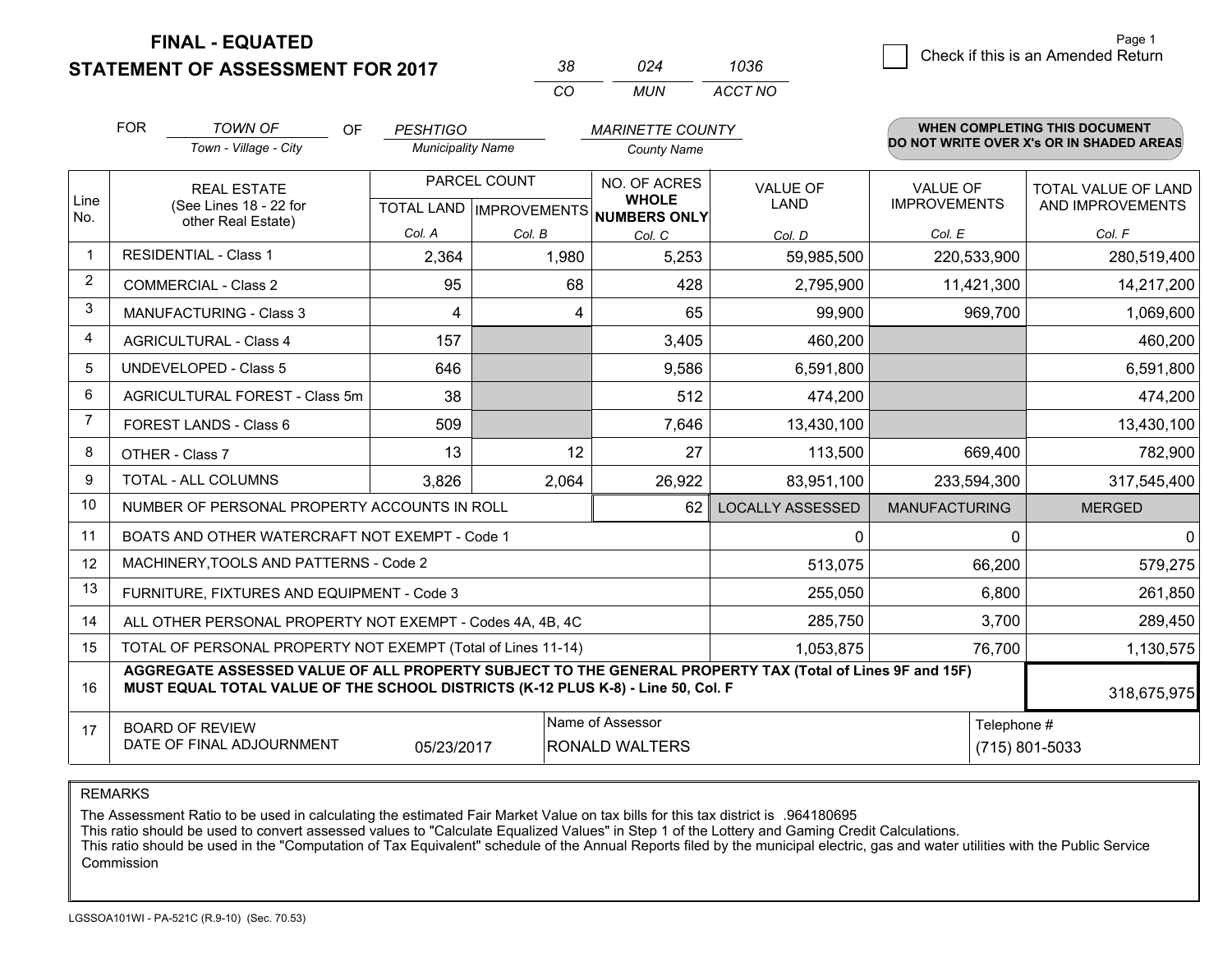*YEAR CO MUN ACCT NO* <sup>2017</sup> <sup>38</sup> <sup>024</sup> <sup>1036</sup> Page 2

Do not confuse FOREST LANDS (Line 7) with FOREST CROPS (in this section) - They are **NOT** the same

|    |                                                                                |                                             |  | Private Forest Crop - Reg Class @ 10¢ per acre                   |      | Private Forest Crop - Reg Class @ \$2.52 per acre             |                                                                              |               |                    |  |
|----|--------------------------------------------------------------------------------|---------------------------------------------|--|------------------------------------------------------------------|------|---------------------------------------------------------------|------------------------------------------------------------------------------|---------------|--------------------|--|
| 18 | (a) PARCELS                                                                    | (b) ACRES                                   |  | (c) ASSESSED VALUE                                               |      | (d) PARCELS                                                   | (e) ACRES                                                                    |               | (f) ASSESSED VALUE |  |
|    |                                                                                |                                             |  |                                                                  |      |                                                               |                                                                              |               |                    |  |
|    |                                                                                |                                             |  | Private Forest Crop - Special Class @ 20¢ per acre               |      |                                                               | Entered Before 2005 Managed Forest - Ferrous Mining CLOSED @ \$8.27 per acre |               |                    |  |
| 19 | (a) PARCELS                                                                    | (b) ACRES                                   |  | (c) ASSESSED VALUE                                               |      | (d) PARCELS                                                   | (e) ACRES                                                                    |               | (f) ASSESSED VALUE |  |
|    |                                                                                |                                             |  |                                                                  |      |                                                               |                                                                              |               |                    |  |
|    |                                                                                | Entered Before 2005 Managed Forest - OPEN @ |  | \$.79 per acre                                                   |      |                                                               | Entered Before 2005 Managed Forest - CLOSED @ \$1.87 per acre                |               |                    |  |
| 20 | (a) PARCELS                                                                    | (b) ACRES                                   |  | (c) ASSESSED VALUE                                               |      | (d) PARCELS                                                   | (e) ACRES                                                                    |               | (f) ASSESSED VALUE |  |
|    |                                                                                |                                             |  |                                                                  |      |                                                               | 1,103.87                                                                     |               | 2,159,300          |  |
|    | Entered After 2004 Managed Forest - OPEN @<br>\$2.14 per acre                  |                                             |  |                                                                  |      | Entered After 2004 Managed Forest - CLOSED @ \$10.68 per acre |                                                                              |               |                    |  |
| 21 | (a) PARCELS                                                                    | (b) ACRES                                   |  | (c) ASSESSED VALUE                                               |      | (d) PARCELS                                                   | (e) ACRES                                                                    |               |                    |  |
|    |                                                                                |                                             |  |                                                                  |      |                                                               |                                                                              |               |                    |  |
|    |                                                                                |                                             |  |                                                                  |      | 26                                                            | 832.66                                                                       |               | 1,669,800          |  |
| 22 | (a) County Forest Cropland Acres                                               |                                             |  | (b) Federal Acres                                                |      | (c) State Acres                                               | (d) County (NOT FOREST CROP) Acres                                           |               | (e) Other Acres    |  |
|    |                                                                                |                                             |  |                                                                  | 1.63 |                                                               | 6,246.61<br>578.06                                                           |               | 600.55             |  |
|    |                                                                                |                                             |  | Assessed Value of Omitted Property From Prior Years (Sec. 70.44) |      |                                                               | Assessed Value of Sec. 70.43 Corrections of Errors by Assessors              |               |                    |  |
|    |                                                                                | (a) REAL ESTATE                             |  | (b) PERSONAL                                                     |      |                                                               | (c1) REAL ESTATE                                                             |               | (c2) PERSONAL      |  |
| 23 |                                                                                |                                             |  |                                                                  |      |                                                               |                                                                              |               |                    |  |
|    | Manufacturing Equated Value of Omitted Property From Prior Years (Sec. 70.995) |                                             |  |                                                                  |      |                                                               | Mfg. Equated Value of Sec.70.43 Corrections of Errors by Assessors           |               |                    |  |
|    |                                                                                | (d) REAL ESTATE                             |  | (e) PERSONAL                                                     |      |                                                               | (f1) REAL ESTATE                                                             | (f2) PERSONAL |                    |  |
|    |                                                                                |                                             |  |                                                                  |      |                                                               |                                                                              |               |                    |  |

## **SPECIAL DISTRICTS**

| Line<br>No. | Enter 6-digit<br><b>Special District</b><br>Code (Col. A) | <b>Account</b><br><b>Number</b><br>(Col. B) | <b>Special District Name</b><br>(Col. C) | <b>Locally Assessed Value</b><br>of Real Estate and<br>Personal Property (Col. D) | Mfg Value of Real Estate<br>and Personal Property<br>(Col. E) | <b>Merged Value of</b><br><b>Real Estate and</b><br>Personal Property (Col. F) |
|-------------|-----------------------------------------------------------|---------------------------------------------|------------------------------------------|-----------------------------------------------------------------------------------|---------------------------------------------------------------|--------------------------------------------------------------------------------|
| 24          |                                                           |                                             |                                          |                                                                                   |                                                               |                                                                                |
| 25          |                                                           |                                             |                                          |                                                                                   |                                                               |                                                                                |
| 26          |                                                           |                                             |                                          |                                                                                   |                                                               |                                                                                |
| 27          |                                                           |                                             |                                          |                                                                                   |                                                               |                                                                                |
| 28          |                                                           |                                             |                                          |                                                                                   |                                                               |                                                                                |
| 29          |                                                           |                                             |                                          |                                                                                   |                                                               |                                                                                |
| 30          |                                                           |                                             |                                          |                                                                                   |                                                               |                                                                                |
| 31          |                                                           |                                             |                                          |                                                                                   |                                                               |                                                                                |
| 32          |                                                           |                                             |                                          |                                                                                   |                                                               |                                                                                |
| 33          |                                                           |                                             |                                          |                                                                                   |                                                               |                                                                                |
| 34          |                                                           |                                             |                                          |                                                                                   |                                                               |                                                                                |
| 35          |                                                           |                                             |                                          |                                                                                   |                                                               |                                                                                |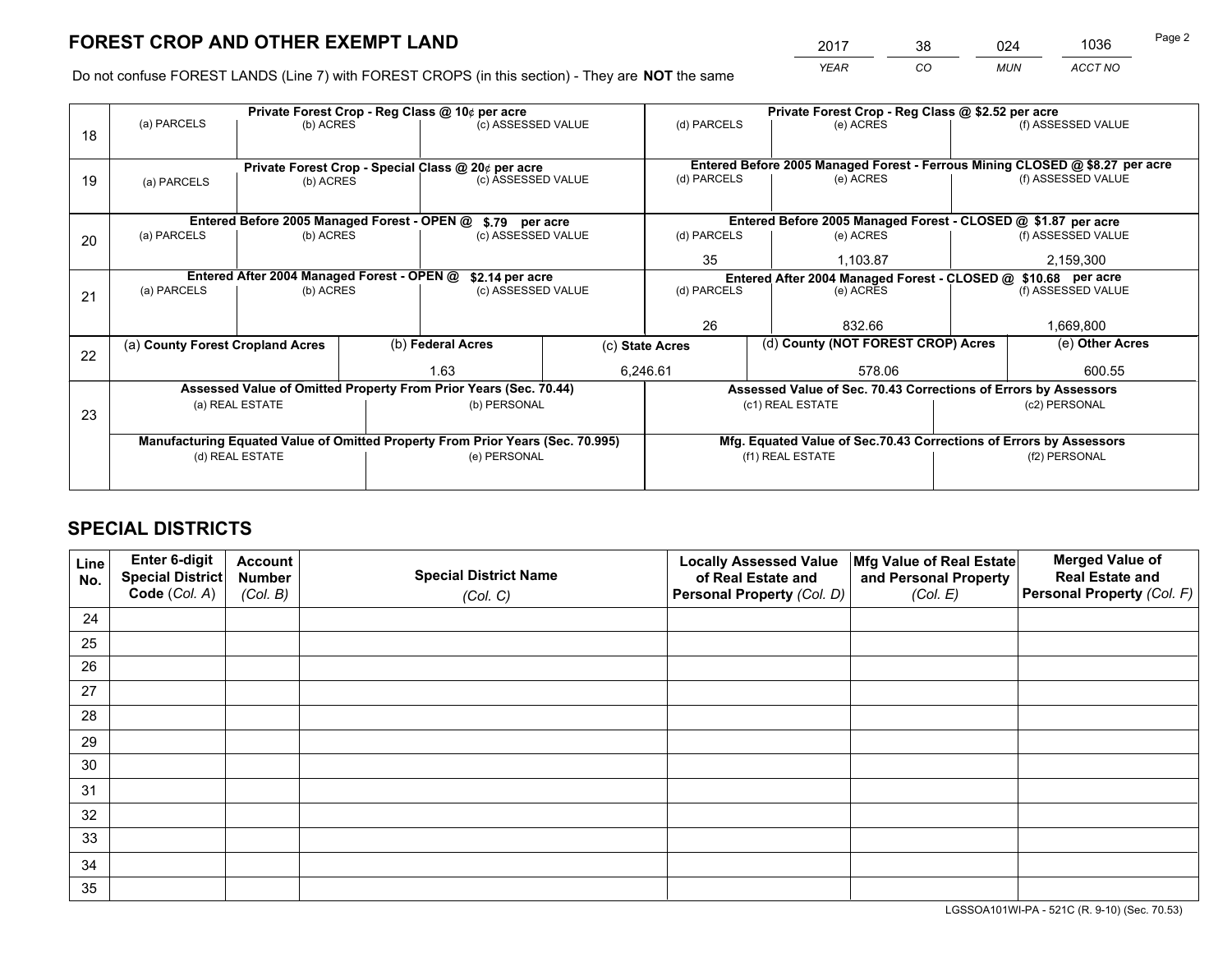|             |                                                                 |                                             |                                                         | <b>YEAR</b>                                                                       | CO<br><b>MUN</b>                                              | ACCT NO                                                                        |
|-------------|-----------------------------------------------------------------|---------------------------------------------|---------------------------------------------------------|-----------------------------------------------------------------------------------|---------------------------------------------------------------|--------------------------------------------------------------------------------|
| Line<br>No. | <b>Enter 6-digit</b><br><b>School District</b><br>Code (Col. A) | <b>Account</b><br><b>Number</b><br>(Col. B) | <b>School District Name</b><br>(Col. C)                 | <b>Locally Assessed Value</b><br>of Real Estate and<br>Personal Property (Col. D) | Mfg Value of Real Estate<br>and Personal Property<br>(Col. E) | <b>Merged Value of</b><br><b>Real Estate and</b><br>Personal Property (Col. F) |
|             | A. SCHOOL DISTRICTS (K-8 and K-12)                              |                                             |                                                         |                                                                                   |                                                               |                                                                                |
| 36          | 383311                                                          | 0226                                        | SCH D OF MARINETTE                                      | 179,294,950                                                                       | 1,146,300                                                     | 180,441,250                                                                    |
| 37          | 384305                                                          | 0229                                        | SCH D OF PESHTIGO                                       | 138,234,725                                                                       |                                                               | 138,234,725                                                                    |
| 38          |                                                                 |                                             |                                                         |                                                                                   |                                                               |                                                                                |
| 39          |                                                                 |                                             |                                                         |                                                                                   |                                                               |                                                                                |
| 40          |                                                                 |                                             |                                                         |                                                                                   |                                                               |                                                                                |
| 41          |                                                                 |                                             |                                                         |                                                                                   |                                                               |                                                                                |
| 42          |                                                                 |                                             |                                                         |                                                                                   |                                                               |                                                                                |
| 43          |                                                                 |                                             |                                                         |                                                                                   |                                                               |                                                                                |
| 44<br>45    |                                                                 |                                             |                                                         |                                                                                   |                                                               |                                                                                |
| 46          |                                                                 |                                             |                                                         |                                                                                   |                                                               |                                                                                |
| 47          |                                                                 |                                             |                                                         |                                                                                   |                                                               |                                                                                |
| 48          |                                                                 |                                             |                                                         |                                                                                   |                                                               |                                                                                |
| 49          |                                                                 |                                             |                                                         |                                                                                   |                                                               |                                                                                |
| 50          |                                                                 |                                             | TOTAL ASSESSED VALUE OF SCHOOL DISTRICTS (K-8 and K-12) | 317,529,675                                                                       | 1,146,300                                                     | 318,675,975                                                                    |
|             | <b>B.</b><br><b>UNION HIGH SCHOOL DISTRICTS</b>                 |                                             |                                                         |                                                                                   |                                                               |                                                                                |
| 51          |                                                                 |                                             |                                                         |                                                                                   |                                                               |                                                                                |
| 52          |                                                                 |                                             |                                                         |                                                                                   |                                                               |                                                                                |
| 53          |                                                                 |                                             |                                                         |                                                                                   |                                                               |                                                                                |
| 54          |                                                                 |                                             |                                                         |                                                                                   |                                                               |                                                                                |
| 55          |                                                                 |                                             | TOTAL ASSESSED VALUE OF UNION HIGH SCHOOLS              |                                                                                   |                                                               |                                                                                |
|             | C.<br><b>TECHNICAL COLLEGE DISTRICTS</b>                        |                                             |                                                         |                                                                                   |                                                               |                                                                                |
| 56          | 001300                                                          | 0012                                        | NORTHEAST WISCONSIN TECH COLLEGE GNBY                   | 317,529,675                                                                       | 1,146,300                                                     | 318,675,975                                                                    |
| 57          |                                                                 |                                             |                                                         |                                                                                   |                                                               |                                                                                |
| 58<br>59    |                                                                 |                                             | TOTAL ASSESSED VALUE OF TECHNICAL COLLEGES              |                                                                                   | 1,146,300                                                     | 318,675,975                                                                    |
|             |                                                                 |                                             |                                                         | 317,529,675                                                                       |                                                               |                                                                                |

38

024

 *I hereby certify, to the best of my knowledge and belief, this form is complete and correct.*

**SCHOOL DISTRICTS**

| Print name of preparer | Title                    |                | Date (MM / DD / CCYY) |
|------------------------|--------------------------|----------------|-----------------------|
|                        |                          |                |                       |
| Signature of preparer  | Contact Telephone Number | E-mail address |                       |
|                        | $\sim$                   |                |                       |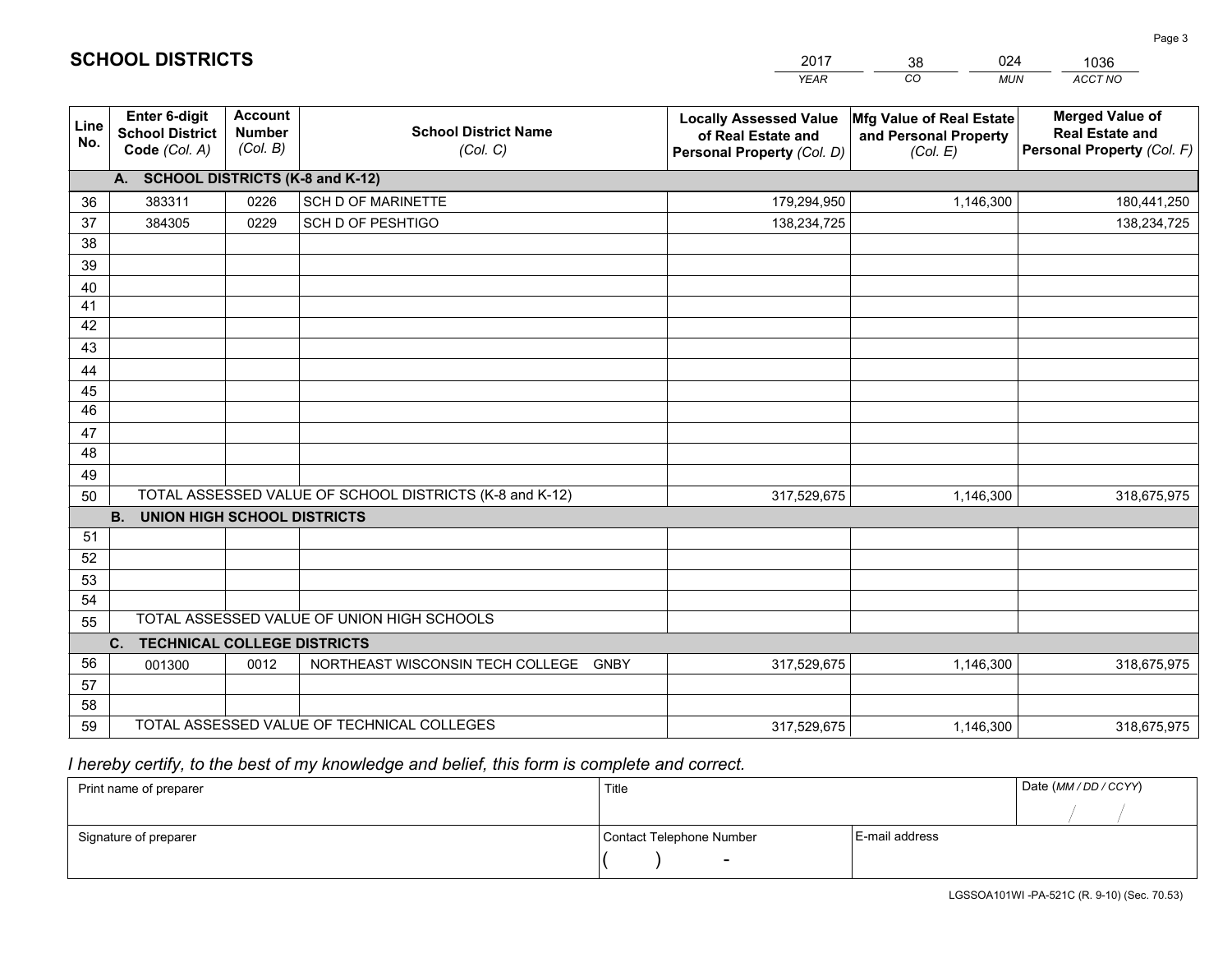#### **HIGHLIGHTS**

- 1. Complete the Statement of Assessment after the Board of Review. Reflect any changes made there.
- 2. Use black ink to complete.
- 3. Line 16 must equal Line 50, Col D.
- 4. Line 55 must equal the total of K-8 schools listed on lines 36-49. Do not include K-12 schools in this comparision.
- 5. Line 59, Col. D must equal Line 16.
- 6. Special District, School District and Technical College District values must include both real estate and personal property. Examples of Special districts are: town sanitary districts, public inland lake protection and rehabilitation districts, and metropolitan sewerage districts.
- 7. DO NOT INCLUDE Manufacturing property values.DOR will print these values on the final SOA.
- 8. Accuracy of this form is very important. The values reported directly affect the equalized value DOR calculates for school and special districts.

#### **Page 1:**

 If not prefilled, enter the tax year,county and municipal code,municipal type, municipal name and county name on the top of form.

Check the Amended box, if filing an amended / corrected SOA.

 Report the parcel count, acres and assessed value of taxable general property, total parcel count, (real and personal), total acres, and values from final figures set by the Board of Review.

- A. Real Estate land and improvements (buildings, etc.) is reported on lines 1 8, total line 9.
- B. Personal Property is reported on lines 11 14, Column D, total line 15.
- C. To complete this report, use the computer produced summary of the assessment roll that shows these amounts.
- D. Use whole numbers only.
- E. Add each line across and each column down to verify entries.

### **Page 2:**

- A. Report Special Items (not subject to general property tax).
- 1. Private Forest Croplands and Managed Forest Lands are reported on lines 18,19, 20 and 21. Be sure to report assessed values **NOT** taxes.
- 2. You should have copies of the orders of entry, orders of withdrawal, etc., to update your assessment roll.
	- 3. Show hundredths of acres (e.g. 39.75).
- 4. Tax exempt lands are reported on line 22.
- 5. Omitted property and sec. 70.43, Wis. Stats., corrections of errors by assessor are reported on line 23. Report real estate and personal property separately. These should be for **prior years**, not something found on the current assessment roll after the board of review.
- B. Special District (Lines 24-35) Include the value of both real and personal property.
- The Department of Revenue (DOR) preprints much of the information regarding names and codes for schools, special districts,etc. If a district is not listed, enter the name and value only, DOR will enter the proper code.

## **Page 3 School Districts:**

Include the value of both real and personal property.

Report School District (regular, elementary, union high school, and technical college).

- 1. Regular (K-12) and Elementary (K-8) school values are reported on lines 36-49, total on line 50.
- 2. Union High School (UHS) (use only if elementary schools are listed on lines 36-49) are reported on lines 51-54. UHS total value (line 55) must equal to the total **elementary school** values reported on lines 36-49. Do notinclude K-12 schools in this comparison.
- 3. Technical College values are reported on lines 56-58, total on line 59.
- 4. Use the computer summary that shows these amounts to complete this report.

#### **This form is due the second Monday in June. File this report only after your Board of Review is complete.**

 *If you have questions: Return forms to:*

 Email: lgs@wisconsin.gov Wisconsin Department of RevenueCall:  $(608)$  266-2569 or  $(608)$  264-6892 Fax number: (608) 264-6887 PO Box 8971

Local Government Services Section 6-97

Madison WI 53708-8971

**MARINETTE, WI 54143 - 9207** MARINETTE, WI 54143 - 9207 W2435 OLD PESHTIGO RD W2435 OLD PESHTIGO RD CLARENCE COBLE<br>TOWN OF PESHTIGO TOWN OF PESHTIGO CLARENCE COBLE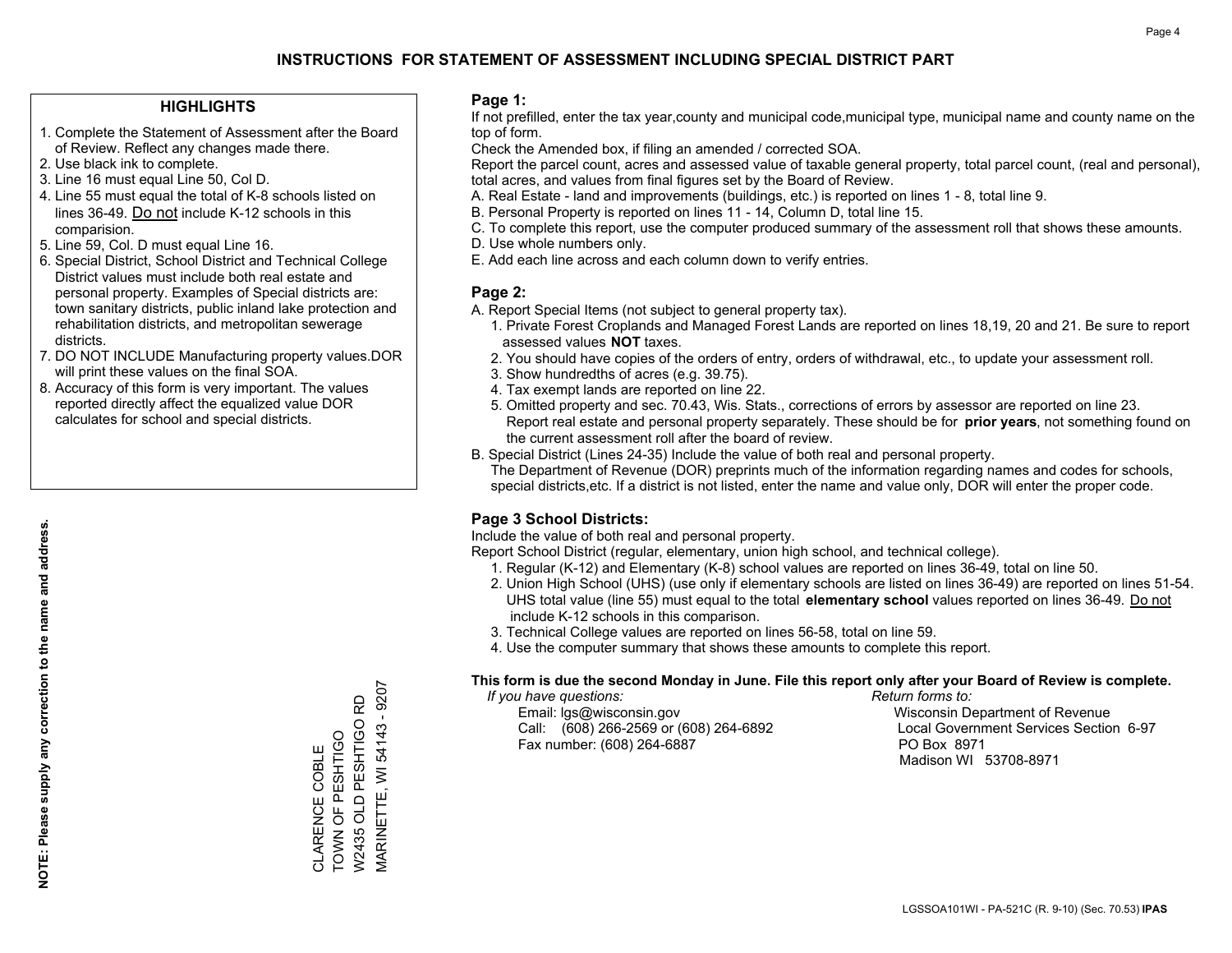**STATEMENT OF ASSESSMENT FOR 2017** 

| 38 | กวค | 1037    |
|----|-----|---------|
| (  | MUN | ACCT NO |

|                | <b>FOR</b>                                                                                                                                                                                   | <b>TOWN OF</b><br>OF<br><b>PORTERFIELD</b><br><b>MARINETTE COUNTY</b> |                          |                                           | WHEN COMPLETING THIS DOCUMENT                |                                |                                        |                                          |
|----------------|----------------------------------------------------------------------------------------------------------------------------------------------------------------------------------------------|-----------------------------------------------------------------------|--------------------------|-------------------------------------------|----------------------------------------------|--------------------------------|----------------------------------------|------------------------------------------|
|                |                                                                                                                                                                                              | Town - Village - City                                                 | <b>Municipality Name</b> |                                           | <b>County Name</b>                           |                                |                                        | DO NOT WRITE OVER X's OR IN SHADED AREAS |
| Line           |                                                                                                                                                                                              | <b>REAL ESTATE</b><br>(See Lines 18 - 22 for                          |                          | PARCEL COUNT<br>TOTAL LAND   IMPROVEMENTS | NO. OF ACRES<br><b>WHOLE</b><br>NUMBERS ONLY | <b>VALUE OF</b><br><b>LAND</b> | <b>VALUE OF</b><br><b>IMPROVEMENTS</b> | TOTAL VALUE OF LAND<br>AND IMPROVEMENTS  |
| No.            |                                                                                                                                                                                              | other Real Estate)                                                    | Col. A                   | Col. B                                    | Col. C                                       | Col. D                         | Col. E                                 | Col. F                                   |
|                |                                                                                                                                                                                              | <b>RESIDENTIAL - Class 1</b>                                          | 1,238                    | 1,019                                     | 3,018                                        | 30,353,400                     | 105,474,600                            | 135,828,000                              |
| 2              |                                                                                                                                                                                              | <b>COMMERCIAL - Class 2</b>                                           | 38                       | 32                                        | 162                                          | 815,400                        | 3,130,600                              | 3,946,000                                |
| 3              |                                                                                                                                                                                              | <b>MANUFACTURING - Class 3</b>                                        | $\overline{2}$           | 2                                         | 41                                           | 68,800                         | 348,600                                | 417,400                                  |
| 4              |                                                                                                                                                                                              | <b>AGRICULTURAL - Class 4</b>                                         | 369                      |                                           | 6,860                                        | 1,257,800                      |                                        | 1,257,800                                |
| 5              |                                                                                                                                                                                              | <b>UNDEVELOPED - Class 5</b>                                          | 551                      |                                           | 5,643                                        | 4,544,700                      |                                        | 4,544,700                                |
| 6              |                                                                                                                                                                                              | AGRICULTURAL FOREST - Class 5m                                        | 205                      |                                           | 2,834                                        | 3,014,800                      |                                        | 3,014,800                                |
| $\overline{7}$ |                                                                                                                                                                                              | FOREST LANDS - Class 6                                                | 477                      |                                           | 9,362                                        | 19,979,600                     |                                        | 19,979,600                               |
| 8              |                                                                                                                                                                                              | OTHER - Class 7                                                       | 65                       | 63                                        | 114                                          | 459,400                        | 5,173,500                              | 5,632,900                                |
| 9              |                                                                                                                                                                                              | TOTAL - ALL COLUMNS                                                   | 2,945                    | 1,116                                     | 28,034                                       | 60,493,900                     | 114, 127, 300                          | 174,621,200                              |
| 10             |                                                                                                                                                                                              | NUMBER OF PERSONAL PROPERTY ACCOUNTS IN ROLL                          |                          |                                           | 58                                           | <b>LOCALLY ASSESSED</b>        | <b>MANUFACTURING</b>                   | <b>MERGED</b>                            |
| 11             |                                                                                                                                                                                              | BOATS AND OTHER WATERCRAFT NOT EXEMPT - Code 1                        |                          |                                           |                                              | 0                              | $\Omega$                               | $\mathbf{0}$                             |
| 12             |                                                                                                                                                                                              | MACHINERY, TOOLS AND PATTERNS - Code 2                                |                          |                                           |                                              | 259,400                        | 200,600                                | 460,000                                  |
| 13             |                                                                                                                                                                                              | FURNITURE, FIXTURES AND EQUIPMENT - Code 3                            |                          |                                           |                                              | 111,800                        | 10,200                                 | 122,000                                  |
| 14             |                                                                                                                                                                                              | ALL OTHER PERSONAL PROPERTY NOT EXEMPT - Codes 4A, 4B, 4C             |                          |                                           |                                              | 459,800                        | 17,400                                 | 477,200                                  |
| 15             | TOTAL OF PERSONAL PROPERTY NOT EXEMPT (Total of Lines 11-14)                                                                                                                                 |                                                                       |                          |                                           |                                              | 831,000                        | 228,200                                | 1,059,200                                |
| 16             | AGGREGATE ASSESSED VALUE OF ALL PROPERTY SUBJECT TO THE GENERAL PROPERTY TAX (Total of Lines 9F and 15F)<br>MUST EQUAL TOTAL VALUE OF THE SCHOOL DISTRICTS (K-12 PLUS K-8) - Line 50, Col. F |                                                                       |                          |                                           |                                              |                                | 175,680,400                            |                                          |
| 17             | Name of Assessor<br>Telephone #<br><b>BOARD OF REVIEW</b><br>DATE OF FINAL ADJOURNMENT<br>08/10/2017<br>R AND R ASSESSING SERVICES LLC<br>(920) 846-4250                                     |                                                                       |                          |                                           |                                              |                                |                                        |                                          |

REMARKS

The Assessment Ratio to be used in calculating the estimated Fair Market Value on tax bills for this tax district is 1.030782467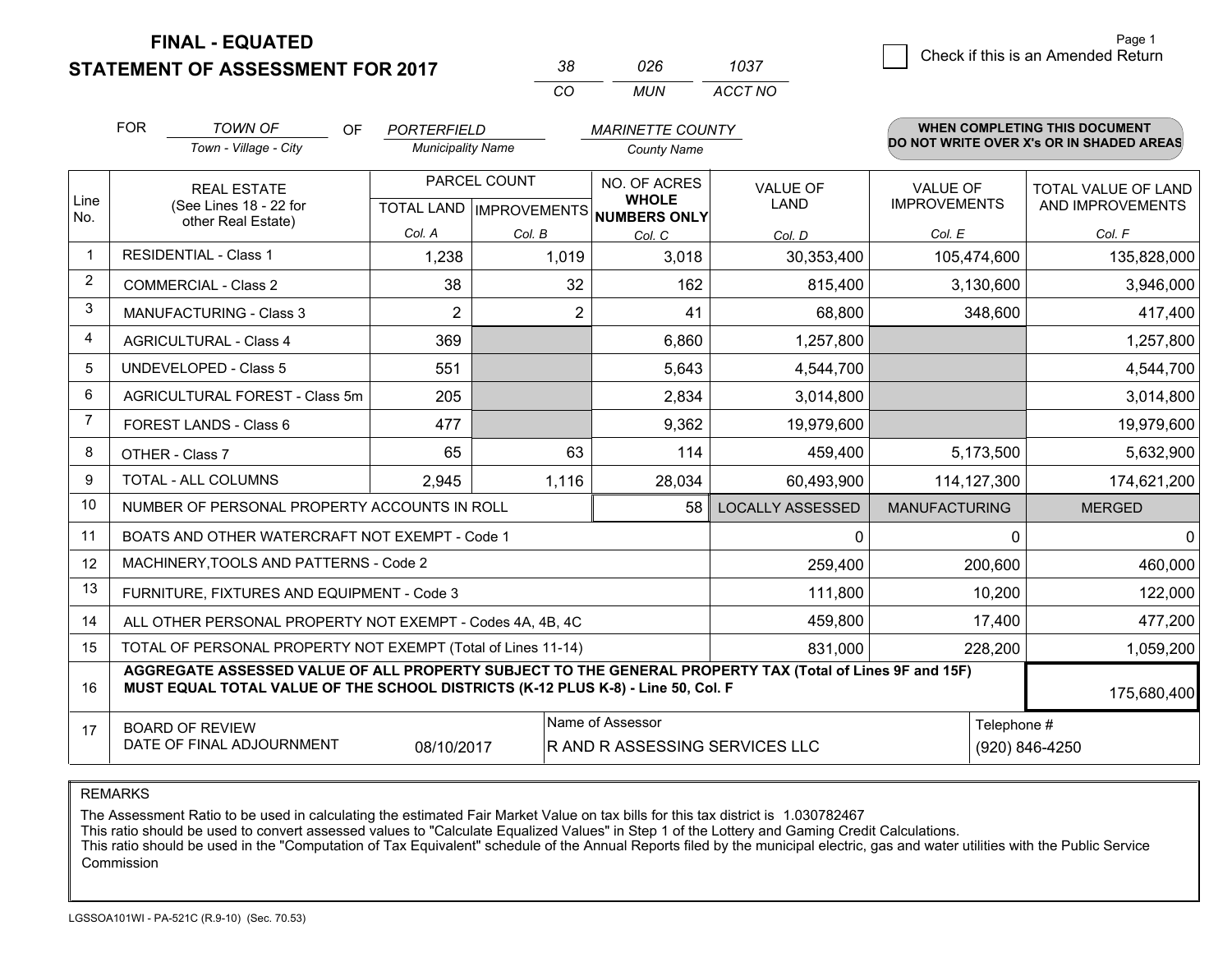*YEAR CO MUN ACCT NO* <sup>2017</sup> <sup>38</sup> <sup>026</sup> <sup>1037</sup> Page 2

Do not confuse FOREST LANDS (Line 7) with FOREST CROPS (in this section) - They are **NOT** the same

| (f) ASSESSED VALUE<br>Entered Before 2005 Managed Forest - Ferrous Mining CLOSED @ \$8.27 per acre<br>(f) ASSESSED VALUE |  |  |  |
|--------------------------------------------------------------------------------------------------------------------------|--|--|--|
|                                                                                                                          |  |  |  |
|                                                                                                                          |  |  |  |
|                                                                                                                          |  |  |  |
|                                                                                                                          |  |  |  |
|                                                                                                                          |  |  |  |
| Entered Before 2005 Managed Forest - CLOSED @ \$1.87 per acre                                                            |  |  |  |
| (f) ASSESSED VALUE                                                                                                       |  |  |  |
| 3,825,700                                                                                                                |  |  |  |
| Entered After 2004 Managed Forest - CLOSED @ \$10.68 per acre<br>(d) PARCELS<br>(e) ACRES                                |  |  |  |
| (f) ASSESSED VALUE                                                                                                       |  |  |  |
|                                                                                                                          |  |  |  |
| 2,756,500                                                                                                                |  |  |  |
| (e) Other Acres                                                                                                          |  |  |  |
| 1,120.77                                                                                                                 |  |  |  |
| Assessed Value of Sec. 70.43 Corrections of Errors by Assessors                                                          |  |  |  |
| (c2) PERSONAL                                                                                                            |  |  |  |
|                                                                                                                          |  |  |  |
| Mfg. Equated Value of Sec.70.43 Corrections of Errors by Assessors                                                       |  |  |  |
| (f2) PERSONAL                                                                                                            |  |  |  |
|                                                                                                                          |  |  |  |
|                                                                                                                          |  |  |  |

## **SPECIAL DISTRICTS**

| Line<br>No. | Enter 6-digit<br>Special District<br>Code (Col. A) | <b>Account</b><br><b>Number</b> | <b>Special District Name</b> | <b>Locally Assessed Value</b><br>of Real Estate and | Mfg Value of Real Estate<br>and Personal Property | <b>Merged Value of</b><br><b>Real Estate and</b><br>Personal Property (Col. F) |
|-------------|----------------------------------------------------|---------------------------------|------------------------------|-----------------------------------------------------|---------------------------------------------------|--------------------------------------------------------------------------------|
|             |                                                    | (Col. B)                        | (Col. C)                     | Personal Property (Col. D)                          | (Col. E)                                          |                                                                                |
| 24          |                                                    |                                 |                              |                                                     |                                                   |                                                                                |
| 25          |                                                    |                                 |                              |                                                     |                                                   |                                                                                |
| 26          |                                                    |                                 |                              |                                                     |                                                   |                                                                                |
| 27          |                                                    |                                 |                              |                                                     |                                                   |                                                                                |
| 28          |                                                    |                                 |                              |                                                     |                                                   |                                                                                |
| 29          |                                                    |                                 |                              |                                                     |                                                   |                                                                                |
| 30          |                                                    |                                 |                              |                                                     |                                                   |                                                                                |
| 31          |                                                    |                                 |                              |                                                     |                                                   |                                                                                |
| 32          |                                                    |                                 |                              |                                                     |                                                   |                                                                                |
| 33          |                                                    |                                 |                              |                                                     |                                                   |                                                                                |
| 34          |                                                    |                                 |                              |                                                     |                                                   |                                                                                |
| 35          |                                                    |                                 |                              |                                                     |                                                   |                                                                                |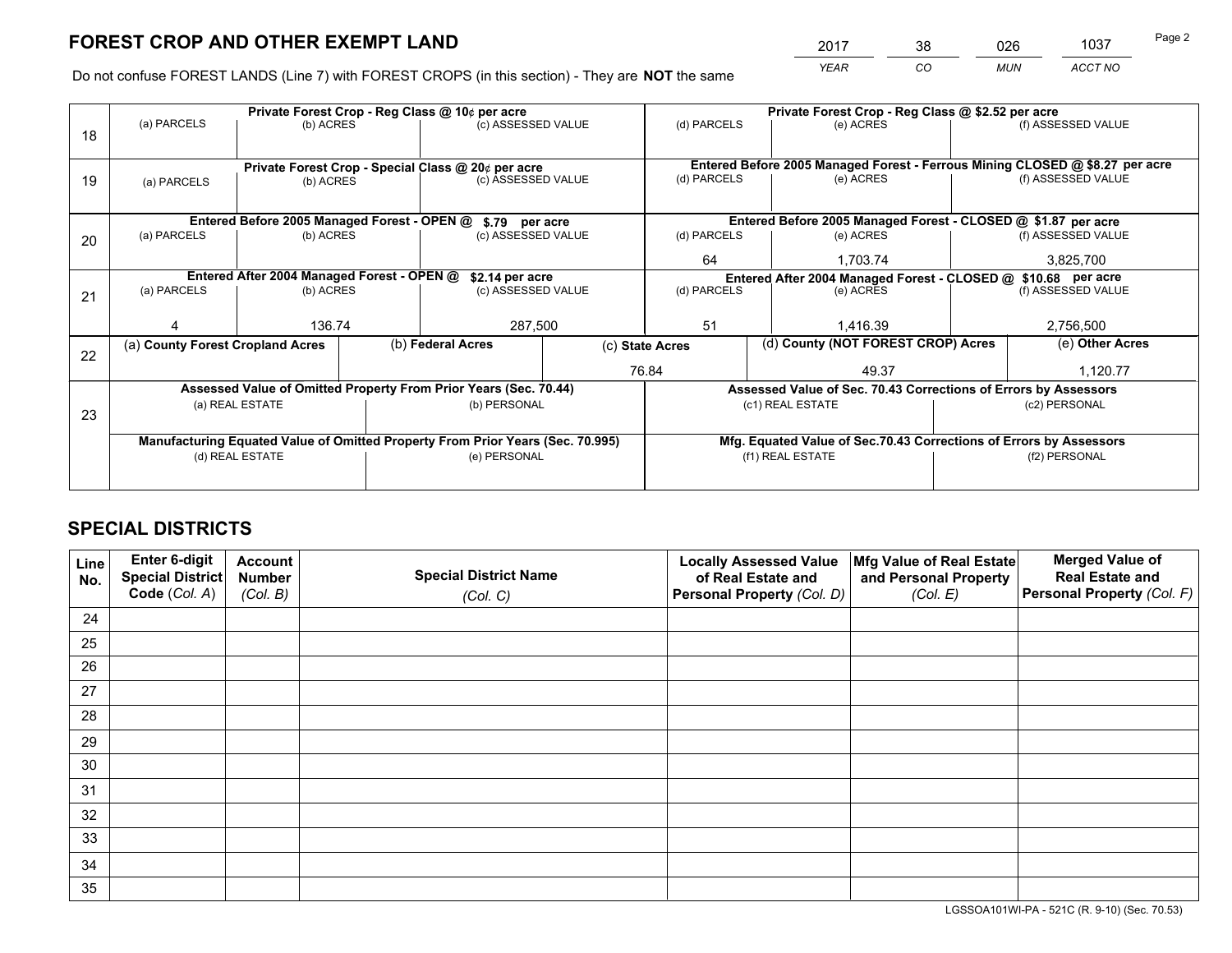|             |                                                                 |                                             |                                                         | <b>YEAR</b>                                                                       | CO<br><b>MUN</b>                                              | <b>ACCT NO</b>                                                                 |
|-------------|-----------------------------------------------------------------|---------------------------------------------|---------------------------------------------------------|-----------------------------------------------------------------------------------|---------------------------------------------------------------|--------------------------------------------------------------------------------|
| Line<br>No. | <b>Enter 6-digit</b><br><b>School District</b><br>Code (Col. A) | <b>Account</b><br><b>Number</b><br>(Col. B) | <b>School District Name</b><br>(Col. C)                 | <b>Locally Assessed Value</b><br>of Real Estate and<br>Personal Property (Col. D) | Mfg Value of Real Estate<br>and Personal Property<br>(Col. E) | <b>Merged Value of</b><br><b>Real Estate and</b><br>Personal Property (Col. F) |
|             | A. SCHOOL DISTRICTS (K-8 and K-12)                              |                                             |                                                         |                                                                                   |                                                               |                                                                                |
| 36          | 383311                                                          | 0226                                        | SCH D OF MARINETTE                                      | 174,761,000                                                                       | 645,600                                                       | 175,406,600                                                                    |
| 37          | 386230                                                          | 0230                                        | SCH D OF WAUSAUKEE                                      | 273,800                                                                           |                                                               | 273,800                                                                        |
| 38          |                                                                 |                                             |                                                         |                                                                                   |                                                               |                                                                                |
| 39          |                                                                 |                                             |                                                         |                                                                                   |                                                               |                                                                                |
| 40          |                                                                 |                                             |                                                         |                                                                                   |                                                               |                                                                                |
| 41          |                                                                 |                                             |                                                         |                                                                                   |                                                               |                                                                                |
| 42          |                                                                 |                                             |                                                         |                                                                                   |                                                               |                                                                                |
| 43          |                                                                 |                                             |                                                         |                                                                                   |                                                               |                                                                                |
| 44<br>45    |                                                                 |                                             |                                                         |                                                                                   |                                                               |                                                                                |
| 46          |                                                                 |                                             |                                                         |                                                                                   |                                                               |                                                                                |
| 47          |                                                                 |                                             |                                                         |                                                                                   |                                                               |                                                                                |
| 48          |                                                                 |                                             |                                                         |                                                                                   |                                                               |                                                                                |
| 49          |                                                                 |                                             |                                                         |                                                                                   |                                                               |                                                                                |
| 50          |                                                                 |                                             | TOTAL ASSESSED VALUE OF SCHOOL DISTRICTS (K-8 and K-12) | 175,034,800                                                                       | 645,600                                                       | 175,680,400                                                                    |
|             | <b>B.</b><br><b>UNION HIGH SCHOOL DISTRICTS</b>                 |                                             |                                                         |                                                                                   |                                                               |                                                                                |
| 51          |                                                                 |                                             |                                                         |                                                                                   |                                                               |                                                                                |
| 52          |                                                                 |                                             |                                                         |                                                                                   |                                                               |                                                                                |
| 53          |                                                                 |                                             |                                                         |                                                                                   |                                                               |                                                                                |
| 54          |                                                                 |                                             |                                                         |                                                                                   |                                                               |                                                                                |
| 55          |                                                                 |                                             | TOTAL ASSESSED VALUE OF UNION HIGH SCHOOLS              |                                                                                   |                                                               |                                                                                |
|             | C.<br><b>TECHNICAL COLLEGE DISTRICTS</b>                        |                                             |                                                         |                                                                                   |                                                               |                                                                                |
| 56          | 001300                                                          | 0012                                        | NORTHEAST WISCONSIN TECH COLLEGE<br><b>GNBY</b>         | 175,034,800                                                                       | 645,600                                                       | 175,680,400                                                                    |
| 57          |                                                                 |                                             |                                                         |                                                                                   |                                                               |                                                                                |
| 58<br>59    |                                                                 |                                             | TOTAL ASSESSED VALUE OF TECHNICAL COLLEGES              |                                                                                   |                                                               |                                                                                |
|             |                                                                 |                                             |                                                         | 175,034,800                                                                       | 645,600                                                       | 175,680,400                                                                    |

38

026

 *I hereby certify, to the best of my knowledge and belief, this form is complete and correct.*

**SCHOOL DISTRICTS**

| Print name of preparer | Title                    |                | Date (MM / DD / CCYY) |
|------------------------|--------------------------|----------------|-----------------------|
|                        |                          |                |                       |
| Signature of preparer  | Contact Telephone Number | E-mail address |                       |
|                        | $\sim$                   |                |                       |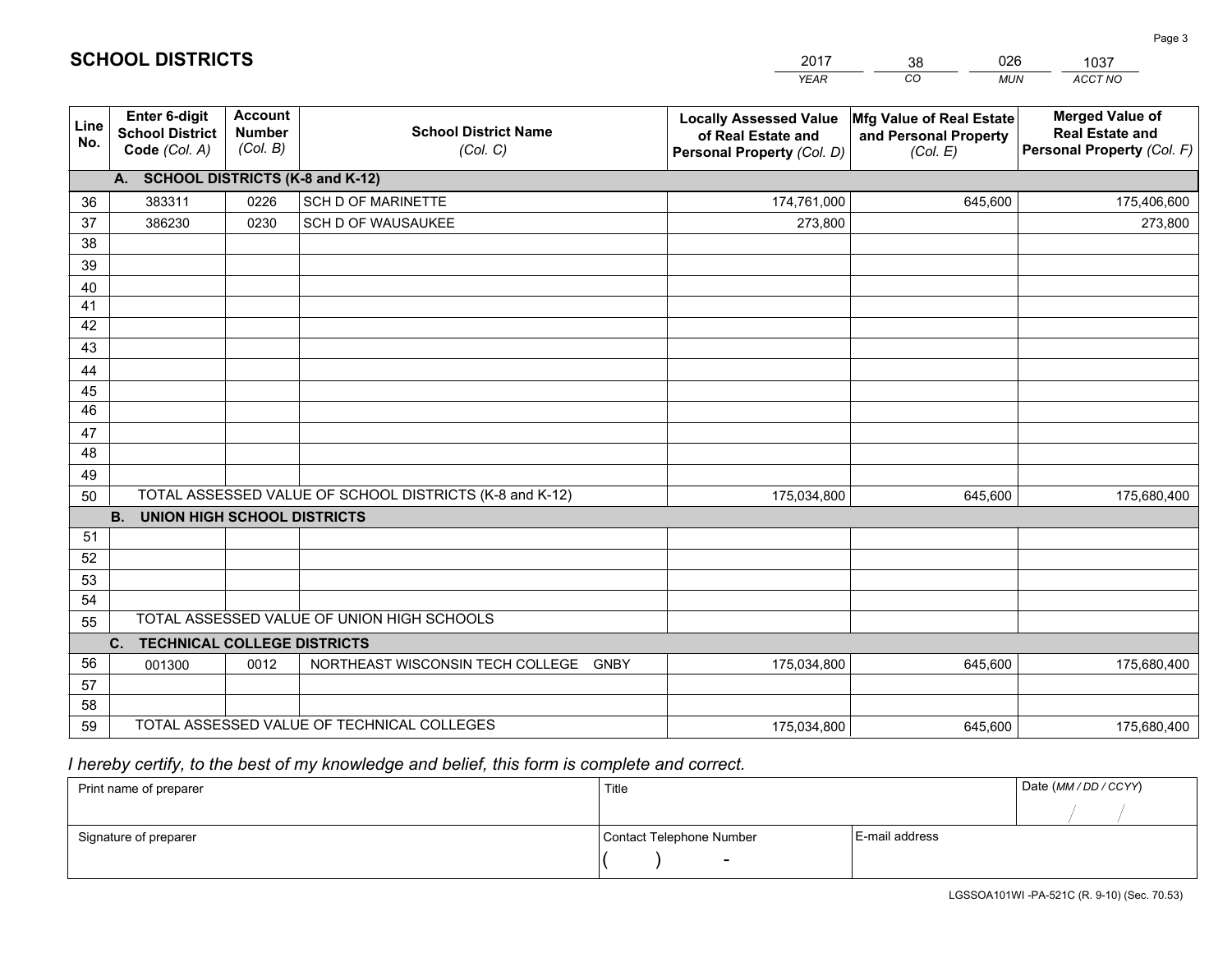#### **HIGHLIGHTS**

- 1. Complete the Statement of Assessment after the Board of Review. Reflect any changes made there.
- 2. Use black ink to complete.
- 3. Line 16 must equal Line 50, Col D.
- 4. Line 55 must equal the total of K-8 schools listed on lines 36-49. Do not include K-12 schools in this comparision.
- 5. Line 59, Col. D must equal Line 16.
- 6. Special District, School District and Technical College District values must include both real estate and personal property. Examples of Special districts are: town sanitary districts, public inland lake protection and rehabilitation districts, and metropolitan sewerage districts.
- 7. DO NOT INCLUDE Manufacturing property values.DOR will print these values on the final SOA.

AMY LINSTAD

AMY LINSTAD

TOWN OF PORTERFIELD

TOWN OF PORTERFIELD

N5202 BAGLEY RD

N5202 BAGLEY RD<br>MARINETTE, WI 54143

MARINETTE, WI 54143 - 9682

9682

 $\overline{\phantom{a}}$ 

 8. Accuracy of this form is very important. The values reported directly affect the equalized value DOR calculates for school and special districts.

#### **Page 1:**

 If not prefilled, enter the tax year,county and municipal code,municipal type, municipal name and county name on the top of form.

Check the Amended box, if filing an amended / corrected SOA.

 Report the parcel count, acres and assessed value of taxable general property, total parcel count, (real and personal), total acres, and values from final figures set by the Board of Review.

- A. Real Estate land and improvements (buildings, etc.) is reported on lines 1 8, total line 9.
- B. Personal Property is reported on lines 11 14, Column D, total line 15.
- C. To complete this report, use the computer produced summary of the assessment roll that shows these amounts.
- D. Use whole numbers only.
- E. Add each line across and each column down to verify entries.

#### **Page 2:**

- A. Report Special Items (not subject to general property tax).
- 1. Private Forest Croplands and Managed Forest Lands are reported on lines 18,19, 20 and 21. Be sure to report assessed values **NOT** taxes.
- 2. You should have copies of the orders of entry, orders of withdrawal, etc., to update your assessment roll.
	- 3. Show hundredths of acres (e.g. 39.75).
- 4. Tax exempt lands are reported on line 22.
- 5. Omitted property and sec. 70.43, Wis. Stats., corrections of errors by assessor are reported on line 23. Report real estate and personal property separately. These should be for **prior years**, not something found on the current assessment roll after the board of review.
- B. Special District (Lines 24-35) Include the value of both real and personal property.
- The Department of Revenue (DOR) preprints much of the information regarding names and codes for schools, special districts,etc. If a district is not listed, enter the name and value only, DOR will enter the proper code.

### **Page 3 School Districts:**

Include the value of both real and personal property.

Report School District (regular, elementary, union high school, and technical college).

- 1. Regular (K-12) and Elementary (K-8) school values are reported on lines 36-49, total on line 50.
- 2. Union High School (UHS) (use only if elementary schools are listed on lines 36-49) are reported on lines 51-54. UHS total value (line 55) must equal to the total **elementary school** values reported on lines 36-49. Do notinclude K-12 schools in this comparison.
- 3. Technical College values are reported on lines 56-58, total on line 59.
- 4. Use the computer summary that shows these amounts to complete this report.

#### **This form is due the second Monday in June. File this report only after your Board of Review is complete.**

 *If you have questions: Return forms to:*

 Email: lgs@wisconsin.gov Wisconsin Department of RevenueCall:  $(608)$  266-2569 or  $(608)$  264-6892 Fax number: (608) 264-6887 PO Box 8971

Local Government Services Section 6-97 Madison WI 53708-8971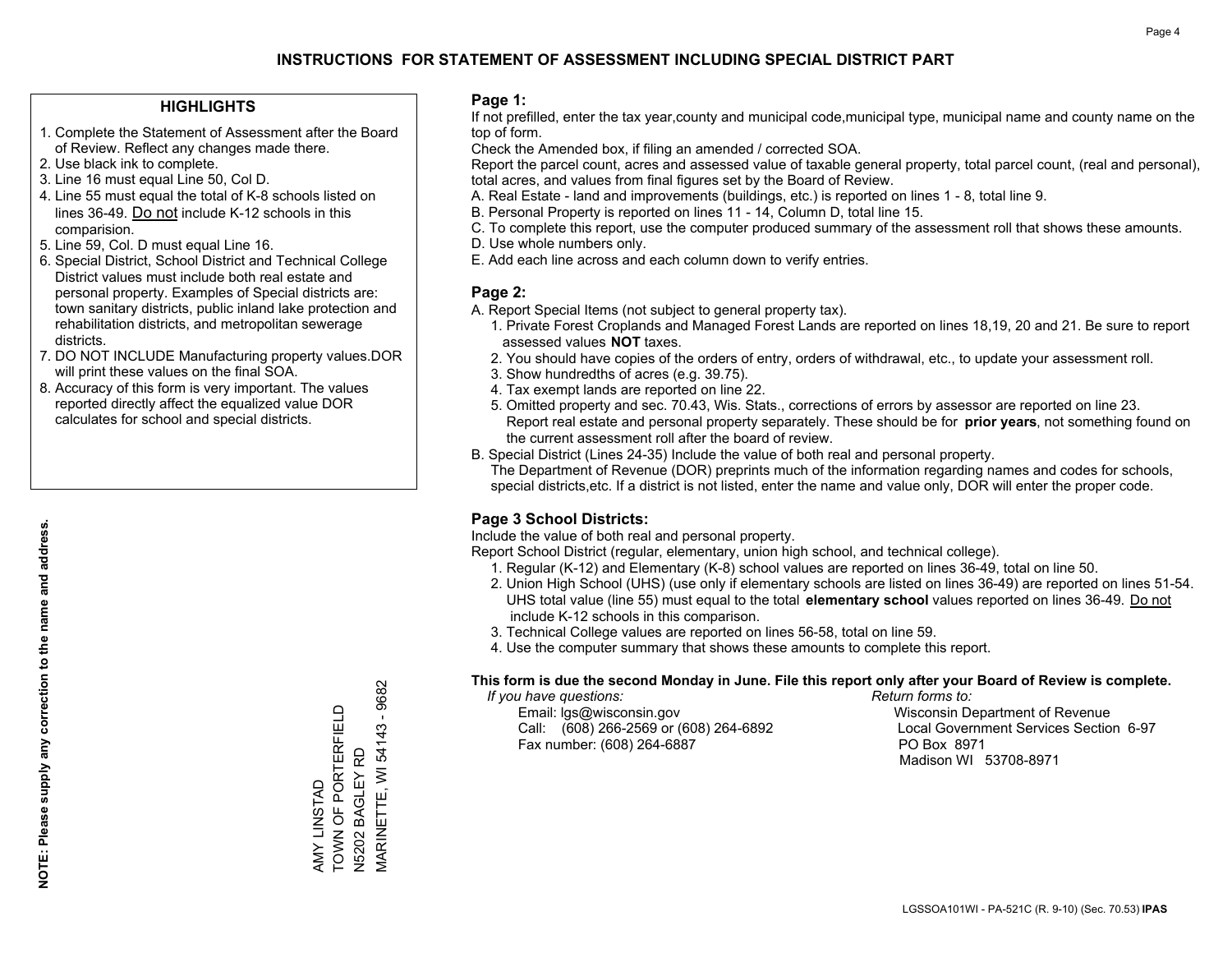**STATEMENT OF ASSESSMENT FOR 2017** 

| 38. | 028. | 1038    |
|-----|------|---------|
| CO. | MUN  | ACCT NO |

|             | <b>FOR</b>                                                                                                                                                                                   | <b>TOWN OF</b><br><b>OF</b>                                  | <b>POUND</b>             |              | <b>MARINETTE COUNTY</b>                                              |                                |                                        | WHEN COMPLETING THIS DOCUMENT            |
|-------------|----------------------------------------------------------------------------------------------------------------------------------------------------------------------------------------------|--------------------------------------------------------------|--------------------------|--------------|----------------------------------------------------------------------|--------------------------------|----------------------------------------|------------------------------------------|
|             |                                                                                                                                                                                              | Town - Village - City                                        | <b>Municipality Name</b> |              | <b>County Name</b>                                                   |                                |                                        | DO NOT WRITE OVER X's OR IN SHADED AREAS |
| Line<br>No. |                                                                                                                                                                                              | <b>REAL ESTATE</b><br>(See Lines 18 - 22 for                 |                          | PARCEL COUNT | NO. OF ACRES<br><b>WHOLE</b><br>TOTAL LAND IMPROVEMENTS NUMBERS ONLY | <b>VALUE OF</b><br><b>LAND</b> | <b>VALUE OF</b><br><b>IMPROVEMENTS</b> | TOTAL VALUE OF LAND<br>AND IMPROVEMENTS  |
|             |                                                                                                                                                                                              | other Real Estate)                                           | Col. A                   | Col. B       | Col. C                                                               | Col. D                         | Col. E                                 | Col. F                                   |
| -1          |                                                                                                                                                                                              | <b>RESIDENTIAL - Class 1</b>                                 | 647                      | 590          | 1,244                                                                | 6,993,000                      | 56,650,800                             | 63,643,800                               |
| 2           |                                                                                                                                                                                              | <b>COMMERCIAL - Class 2</b>                                  | 26                       | 19           | 114                                                                  | 494,500                        | 2,201,200                              | 2,695,700                                |
| 3           |                                                                                                                                                                                              | <b>MANUFACTURING - Class 3</b>                               | 3                        | 3            | 34                                                                   | 69,900                         | 918,900                                | 988,800                                  |
| 4           |                                                                                                                                                                                              | <b>AGRICULTURAL - Class 4</b>                                | 732                      |              | 14,540                                                               | 2,210,100                      |                                        | 2,210,100                                |
| 5           |                                                                                                                                                                                              | <b>UNDEVELOPED - Class 5</b>                                 | 583                      |              | 4,378                                                                | 3,140,100                      |                                        | 3,140,100                                |
| 6           | AGRICULTURAL FOREST - Class 5m                                                                                                                                                               |                                                              | 408                      |              | 4,626                                                                | 4,848,400                      |                                        | 4,848,400                                |
| 7           |                                                                                                                                                                                              | FOREST LANDS - Class 6                                       | 227                      |              | 4,047                                                                | 8,436,600                      |                                        | 8,436,600                                |
| 8           |                                                                                                                                                                                              | OTHER - Class 7                                              | 118                      | 115          | 248                                                                  | 990,900                        | 10,335,000                             | 11,325,900                               |
| 9           |                                                                                                                                                                                              | TOTAL - ALL COLUMNS                                          | 2,744                    | 727          | 29,231                                                               | 27,183,500                     | 70,105,900                             | 97,289,400                               |
| 10          |                                                                                                                                                                                              | NUMBER OF PERSONAL PROPERTY ACCOUNTS IN ROLL                 |                          |              | 36                                                                   | <b>LOCALLY ASSESSED</b>        | <b>MANUFACTURING</b>                   | <b>MERGED</b>                            |
| 11          |                                                                                                                                                                                              | BOATS AND OTHER WATERCRAFT NOT EXEMPT - Code 1               |                          |              |                                                                      | 0                              | 0                                      | $\mathbf 0$                              |
| 12          |                                                                                                                                                                                              | MACHINERY, TOOLS AND PATTERNS - Code 2                       |                          |              |                                                                      | 1,353,200                      | 108,600                                | 1,461,800                                |
| 13          |                                                                                                                                                                                              | FURNITURE, FIXTURES AND EQUIPMENT - Code 3                   |                          |              |                                                                      | 27,500                         | 37,500                                 | 65,000                                   |
| 14          |                                                                                                                                                                                              | ALL OTHER PERSONAL PROPERTY NOT EXEMPT - Codes 4A, 4B, 4C    |                          |              |                                                                      | 90,300                         | 7,500                                  | 97,800                                   |
| 15          |                                                                                                                                                                                              | TOTAL OF PERSONAL PROPERTY NOT EXEMPT (Total of Lines 11-14) |                          |              |                                                                      | 1,471,000                      | 153,600                                | 1,624,600                                |
| 16          | AGGREGATE ASSESSED VALUE OF ALL PROPERTY SUBJECT TO THE GENERAL PROPERTY TAX (Total of Lines 9F and 15F)<br>MUST EQUAL TOTAL VALUE OF THE SCHOOL DISTRICTS (K-12 PLUS K-8) - Line 50, Col. F |                                                              |                          |              |                                                                      |                                |                                        | 98,914,000                               |
| 17          | Name of Assessor<br>Telephone #<br><b>BOARD OF REVIEW</b><br>DATE OF FINAL ADJOURNMENT<br>07/27/2017<br><b>JEROME PILLATH</b>                                                                |                                                              |                          |              |                                                                      |                                | (920) 897-2681                         |                                          |

REMARKS

The Assessment Ratio to be used in calculating the estimated Fair Market Value on tax bills for this tax district is .968865414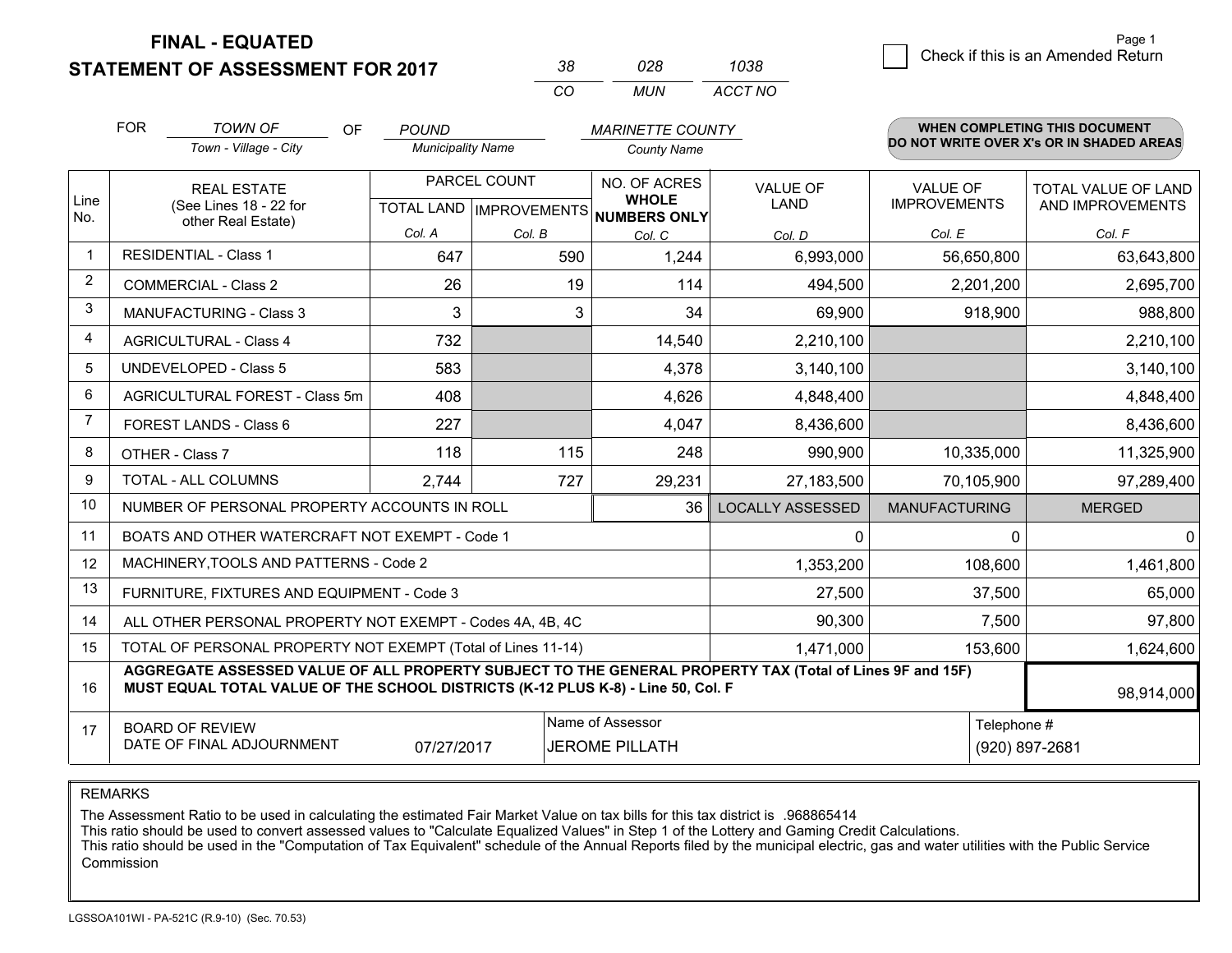*YEAR CO MUN ACCT NO* <sup>2017</sup> <sup>38</sup> <sup>028</sup> <sup>1038</sup>

Do not confuse FOREST LANDS (Line 7) with FOREST CROPS (in this section) - They are **NOT** the same

|    |                                                               |                                             |  | Private Forest Crop - Reg Class @ 10¢ per acre                                 |                 | Private Forest Crop - Reg Class @ \$2.52 per acre                            |                                                                    |  |                    |  |
|----|---------------------------------------------------------------|---------------------------------------------|--|--------------------------------------------------------------------------------|-----------------|------------------------------------------------------------------------------|--------------------------------------------------------------------|--|--------------------|--|
| 18 | (a) PARCELS                                                   | (b) ACRES                                   |  | (c) ASSESSED VALUE                                                             |                 | (d) PARCELS                                                                  | (e) ACRES                                                          |  | (f) ASSESSED VALUE |  |
|    |                                                               |                                             |  |                                                                                |                 |                                                                              |                                                                    |  |                    |  |
|    |                                                               |                                             |  | Private Forest Crop - Special Class @ 20¢ per acre                             |                 | Entered Before 2005 Managed Forest - Ferrous Mining CLOSED @ \$8.27 per acre |                                                                    |  |                    |  |
| 19 | (a) PARCELS                                                   | (b) ACRES                                   |  | (c) ASSESSED VALUE                                                             |                 | (d) PARCELS                                                                  | (e) ACRES                                                          |  | (f) ASSESSED VALUE |  |
|    |                                                               |                                             |  |                                                                                |                 |                                                                              |                                                                    |  |                    |  |
|    |                                                               | Entered Before 2005 Managed Forest - OPEN @ |  | \$.79 per acre                                                                 |                 |                                                                              | Entered Before 2005 Managed Forest - CLOSED @ \$1.87 per acre      |  |                    |  |
| 20 | (a) PARCELS                                                   | (b) ACRES                                   |  | (c) ASSESSED VALUE                                                             |                 | (d) PARCELS                                                                  | (e) ACRES                                                          |  | (f) ASSESSED VALUE |  |
|    |                                                               |                                             |  |                                                                                |                 | 29                                                                           | 732.88                                                             |  | 1,712,800          |  |
|    | Entered After 2004 Managed Forest - OPEN @<br>\$2.14 per acre |                                             |  |                                                                                |                 | Entered After 2004 Managed Forest - CLOSED @ \$10.68 per acre                |                                                                    |  |                    |  |
| 21 | (a) PARCELS                                                   | (b) ACRES                                   |  | (c) ASSESSED VALUE                                                             |                 | (d) PARCELS<br>(e) ACRES                                                     |                                                                    |  | (f) ASSESSED VALUE |  |
|    |                                                               |                                             |  |                                                                                |                 |                                                                              |                                                                    |  |                    |  |
|    |                                                               |                                             |  |                                                                                |                 | 13                                                                           | 472.74                                                             |  |                    |  |
| 22 | (a) County Forest Cropland Acres                              |                                             |  | (b) Federal Acres                                                              | (c) State Acres |                                                                              | (d) County (NOT FOREST CROP) Acres                                 |  | (e) Other Acres    |  |
|    |                                                               |                                             |  |                                                                                | 98.93           |                                                                              | 7.48                                                               |  | 258.45             |  |
|    |                                                               |                                             |  | Assessed Value of Omitted Property From Prior Years (Sec. 70.44)               |                 |                                                                              | Assessed Value of Sec. 70.43 Corrections of Errors by Assessors    |  |                    |  |
|    |                                                               | (a) REAL ESTATE                             |  | (b) PERSONAL                                                                   |                 |                                                                              | (c1) REAL ESTATE                                                   |  | (c2) PERSONAL      |  |
| 23 |                                                               |                                             |  |                                                                                |                 |                                                                              |                                                                    |  |                    |  |
|    |                                                               |                                             |  | Manufacturing Equated Value of Omitted Property From Prior Years (Sec. 70.995) |                 |                                                                              | Mfg. Equated Value of Sec.70.43 Corrections of Errors by Assessors |  |                    |  |
|    |                                                               | (d) REAL ESTATE                             |  | (e) PERSONAL                                                                   |                 | (f1) REAL ESTATE                                                             |                                                                    |  | (f2) PERSONAL      |  |
|    |                                                               |                                             |  |                                                                                |                 |                                                                              |                                                                    |  |                    |  |
|    |                                                               |                                             |  |                                                                                |                 |                                                                              |                                                                    |  |                    |  |

## **SPECIAL DISTRICTS**

| Line<br>No. | Enter 6-digit<br><b>Special District</b> | <b>Account</b><br><b>Number</b> | <b>Special District Name</b> | <b>Locally Assessed Value</b><br>of Real Estate and | Mfg Value of Real Estate<br>and Personal Property | <b>Merged Value of</b><br><b>Real Estate and</b> |
|-------------|------------------------------------------|---------------------------------|------------------------------|-----------------------------------------------------|---------------------------------------------------|--------------------------------------------------|
|             | Code (Col. A)                            | (Col. B)                        | (Col. C)                     | Personal Property (Col. D)                          | (Col. E)                                          | Personal Property (Col. F)                       |
| 24          |                                          |                                 |                              |                                                     |                                                   |                                                  |
| 25          |                                          |                                 |                              |                                                     |                                                   |                                                  |
| 26          |                                          |                                 |                              |                                                     |                                                   |                                                  |
| 27          |                                          |                                 |                              |                                                     |                                                   |                                                  |
| 28          |                                          |                                 |                              |                                                     |                                                   |                                                  |
| 29          |                                          |                                 |                              |                                                     |                                                   |                                                  |
| 30          |                                          |                                 |                              |                                                     |                                                   |                                                  |
| 31          |                                          |                                 |                              |                                                     |                                                   |                                                  |
| 32          |                                          |                                 |                              |                                                     |                                                   |                                                  |
| 33          |                                          |                                 |                              |                                                     |                                                   |                                                  |
| 34          |                                          |                                 |                              |                                                     |                                                   |                                                  |
| 35          |                                          |                                 |                              |                                                     |                                                   |                                                  |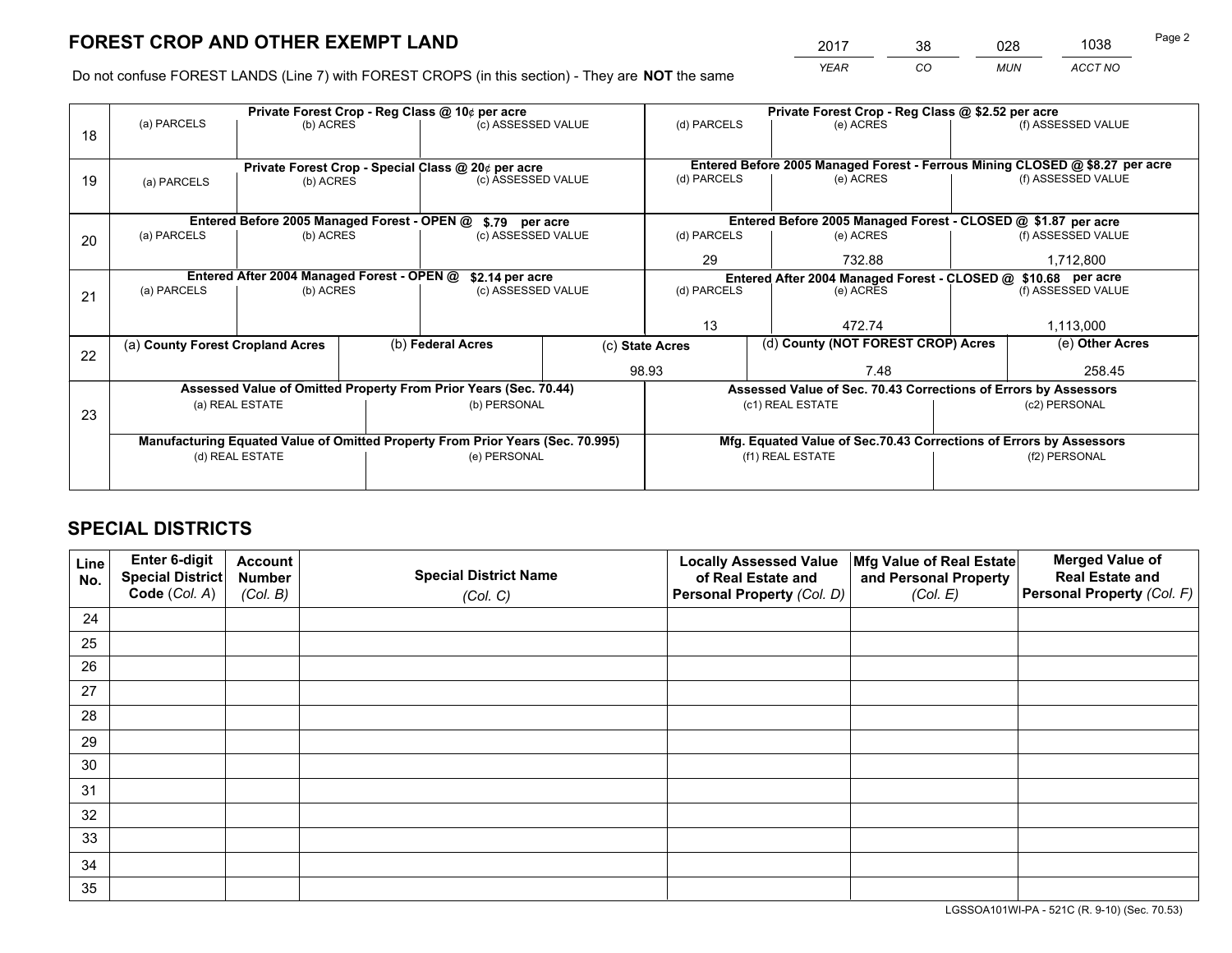|             |                                                                 |                                             |                                                         | <b>YEAR</b>                                                                       | CO<br><b>MUN</b>                                              | <b>ACCT NO</b>                                                                 |
|-------------|-----------------------------------------------------------------|---------------------------------------------|---------------------------------------------------------|-----------------------------------------------------------------------------------|---------------------------------------------------------------|--------------------------------------------------------------------------------|
| Line<br>No. | <b>Enter 6-digit</b><br><b>School District</b><br>Code (Col. A) | <b>Account</b><br><b>Number</b><br>(Col. B) | <b>School District Name</b><br>(Col. C)                 | <b>Locally Assessed Value</b><br>of Real Estate and<br>Personal Property (Col. D) | Mfg Value of Real Estate<br>and Personal Property<br>(Col. E) | <b>Merged Value of</b><br><b>Real Estate and</b><br>Personal Property (Col. F) |
|             | A. SCHOOL DISTRICTS (K-8 and K-12)                              |                                             |                                                         |                                                                                   |                                                               |                                                                                |
| 36          | 381169                                                          | 0223                                        | SCH D OF COLEMAN                                        | 97,771,600                                                                        | 1,142,400                                                     | 98,914,000                                                                     |
| 37          |                                                                 |                                             |                                                         |                                                                                   |                                                               |                                                                                |
| 38          |                                                                 |                                             |                                                         |                                                                                   |                                                               |                                                                                |
| 39          |                                                                 |                                             |                                                         |                                                                                   |                                                               |                                                                                |
| 40          |                                                                 |                                             |                                                         |                                                                                   |                                                               |                                                                                |
| 41<br>42    |                                                                 |                                             |                                                         |                                                                                   |                                                               |                                                                                |
| 43          |                                                                 |                                             |                                                         |                                                                                   |                                                               |                                                                                |
| 44          |                                                                 |                                             |                                                         |                                                                                   |                                                               |                                                                                |
| 45          |                                                                 |                                             |                                                         |                                                                                   |                                                               |                                                                                |
| 46          |                                                                 |                                             |                                                         |                                                                                   |                                                               |                                                                                |
| 47          |                                                                 |                                             |                                                         |                                                                                   |                                                               |                                                                                |
| 48          |                                                                 |                                             |                                                         |                                                                                   |                                                               |                                                                                |
| 49          |                                                                 |                                             |                                                         |                                                                                   |                                                               |                                                                                |
| 50          |                                                                 |                                             | TOTAL ASSESSED VALUE OF SCHOOL DISTRICTS (K-8 and K-12) | 97,771,600                                                                        | 1,142,400                                                     | 98,914,000                                                                     |
|             | <b>B.</b><br><b>UNION HIGH SCHOOL DISTRICTS</b>                 |                                             |                                                         |                                                                                   |                                                               |                                                                                |
| 51          |                                                                 |                                             |                                                         |                                                                                   |                                                               |                                                                                |
| 52          |                                                                 |                                             |                                                         |                                                                                   |                                                               |                                                                                |
| 53          |                                                                 |                                             |                                                         |                                                                                   |                                                               |                                                                                |
| 54          |                                                                 |                                             | TOTAL ASSESSED VALUE OF UNION HIGH SCHOOLS              |                                                                                   |                                                               |                                                                                |
| 55          |                                                                 |                                             |                                                         |                                                                                   |                                                               |                                                                                |
| 56          | C.<br><b>TECHNICAL COLLEGE DISTRICTS</b><br>001300              | 0012                                        | NORTHEAST WISCONSIN TECH COLLEGE<br><b>GNBY</b>         | 97,771,600                                                                        | 1,142,400                                                     | 98,914,000                                                                     |
| 57          |                                                                 |                                             |                                                         |                                                                                   |                                                               |                                                                                |
| 58          |                                                                 |                                             |                                                         |                                                                                   |                                                               |                                                                                |
| 59          |                                                                 |                                             | TOTAL ASSESSED VALUE OF TECHNICAL COLLEGES              | 97,771,600                                                                        | 1,142,400                                                     | 98,914,000                                                                     |

38

028

# *I hereby certify, to the best of my knowledge and belief, this form is complete and correct.*

**SCHOOL DISTRICTS**

| Print name of preparer | Title                    |                | Date (MM / DD / CCYY) |
|------------------------|--------------------------|----------------|-----------------------|
|                        |                          |                |                       |
| Signature of preparer  | Contact Telephone Number | E-mail address |                       |
|                        | $\overline{\phantom{0}}$ |                |                       |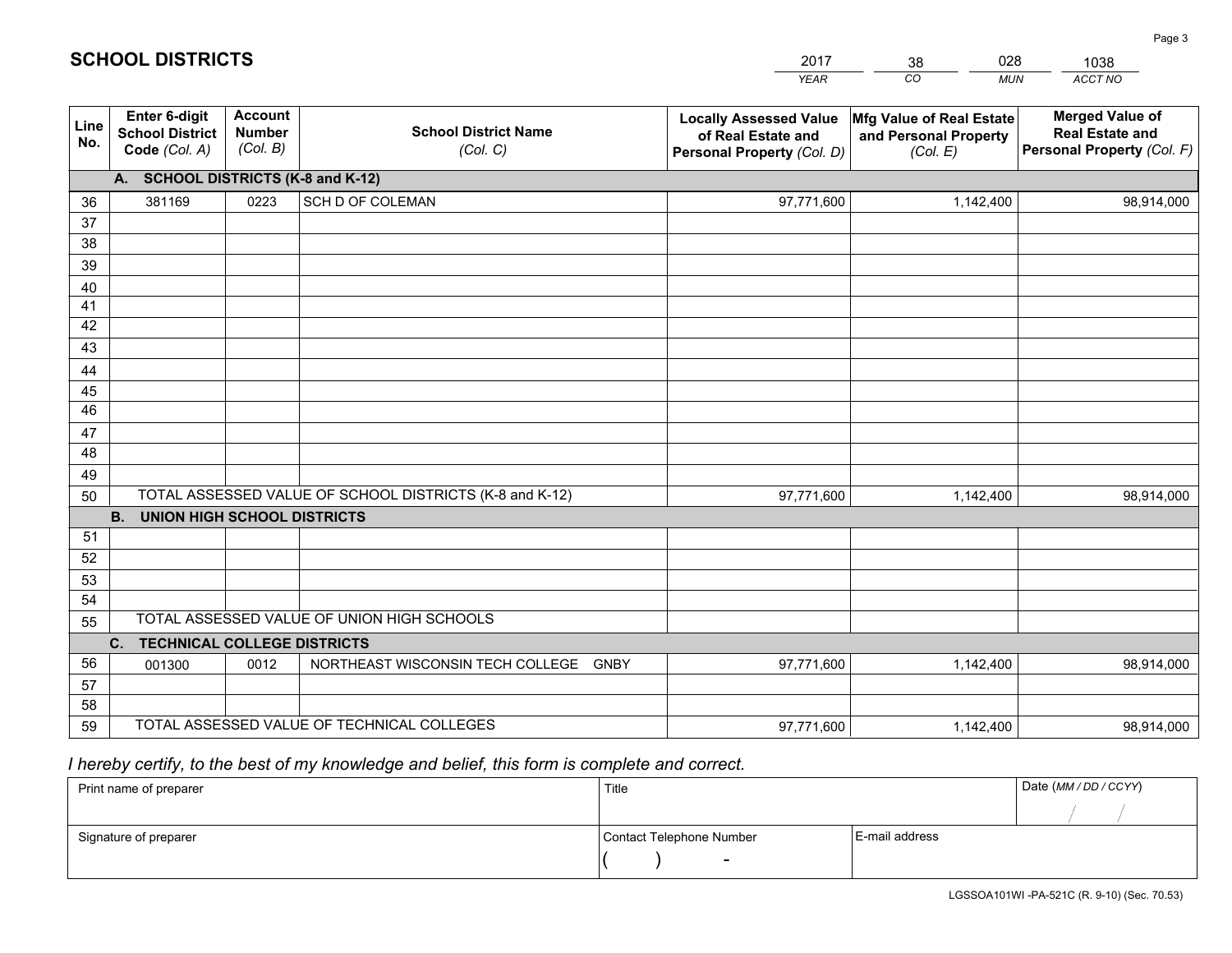#### **HIGHLIGHTS**

- 1. Complete the Statement of Assessment after the Board of Review. Reflect any changes made there.
- 2. Use black ink to complete.
- 3. Line 16 must equal Line 50, Col D.
- 4. Line 55 must equal the total of K-8 schools listed on lines 36-49. Do not include K-12 schools in this comparision.
- 5. Line 59, Col. D must equal Line 16.
- 6. Special District, School District and Technical College District values must include both real estate and personal property. Examples of Special districts are: town sanitary districts, public inland lake protection and rehabilitation districts, and metropolitan sewerage districts.
- 7. DO NOT INCLUDE Manufacturing property values.DOR will print these values on the final SOA.

TAMMY KASAL TOWN OF POUND W7336 COUNTY RD B COLEMAN, WI 54112 - 9402

COLEMAN, WI 54112 - 9402 W7336 COUNTY RD B TAMMY KASAL<br>TOWN OF POUND

 8. Accuracy of this form is very important. The values reported directly affect the equalized value DOR calculates for school and special districts.

#### **Page 1:**

 If not prefilled, enter the tax year,county and municipal code,municipal type, municipal name and county name on the top of form.

Check the Amended box, if filing an amended / corrected SOA.

 Report the parcel count, acres and assessed value of taxable general property, total parcel count, (real and personal), total acres, and values from final figures set by the Board of Review.

- A. Real Estate land and improvements (buildings, etc.) is reported on lines 1 8, total line 9.
- B. Personal Property is reported on lines 11 14, Column D, total line 15.
- C. To complete this report, use the computer produced summary of the assessment roll that shows these amounts.
- D. Use whole numbers only.
- E. Add each line across and each column down to verify entries.

#### **Page 2:**

- A. Report Special Items (not subject to general property tax).
- 1. Private Forest Croplands and Managed Forest Lands are reported on lines 18,19, 20 and 21. Be sure to report assessed values **NOT** taxes.
- 2. You should have copies of the orders of entry, orders of withdrawal, etc., to update your assessment roll.
	- 3. Show hundredths of acres (e.g. 39.75).
- 4. Tax exempt lands are reported on line 22.
- 5. Omitted property and sec. 70.43, Wis. Stats., corrections of errors by assessor are reported on line 23. Report real estate and personal property separately. These should be for **prior years**, not something found on the current assessment roll after the board of review.
- B. Special District (Lines 24-35) Include the value of both real and personal property.

 The Department of Revenue (DOR) preprints much of the information regarding names and codes for schools, special districts,etc. If a district is not listed, enter the name and value only, DOR will enter the proper code.

### **Page 3 School Districts:**

Include the value of both real and personal property.

Report School District (regular, elementary, union high school, and technical college).

- 1. Regular (K-12) and Elementary (K-8) school values are reported on lines 36-49, total on line 50.
- 2. Union High School (UHS) (use only if elementary schools are listed on lines 36-49) are reported on lines 51-54. UHS total value (line 55) must equal to the total **elementary school** values reported on lines 36-49. Do notinclude K-12 schools in this comparison.
- 3. Technical College values are reported on lines 56-58, total on line 59.
- 4. Use the computer summary that shows these amounts to complete this report.

#### **This form is due the second Monday in June. File this report only after your Board of Review is complete.**

 *If you have questions: Return forms to:*

 Email: lgs@wisconsin.gov Wisconsin Department of RevenueCall:  $(608)$  266-2569 or  $(608)$  264-6892 Fax number: (608) 264-6887 PO Box 8971

Local Government Services Section 6-97 Madison WI 53708-8971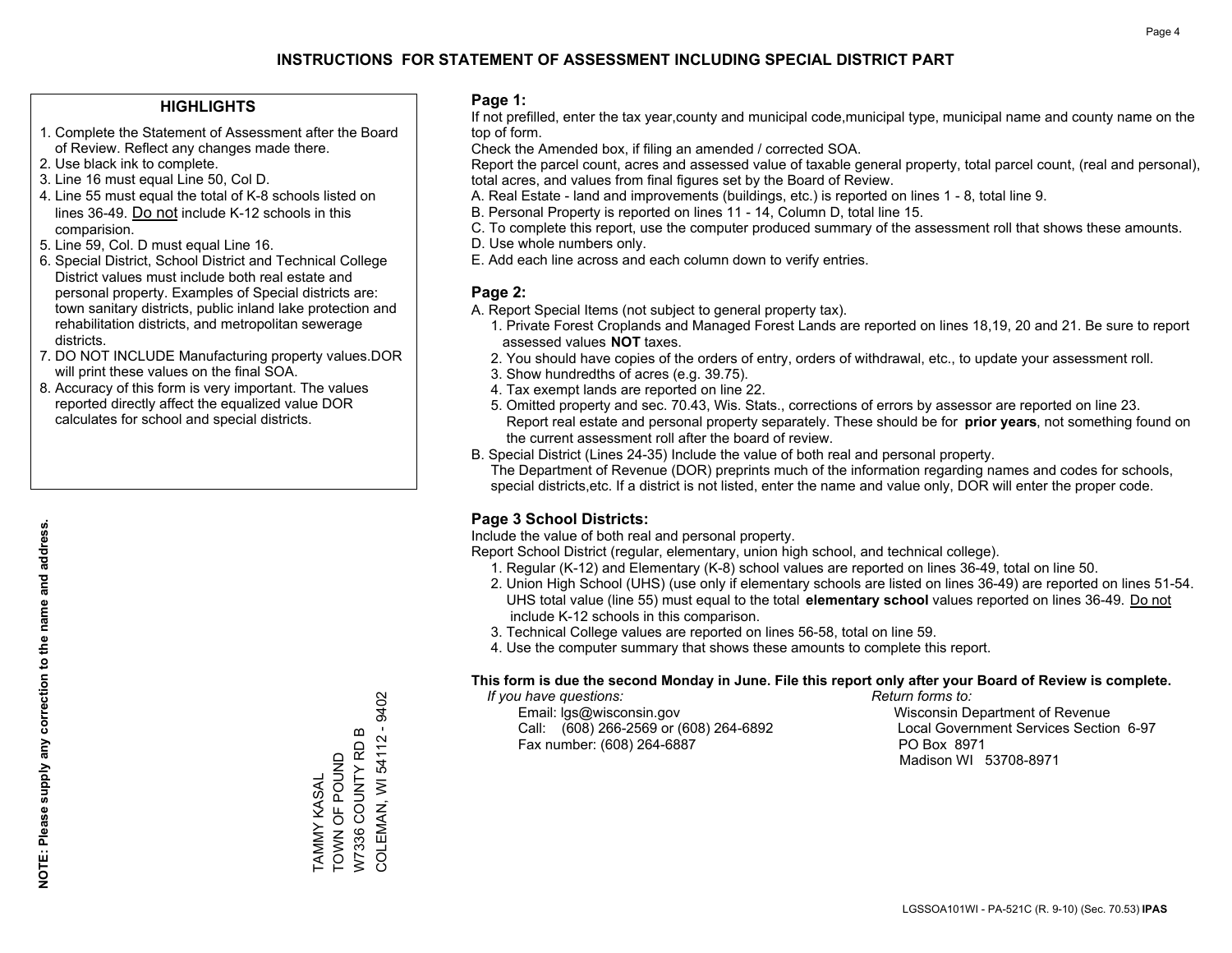**STATEMENT OF ASSESSMENT FOR 2017** 

| 38. | റദറ   | 1039    |
|-----|-------|---------|
| CO. | MI IN | ACCT NO |

|                | <b>FOR</b>                                                                                                                                                                                   | <b>TOWN OF</b><br>OF                                      | <b>SILVER CLIFF</b>      |                                          | <b>MARINETTE COUNTY</b>      |                         |                      | WHEN COMPLETING THIS DOCUMENT            |
|----------------|----------------------------------------------------------------------------------------------------------------------------------------------------------------------------------------------|-----------------------------------------------------------|--------------------------|------------------------------------------|------------------------------|-------------------------|----------------------|------------------------------------------|
|                |                                                                                                                                                                                              | Town - Village - City                                     | <b>Municipality Name</b> |                                          | <b>County Name</b>           |                         |                      | DO NOT WRITE OVER X's OR IN SHADED AREAS |
|                |                                                                                                                                                                                              | <b>REAL ESTATE</b>                                        |                          | PARCEL COUNT                             | NO. OF ACRES<br><b>WHOLE</b> | <b>VALUE OF</b>         | <b>VALUE OF</b>      | TOTAL VALUE OF LAND                      |
| Line<br>No.    | (See Lines 18 - 22 for<br>other Real Estate)                                                                                                                                                 |                                                           |                          | TOTAL LAND   IMPROVEMENTS   NUMBERS ONLY | LAND                         | <b>IMPROVEMENTS</b>     | AND IMPROVEMENTS     |                                          |
|                |                                                                                                                                                                                              |                                                           | Col. A                   | Col. B                                   | Col. C                       | Col. D                  | Col. E               | Col. F                                   |
|                |                                                                                                                                                                                              | <b>RESIDENTIAL - Class 1</b>                              | 1,646                    | 1,153                                    | 5,883                        | 37,483,840              | 59,518,200           | 97,002,040                               |
| $\overline{2}$ |                                                                                                                                                                                              | <b>COMMERCIAL - Class 2</b>                               | 15                       | 15                                       | 65                           | 602,500                 | 1,432,500            | 2,035,000                                |
| 3              |                                                                                                                                                                                              | <b>MANUFACTURING - Class 3</b>                            | $\Omega$                 | 0                                        | $\Omega$                     | 0                       |                      | $\Omega$<br>$\Omega$                     |
| $\overline{4}$ |                                                                                                                                                                                              | <b>AGRICULTURAL - Class 4</b>                             | 6                        |                                          | 31                           | 3,200                   |                      | 3,200                                    |
| 5              |                                                                                                                                                                                              | <b>UNDEVELOPED - Class 5</b>                              | 118                      |                                          | 901                          | 439,500                 |                      | 439,500                                  |
| 6              | AGRICULTURAL FOREST - Class 5m                                                                                                                                                               |                                                           | 3                        |                                          | 75                           | 70,800                  |                      | 70,800                                   |
| $\overline{7}$ |                                                                                                                                                                                              | FOREST LANDS - Class 6                                    | 297                      |                                          | 8,311                        | 19,141,400              |                      | 19,141,400                               |
| 8              |                                                                                                                                                                                              | OTHER - Class 7                                           | $\overline{2}$           | $\overline{2}$                           | 3                            | 15,000                  | 8,800                | 23,800                                   |
| 9              |                                                                                                                                                                                              | TOTAL - ALL COLUMNS                                       | 2,087                    | 1,170                                    | 15,269                       | 57,756,240              | 60,959,500           | 118,715,740                              |
| 10             |                                                                                                                                                                                              | NUMBER OF PERSONAL PROPERTY ACCOUNTS IN ROLL              |                          |                                          | 49                           | <b>LOCALLY ASSESSED</b> | <b>MANUFACTURING</b> | <b>MERGED</b>                            |
| 11             |                                                                                                                                                                                              | BOATS AND OTHER WATERCRAFT NOT EXEMPT - Code 1            |                          |                                          |                              | 3,100                   |                      | 3,100<br>$\Omega$                        |
| 12             |                                                                                                                                                                                              | MACHINERY, TOOLS AND PATTERNS - Code 2                    |                          |                                          |                              | 93,500                  |                      | $\mathbf 0$<br>93,500                    |
| 13             |                                                                                                                                                                                              | FURNITURE, FIXTURES AND EQUIPMENT - Code 3                |                          |                                          |                              | 40,200                  |                      | $\mathbf 0$<br>40,200                    |
| 14             |                                                                                                                                                                                              | ALL OTHER PERSONAL PROPERTY NOT EXEMPT - Codes 4A, 4B, 4C |                          |                                          |                              | 217,600                 |                      | $\mathbf 0$<br>217,600                   |
| 15             | TOTAL OF PERSONAL PROPERTY NOT EXEMPT (Total of Lines 11-14)                                                                                                                                 |                                                           |                          |                                          |                              |                         |                      | 354,400<br>$\mathbf 0$                   |
| 16             | AGGREGATE ASSESSED VALUE OF ALL PROPERTY SUBJECT TO THE GENERAL PROPERTY TAX (Total of Lines 9F and 15F)<br>MUST EQUAL TOTAL VALUE OF THE SCHOOL DISTRICTS (K-12 PLUS K-8) - Line 50, Col. F |                                                           |                          |                                          |                              |                         | 119,070,140          |                                          |
| 17             |                                                                                                                                                                                              | <b>BOARD OF REVIEW</b>                                    |                          |                                          | Name of Assessor             |                         |                      | Telephone #                              |
|                | DATE OF FINAL ADJOURNMENT<br>05/17/2017<br>PETER A LIPTACK                                                                                                                                   |                                                           |                          |                                          |                              |                         | (715) 276-7194       |                                          |

REMARKS

The Assessment Ratio to be used in calculating the estimated Fair Market Value on tax bills for this tax district is .946419238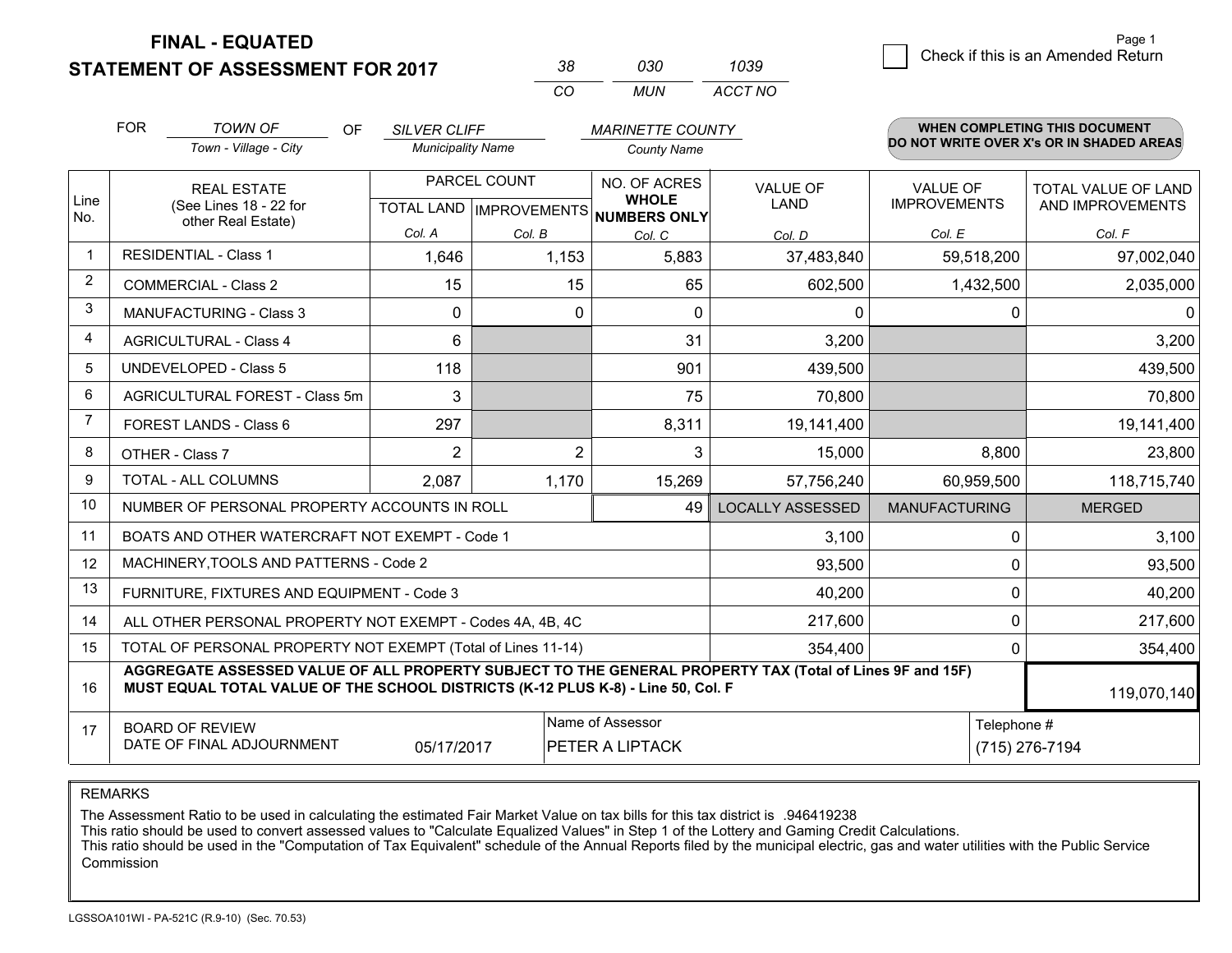*YEAR CO MUN ACCT NO* <sup>2017</sup> <sup>38</sup> <sup>030</sup> <sup>1039</sup>

Do not confuse FOREST LANDS (Line 7) with FOREST CROPS (in this section) - They are **NOT** the same

|    |                                                                                |                 |              | Private Forest Crop - Reg Class @ 10¢ per acre                   |                 | Private Forest Crop - Reg Class @ \$2.52 per acre             |                                                                              |                                                                    |               |                    |  |
|----|--------------------------------------------------------------------------------|-----------------|--------------|------------------------------------------------------------------|-----------------|---------------------------------------------------------------|------------------------------------------------------------------------------|--------------------------------------------------------------------|---------------|--------------------|--|
| 18 | (a) PARCELS                                                                    | (b) ACRES       |              | (c) ASSESSED VALUE                                               |                 | (d) PARCELS                                                   |                                                                              | (e) ACRES                                                          |               | (f) ASSESSED VALUE |  |
|    |                                                                                |                 |              |                                                                  |                 |                                                               |                                                                              |                                                                    |               |                    |  |
|    | Private Forest Crop - Special Class @ 20¢ per acre                             |                 |              |                                                                  |                 |                                                               | Entered Before 2005 Managed Forest - Ferrous Mining CLOSED @ \$8.27 per acre |                                                                    |               |                    |  |
| 19 | (a) PARCELS                                                                    | (b) ACRES       |              | (c) ASSESSED VALUE                                               |                 | (d) PARCELS                                                   |                                                                              | (e) ACRES                                                          |               | (f) ASSESSED VALUE |  |
|    |                                                                                |                 |              |                                                                  |                 |                                                               |                                                                              |                                                                    |               |                    |  |
|    |                                                                                |                 |              | Entered Before 2005 Managed Forest - OPEN @ \$.79 per acre       |                 |                                                               |                                                                              | Entered Before 2005 Managed Forest - CLOSED @ \$1.87 per acre      |               |                    |  |
| 20 | (a) PARCELS                                                                    | (b) ACRES       |              | (c) ASSESSED VALUE                                               |                 | (d) PARCELS                                                   |                                                                              | (e) ACRES                                                          |               | (f) ASSESSED VALUE |  |
|    | 41                                                                             | 1.482.85        |              | 3,152,400                                                        |                 | 119                                                           |                                                                              | 4.011.52                                                           |               | 9,260,500          |  |
|    | Entered After 2004 Managed Forest - OPEN @<br>\$2.14 per acre                  |                 |              |                                                                  |                 | Entered After 2004 Managed Forest - CLOSED @ \$10.68 per acre |                                                                              |                                                                    |               |                    |  |
| 21 | (a) PARCELS                                                                    | (b) ACRES       |              | (c) ASSESSED VALUE                                               |                 | (d) PARCELS<br>(e) ACRES                                      |                                                                              | (f) ASSESSED VALUE                                                 |               |                    |  |
|    |                                                                                |                 |              |                                                                  |                 |                                                               |                                                                              |                                                                    |               |                    |  |
|    | 42                                                                             | 1,634.81        |              | 3,133,600                                                        |                 | 117<br>3.727.22                                               |                                                                              |                                                                    | 8,143,100     |                    |  |
| 22 | (a) County Forest Cropland Acres                                               |                 |              | (b) Federal Acres                                                | (c) State Acres |                                                               |                                                                              | (d) County (NOT FOREST CROP) Acres                                 |               | (e) Other Acres    |  |
|    | 38,151.77                                                                      |                 |              | 40.29                                                            |                 | 5,449.5                                                       | 923.62                                                                       |                                                                    |               | 14,286.02          |  |
|    |                                                                                |                 |              | Assessed Value of Omitted Property From Prior Years (Sec. 70.44) |                 |                                                               |                                                                              | Assessed Value of Sec. 70.43 Corrections of Errors by Assessors    |               |                    |  |
| 23 |                                                                                | (a) REAL ESTATE |              | (b) PERSONAL                                                     |                 |                                                               |                                                                              | (c1) REAL ESTATE                                                   |               | (c2) PERSONAL      |  |
|    |                                                                                |                 |              |                                                                  |                 |                                                               |                                                                              |                                                                    |               |                    |  |
|    | Manufacturing Equated Value of Omitted Property From Prior Years (Sec. 70.995) |                 |              |                                                                  |                 |                                                               |                                                                              | Mfg. Equated Value of Sec.70.43 Corrections of Errors by Assessors |               |                    |  |
|    | (d) REAL ESTATE                                                                |                 | (e) PERSONAL |                                                                  |                 |                                                               | (f1) REAL ESTATE                                                             |                                                                    | (f2) PERSONAL |                    |  |
|    |                                                                                |                 |              |                                                                  |                 |                                                               |                                                                              |                                                                    |               |                    |  |

## **SPECIAL DISTRICTS**

| Line<br>No. | Enter 6-digit<br><b>Special District</b><br>Code (Col. A) | <b>Account</b><br><b>Number</b><br>(Col. B) | <b>Special District Name</b><br>(Col. C) | <b>Locally Assessed Value</b><br>of Real Estate and<br>Personal Property (Col. D) | Mfg Value of Real Estate<br>and Personal Property<br>(Col. E) | <b>Merged Value of</b><br><b>Real Estate and</b><br>Personal Property (Col. F) |
|-------------|-----------------------------------------------------------|---------------------------------------------|------------------------------------------|-----------------------------------------------------------------------------------|---------------------------------------------------------------|--------------------------------------------------------------------------------|
| 24          | 388030                                                    | 0238                                        | MC CASLEN LAKE REHABILITATION DISTRICT   | 3,650,000                                                                         |                                                               | 3,650,000                                                                      |
| 25          |                                                           |                                             |                                          |                                                                                   |                                                               |                                                                                |
| 26          |                                                           |                                             |                                          |                                                                                   |                                                               |                                                                                |
| 27          |                                                           |                                             |                                          |                                                                                   |                                                               |                                                                                |
| 28          |                                                           |                                             |                                          |                                                                                   |                                                               |                                                                                |
| 29          |                                                           |                                             |                                          |                                                                                   |                                                               |                                                                                |
| 30          |                                                           |                                             |                                          |                                                                                   |                                                               |                                                                                |
| 31          |                                                           |                                             |                                          |                                                                                   |                                                               |                                                                                |
| 32          |                                                           |                                             |                                          |                                                                                   |                                                               |                                                                                |
| 33          |                                                           |                                             |                                          |                                                                                   |                                                               |                                                                                |
| 34          |                                                           |                                             |                                          |                                                                                   |                                                               |                                                                                |
| 35          |                                                           |                                             |                                          |                                                                                   |                                                               |                                                                                |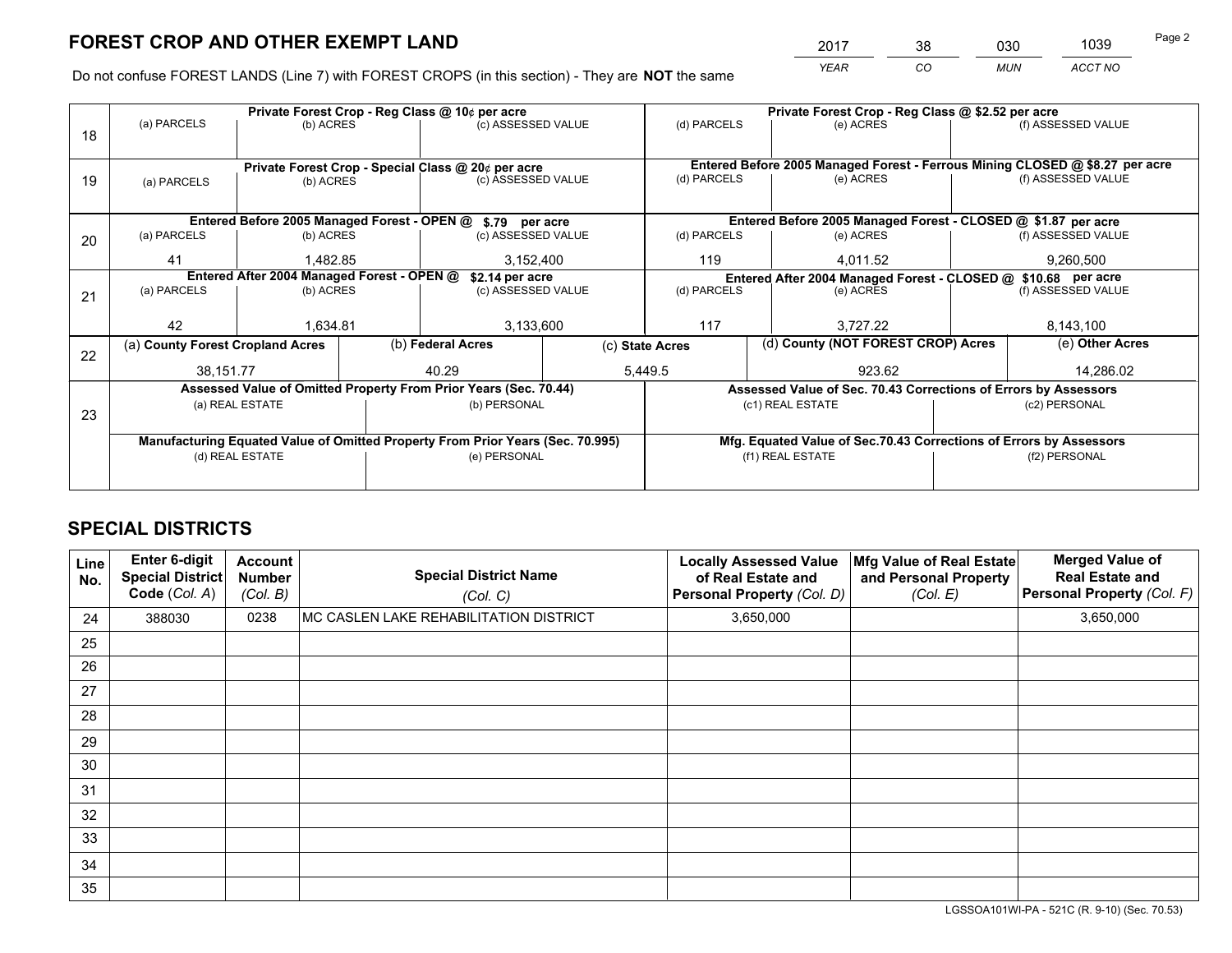|             |                                                          |                                             |                                                         | <b>YEAR</b>                                                                       | CO<br><b>MUN</b>                                              | ACCT NO                                                                        |
|-------------|----------------------------------------------------------|---------------------------------------------|---------------------------------------------------------|-----------------------------------------------------------------------------------|---------------------------------------------------------------|--------------------------------------------------------------------------------|
| Line<br>No. | Enter 6-digit<br><b>School District</b><br>Code (Col. A) | <b>Account</b><br><b>Number</b><br>(Col. B) | <b>School District Name</b><br>(Col. C)                 | <b>Locally Assessed Value</b><br>of Real Estate and<br>Personal Property (Col. D) | Mfg Value of Real Estate<br>and Personal Property<br>(Col. E) | <b>Merged Value of</b><br><b>Real Estate and</b><br>Personal Property (Col. F) |
|             | A. SCHOOL DISTRICTS (K-8 and K-12)                       |                                             |                                                         |                                                                                   |                                                               |                                                                                |
| 36          | 215992                                                   | 0132                                        | SCH D OF WABENO AREA                                    | 3,730,100                                                                         |                                                               | 3,730,100                                                                      |
| 37          | 386230                                                   | 0230                                        | SCH D OF WAUSAUKEE                                      | 115,340,040                                                                       |                                                               | 115,340,040                                                                    |
| 38          |                                                          |                                             |                                                         |                                                                                   |                                                               |                                                                                |
| 39          |                                                          |                                             |                                                         |                                                                                   |                                                               |                                                                                |
| 40          |                                                          |                                             |                                                         |                                                                                   |                                                               |                                                                                |
| 41          |                                                          |                                             |                                                         |                                                                                   |                                                               |                                                                                |
| 42          |                                                          |                                             |                                                         |                                                                                   |                                                               |                                                                                |
| 43          |                                                          |                                             |                                                         |                                                                                   |                                                               |                                                                                |
| 44          |                                                          |                                             |                                                         |                                                                                   |                                                               |                                                                                |
| 45<br>46    |                                                          |                                             |                                                         |                                                                                   |                                                               |                                                                                |
| 47          |                                                          |                                             |                                                         |                                                                                   |                                                               |                                                                                |
| 48          |                                                          |                                             |                                                         |                                                                                   |                                                               |                                                                                |
| 49          |                                                          |                                             |                                                         |                                                                                   |                                                               |                                                                                |
| 50          |                                                          |                                             | TOTAL ASSESSED VALUE OF SCHOOL DISTRICTS (K-8 and K-12) | 119,070,140                                                                       |                                                               | 119,070,140                                                                    |
|             | <b>UNION HIGH SCHOOL DISTRICTS</b><br>B.                 |                                             |                                                         |                                                                                   |                                                               |                                                                                |
| 51          |                                                          |                                             |                                                         |                                                                                   |                                                               |                                                                                |
| 52          |                                                          |                                             |                                                         |                                                                                   |                                                               |                                                                                |
| 53          |                                                          |                                             |                                                         |                                                                                   |                                                               |                                                                                |
| 54          |                                                          |                                             |                                                         |                                                                                   |                                                               |                                                                                |
| 55          |                                                          |                                             | TOTAL ASSESSED VALUE OF UNION HIGH SCHOOLS              |                                                                                   |                                                               |                                                                                |
|             | <b>TECHNICAL COLLEGE DISTRICTS</b><br>C.                 |                                             |                                                         |                                                                                   |                                                               |                                                                                |
| 56          | 001300                                                   | 0012                                        | NORTHEAST WISCONSIN TECH COLLEGE GNBY                   | 119,070,140                                                                       |                                                               | 119,070,140                                                                    |
| 57          |                                                          |                                             |                                                         |                                                                                   |                                                               |                                                                                |
| 58          |                                                          |                                             |                                                         |                                                                                   |                                                               |                                                                                |
| 59          |                                                          |                                             | TOTAL ASSESSED VALUE OF TECHNICAL COLLEGES              | 119,070,140                                                                       |                                                               | 119,070,140                                                                    |

38

030

# *I hereby certify, to the best of my knowledge and belief, this form is complete and correct.*

**SCHOOL DISTRICTS**

| Print name of preparer | Title                    |                | Date (MM / DD / CCYY) |
|------------------------|--------------------------|----------------|-----------------------|
|                        |                          |                |                       |
| Signature of preparer  | Contact Telephone Number | E-mail address |                       |
|                        | $\sim$                   |                |                       |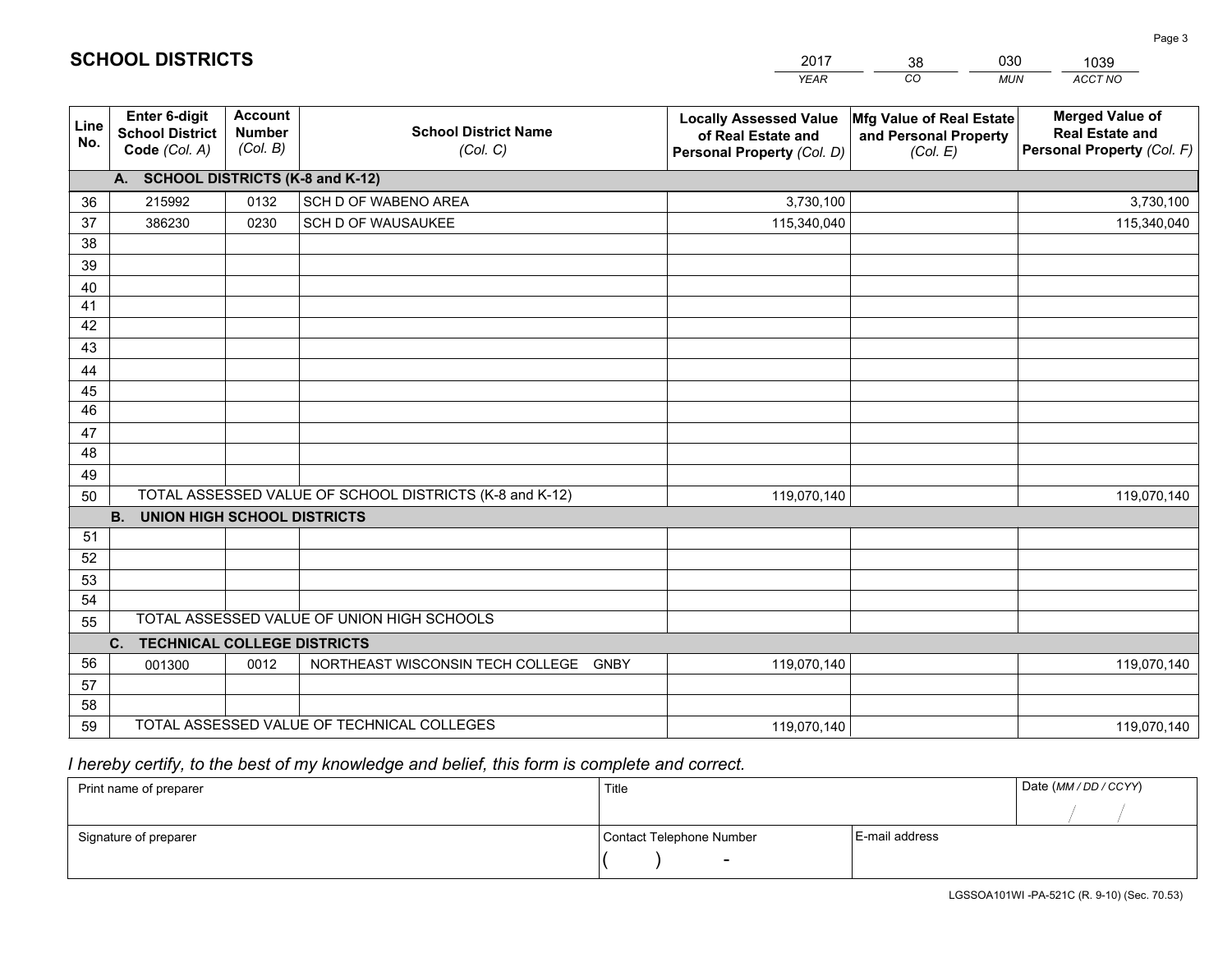#### **HIGHLIGHTS**

- 1. Complete the Statement of Assessment after the Board of Review. Reflect any changes made there.
- 2. Use black ink to complete.
- 3. Line 16 must equal Line 50, Col D.
- 4. Line 55 must equal the total of K-8 schools listed on lines 36-49. Do not include K-12 schools in this comparision.
- 5. Line 59, Col. D must equal Line 16.
- 6. Special District, School District and Technical College District values must include both real estate and personal property. Examples of Special districts are: town sanitary districts, public inland lake protection and rehabilitation districts, and metropolitan sewerage districts.
- 7. DO NOT INCLUDE Manufacturing property values.DOR will print these values on the final SOA.

STEFFANIE BISHOP TOWN OF SILVER CLIFF N11684 BOAT LANDING #11 RD

TOWN OF SILVER CLIFF STEFFANIE BISHOP

SILVER CLIFF, WI 54104

N11684 BOAT LANDING #11 I<br>SILVER CLIFF, WI 54104

윤

 8. Accuracy of this form is very important. The values reported directly affect the equalized value DOR calculates for school and special districts.

#### **Page 1:**

 If not prefilled, enter the tax year,county and municipal code,municipal type, municipal name and county name on the top of form.

Check the Amended box, if filing an amended / corrected SOA.

 Report the parcel count, acres and assessed value of taxable general property, total parcel count, (real and personal), total acres, and values from final figures set by the Board of Review.

- A. Real Estate land and improvements (buildings, etc.) is reported on lines 1 8, total line 9.
- B. Personal Property is reported on lines 11 14, Column D, total line 15.
- C. To complete this report, use the computer produced summary of the assessment roll that shows these amounts.
- D. Use whole numbers only.
- E. Add each line across and each column down to verify entries.

#### **Page 2:**

- A. Report Special Items (not subject to general property tax).
- 1. Private Forest Croplands and Managed Forest Lands are reported on lines 18,19, 20 and 21. Be sure to report assessed values **NOT** taxes.
- 2. You should have copies of the orders of entry, orders of withdrawal, etc., to update your assessment roll.
	- 3. Show hundredths of acres (e.g. 39.75).
- 4. Tax exempt lands are reported on line 22.
- 5. Omitted property and sec. 70.43, Wis. Stats., corrections of errors by assessor are reported on line 23. Report real estate and personal property separately. These should be for **prior years**, not something found on the current assessment roll after the board of review.
- B. Special District (Lines 24-35) Include the value of both real and personal property.
- The Department of Revenue (DOR) preprints much of the information regarding names and codes for schools, special districts,etc. If a district is not listed, enter the name and value only, DOR will enter the proper code.

### **Page 3 School Districts:**

Include the value of both real and personal property.

Report School District (regular, elementary, union high school, and technical college).

- 1. Regular (K-12) and Elementary (K-8) school values are reported on lines 36-49, total on line 50.
- 2. Union High School (UHS) (use only if elementary schools are listed on lines 36-49) are reported on lines 51-54. UHS total value (line 55) must equal to the total **elementary school** values reported on lines 36-49. Do notinclude K-12 schools in this comparison.
- 3. Technical College values are reported on lines 56-58, total on line 59.
- 4. Use the computer summary that shows these amounts to complete this report.

#### **This form is due the second Monday in June. File this report only after your Board of Review is complete.**

 *If you have questions: Return forms to:*

 Email: lgs@wisconsin.gov Wisconsin Department of RevenueCall:  $(608)$  266-2569 or  $(608)$  264-6892 Fax number: (608) 264-6887 PO Box 8971

Local Government Services Section 6-97 Madison WI 53708-8971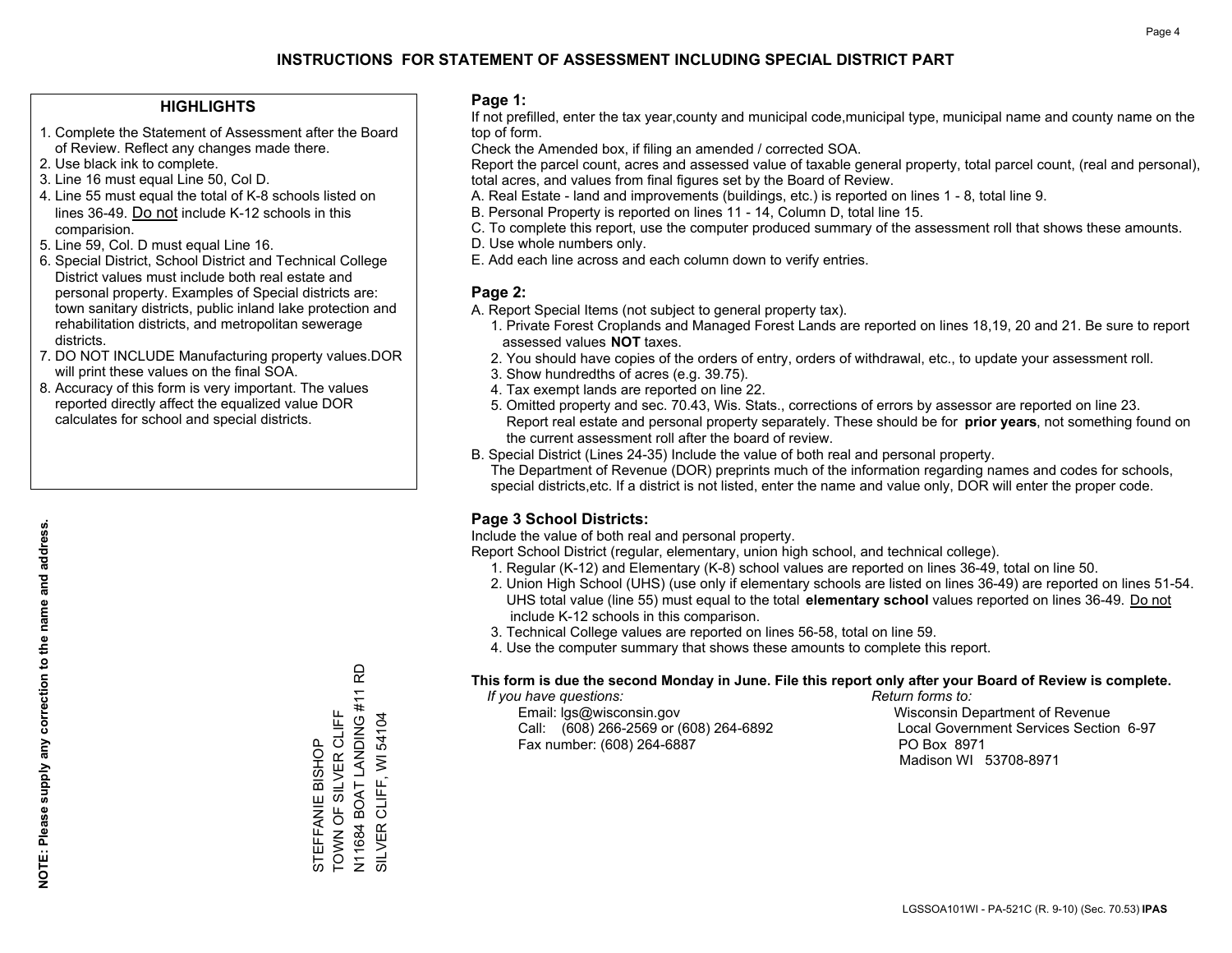**STATEMENT OF ASSESSMENT FOR 2017** 

| 38. | 032   | 1040    |
|-----|-------|---------|
| CO. | MI IN | ACCT NO |

|                | <b>FOR</b><br><b>TOWN OF</b><br><b>OF</b><br><b>STEPHENSON</b>                                                                                                                               |                                                              | <b>MARINETTE COUNTY</b>  |              |                                                                      | WHEN COMPLETING THIS DOCUMENT<br>DO NOT WRITE OVER X's OR IN SHADED AREAS |                                        |                                         |
|----------------|----------------------------------------------------------------------------------------------------------------------------------------------------------------------------------------------|--------------------------------------------------------------|--------------------------|--------------|----------------------------------------------------------------------|---------------------------------------------------------------------------|----------------------------------------|-----------------------------------------|
|                |                                                                                                                                                                                              | Town - Village - City                                        | <b>Municipality Name</b> |              | <b>County Name</b>                                                   |                                                                           |                                        |                                         |
| Line<br>No.    | <b>REAL ESTATE</b><br>(See Lines 18 - 22 for                                                                                                                                                 |                                                              |                          | PARCEL COUNT | NO. OF ACRES<br><b>WHOLE</b><br>TOTAL LAND IMPROVEMENTS NUMBERS ONLY | <b>VALUE OF</b><br><b>LAND</b>                                            | <b>VALUE OF</b><br><b>IMPROVEMENTS</b> | TOTAL VALUE OF LAND<br>AND IMPROVEMENTS |
|                |                                                                                                                                                                                              | other Real Estate)                                           | Col. A                   | Col. B       | Col. C                                                               | Col. D                                                                    | Col. E                                 | Col. F                                  |
| -1             |                                                                                                                                                                                              | <b>RESIDENTIAL - Class 1</b>                                 | 6,190                    | 4,475        | 13,929                                                               | 138,267,300                                                               | 311,165,700                            | 449,433,000                             |
| 2              |                                                                                                                                                                                              | <b>COMMERCIAL - Class 2</b>                                  | 118                      | 93           | 679                                                                  | 4,358,200                                                                 | 14,446,000                             | 18,804,200                              |
| 3              |                                                                                                                                                                                              | <b>MANUFACTURING - Class 3</b>                               | 5                        | 4            | 63                                                                   | 135,700                                                                   | 113,800                                | 249,500                                 |
| 4              |                                                                                                                                                                                              | <b>AGRICULTURAL - Class 4</b>                                | 518                      |              | 10,873                                                               | 1,855,500                                                                 |                                        | 1,855,500                               |
| 5              |                                                                                                                                                                                              | UNDEVELOPED - Class 5                                        | 497                      |              | 4,595                                                                | 3,849,000                                                                 |                                        | 3,849,000                               |
| 6              | AGRICULTURAL FOREST - Class 5m                                                                                                                                                               |                                                              | 315                      |              | 4,716                                                                | 4,807,300                                                                 |                                        | 4,807,300                               |
| $\overline{7}$ |                                                                                                                                                                                              | FOREST LANDS - Class 6                                       | 1,370                    |              | 31,136                                                               | 62,598,300                                                                |                                        | 62,598,300                              |
| 8              |                                                                                                                                                                                              | OTHER - Class 7                                              | 47                       | 42           | 86                                                                   | 422,300                                                                   | 4,270,200                              | 4,692,500                               |
| 9              |                                                                                                                                                                                              | TOTAL - ALL COLUMNS                                          | 9,060                    | 4,614        | 66,077                                                               | 216,293,600                                                               | 329,995,700                            | 546,289,300                             |
| 10             |                                                                                                                                                                                              | NUMBER OF PERSONAL PROPERTY ACCOUNTS IN ROLL                 |                          |              | 92                                                                   | <b>LOCALLY ASSESSED</b>                                                   | <b>MANUFACTURING</b>                   | <b>MERGED</b>                           |
| 11             |                                                                                                                                                                                              | BOATS AND OTHER WATERCRAFT NOT EXEMPT - Code 1               |                          |              |                                                                      | 74,700                                                                    | 0                                      | 74,700                                  |
| 12             |                                                                                                                                                                                              | MACHINERY, TOOLS AND PATTERNS - Code 2                       |                          |              |                                                                      | 658,100                                                                   | 104,200                                | 762,300                                 |
| 13             |                                                                                                                                                                                              | FURNITURE, FIXTURES AND EQUIPMENT - Code 3                   |                          |              |                                                                      | 352,100                                                                   | 100                                    | 352,200                                 |
| 14             |                                                                                                                                                                                              | ALL OTHER PERSONAL PROPERTY NOT EXEMPT - Codes 4A, 4B, 4C    |                          |              |                                                                      | 464,400                                                                   | 200                                    | 464,600                                 |
| 15             |                                                                                                                                                                                              | TOTAL OF PERSONAL PROPERTY NOT EXEMPT (Total of Lines 11-14) |                          |              |                                                                      | 1,549,300                                                                 | 104,500                                | 1,653,800                               |
| 16             | AGGREGATE ASSESSED VALUE OF ALL PROPERTY SUBJECT TO THE GENERAL PROPERTY TAX (Total of Lines 9F and 15F)<br>MUST EQUAL TOTAL VALUE OF THE SCHOOL DISTRICTS (K-12 PLUS K-8) - Line 50, Col. F |                                                              |                          |              |                                                                      |                                                                           |                                        | 547,943,100                             |
| 17             | Name of Assessor<br><b>BOARD OF REVIEW</b><br>DATE OF FINAL ADJOURNMENT<br>06/05/2017<br>FAIR MARKET ASSESSMENTS                                                                             |                                                              |                          |              |                                                                      |                                                                           | Telephone #                            | (920) 468-9698                          |

REMARKS

The Assessment Ratio to be used in calculating the estimated Fair Market Value on tax bills for this tax district is .954939591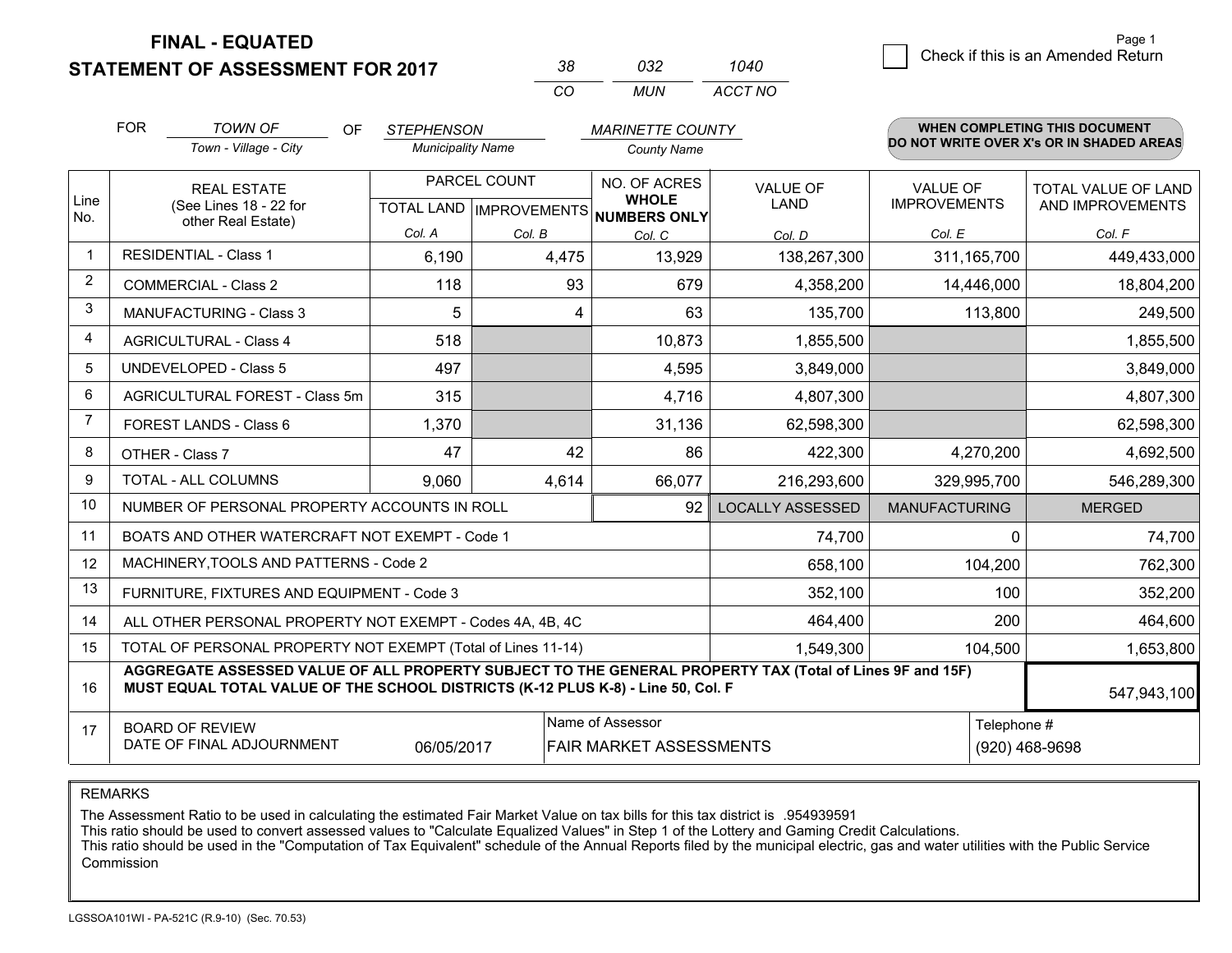*YEAR CO MUN ACCT NO* <sup>2017</sup> <sup>38</sup> <sup>032</sup> <sup>1040</sup>

Do not confuse FOREST LANDS (Line 7) with FOREST CROPS (in this section) - They are **NOT** the same

|    |                                                                                | Private Forest Crop - Reg Class @ 10¢ per acre                   |                   |                    |  | Private Forest Crop - Reg Class @ \$2.52 per acre             |                                                                              |                                                                    |                 |                    |
|----|--------------------------------------------------------------------------------|------------------------------------------------------------------|-------------------|--------------------|--|---------------------------------------------------------------|------------------------------------------------------------------------------|--------------------------------------------------------------------|-----------------|--------------------|
| 18 | (a) PARCELS                                                                    | (b) ACRES                                                        |                   | (c) ASSESSED VALUE |  | (d) PARCELS                                                   |                                                                              | (e) ACRES                                                          |                 | (f) ASSESSED VALUE |
|    |                                                                                |                                                                  |                   |                    |  | 9                                                             |                                                                              | 355.56                                                             |                 | 521,400            |
|    |                                                                                | Private Forest Crop - Special Class @ 20¢ per acre               |                   |                    |  |                                                               | Entered Before 2005 Managed Forest - Ferrous Mining CLOSED @ \$8.27 per acre |                                                                    |                 |                    |
| 19 | (a) PARCELS                                                                    | (b) ACRES                                                        |                   | (c) ASSESSED VALUE |  | (d) PARCELS                                                   |                                                                              | (e) ACRES                                                          |                 | (f) ASSESSED VALUE |
|    |                                                                                |                                                                  |                   |                    |  |                                                               |                                                                              |                                                                    |                 |                    |
|    |                                                                                | Entered Before 2005 Managed Forest - OPEN @ \$.79 per acre       |                   |                    |  |                                                               |                                                                              | Entered Before 2005 Managed Forest - CLOSED @ \$1.87 per acre      |                 |                    |
| 20 | (a) PARCELS                                                                    | (b) ACRES                                                        |                   | (c) ASSESSED VALUE |  | (d) PARCELS                                                   |                                                                              | (e) ACRES                                                          |                 | (f) ASSESSED VALUE |
|    | 10                                                                             | 211.94                                                           |                   | 465.100            |  | 133                                                           | 4.243.34                                                                     |                                                                    | 8,158,300       |                    |
|    | Entered After 2004 Managed Forest - OPEN @<br>\$2.14 per acre                  |                                                                  |                   |                    |  | Entered After 2004 Managed Forest - CLOSED @ \$10.68 per acre |                                                                              |                                                                    |                 |                    |
| 21 | (a) PARCELS                                                                    | (b) ACRES                                                        |                   | (c) ASSESSED VALUE |  | (d) PARCELS                                                   |                                                                              | (e) ACRES                                                          |                 | (f) ASSESSED VALUE |
|    |                                                                                |                                                                  |                   |                    |  |                                                               |                                                                              |                                                                    |                 |                    |
|    | 22                                                                             | 848.75                                                           |                   | 1,666,000          |  | 207<br>6,607.16                                               |                                                                              |                                                                    | 13,083,400      |                    |
| 22 | (a) County Forest Cropland Acres                                               |                                                                  | (b) Federal Acres |                    |  | (d) County (NOT FOREST CROP) Acres<br>(c) State Acres         |                                                                              |                                                                    | (e) Other Acres |                    |
|    | 17,366.06                                                                      |                                                                  | 2.14              |                    |  | 12,681.62                                                     |                                                                              | 1,099.05                                                           |                 | 1,124.28           |
|    |                                                                                | Assessed Value of Omitted Property From Prior Years (Sec. 70.44) |                   |                    |  |                                                               |                                                                              | Assessed Value of Sec. 70.43 Corrections of Errors by Assessors    |                 |                    |
|    |                                                                                | (a) REAL ESTATE                                                  |                   | (b) PERSONAL       |  |                                                               |                                                                              | (c1) REAL ESTATE                                                   |                 | (c2) PERSONAL      |
| 23 |                                                                                |                                                                  |                   |                    |  |                                                               |                                                                              |                                                                    |                 |                    |
|    | Manufacturing Equated Value of Omitted Property From Prior Years (Sec. 70.995) |                                                                  |                   |                    |  |                                                               |                                                                              | Mfg. Equated Value of Sec.70.43 Corrections of Errors by Assessors |                 |                    |
|    |                                                                                | (d) REAL ESTATE                                                  |                   | (e) PERSONAL       |  |                                                               |                                                                              | (f1) REAL ESTATE                                                   | (f2) PERSONAL   |                    |
|    |                                                                                |                                                                  |                   |                    |  |                                                               |                                                                              |                                                                    |                 |                    |

## **SPECIAL DISTRICTS**

| Line<br>No. | Enter 6-digit<br><b>Special District</b> | <b>Account</b><br><b>Number</b> | <b>Special District Name</b> | <b>Locally Assessed Value</b><br>of Real Estate and | Mfg Value of Real Estate<br>and Personal Property | <b>Merged Value of</b><br><b>Real Estate and</b> |
|-------------|------------------------------------------|---------------------------------|------------------------------|-----------------------------------------------------|---------------------------------------------------|--------------------------------------------------|
|             | Code (Col. A)                            | (Col. B)                        | (Col. C)                     | Personal Property (Col. D)                          | (Col. E)                                          | Personal Property (Col. F)                       |
| 24          |                                          |                                 |                              |                                                     |                                                   |                                                  |
| 25          |                                          |                                 |                              |                                                     |                                                   |                                                  |
| 26          |                                          |                                 |                              |                                                     |                                                   |                                                  |
| 27          |                                          |                                 |                              |                                                     |                                                   |                                                  |
| 28          |                                          |                                 |                              |                                                     |                                                   |                                                  |
| 29          |                                          |                                 |                              |                                                     |                                                   |                                                  |
| 30          |                                          |                                 |                              |                                                     |                                                   |                                                  |
| 31          |                                          |                                 |                              |                                                     |                                                   |                                                  |
| 32          |                                          |                                 |                              |                                                     |                                                   |                                                  |
| 33          |                                          |                                 |                              |                                                     |                                                   |                                                  |
| 34          |                                          |                                 |                              |                                                     |                                                   |                                                  |
| 35          |                                          |                                 |                              |                                                     |                                                   |                                                  |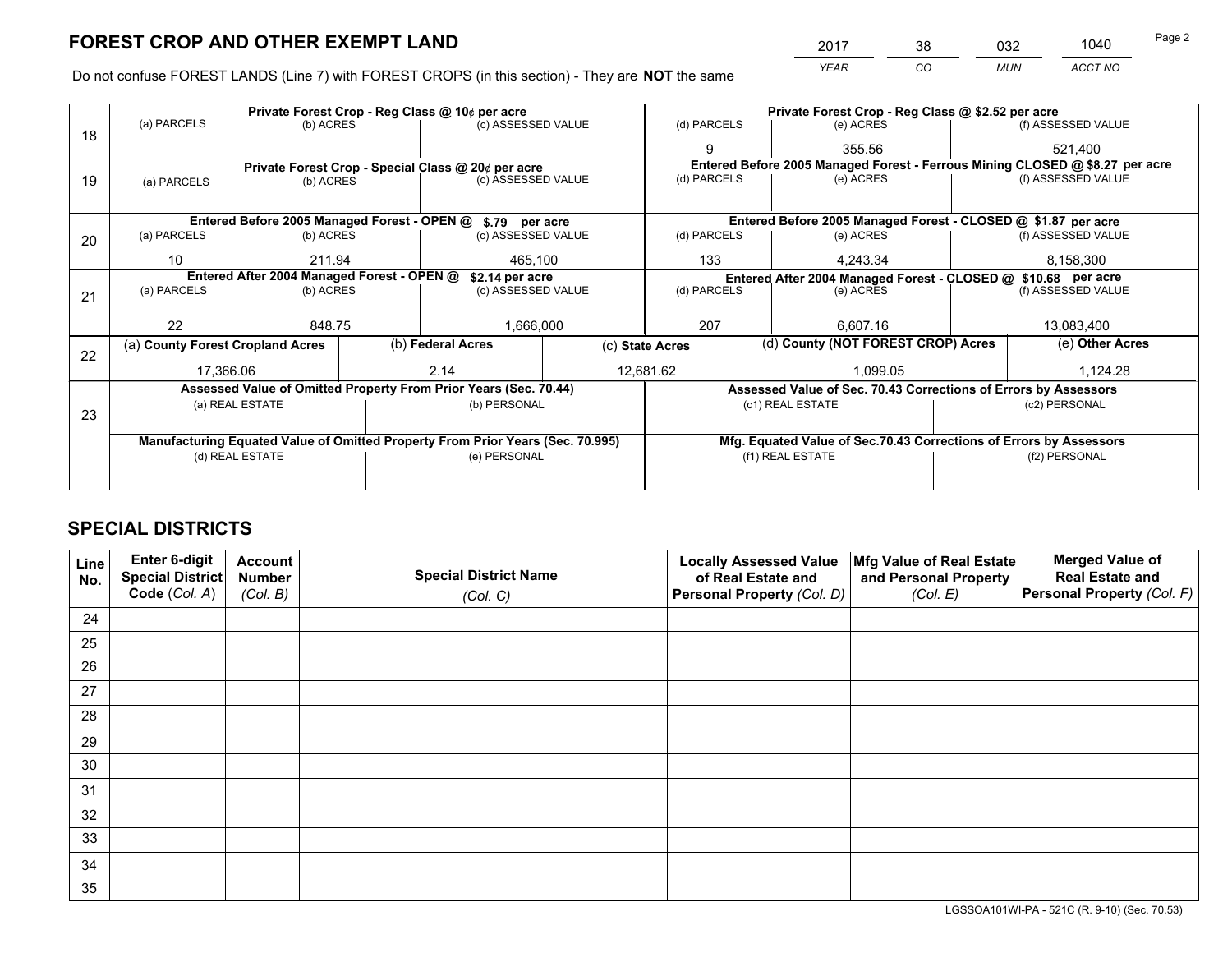|                 |                                                                 |                                             |                                                         | <b>YEAR</b>                                                                       | CO<br><b>MUN</b>                                              | ACCT NO                                                                        |
|-----------------|-----------------------------------------------------------------|---------------------------------------------|---------------------------------------------------------|-----------------------------------------------------------------------------------|---------------------------------------------------------------|--------------------------------------------------------------------------------|
| Line<br>No.     | <b>Enter 6-digit</b><br><b>School District</b><br>Code (Col. A) | <b>Account</b><br><b>Number</b><br>(Col. B) | <b>School District Name</b><br>(Col. C)                 | <b>Locally Assessed Value</b><br>of Real Estate and<br>Personal Property (Col. D) | Mfg Value of Real Estate<br>and Personal Property<br>(Col. E) | <b>Merged Value of</b><br><b>Real Estate and</b><br>Personal Property (Col. F) |
|                 | A. SCHOOL DISTRICTS (K-8 and K-12)                              |                                             |                                                         |                                                                                   |                                                               |                                                                                |
| 36              | 381232                                                          | 0224                                        | SCH D OF CRIVITZ                                        | 547,589,100                                                                       | 354,000                                                       | 547,943,100                                                                    |
| 37              |                                                                 |                                             |                                                         |                                                                                   |                                                               |                                                                                |
| 38              |                                                                 |                                             |                                                         |                                                                                   |                                                               |                                                                                |
| 39              |                                                                 |                                             |                                                         |                                                                                   |                                                               |                                                                                |
| 40              |                                                                 |                                             |                                                         |                                                                                   |                                                               |                                                                                |
| 41<br>42        |                                                                 |                                             |                                                         |                                                                                   |                                                               |                                                                                |
| 43              |                                                                 |                                             |                                                         |                                                                                   |                                                               |                                                                                |
| 44              |                                                                 |                                             |                                                         |                                                                                   |                                                               |                                                                                |
| 45              |                                                                 |                                             |                                                         |                                                                                   |                                                               |                                                                                |
| $\overline{46}$ |                                                                 |                                             |                                                         |                                                                                   |                                                               |                                                                                |
| 47              |                                                                 |                                             |                                                         |                                                                                   |                                                               |                                                                                |
| 48              |                                                                 |                                             |                                                         |                                                                                   |                                                               |                                                                                |
| 49              |                                                                 |                                             |                                                         |                                                                                   |                                                               |                                                                                |
| 50              |                                                                 |                                             | TOTAL ASSESSED VALUE OF SCHOOL DISTRICTS (K-8 and K-12) | 547,589,100                                                                       | 354,000                                                       | 547,943,100                                                                    |
|                 | <b>B.</b><br><b>UNION HIGH SCHOOL DISTRICTS</b>                 |                                             |                                                         |                                                                                   |                                                               |                                                                                |
| 51              |                                                                 |                                             |                                                         |                                                                                   |                                                               |                                                                                |
| 52              |                                                                 |                                             |                                                         |                                                                                   |                                                               |                                                                                |
| 53              |                                                                 |                                             |                                                         |                                                                                   |                                                               |                                                                                |
| 54              |                                                                 |                                             | TOTAL ASSESSED VALUE OF UNION HIGH SCHOOLS              |                                                                                   |                                                               |                                                                                |
| 55              |                                                                 |                                             |                                                         |                                                                                   |                                                               |                                                                                |
| 56              | C.<br><b>TECHNICAL COLLEGE DISTRICTS</b>                        | 0012                                        | NORTHEAST WISCONSIN TECH COLLEGE<br><b>GNBY</b>         | 547,589,100                                                                       | 354,000                                                       |                                                                                |
| 57              | 001300                                                          |                                             |                                                         |                                                                                   |                                                               | 547,943,100                                                                    |
| 58              |                                                                 |                                             |                                                         |                                                                                   |                                                               |                                                                                |
| 59              |                                                                 |                                             | TOTAL ASSESSED VALUE OF TECHNICAL COLLEGES              | 547,589,100                                                                       | 354,000                                                       | 547,943,100                                                                    |

38

032

 *I hereby certify, to the best of my knowledge and belief, this form is complete and correct.*

**SCHOOL DISTRICTS**

| Print name of preparer | Title                    |                | Date (MM/DD/CCYY) |
|------------------------|--------------------------|----------------|-------------------|
|                        |                          |                |                   |
| Signature of preparer  | Contact Telephone Number | E-mail address |                   |
|                        | $\overline{\phantom{0}}$ |                |                   |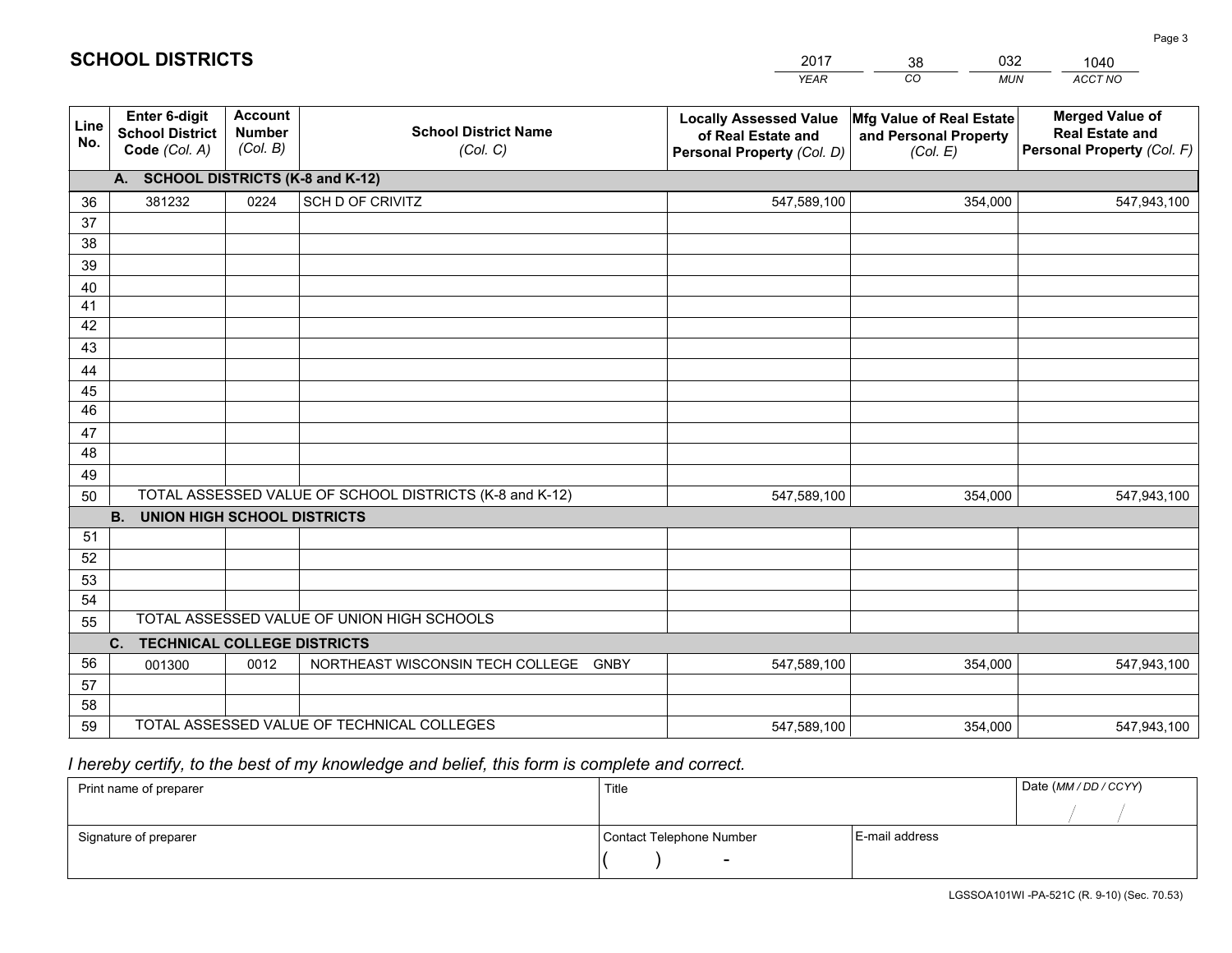#### **HIGHLIGHTS**

- 1. Complete the Statement of Assessment after the Board of Review. Reflect any changes made there.
- 2. Use black ink to complete.
- 3. Line 16 must equal Line 50, Col D.
- 4. Line 55 must equal the total of K-8 schools listed on lines 36-49. Do not include K-12 schools in this comparision.
- 5. Line 59, Col. D must equal Line 16.
- 6. Special District, School District and Technical College District values must include both real estate and personal property. Examples of Special districts are: town sanitary districts, public inland lake protection and rehabilitation districts, and metropolitan sewerage districts.
- 7. DO NOT INCLUDE Manufacturing property values.DOR will print these values on the final SOA.
- 8. Accuracy of this form is very important. The values reported directly affect the equalized value DOR calculates for school and special districts.

#### **Page 1:**

 If not prefilled, enter the tax year,county and municipal code,municipal type, municipal name and county name on the top of form.

Check the Amended box, if filing an amended / corrected SOA.

 Report the parcel count, acres and assessed value of taxable general property, total parcel count, (real and personal), total acres, and values from final figures set by the Board of Review.

- A. Real Estate land and improvements (buildings, etc.) is reported on lines 1 8, total line 9.
- B. Personal Property is reported on lines 11 14, Column D, total line 15.
- C. To complete this report, use the computer produced summary of the assessment roll that shows these amounts.
- D. Use whole numbers only.
- E. Add each line across and each column down to verify entries.

#### **Page 2:**

- A. Report Special Items (not subject to general property tax).
- 1. Private Forest Croplands and Managed Forest Lands are reported on lines 18,19, 20 and 21. Be sure to report assessed values **NOT** taxes.
- 2. You should have copies of the orders of entry, orders of withdrawal, etc., to update your assessment roll.
	- 3. Show hundredths of acres (e.g. 39.75).
- 4. Tax exempt lands are reported on line 22.
- 5. Omitted property and sec. 70.43, Wis. Stats., corrections of errors by assessor are reported on line 23. Report real estate and personal property separately. These should be for **prior years**, not something found on the current assessment roll after the board of review.
- B. Special District (Lines 24-35) Include the value of both real and personal property.

 The Department of Revenue (DOR) preprints much of the information regarding names and codes for schools, special districts,etc. If a district is not listed, enter the name and value only, DOR will enter the proper code.

### **Page 3 School Districts:**

Include the value of both real and personal property.

Report School District (regular, elementary, union high school, and technical college).

- 1. Regular (K-12) and Elementary (K-8) school values are reported on lines 36-49, total on line 50.
- 2. Union High School (UHS) (use only if elementary schools are listed on lines 36-49) are reported on lines 51-54. UHS total value (line 55) must equal to the total **elementary school** values reported on lines 36-49. Do notinclude K-12 schools in this comparison.
- 3. Technical College values are reported on lines 56-58, total on line 59.
- 4. Use the computer summary that shows these amounts to complete this report.

#### **This form is due the second Monday in June. File this report only after your Board of Review is complete.**

 *If you have questions: Return forms to:*

 Email: lgs@wisconsin.gov Wisconsin Department of RevenueCall:  $(608)$  266-2569 or  $(608)$  264-6892 Fax number: (608) 264-6887 PO Box 8971

Local Government Services Section 6-97 Madison WI 53708-8971

ELAINE OLSON

TOWN OF STEPHENSON W9484 COUNTY RD X CRIVITZ, WI 54114 - 8547

CRIVITZ, WI 54114 - 8547 W9484 COUNTY RD X

ELAINE OLSON<br>TOWN OF STEPHENSON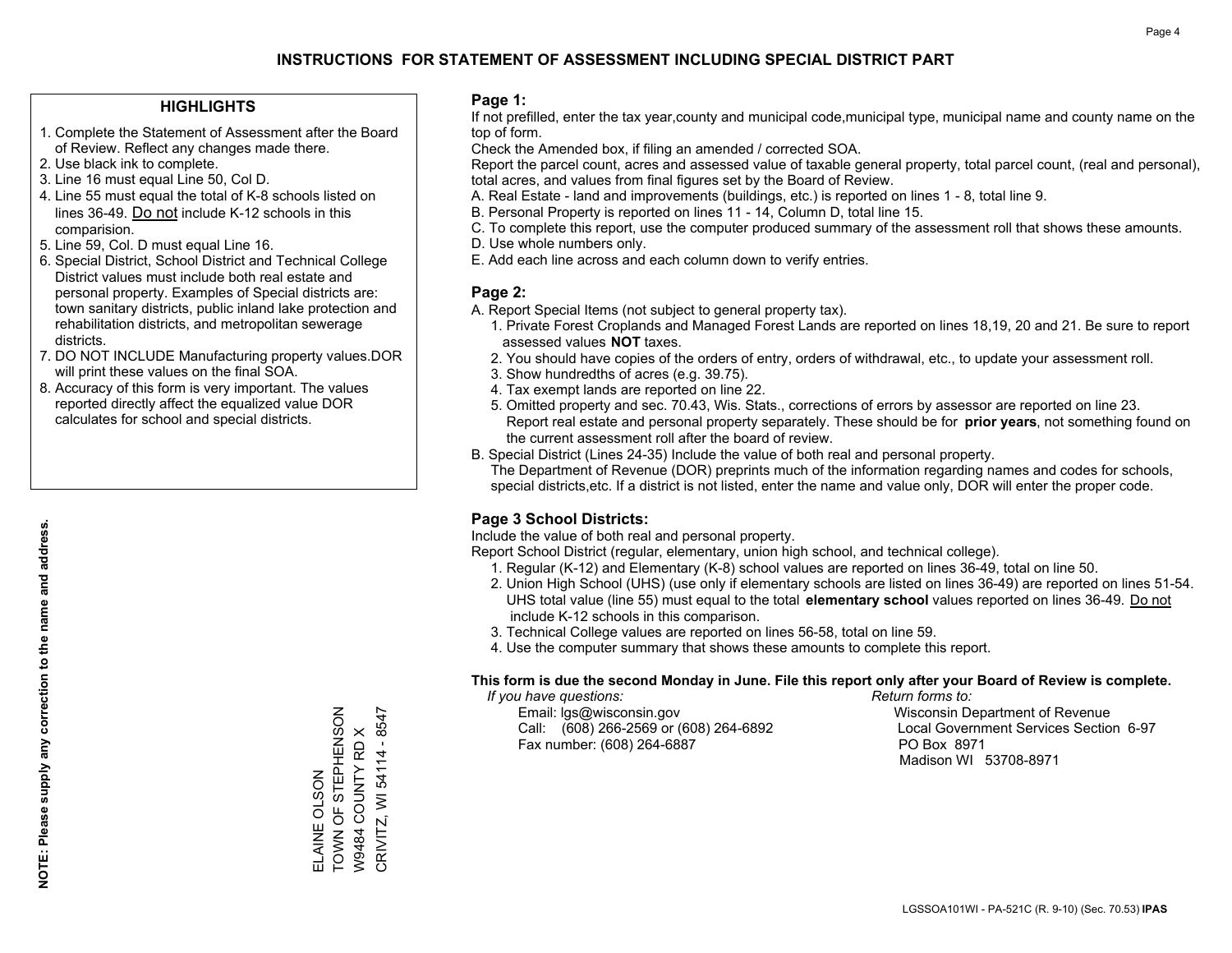**STATEMENT OF ASSESSMENT FOR 2017** 

| 38. | กว4 | 1041    |
|-----|-----|---------|
| CO. | MUN | ACCT NO |

|                | <b>FOR</b>                                                                                                                                                                                   | <b>TOWN OF</b><br>OF                                         | <b>WAGNER</b>            |              | <b>MARINETTE COUNTY</b>                                              |                                |                                        | WHEN COMPLETING THIS DOCUMENT                  |
|----------------|----------------------------------------------------------------------------------------------------------------------------------------------------------------------------------------------|--------------------------------------------------------------|--------------------------|--------------|----------------------------------------------------------------------|--------------------------------|----------------------------------------|------------------------------------------------|
|                |                                                                                                                                                                                              | Town - Village - City                                        | <b>Municipality Name</b> |              | <b>County Name</b>                                                   |                                |                                        | DO NOT WRITE OVER X's OR IN SHADED AREAS       |
| Line<br>No.    | <b>REAL ESTATE</b><br>(See Lines 18 - 22 for                                                                                                                                                 |                                                              |                          | PARCEL COUNT | NO. OF ACRES<br><b>WHOLE</b><br>TOTAL LAND IMPROVEMENTS NUMBERS ONLY | <b>VALUE OF</b><br><b>LAND</b> | <b>VALUE OF</b><br><b>IMPROVEMENTS</b> | <b>TOTAL VALUE OF LAND</b><br>AND IMPROVEMENTS |
|                |                                                                                                                                                                                              | other Real Estate)                                           | Col. A                   | Col. B       | Col. C                                                               | Col. D                         | Col. E                                 | Col. F                                         |
|                |                                                                                                                                                                                              | <b>RESIDENTIAL - Class 1</b>                                 | 902                      | 673          | 2,079                                                                | 22,459,244                     | 45,101,690                             | 67,560,934                                     |
| 2              |                                                                                                                                                                                              | <b>COMMERCIAL - Class 2</b>                                  | 11                       | 10           | 14                                                                   | 76,200                         | 318,800                                | 395,000                                        |
| 3              |                                                                                                                                                                                              | <b>MANUFACTURING - Class 3</b>                               | $\Omega$                 | 0            | $\Omega$                                                             | 0                              |                                        | $\mathbf{0}$<br>0                              |
| 4              |                                                                                                                                                                                              | <b>AGRICULTURAL - Class 4</b>                                | 130                      |              | 1,889                                                                | 303,033                        |                                        | 303,033                                        |
| 5              |                                                                                                                                                                                              | UNDEVELOPED - Class 5                                        | 246                      |              | 2,710                                                                | 1,984,525                      |                                        | 1,984,525                                      |
| 6              | AGRICULTURAL FOREST - Class 5m                                                                                                                                                               |                                                              | 77                       |              | 1,394                                                                | 1,247,732                      |                                        | 1,247,732                                      |
| $\overline{7}$ |                                                                                                                                                                                              | FOREST LANDS - Class 6                                       | 591                      |              | 15,041                                                               | 26,753,099                     |                                        | 26,753,099                                     |
| 8              |                                                                                                                                                                                              | OTHER - Class 7                                              | 6                        | 6            | 11                                                                   | 44,700                         | 709,700                                | 754,400                                        |
| 9              |                                                                                                                                                                                              | TOTAL - ALL COLUMNS                                          | 1,963                    | 689          | 23,138                                                               | 52,868,533                     | 46,130,190                             | 98,998,723                                     |
| 10             |                                                                                                                                                                                              | NUMBER OF PERSONAL PROPERTY ACCOUNTS IN ROLL                 |                          |              | 22                                                                   | <b>LOCALLY ASSESSED</b>        | <b>MANUFACTURING</b>                   | <b>MERGED</b>                                  |
| 11             |                                                                                                                                                                                              | BOATS AND OTHER WATERCRAFT NOT EXEMPT - Code 1               |                          |              |                                                                      | 0                              |                                        | $\Omega$<br>$\Omega$                           |
| 12             |                                                                                                                                                                                              | MACHINERY, TOOLS AND PATTERNS - Code 2                       |                          |              |                                                                      | 5,042                          |                                        | 5,042<br>$\mathbf 0$                           |
| 13             |                                                                                                                                                                                              | FURNITURE, FIXTURES AND EQUIPMENT - Code 3                   |                          |              |                                                                      | 11,561                         |                                        | $\mathbf 0$<br>11,561                          |
| 14             |                                                                                                                                                                                              | ALL OTHER PERSONAL PROPERTY NOT EXEMPT - Codes 4A, 4B, 4C    |                          |              |                                                                      | 291,200                        |                                        | $\Omega$<br>291,200                            |
| 15             |                                                                                                                                                                                              | TOTAL OF PERSONAL PROPERTY NOT EXEMPT (Total of Lines 11-14) |                          |              |                                                                      | 307,803                        |                                        | 307,803<br>0                                   |
| 16             | AGGREGATE ASSESSED VALUE OF ALL PROPERTY SUBJECT TO THE GENERAL PROPERTY TAX (Total of Lines 9F and 15F)<br>MUST EQUAL TOTAL VALUE OF THE SCHOOL DISTRICTS (K-12 PLUS K-8) - Line 50, Col. F |                                                              |                          |              |                                                                      |                                | 99,306,526                             |                                                |
| 17             | Name of Assessor<br>Telephone #<br><b>BOARD OF REVIEW</b><br>DATE OF FINAL ADJOURNMENT<br><b>TOM MCGUIRE</b><br>05/20/2017                                                                   |                                                              |                          |              |                                                                      | (715) 732-4400                 |                                        |                                                |

REMARKS

The Assessment Ratio to be used in calculating the estimated Fair Market Value on tax bills for this tax district is 1.026000915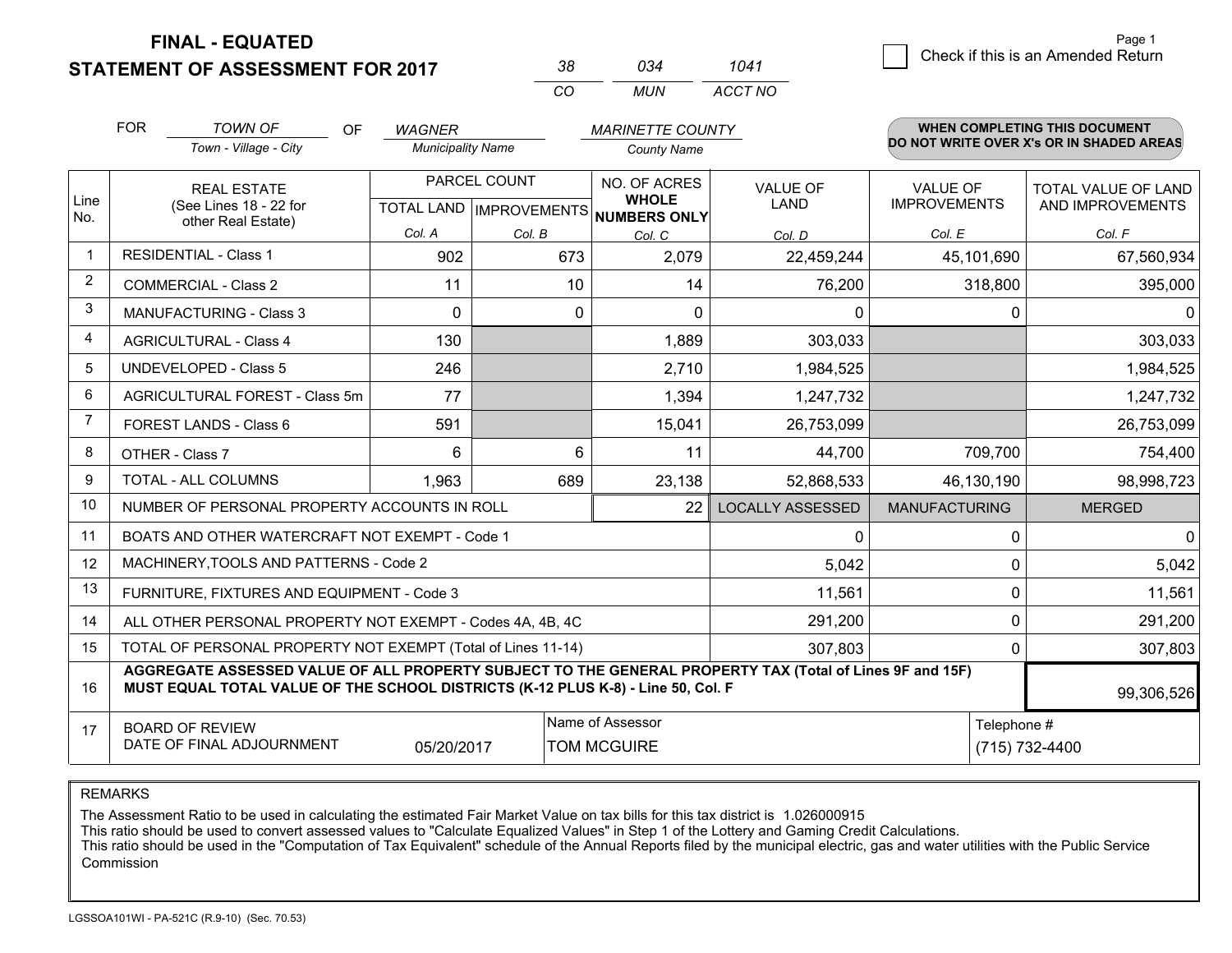*YEAR CO MUN ACCT NO* <sup>2017</sup> <sup>38</sup> <sup>034</sup> <sup>1041</sup> Page 2

Do not confuse FOREST LANDS (Line 7) with FOREST CROPS (in this section) - They are **NOT** the same

|    |                                                                                |                 |  | Private Forest Crop - Reg Class @ 10¢ per acre                   |                                                               |                                                                    | Private Forest Crop - Reg Class @ \$2.52 per acre                            |                                    |                    |  |
|----|--------------------------------------------------------------------------------|-----------------|--|------------------------------------------------------------------|---------------------------------------------------------------|--------------------------------------------------------------------|------------------------------------------------------------------------------|------------------------------------|--------------------|--|
| 18 | (a) PARCELS                                                                    | (b) ACRES       |  | (c) ASSESSED VALUE                                               |                                                               | (d) PARCELS                                                        | (e) ACRES                                                                    |                                    | (f) ASSESSED VALUE |  |
|    |                                                                                |                 |  |                                                                  |                                                               |                                                                    | 40.28                                                                        |                                    | 71,100             |  |
|    |                                                                                |                 |  | Private Forest Crop - Special Class @ 20¢ per acre               |                                                               |                                                                    | Entered Before 2005 Managed Forest - Ferrous Mining CLOSED @ \$8.27 per acre |                                    |                    |  |
| 19 | (a) PARCELS                                                                    | (b) ACRES       |  | (c) ASSESSED VALUE                                               |                                                               | (d) PARCELS                                                        | (e) ACRES                                                                    |                                    | (f) ASSESSED VALUE |  |
|    |                                                                                |                 |  |                                                                  |                                                               |                                                                    |                                                                              |                                    |                    |  |
|    |                                                                                |                 |  | Entered Before 2005 Managed Forest - OPEN @ \$.79 per acre       |                                                               |                                                                    | Entered Before 2005 Managed Forest - CLOSED @ \$1.87 per acre                |                                    |                    |  |
| 20 | (a) PARCELS                                                                    | (b) ACRES       |  | (c) ASSESSED VALUE                                               |                                                               | (d) PARCELS                                                        | (e) ACRES                                                                    |                                    | (f) ASSESSED VALUE |  |
|    |                                                                                |                 |  |                                                                  |                                                               | 141                                                                | 4,429.98                                                                     |                                    | 8,472,150          |  |
|    | Entered After 2004 Managed Forest - OPEN @<br>\$2.14 per acre                  |                 |  |                                                                  | Entered After 2004 Managed Forest - CLOSED @ \$10.68 per acre |                                                                    |                                                                              |                                    |                    |  |
| 21 | (a) PARCELS                                                                    | (b) ACRES       |  | (c) ASSESSED VALUE                                               |                                                               | (d) PARCELS<br>(e) ACRES                                           |                                                                              |                                    | (f) ASSESSED VALUE |  |
|    |                                                                                |                 |  |                                                                  |                                                               |                                                                    |                                                                              |                                    |                    |  |
|    | 9                                                                              | 328.53          |  | 611,100                                                          |                                                               | 126                                                                | 3.451.56                                                                     |                                    | 6,240,320          |  |
| 22 | (a) County Forest Cropland Acres                                               |                 |  | (b) Federal Acres                                                | (c) State Acres                                               |                                                                    |                                                                              | (d) County (NOT FOREST CROP) Acres |                    |  |
|    | 54.3                                                                           |                 |  |                                                                  |                                                               | 1.09                                                               | 565.86                                                                       |                                    | 1,320.12           |  |
|    |                                                                                |                 |  | Assessed Value of Omitted Property From Prior Years (Sec. 70.44) |                                                               | Assessed Value of Sec. 70.43 Corrections of Errors by Assessors    |                                                                              |                                    |                    |  |
|    |                                                                                | (a) REAL ESTATE |  | (b) PERSONAL                                                     |                                                               |                                                                    | (c1) REAL ESTATE                                                             |                                    | (c2) PERSONAL      |  |
| 23 |                                                                                |                 |  |                                                                  |                                                               |                                                                    |                                                                              |                                    |                    |  |
|    | Manufacturing Equated Value of Omitted Property From Prior Years (Sec. 70.995) |                 |  |                                                                  |                                                               | Mfg. Equated Value of Sec.70.43 Corrections of Errors by Assessors |                                                                              |                                    |                    |  |
|    | (d) REAL ESTATE                                                                |                 |  | (e) PERSONAL                                                     |                                                               | (f1) REAL ESTATE                                                   |                                                                              |                                    | (f2) PERSONAL      |  |
|    |                                                                                |                 |  |                                                                  |                                                               |                                                                    |                                                                              |                                    |                    |  |

## **SPECIAL DISTRICTS**

| Line<br>No. | Enter 6-digit<br>Special District<br>Code (Col. A) | <b>Account</b><br><b>Number</b><br>(Col. B) | <b>Special District Name</b><br>(Col. C) | <b>Locally Assessed Value</b><br>of Real Estate and<br>Personal Property (Col. D) | Mfg Value of Real Estate<br>and Personal Property<br>(Col. E) | <b>Merged Value of</b><br><b>Real Estate and</b><br>Personal Property (Col. F) |
|-------------|----------------------------------------------------|---------------------------------------------|------------------------------------------|-----------------------------------------------------------------------------------|---------------------------------------------------------------|--------------------------------------------------------------------------------|
| 24          |                                                    |                                             |                                          |                                                                                   |                                                               |                                                                                |
| 25          |                                                    |                                             |                                          |                                                                                   |                                                               |                                                                                |
| 26          |                                                    |                                             |                                          |                                                                                   |                                                               |                                                                                |
| 27          |                                                    |                                             |                                          |                                                                                   |                                                               |                                                                                |
| 28          |                                                    |                                             |                                          |                                                                                   |                                                               |                                                                                |
| 29          |                                                    |                                             |                                          |                                                                                   |                                                               |                                                                                |
| 30          |                                                    |                                             |                                          |                                                                                   |                                                               |                                                                                |
| 31          |                                                    |                                             |                                          |                                                                                   |                                                               |                                                                                |
| 32          |                                                    |                                             |                                          |                                                                                   |                                                               |                                                                                |
| 33          |                                                    |                                             |                                          |                                                                                   |                                                               |                                                                                |
| 34          |                                                    |                                             |                                          |                                                                                   |                                                               |                                                                                |
| 35          |                                                    |                                             |                                          |                                                                                   |                                                               |                                                                                |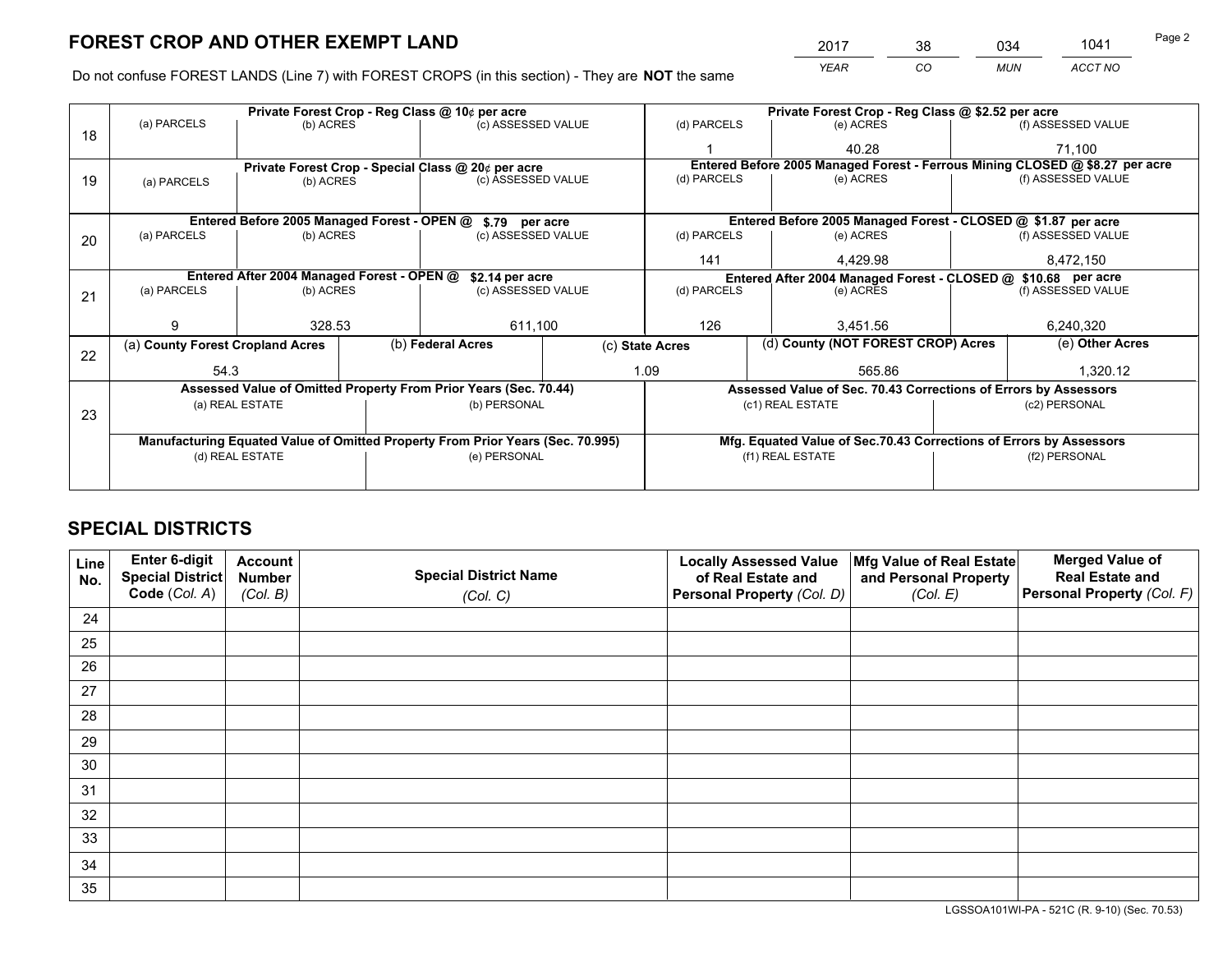|             |                                                                 |                                             |                                                         | <b>YEAR</b>                                                                       | CO<br><b>MUN</b>                                              | ACCT NO                                                                        |
|-------------|-----------------------------------------------------------------|---------------------------------------------|---------------------------------------------------------|-----------------------------------------------------------------------------------|---------------------------------------------------------------|--------------------------------------------------------------------------------|
| Line<br>No. | <b>Enter 6-digit</b><br><b>School District</b><br>Code (Col. A) | <b>Account</b><br><b>Number</b><br>(Col. B) | <b>School District Name</b><br>(Col. C)                 | <b>Locally Assessed Value</b><br>of Real Estate and<br>Personal Property (Col. D) | Mfg Value of Real Estate<br>and Personal Property<br>(Col. E) | <b>Merged Value of</b><br><b>Real Estate and</b><br>Personal Property (Col. F) |
|             | A. SCHOOL DISTRICTS (K-8 and K-12)                              |                                             |                                                         |                                                                                   |                                                               |                                                                                |
| 36          | 386230                                                          | 0230                                        | SCH D OF WAUSAUKEE                                      | 99,306,526                                                                        |                                                               | 99,306,526                                                                     |
| 37          |                                                                 |                                             |                                                         |                                                                                   |                                                               |                                                                                |
| 38          |                                                                 |                                             |                                                         |                                                                                   |                                                               |                                                                                |
| 39          |                                                                 |                                             |                                                         |                                                                                   |                                                               |                                                                                |
| 40          |                                                                 |                                             |                                                         |                                                                                   |                                                               |                                                                                |
| 41          |                                                                 |                                             |                                                         |                                                                                   |                                                               |                                                                                |
| 42<br>43    |                                                                 |                                             |                                                         |                                                                                   |                                                               |                                                                                |
|             |                                                                 |                                             |                                                         |                                                                                   |                                                               |                                                                                |
| 44<br>45    |                                                                 |                                             |                                                         |                                                                                   |                                                               |                                                                                |
| 46          |                                                                 |                                             |                                                         |                                                                                   |                                                               |                                                                                |
| 47          |                                                                 |                                             |                                                         |                                                                                   |                                                               |                                                                                |
| 48          |                                                                 |                                             |                                                         |                                                                                   |                                                               |                                                                                |
| 49          |                                                                 |                                             |                                                         |                                                                                   |                                                               |                                                                                |
| 50          |                                                                 |                                             | TOTAL ASSESSED VALUE OF SCHOOL DISTRICTS (K-8 and K-12) | 99,306,526                                                                        |                                                               | 99,306,526                                                                     |
|             | <b>B.</b><br><b>UNION HIGH SCHOOL DISTRICTS</b>                 |                                             |                                                         |                                                                                   |                                                               |                                                                                |
| 51          |                                                                 |                                             |                                                         |                                                                                   |                                                               |                                                                                |
| 52          |                                                                 |                                             |                                                         |                                                                                   |                                                               |                                                                                |
| 53          |                                                                 |                                             |                                                         |                                                                                   |                                                               |                                                                                |
| 54          |                                                                 |                                             |                                                         |                                                                                   |                                                               |                                                                                |
| 55          |                                                                 |                                             | TOTAL ASSESSED VALUE OF UNION HIGH SCHOOLS              |                                                                                   |                                                               |                                                                                |
|             | C.<br><b>TECHNICAL COLLEGE DISTRICTS</b>                        |                                             |                                                         |                                                                                   |                                                               |                                                                                |
| 56          | 001300                                                          | 0012                                        | NORTHEAST WISCONSIN TECH COLLEGE GNBY                   | 99,306,526                                                                        |                                                               | 99,306,526                                                                     |
| 57          |                                                                 |                                             |                                                         |                                                                                   |                                                               |                                                                                |
| 58          |                                                                 |                                             |                                                         |                                                                                   |                                                               |                                                                                |
| 59          |                                                                 |                                             | TOTAL ASSESSED VALUE OF TECHNICAL COLLEGES              | 99,306,526                                                                        |                                                               | 99,306,526                                                                     |

38

034

 *I hereby certify, to the best of my knowledge and belief, this form is complete and correct.*

**SCHOOL DISTRICTS**

| Print name of preparer | Title                    |                | Date (MM/DD/CCYY) |
|------------------------|--------------------------|----------------|-------------------|
|                        |                          |                |                   |
| Signature of preparer  | Contact Telephone Number | E-mail address |                   |
|                        | $\overline{\phantom{0}}$ |                |                   |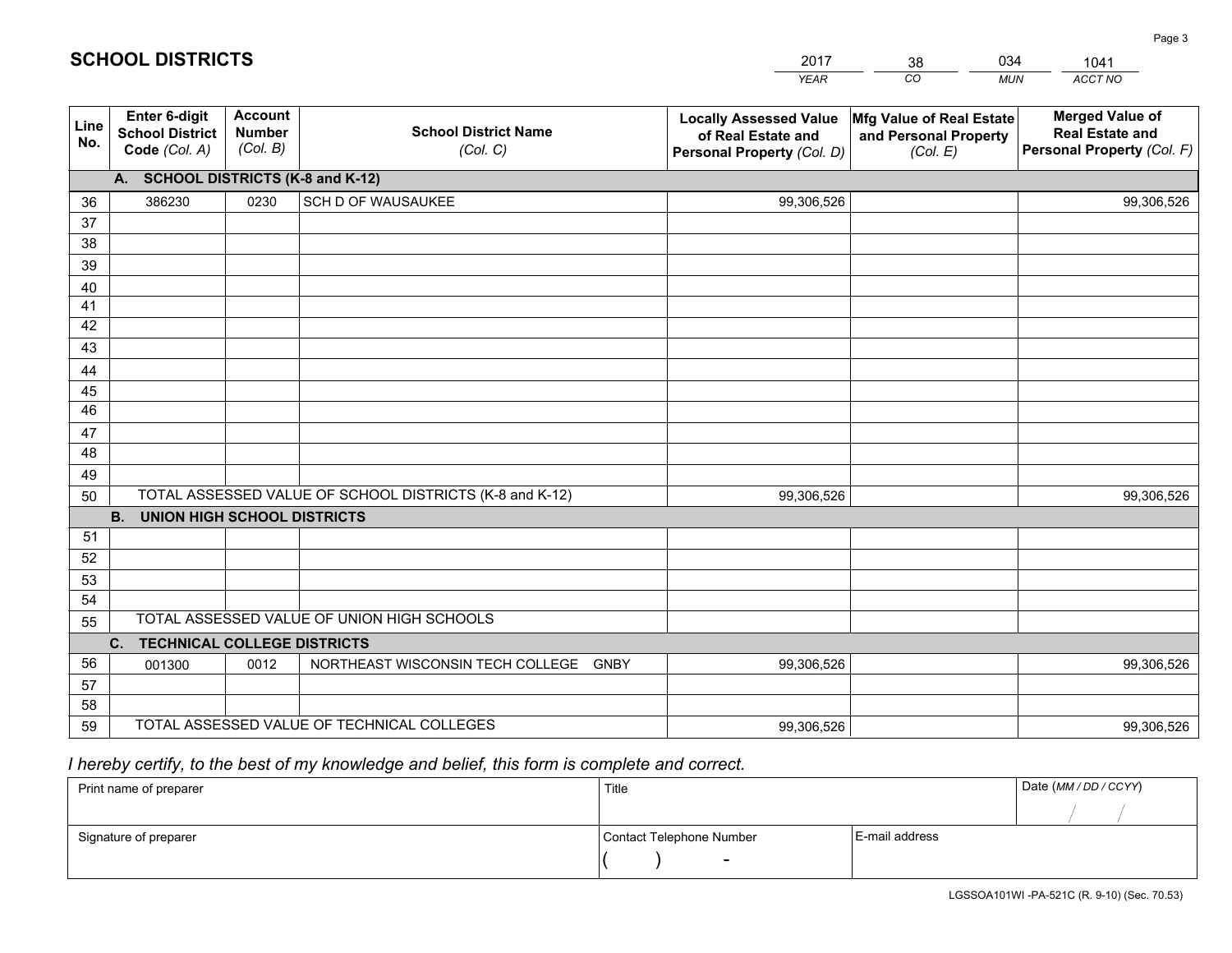#### **HIGHLIGHTS**

- 1. Complete the Statement of Assessment after the Board of Review. Reflect any changes made there.
- 2. Use black ink to complete.
- 3. Line 16 must equal Line 50, Col D.
- 4. Line 55 must equal the total of K-8 schools listed on lines 36-49. Do not include K-12 schools in this comparision.
- 5. Line 59, Col. D must equal Line 16.
- 6. Special District, School District and Technical College District values must include both real estate and personal property. Examples of Special districts are: town sanitary districts, public inland lake protection and rehabilitation districts, and metropolitan sewerage districts.
- 7. DO NOT INCLUDE Manufacturing property values.DOR will print these values on the final SOA.
- 8. Accuracy of this form is very important. The values reported directly affect the equalized value DOR calculates for school and special districts.

#### **Page 1:**

 If not prefilled, enter the tax year,county and municipal code,municipal type, municipal name and county name on the top of form.

Check the Amended box, if filing an amended / corrected SOA.

 Report the parcel count, acres and assessed value of taxable general property, total parcel count, (real and personal), total acres, and values from final figures set by the Board of Review.

- A. Real Estate land and improvements (buildings, etc.) is reported on lines 1 8, total line 9.
- B. Personal Property is reported on lines 11 14, Column D, total line 15.
- C. To complete this report, use the computer produced summary of the assessment roll that shows these amounts.
- D. Use whole numbers only.
- E. Add each line across and each column down to verify entries.

#### **Page 2:**

- A. Report Special Items (not subject to general property tax).
- 1. Private Forest Croplands and Managed Forest Lands are reported on lines 18,19, 20 and 21. Be sure to report assessed values **NOT** taxes.
- 2. You should have copies of the orders of entry, orders of withdrawal, etc., to update your assessment roll.
	- 3. Show hundredths of acres (e.g. 39.75).
- 4. Tax exempt lands are reported on line 22.
- 5. Omitted property and sec. 70.43, Wis. Stats., corrections of errors by assessor are reported on line 23. Report real estate and personal property separately. These should be for **prior years**, not something found on the current assessment roll after the board of review.
- B. Special District (Lines 24-35) Include the value of both real and personal property.

 The Department of Revenue (DOR) preprints much of the information regarding names and codes for schools, special districts,etc. If a district is not listed, enter the name and value only, DOR will enter the proper code.

### **Page 3 School Districts:**

Include the value of both real and personal property.

Report School District (regular, elementary, union high school, and technical college).

- 1. Regular (K-12) and Elementary (K-8) school values are reported on lines 36-49, total on line 50.
- 2. Union High School (UHS) (use only if elementary schools are listed on lines 36-49) are reported on lines 51-54. UHS total value (line 55) must equal to the total **elementary school** values reported on lines 36-49. Do notinclude K-12 schools in this comparison.
- 3. Technical College values are reported on lines 56-58, total on line 59.
- 4. Use the computer summary that shows these amounts to complete this report.

#### **This form is due the second Monday in June. File this report only after your Board of Review is complete.**

 *If you have questions: Return forms to:*

 Email: lgs@wisconsin.gov Wisconsin Department of RevenueCall:  $(608)$  266-2569 or  $(608)$  264-6892 Fax number: (608) 264-6887 PO Box 8971

Local Government Services Section 6-97 Madison WI 53708-8971

 $-8604$ WAUSAUKEE, WI 54177 - 8604 MELISSA CHRISTIANSEN<br>TOWN OF WAGNER MELISSA CHRISTIANSEN **NAUSAUKEE, WI 54177** TOWN OF WAGNER N10694 HIATT RD N10694 HIATT RD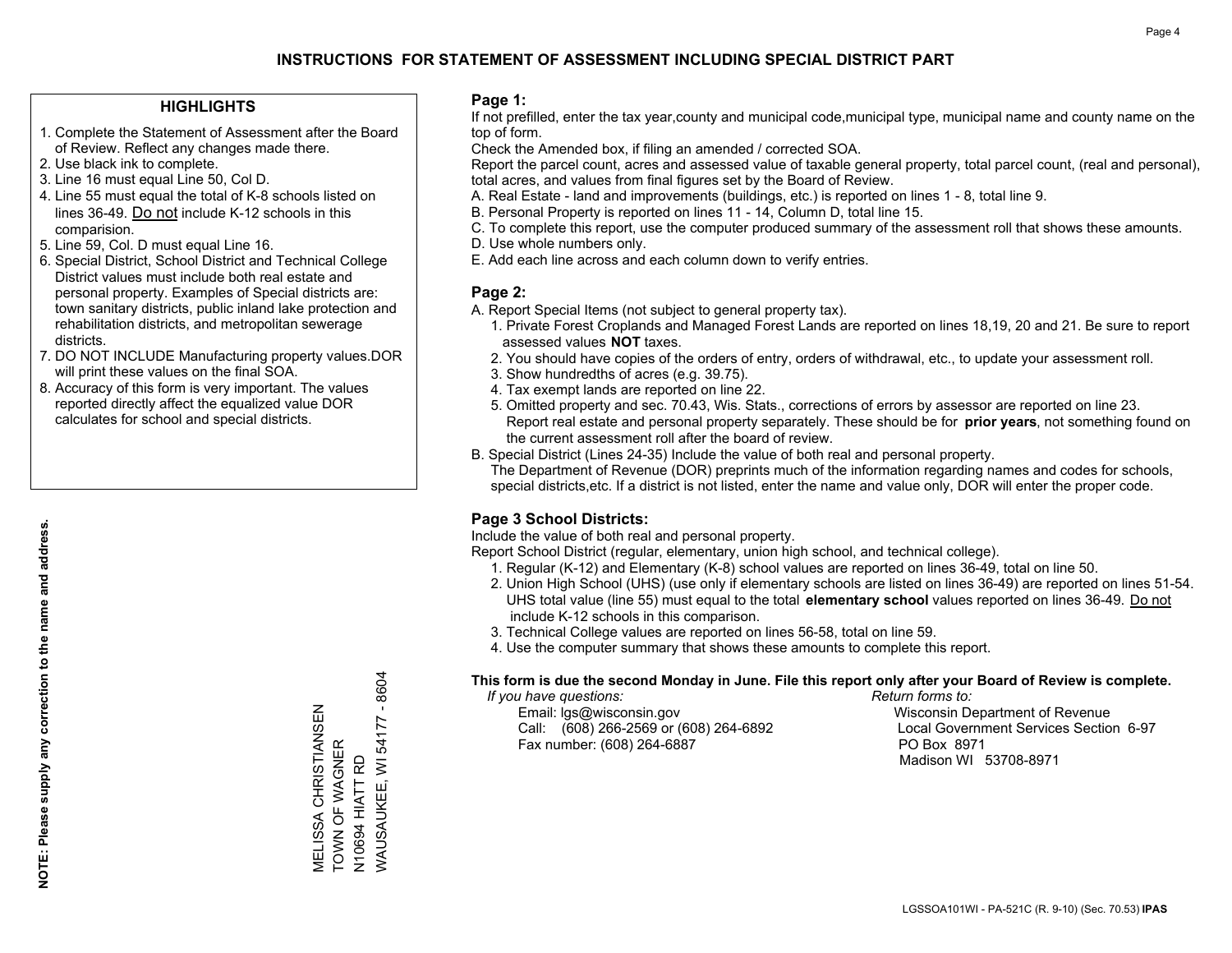**STATEMENT OF ASSESSMENT FOR 2017** 

| 38  | การค | 1042    |  |
|-----|------|---------|--|
| CO. | MUN  | ACCT NO |  |

|                | <b>FOR</b>                                                                                                                                                                                                  | <b>TOWN OF</b><br><b>OF</b>            | <b>WAUSAUKEE</b>                                     |          | <b>MARINETTE COUNTY</b>      |                                |                                        | <b>WHEN COMPLETING THIS DOCUMENT</b>     |
|----------------|-------------------------------------------------------------------------------------------------------------------------------------------------------------------------------------------------------------|----------------------------------------|------------------------------------------------------|----------|------------------------------|--------------------------------|----------------------------------------|------------------------------------------|
|                |                                                                                                                                                                                                             | Town - Village - City                  | <b>Municipality Name</b>                             |          | <b>County Name</b>           |                                |                                        | DO NOT WRITE OVER X's OR IN SHADED AREAS |
| Line<br>No.    | <b>REAL ESTATE</b><br>(See Lines 18 - 22 for                                                                                                                                                                |                                        | PARCEL COUNT<br>TOTAL LAND IMPROVEMENTS NUMBERS ONLY |          | NO. OF ACRES<br><b>WHOLE</b> | <b>VALUE OF</b><br><b>LAND</b> | <b>VALUE OF</b><br><b>IMPROVEMENTS</b> | TOTAL VALUE OF LAND<br>AND IMPROVEMENTS  |
|                |                                                                                                                                                                                                             | other Real Estate)                     | Col. A                                               | Col. B   | Col. C                       | Col. D                         | Col. E                                 | Col. F                                   |
| $\overline{1}$ |                                                                                                                                                                                                             | <b>RESIDENTIAL - Class 1</b>           | 1,811                                                | 1,233    | 5,161                        | 34,643,400                     | 100,994,400                            | 135,637,800                              |
| 2              |                                                                                                                                                                                                             | <b>COMMERCIAL - Class 2</b>            | 17                                                   | 14       | 33                           | 226,900                        | 1,067,400                              | 1,294,300                                |
| 3              |                                                                                                                                                                                                             | <b>MANUFACTURING - Class 3</b>         | $\Omega$                                             | $\Omega$ | $\Omega$                     | 0                              | $\mathbf 0$                            | $\mathbf 0$                              |
| $\overline{4}$ |                                                                                                                                                                                                             | <b>AGRICULTURAL - Class 4</b>          | 255                                                  |          | 5,007                        | 750,600                        |                                        | 750,600                                  |
| 5              |                                                                                                                                                                                                             | <b>UNDEVELOPED - Class 5</b>           | 448                                                  |          | 4,201                        | 3,407,700                      |                                        | 3,407,700                                |
| 6              |                                                                                                                                                                                                             | AGRICULTURAL FOREST - Class 5m         | 149                                                  |          | 2,270                        | 2,191,600                      |                                        | 2,191,600                                |
| $\overline{7}$ |                                                                                                                                                                                                             | FOREST LANDS - Class 6                 | 821                                                  |          | 19,229                       | 39,114,100                     |                                        | 39,114,100                               |
| 8              |                                                                                                                                                                                                             | OTHER - Class 7                        | 37                                                   | 37       | 55                           | 281,300                        | 3,682,600                              | 3,963,900                                |
| 9              | TOTAL - ALL COLUMNS                                                                                                                                                                                         |                                        | 3,538                                                | 1,284    | 35,956                       | 80,615,600                     | 105,744,400                            | 186,360,000                              |
| 10             | NUMBER OF PERSONAL PROPERTY ACCOUNTS IN ROLL<br>38                                                                                                                                                          |                                        |                                                      |          |                              | <b>LOCALLY ASSESSED</b>        | <b>MANUFACTURING</b>                   | <b>MERGED</b>                            |
| 11             | BOATS AND OTHER WATERCRAFT NOT EXEMPT - Code 1<br>0                                                                                                                                                         |                                        |                                                      |          |                              |                                |                                        | $\mathbf 0$                              |
| 12             |                                                                                                                                                                                                             | MACHINERY, TOOLS AND PATTERNS - Code 2 |                                                      |          |                              | 49,100                         | $\mathbf 0$                            | 49,100                                   |
| 13             | FURNITURE, FIXTURES AND EQUIPMENT - Code 3<br>40,500                                                                                                                                                        |                                        |                                                      |          |                              |                                | $\mathbf{0}$                           | 40,500                                   |
| 14             | 900,300<br>0<br>ALL OTHER PERSONAL PROPERTY NOT EXEMPT - Codes 4A, 4B, 4C                                                                                                                                   |                                        |                                                      |          |                              |                                |                                        | 900,300                                  |
| 15             | TOTAL OF PERSONAL PROPERTY NOT EXEMPT (Total of Lines 11-14)<br>989.900<br>$\mathbf{0}$                                                                                                                     |                                        |                                                      |          |                              |                                | 989,900                                |                                          |
| 16             | AGGREGATE ASSESSED VALUE OF ALL PROPERTY SUBJECT TO THE GENERAL PROPERTY TAX (Total of Lines 9F and 15F)<br>MUST EQUAL TOTAL VALUE OF THE SCHOOL DISTRICTS (K-12 PLUS K-8) - Line 50, Col. F<br>187,349,900 |                                        |                                                      |          |                              |                                |                                        |                                          |
| 17             | Name of Assessor<br>Telephone #<br><b>BOARD OF REVIEW</b><br>DATE OF FINAL ADJOURNMENT<br>06/17/2017<br><b>JEROME PILLATH</b><br>(920) 897-2681                                                             |                                        |                                                      |          |                              |                                |                                        |                                          |

REMARKS

The Assessment Ratio to be used in calculating the estimated Fair Market Value on tax bills for this tax district is 1.056277908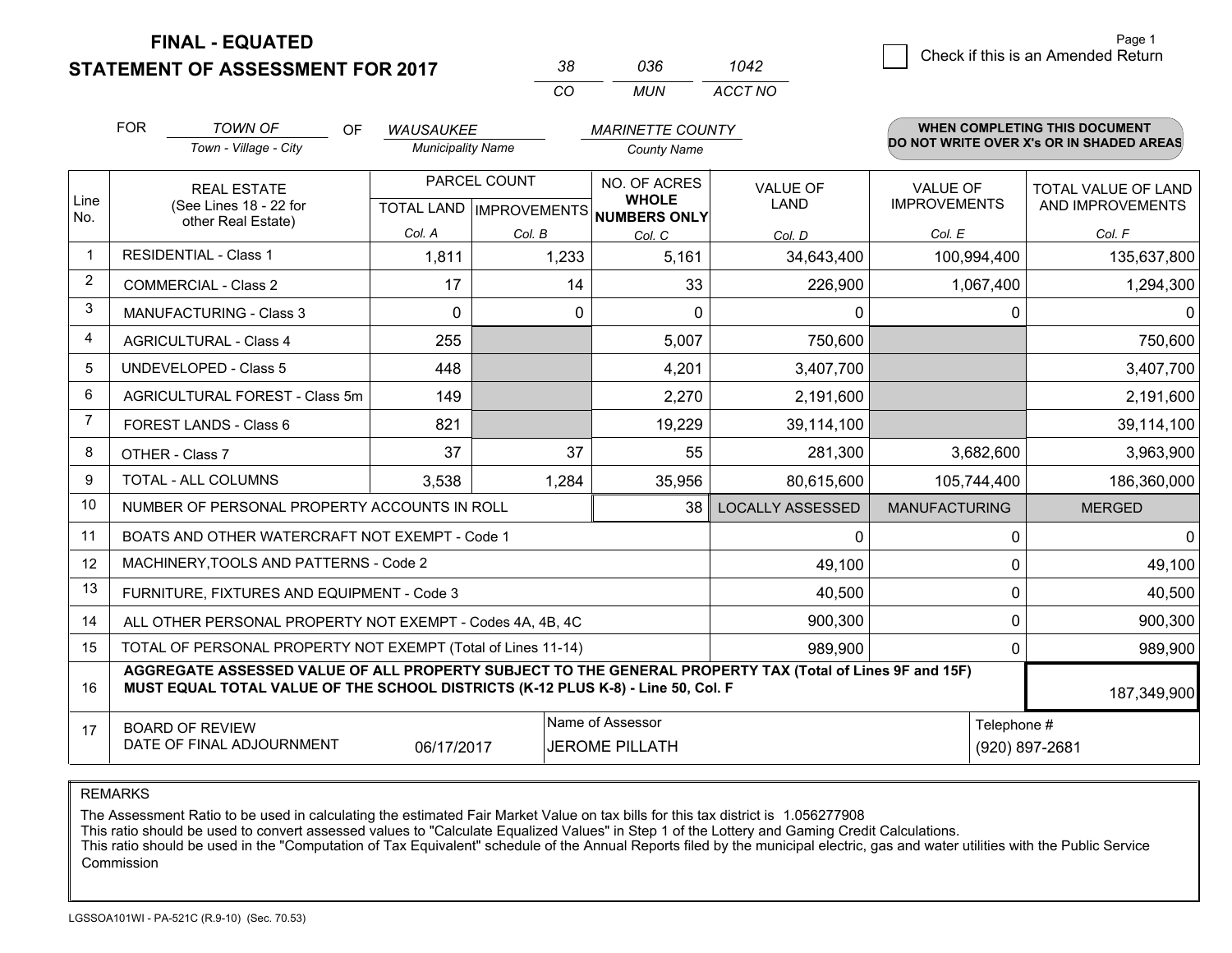*YEAR CO MUN ACCT NO* <sup>2017</sup> <sup>38</sup> <sup>036</sup> <sup>1042</sup>

Do not confuse FOREST LANDS (Line 7) with FOREST CROPS (in this section) - They are **NOT** the same

| Private Forest Crop - Reg Class @ 10¢ per acre                                 |                            |  |                                     |                                                                                                                | Private Forest Crop - Reg Class @ \$2.52 per acre                                                                                                                                                                             |                              |                    |                                                                                                     |
|--------------------------------------------------------------------------------|----------------------------|--|-------------------------------------|----------------------------------------------------------------------------------------------------------------|-------------------------------------------------------------------------------------------------------------------------------------------------------------------------------------------------------------------------------|------------------------------|--------------------|-----------------------------------------------------------------------------------------------------|
|                                                                                |                            |  |                                     |                                                                                                                | (d) PARCELS                                                                                                                                                                                                                   | (e) ACRES                    |                    | (f) ASSESSED VALUE                                                                                  |
|                                                                                |                            |  |                                     |                                                                                                                |                                                                                                                                                                                                                               |                              |                    |                                                                                                     |
|                                                                                |                            |  |                                     |                                                                                                                | Entered Before 2005 Managed Forest - Ferrous Mining CLOSED @ \$8.27 per acre                                                                                                                                                  |                              |                    |                                                                                                     |
|                                                                                |                            |  |                                     |                                                                                                                |                                                                                                                                                                                                                               |                              |                    | (f) ASSESSED VALUE                                                                                  |
|                                                                                |                            |  |                                     |                                                                                                                |                                                                                                                                                                                                                               |                              |                    |                                                                                                     |
|                                                                                |                            |  |                                     |                                                                                                                |                                                                                                                                                                                                                               |                              |                    |                                                                                                     |
| (a) PARCELS                                                                    | (b) ACRES                  |  | (c) ASSESSED VALUE                  |                                                                                                                | (d) PARCELS                                                                                                                                                                                                                   | (e) ACRES                    |                    | (f) ASSESSED VALUE                                                                                  |
|                                                                                |                            |  |                                     |                                                                                                                |                                                                                                                                                                                                                               | 4.723.59                     |                    | 9,436,200                                                                                           |
|                                                                                |                            |  |                                     |                                                                                                                | Entered After 2004 Managed Forest - CLOSED @ \$10.68 per acre                                                                                                                                                                 |                              |                    |                                                                                                     |
| (a) PARCELS                                                                    |                            |  |                                     |                                                                                                                | (d) PARCELS<br>(e) ACRES                                                                                                                                                                                                      |                              | (f) ASSESSED VALUE |                                                                                                     |
|                                                                                |                            |  |                                     |                                                                                                                |                                                                                                                                                                                                                               |                              |                    |                                                                                                     |
| g                                                                              | 308.4                      |  | 606,200                             |                                                                                                                | 150                                                                                                                                                                                                                           | 4.712.86                     |                    | 9,500,600                                                                                           |
| (a) County Forest Cropland Acres                                               |                            |  |                                     | (c) State Acres                                                                                                |                                                                                                                                                                                                                               |                              |                    | (e) Other Acres                                                                                     |
| 885.49                                                                         |                            |  |                                     |                                                                                                                | 349.86                                                                                                                                                                                                                        |                              | 404.18             |                                                                                                     |
|                                                                                |                            |  |                                     |                                                                                                                | Assessed Value of Sec. 70.43 Corrections of Errors by Assessors                                                                                                                                                               |                              |                    |                                                                                                     |
| (a) REAL ESTATE                                                                |                            |  | (b) PERSONAL                        |                                                                                                                | (c1) REAL ESTATE                                                                                                                                                                                                              |                              | (c2) PERSONAL      |                                                                                                     |
|                                                                                |                            |  |                                     |                                                                                                                |                                                                                                                                                                                                                               |                              |                    |                                                                                                     |
| Manufacturing Equated Value of Omitted Property From Prior Years (Sec. 70.995) |                            |  |                                     |                                                                                                                | Mfg. Equated Value of Sec.70.43 Corrections of Errors by Assessors                                                                                                                                                            |                              |                    |                                                                                                     |
| (d) REAL ESTATE                                                                |                            |  | (e) PERSONAL                        |                                                                                                                | (f1) REAL ESTATE                                                                                                                                                                                                              |                              | (f2) PERSONAL      |                                                                                                     |
|                                                                                |                            |  |                                     |                                                                                                                |                                                                                                                                                                                                                               |                              |                    |                                                                                                     |
|                                                                                | (a) PARCELS<br>(a) PARCELS |  | (b) ACRES<br>(b) ACRES<br>(b) ACRES | Entered Before 2005 Managed Forest - OPEN @<br>Entered After 2004 Managed Forest - OPEN @<br>(b) Federal Acres | (c) ASSESSED VALUE<br>Private Forest Crop - Special Class @ 20¢ per acre<br>(c) ASSESSED VALUE<br>\$.79 per acre<br>\$2.14 per acre<br>(c) ASSESSED VALUE<br>Assessed Value of Omitted Property From Prior Years (Sec. 70.44) | (d) PARCELS<br>149<br>586.32 | (e) ACRES          | Entered Before 2005 Managed Forest - CLOSED @ \$1.87 per acre<br>(d) County (NOT FOREST CROP) Acres |

## **SPECIAL DISTRICTS**

| Line<br>No. | Enter 6-digit<br><b>Special District</b> | <b>Account</b><br><b>Number</b> | <b>Special District Name</b> | <b>Locally Assessed Value</b><br>of Real Estate and | Mfg Value of Real Estate<br>and Personal Property | <b>Merged Value of</b><br><b>Real Estate and</b> |
|-------------|------------------------------------------|---------------------------------|------------------------------|-----------------------------------------------------|---------------------------------------------------|--------------------------------------------------|
|             | Code (Col. A)                            | (Col. B)                        | (Col. C)                     | Personal Property (Col. D)                          | (Col. E)                                          | Personal Property (Col. F)                       |
| 24          |                                          |                                 |                              |                                                     |                                                   |                                                  |
| 25          |                                          |                                 |                              |                                                     |                                                   |                                                  |
| 26          |                                          |                                 |                              |                                                     |                                                   |                                                  |
| 27          |                                          |                                 |                              |                                                     |                                                   |                                                  |
| 28          |                                          |                                 |                              |                                                     |                                                   |                                                  |
| 29          |                                          |                                 |                              |                                                     |                                                   |                                                  |
| 30          |                                          |                                 |                              |                                                     |                                                   |                                                  |
| 31          |                                          |                                 |                              |                                                     |                                                   |                                                  |
| 32          |                                          |                                 |                              |                                                     |                                                   |                                                  |
| 33          |                                          |                                 |                              |                                                     |                                                   |                                                  |
| 34          |                                          |                                 |                              |                                                     |                                                   |                                                  |
| 35          |                                          |                                 |                              |                                                     |                                                   |                                                  |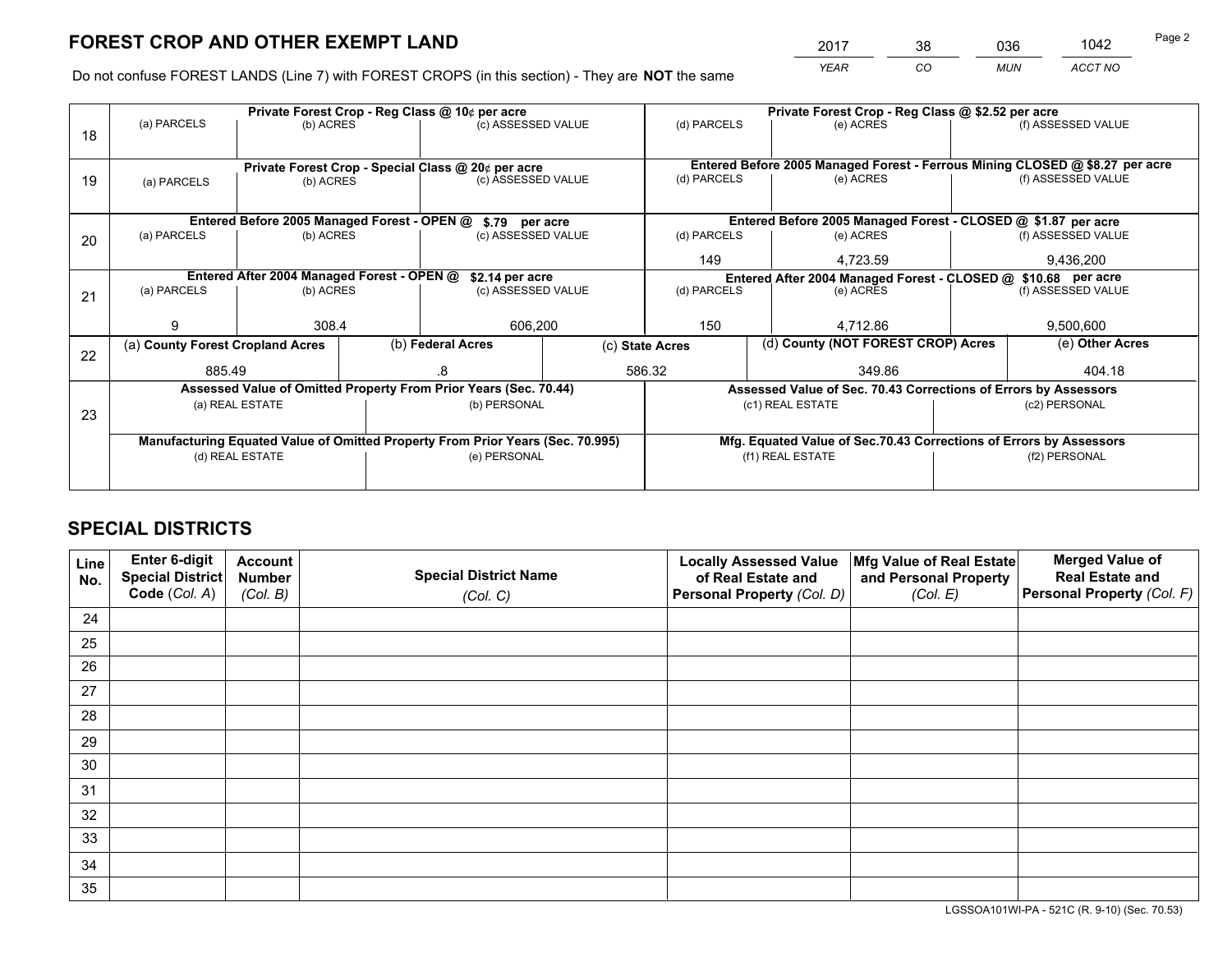|             |                                                                 |                                             |                                                         | <b>YEAR</b>                                                                       | CO<br><b>MUN</b>                                              | ACCT NO                                                                        |
|-------------|-----------------------------------------------------------------|---------------------------------------------|---------------------------------------------------------|-----------------------------------------------------------------------------------|---------------------------------------------------------------|--------------------------------------------------------------------------------|
| Line<br>No. | <b>Enter 6-digit</b><br><b>School District</b><br>Code (Col. A) | <b>Account</b><br><b>Number</b><br>(Col. B) | <b>School District Name</b><br>(Col. C)                 | <b>Locally Assessed Value</b><br>of Real Estate and<br>Personal Property (Col. D) | Mfg Value of Real Estate<br>and Personal Property<br>(Col. E) | <b>Merged Value of</b><br><b>Real Estate and</b><br>Personal Property (Col. F) |
|             | A. SCHOOL DISTRICTS (K-8 and K-12)                              |                                             |                                                         |                                                                                   |                                                               |                                                                                |
| 36          | 386230                                                          | 0230                                        | SCH D OF WAUSAUKEE                                      | 187,349,900                                                                       |                                                               | 187,349,900                                                                    |
| 37          |                                                                 |                                             |                                                         |                                                                                   |                                                               |                                                                                |
| 38          |                                                                 |                                             |                                                         |                                                                                   |                                                               |                                                                                |
| 39          |                                                                 |                                             |                                                         |                                                                                   |                                                               |                                                                                |
| 40          |                                                                 |                                             |                                                         |                                                                                   |                                                               |                                                                                |
| 41          |                                                                 |                                             |                                                         |                                                                                   |                                                               |                                                                                |
| 42          |                                                                 |                                             |                                                         |                                                                                   |                                                               |                                                                                |
| 43          |                                                                 |                                             |                                                         |                                                                                   |                                                               |                                                                                |
| 44          |                                                                 |                                             |                                                         |                                                                                   |                                                               |                                                                                |
| 45<br>46    |                                                                 |                                             |                                                         |                                                                                   |                                                               |                                                                                |
| 47          |                                                                 |                                             |                                                         |                                                                                   |                                                               |                                                                                |
| 48          |                                                                 |                                             |                                                         |                                                                                   |                                                               |                                                                                |
| 49          |                                                                 |                                             |                                                         |                                                                                   |                                                               |                                                                                |
| 50          |                                                                 |                                             | TOTAL ASSESSED VALUE OF SCHOOL DISTRICTS (K-8 and K-12) | 187,349,900                                                                       |                                                               | 187,349,900                                                                    |
|             | <b>B.</b><br><b>UNION HIGH SCHOOL DISTRICTS</b>                 |                                             |                                                         |                                                                                   |                                                               |                                                                                |
| 51          |                                                                 |                                             |                                                         |                                                                                   |                                                               |                                                                                |
| 52          |                                                                 |                                             |                                                         |                                                                                   |                                                               |                                                                                |
| 53          |                                                                 |                                             |                                                         |                                                                                   |                                                               |                                                                                |
| 54          |                                                                 |                                             |                                                         |                                                                                   |                                                               |                                                                                |
| 55          |                                                                 |                                             | TOTAL ASSESSED VALUE OF UNION HIGH SCHOOLS              |                                                                                   |                                                               |                                                                                |
|             | C.<br><b>TECHNICAL COLLEGE DISTRICTS</b>                        |                                             |                                                         |                                                                                   |                                                               |                                                                                |
| 56          | 001300                                                          | 0012                                        | NORTHEAST WISCONSIN TECH COLLEGE<br>GNBY                | 187,349,900                                                                       |                                                               | 187,349,900                                                                    |
| 57          |                                                                 |                                             |                                                         |                                                                                   |                                                               |                                                                                |
| 58          |                                                                 |                                             |                                                         |                                                                                   |                                                               |                                                                                |
| 59          |                                                                 |                                             | TOTAL ASSESSED VALUE OF TECHNICAL COLLEGES              | 187,349,900                                                                       |                                                               | 187,349,900                                                                    |

38

036

# *I hereby certify, to the best of my knowledge and belief, this form is complete and correct.*

**SCHOOL DISTRICTS**

| Print name of preparer | Title                    | Date (MM / DD / CCYY) |  |
|------------------------|--------------------------|-----------------------|--|
|                        |                          |                       |  |
| Signature of preparer  | Contact Telephone Number | E-mail address        |  |
|                        | $\overline{\phantom{0}}$ |                       |  |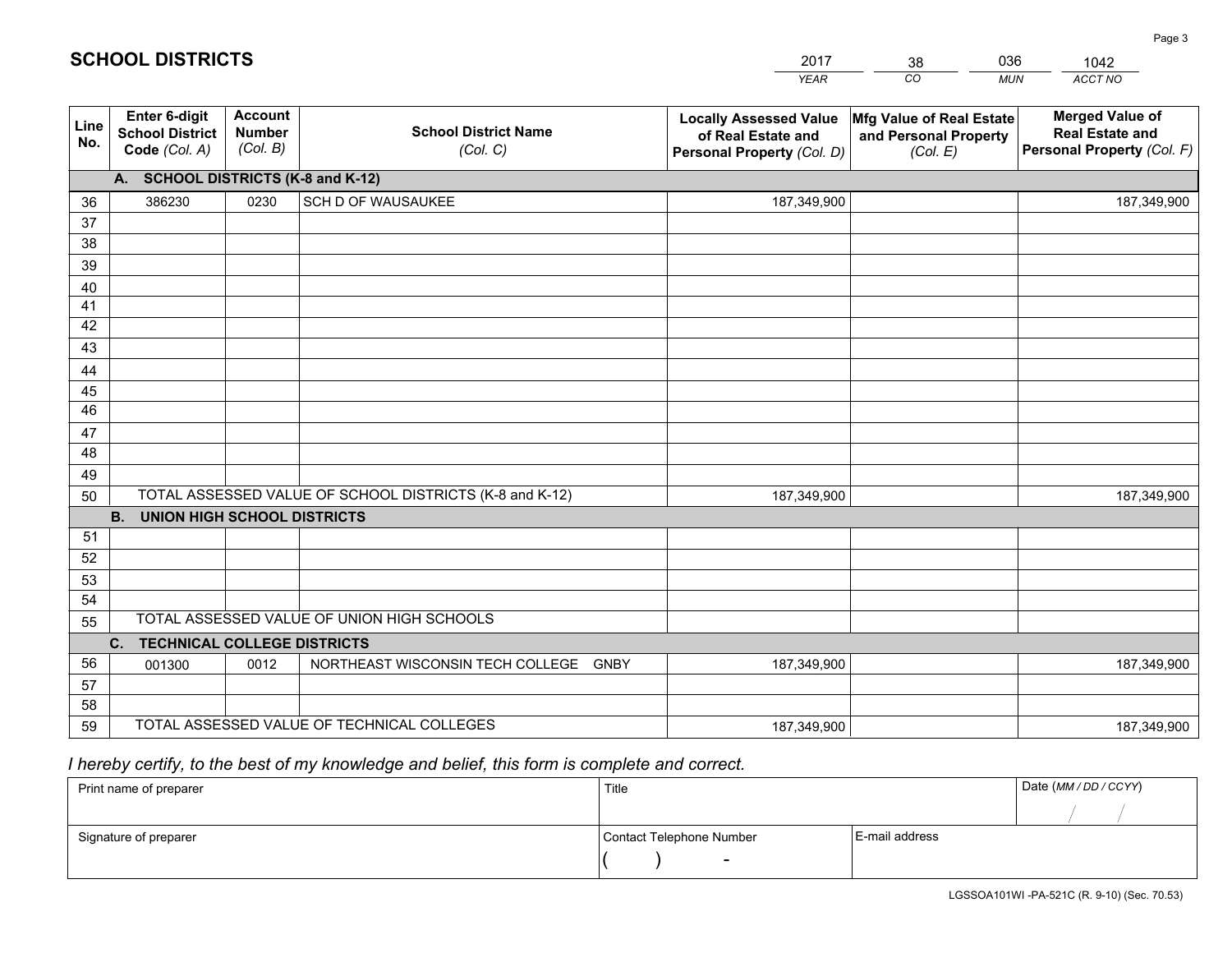#### **HIGHLIGHTS**

- 1. Complete the Statement of Assessment after the Board of Review. Reflect any changes made there.
- 2. Use black ink to complete.
- 3. Line 16 must equal Line 50, Col D.
- 4. Line 55 must equal the total of K-8 schools listed on lines 36-49. Do not include K-12 schools in this comparision.
- 5. Line 59, Col. D must equal Line 16.
- 6. Special District, School District and Technical College District values must include both real estate and personal property. Examples of Special districts are: town sanitary districts, public inland lake protection and rehabilitation districts, and metropolitan sewerage districts.
- 7. DO NOT INCLUDE Manufacturing property values.DOR will print these values on the final SOA.
- 8. Accuracy of this form is very important. The values reported directly affect the equalized value DOR calculates for school and special districts.

#### **Page 1:**

 If not prefilled, enter the tax year,county and municipal code,municipal type, municipal name and county name on the top of form.

Check the Amended box, if filing an amended / corrected SOA.

 Report the parcel count, acres and assessed value of taxable general property, total parcel count, (real and personal), total acres, and values from final figures set by the Board of Review.

- A. Real Estate land and improvements (buildings, etc.) is reported on lines 1 8, total line 9.
- B. Personal Property is reported on lines 11 14, Column D, total line 15.
- C. To complete this report, use the computer produced summary of the assessment roll that shows these amounts.
- D. Use whole numbers only.
- E. Add each line across and each column down to verify entries.

#### **Page 2:**

- A. Report Special Items (not subject to general property tax).
- 1. Private Forest Croplands and Managed Forest Lands are reported on lines 18,19, 20 and 21. Be sure to report assessed values **NOT** taxes.
- 2. You should have copies of the orders of entry, orders of withdrawal, etc., to update your assessment roll.
	- 3. Show hundredths of acres (e.g. 39.75).
- 4. Tax exempt lands are reported on line 22.
- 5. Omitted property and sec. 70.43, Wis. Stats., corrections of errors by assessor are reported on line 23. Report real estate and personal property separately. These should be for **prior years**, not something found on the current assessment roll after the board of review.
- B. Special District (Lines 24-35) Include the value of both real and personal property.

 The Department of Revenue (DOR) preprints much of the information regarding names and codes for schools, special districts,etc. If a district is not listed, enter the name and value only, DOR will enter the proper code.

### **Page 3 School Districts:**

Include the value of both real and personal property.

Report School District (regular, elementary, union high school, and technical college).

- 1. Regular (K-12) and Elementary (K-8) school values are reported on lines 36-49, total on line 50.
- 2. Union High School (UHS) (use only if elementary schools are listed on lines 36-49) are reported on lines 51-54. UHS total value (line 55) must equal to the total **elementary school** values reported on lines 36-49. Do notinclude K-12 schools in this comparison.
- 3. Technical College values are reported on lines 56-58, total on line 59.
- 4. Use the computer summary that shows these amounts to complete this report.

#### **This form is due the second Monday in June. File this report only after your Board of Review is complete.**

 *If you have questions: Return forms to:*

 Email: lgs@wisconsin.gov Wisconsin Department of RevenueCall:  $(608)$  266-2569 or  $(608)$  264-6892 Fax number: (608) 264-6887 PO Box 8971

Local Government Services Section 6-97 Madison WI 53708-8971

 $-0464$ WAUSAUKEE, WI 54177 - 0464 TOWN OF WAUSAUKEE TOWN OF WAUSAUKEE WAUSAUKEE, WI 54177 CHERYL STUMBRIS CHERYL STUMBRIS PO BOX 464 PO BOX 464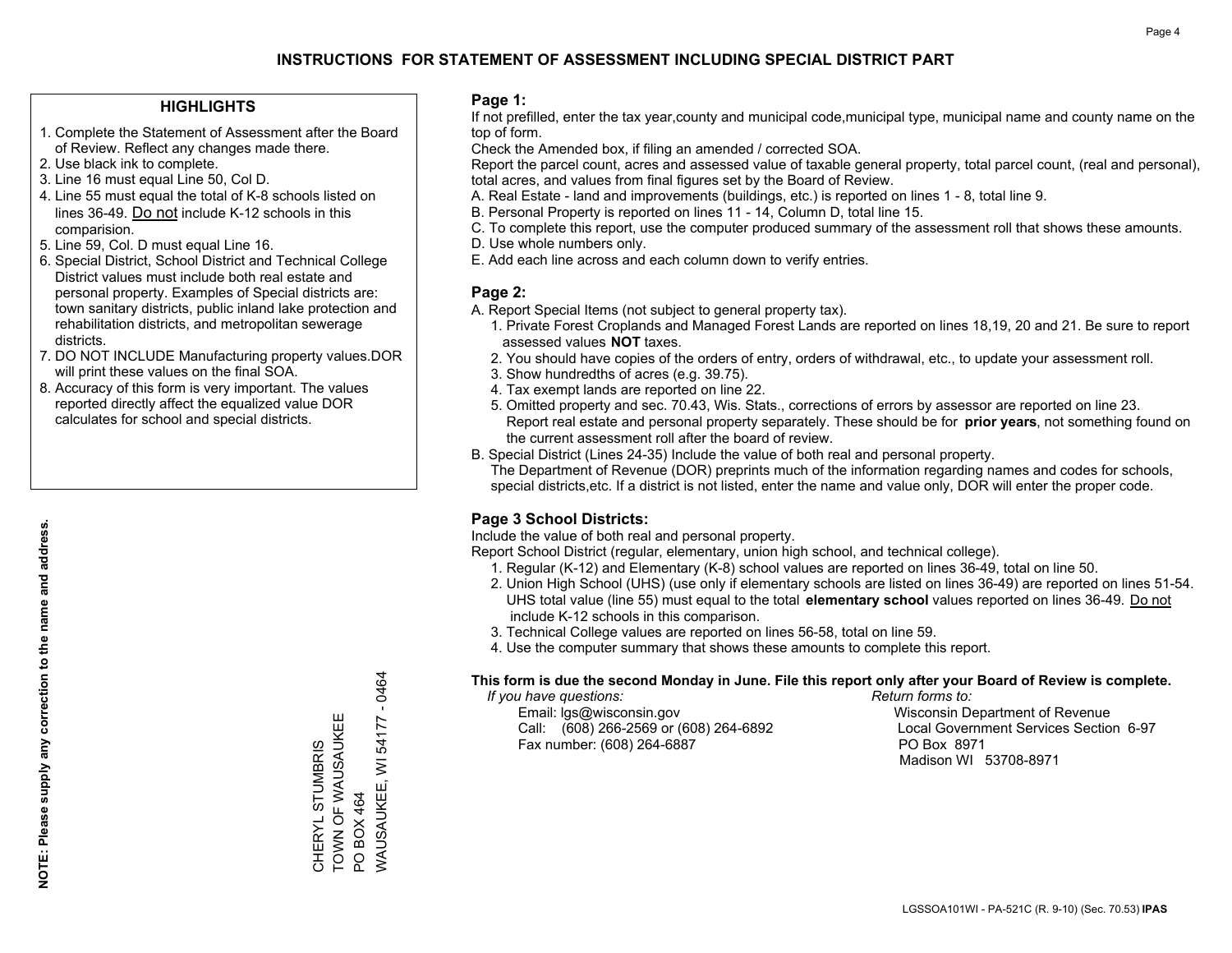**STATEMENT OF ASSESSMENT FOR 2017** 

| 38. | 111 | 1043    |
|-----|-----|---------|
| CO. | MUN | ACCT NO |

|      | <b>FOR</b>                                                                                                                                           | <b>VILLAGE OF</b><br><b>OF</b>                                                                                                                                                               | <b>COLEMAN</b>           |                                           | <b>MARINETTE COUNTY</b>       |                                |                                        | <b>WHEN COMPLETING THIS DOCUMENT</b>     |
|------|------------------------------------------------------------------------------------------------------------------------------------------------------|----------------------------------------------------------------------------------------------------------------------------------------------------------------------------------------------|--------------------------|-------------------------------------------|-------------------------------|--------------------------------|----------------------------------------|------------------------------------------|
|      |                                                                                                                                                      | Town - Village - City                                                                                                                                                                        | <b>Municipality Name</b> |                                           | <b>County Name</b>            |                                |                                        | DO NOT WRITE OVER X's OR IN SHADED AREAS |
| Line |                                                                                                                                                      | <b>REAL ESTATE</b><br>(See Lines 18 - 22 for                                                                                                                                                 |                          | PARCEL COUNT<br>TOTAL LAND   IMPROVEMENTS | NO. OF ACRES<br><b>WHOLE</b>  | <b>VALUE OF</b><br><b>LAND</b> | <b>VALUE OF</b><br><b>IMPROVEMENTS</b> | TOTAL VALUE OF LAND<br>AND IMPROVEMENTS  |
| No.  |                                                                                                                                                      | other Real Estate)                                                                                                                                                                           | Col. A                   | Col. B                                    | <b>NUMBERS ONLY</b><br>Col. C | Col. D                         | Col. E                                 | Col. F                                   |
|      |                                                                                                                                                      | <b>RESIDENTIAL - Class 1</b>                                                                                                                                                                 | 370                      | 287                                       | 206                           | 2,981,000                      | 18,735,600                             | 21,716,600                               |
| 2    |                                                                                                                                                      | <b>COMMERCIAL - Class 2</b>                                                                                                                                                                  | 94                       | 74                                        | 81                            | 1,579,100                      | 8,723,800                              | 10,302,900                               |
| 3    |                                                                                                                                                      | <b>MANUFACTURING - Class 3</b>                                                                                                                                                               | 4                        | 4                                         | 41                            | 158,400                        | 3,257,800                              | 3,416,200                                |
| 4    |                                                                                                                                                      | <b>AGRICULTURAL - Class 4</b>                                                                                                                                                                | 12                       |                                           | 128                           | 20,700                         |                                        | 20,700                                   |
| 5    |                                                                                                                                                      | <b>UNDEVELOPED - Class 5</b>                                                                                                                                                                 | 11                       |                                           | 66                            | 46,400                         |                                        | 46,400                                   |
| 6    |                                                                                                                                                      | AGRICULTURAL FOREST - Class 5m                                                                                                                                                               | $\overline{2}$           |                                           | 13                            | 14,300                         |                                        | 14,300                                   |
| 7    |                                                                                                                                                      | FOREST LANDS - Class 6                                                                                                                                                                       | 7                        |                                           | 41                            | 87,700                         |                                        | 87,700                                   |
| 8    |                                                                                                                                                      | OTHER - Class 7                                                                                                                                                                              | $\Omega$                 | $\Omega$                                  | $\Omega$                      | $\Omega$                       | 0                                      | 0                                        |
| 9    |                                                                                                                                                      | TOTAL - ALL COLUMNS                                                                                                                                                                          | 500                      | 365                                       | 576                           | 4,887,600                      | 30,717,200                             | 35,604,800                               |
| 10   |                                                                                                                                                      | NUMBER OF PERSONAL PROPERTY ACCOUNTS IN ROLL                                                                                                                                                 |                          |                                           | 89                            | <b>LOCALLY ASSESSED</b>        | <b>MANUFACTURING</b>                   | <b>MERGED</b>                            |
| 11   |                                                                                                                                                      | BOATS AND OTHER WATERCRAFT NOT EXEMPT - Code 1                                                                                                                                               |                          |                                           |                               | 0                              | 0                                      | 0                                        |
| 12   |                                                                                                                                                      | MACHINERY, TOOLS AND PATTERNS - Code 2                                                                                                                                                       |                          |                                           |                               | 519,700                        | 195,100                                | 714,800                                  |
| 13   |                                                                                                                                                      | FURNITURE, FIXTURES AND EQUIPMENT - Code 3                                                                                                                                                   |                          |                                           |                               | 597,400                        | 102,100                                | 699,500                                  |
| 14   |                                                                                                                                                      | ALL OTHER PERSONAL PROPERTY NOT EXEMPT - Codes 4A, 4B, 4C                                                                                                                                    |                          |                                           |                               | 357,400                        | 25,600                                 | 383,000                                  |
| 15   |                                                                                                                                                      | TOTAL OF PERSONAL PROPERTY NOT EXEMPT (Total of Lines 11-14)                                                                                                                                 |                          |                                           |                               | 1,474,500                      | 322,800                                | 1,797,300                                |
| 16   |                                                                                                                                                      | AGGREGATE ASSESSED VALUE OF ALL PROPERTY SUBJECT TO THE GENERAL PROPERTY TAX (Total of Lines 9F and 15F)<br>MUST EQUAL TOTAL VALUE OF THE SCHOOL DISTRICTS (K-12 PLUS K-8) - Line 50, Col. F |                          |                                           |                               |                                |                                        | 37,402,100                               |
| 17   | Name of Assessor<br>Telephone #<br><b>BOARD OF REVIEW</b><br>DATE OF FINAL ADJOURNMENT<br>05/18/2017<br>R AND R ASSESSING SERVICES<br>(920) 846-4250 |                                                                                                                                                                                              |                          |                                           |                               |                                |                                        |                                          |

#### REMARKS

The Assessment Ratio to be used in calculating the estimated Fair Market Value on tax bills for this tax district is .929699022<br>This ratio should be used to convert assessed values to "Calculate Equalized Values" in Step 1 Commission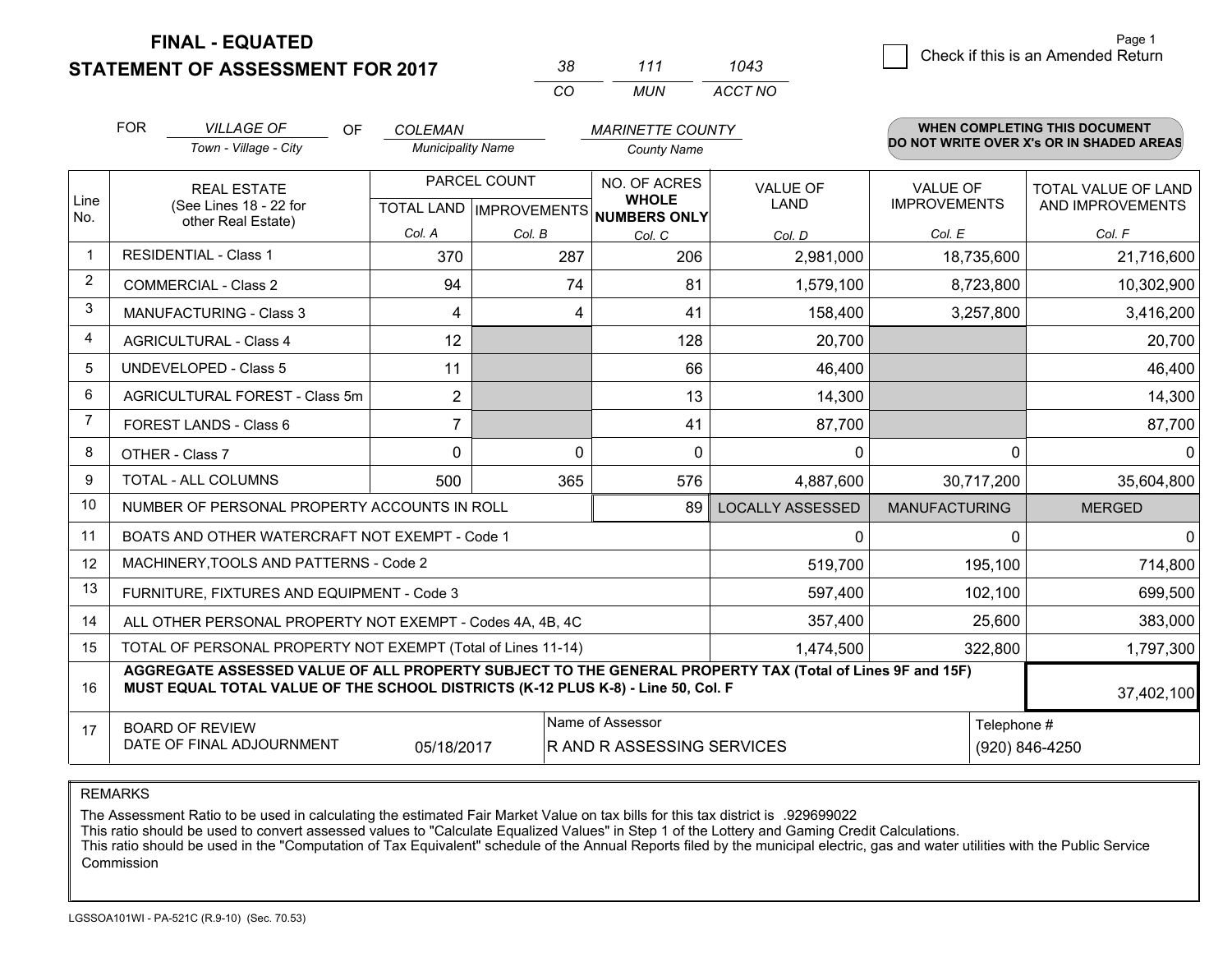*YEAR CO MUN ACCT NO* <sup>2017</sup> <sup>38</sup> <sup>111</sup> <sup>1043</sup>

Do not confuse FOREST LANDS (Line 7) with FOREST CROPS (in this section) - They are **NOT** the same

|    |                                                               |                                             |  | Private Forest Crop - Reg Class @ 10¢ per acre                                 |  | Private Forest Crop - Reg Class @ \$2.52 per acre             |                                                                              |                                                                    |                    |  |
|----|---------------------------------------------------------------|---------------------------------------------|--|--------------------------------------------------------------------------------|--|---------------------------------------------------------------|------------------------------------------------------------------------------|--------------------------------------------------------------------|--------------------|--|
| 18 | (a) PARCELS                                                   | (b) ACRES                                   |  | (c) ASSESSED VALUE                                                             |  | (d) PARCELS                                                   | (e) ACRES                                                                    |                                                                    | (f) ASSESSED VALUE |  |
|    |                                                               |                                             |  |                                                                                |  |                                                               |                                                                              |                                                                    |                    |  |
|    | Private Forest Crop - Special Class @ 20¢ per acre            |                                             |  |                                                                                |  |                                                               | Entered Before 2005 Managed Forest - Ferrous Mining CLOSED @ \$8.27 per acre |                                                                    |                    |  |
| 19 | (a) PARCELS                                                   | (b) ACRES                                   |  | (c) ASSESSED VALUE                                                             |  | (d) PARCELS                                                   | (e) ACRES                                                                    |                                                                    | (f) ASSESSED VALUE |  |
|    |                                                               |                                             |  |                                                                                |  |                                                               |                                                                              |                                                                    |                    |  |
|    |                                                               | Entered Before 2005 Managed Forest - OPEN @ |  | \$.79 per acre                                                                 |  |                                                               | Entered Before 2005 Managed Forest - CLOSED @ \$1.87 per acre                |                                                                    |                    |  |
| 20 | (a) PARCELS                                                   | (b) ACRES                                   |  | (c) ASSESSED VALUE                                                             |  | (d) PARCELS                                                   | (e) ACRES                                                                    |                                                                    | (f) ASSESSED VALUE |  |
|    |                                                               |                                             |  |                                                                                |  |                                                               |                                                                              |                                                                    |                    |  |
|    | Entered After 2004 Managed Forest - OPEN @<br>\$2.14 per acre |                                             |  |                                                                                |  | Entered After 2004 Managed Forest - CLOSED @ \$10.68 per acre |                                                                              |                                                                    |                    |  |
| 21 | (a) PARCELS                                                   | (b) ACRES                                   |  | (c) ASSESSED VALUE                                                             |  | (d) PARCELS<br>(e) ACRES                                      |                                                                              |                                                                    | (f) ASSESSED VALUE |  |
|    |                                                               |                                             |  |                                                                                |  |                                                               |                                                                              |                                                                    |                    |  |
|    |                                                               |                                             |  |                                                                                |  |                                                               |                                                                              |                                                                    |                    |  |
| 22 | (a) County Forest Cropland Acres                              |                                             |  | (b) Federal Acres<br>(c) State Acres                                           |  |                                                               | (d) County (NOT FOREST CROP) Acres                                           |                                                                    | (e) Other Acres    |  |
|    |                                                               |                                             |  |                                                                                |  |                                                               |                                                                              |                                                                    | 89.1               |  |
|    |                                                               |                                             |  | Assessed Value of Omitted Property From Prior Years (Sec. 70.44)               |  |                                                               | Assessed Value of Sec. 70.43 Corrections of Errors by Assessors              |                                                                    |                    |  |
| 23 |                                                               | (a) REAL ESTATE                             |  | (b) PERSONAL                                                                   |  |                                                               | (c1) REAL ESTATE                                                             |                                                                    | (c2) PERSONAL      |  |
|    |                                                               |                                             |  |                                                                                |  |                                                               |                                                                              |                                                                    |                    |  |
|    |                                                               |                                             |  | Manufacturing Equated Value of Omitted Property From Prior Years (Sec. 70.995) |  |                                                               |                                                                              | Mfg. Equated Value of Sec.70.43 Corrections of Errors by Assessors |                    |  |
|    |                                                               | (d) REAL ESTATE                             |  | (e) PERSONAL                                                                   |  | (f1) REAL ESTATE                                              |                                                                              | (f2) PERSONAL                                                      |                    |  |
|    |                                                               |                                             |  |                                                                                |  |                                                               |                                                                              |                                                                    |                    |  |

## **SPECIAL DISTRICTS**

| Line<br>No. | Enter 6-digit<br>Special District<br>Code (Col. A) | <b>Account</b><br><b>Number</b> | <b>Special District Name</b> | <b>Locally Assessed Value</b><br>of Real Estate and | Mfg Value of Real Estate<br>and Personal Property | <b>Merged Value of</b><br><b>Real Estate and</b><br>Personal Property (Col. F) |
|-------------|----------------------------------------------------|---------------------------------|------------------------------|-----------------------------------------------------|---------------------------------------------------|--------------------------------------------------------------------------------|
|             |                                                    | (Col. B)                        | (Col. C)                     | Personal Property (Col. D)                          | (Col. E)                                          |                                                                                |
| 24          |                                                    |                                 |                              |                                                     |                                                   |                                                                                |
| 25          |                                                    |                                 |                              |                                                     |                                                   |                                                                                |
| 26          |                                                    |                                 |                              |                                                     |                                                   |                                                                                |
| 27          |                                                    |                                 |                              |                                                     |                                                   |                                                                                |
| 28          |                                                    |                                 |                              |                                                     |                                                   |                                                                                |
| 29          |                                                    |                                 |                              |                                                     |                                                   |                                                                                |
| 30          |                                                    |                                 |                              |                                                     |                                                   |                                                                                |
| 31          |                                                    |                                 |                              |                                                     |                                                   |                                                                                |
| 32          |                                                    |                                 |                              |                                                     |                                                   |                                                                                |
| 33          |                                                    |                                 |                              |                                                     |                                                   |                                                                                |
| 34          |                                                    |                                 |                              |                                                     |                                                   |                                                                                |
| 35          |                                                    |                                 |                              |                                                     |                                                   |                                                                                |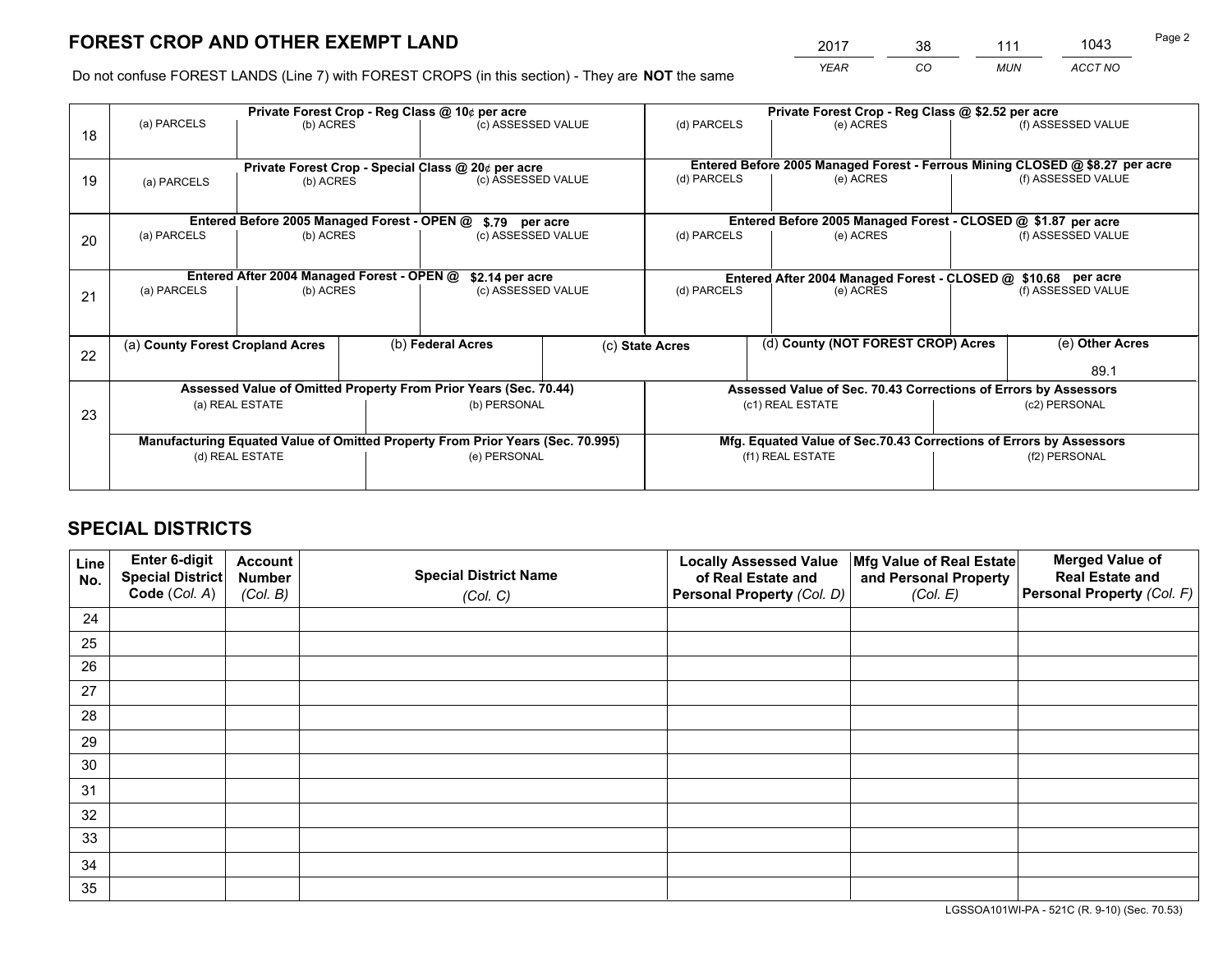|             |                                                          |                                             |                                                         | YEAR                                                                              | CO.<br><b>MUN</b>                                             | ACCT NO                                                                        |
|-------------|----------------------------------------------------------|---------------------------------------------|---------------------------------------------------------|-----------------------------------------------------------------------------------|---------------------------------------------------------------|--------------------------------------------------------------------------------|
| Line<br>No. | Enter 6-digit<br><b>School District</b><br>Code (Col. A) | <b>Account</b><br><b>Number</b><br>(Col. B) | <b>School District Name</b><br>(Col. C)                 | <b>Locally Assessed Value</b><br>of Real Estate and<br>Personal Property (Col. D) | Mfg Value of Real Estate<br>and Personal Property<br>(Col. E) | <b>Merged Value of</b><br><b>Real Estate and</b><br>Personal Property (Col. F) |
|             | A. SCHOOL DISTRICTS (K-8 and K-12)                       |                                             |                                                         |                                                                                   |                                                               |                                                                                |
| 36          | 381169                                                   | 0223                                        | SCH D OF COLEMAN                                        | 33,663,100                                                                        | 3,739,000                                                     | 37,402,100                                                                     |
| 37          |                                                          |                                             |                                                         |                                                                                   |                                                               |                                                                                |
| 38          |                                                          |                                             |                                                         |                                                                                   |                                                               |                                                                                |
| 39          |                                                          |                                             |                                                         |                                                                                   |                                                               |                                                                                |
| 40          |                                                          |                                             |                                                         |                                                                                   |                                                               |                                                                                |
| 41<br>42    |                                                          |                                             |                                                         |                                                                                   |                                                               |                                                                                |
| 43          |                                                          |                                             |                                                         |                                                                                   |                                                               |                                                                                |
| 44          |                                                          |                                             |                                                         |                                                                                   |                                                               |                                                                                |
| 45          |                                                          |                                             |                                                         |                                                                                   |                                                               |                                                                                |
| 46          |                                                          |                                             |                                                         |                                                                                   |                                                               |                                                                                |
| 47          |                                                          |                                             |                                                         |                                                                                   |                                                               |                                                                                |
| 48          |                                                          |                                             |                                                         |                                                                                   |                                                               |                                                                                |
| 49          |                                                          |                                             |                                                         |                                                                                   |                                                               |                                                                                |
| 50          |                                                          |                                             | TOTAL ASSESSED VALUE OF SCHOOL DISTRICTS (K-8 and K-12) | 33,663,100                                                                        | 3,739,000                                                     | 37,402,100                                                                     |
|             | <b>B.</b><br>UNION HIGH SCHOOL DISTRICTS                 |                                             |                                                         |                                                                                   |                                                               |                                                                                |
| 51          |                                                          |                                             |                                                         |                                                                                   |                                                               |                                                                                |
| 52          |                                                          |                                             |                                                         |                                                                                   |                                                               |                                                                                |
| 53<br>54    |                                                          |                                             |                                                         |                                                                                   |                                                               |                                                                                |
| 55          |                                                          |                                             | TOTAL ASSESSED VALUE OF UNION HIGH SCHOOLS              |                                                                                   |                                                               |                                                                                |
|             | C.<br><b>TECHNICAL COLLEGE DISTRICTS</b>                 |                                             |                                                         |                                                                                   |                                                               |                                                                                |
| 56          | 001300                                                   | 0012                                        | NORTHEAST WISCONSIN TECH COLLEGE<br><b>GNBY</b>         | 33,663,100                                                                        | 3,739,000                                                     | 37,402,100                                                                     |
| 57          |                                                          |                                             |                                                         |                                                                                   |                                                               |                                                                                |
| 58          |                                                          |                                             |                                                         |                                                                                   |                                                               |                                                                                |
| 59          |                                                          |                                             | TOTAL ASSESSED VALUE OF TECHNICAL COLLEGES              | 33,663,100                                                                        | 3,739,000                                                     | 37,402,100                                                                     |

38

111

 *I hereby certify, to the best of my knowledge and belief, this form is complete and correct.*

**SCHOOL DISTRICTS**

| Print name of preparer | Title                    |                | Date (MM / DD / CCYY) |
|------------------------|--------------------------|----------------|-----------------------|
|                        |                          |                |                       |
| Signature of preparer  | Contact Telephone Number | E-mail address |                       |
|                        | $\sim$                   |                |                       |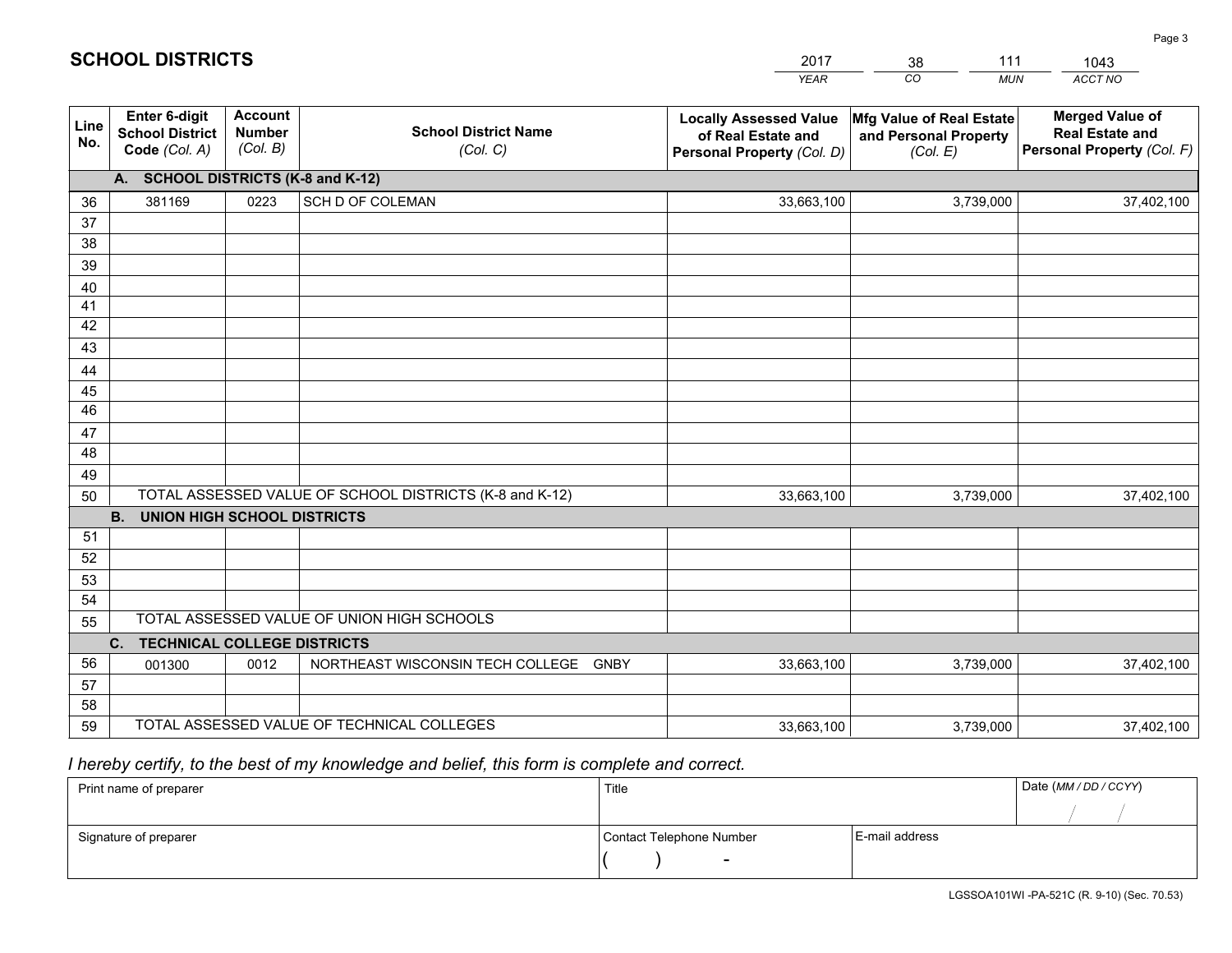## **HIGHLIGHTS**

- 1. Complete the Statement of Assessment after the Board of Review. Reflect any changes made there.
- 2. Use black ink to complete.
- 3. Line 16 must equal Line 50, Col D.
- 4. Line 55 must equal the total of K-8 schools listed on lines 36-49. Do not include K-12 schools in this comparision.
- 5. Line 59, Col. D must equal Line 16.
- 6. Special District, School District and Technical College District values must include both real estate and personal property. Examples of Special districts are: town sanitary districts, public inland lake protection and rehabilitation districts, and metropolitan sewerage districts.
- 7. DO NOT INCLUDE Manufacturing property values.DOR will print these values on the final SOA.

JULIE NOSGOVITZ VILLAGE OF COLEMAN

JULIE NOSGOVITZ<br>VILLAGE OF COLEMAN

PO BOX 52

 $\overline{S}$ 

**BOX 52** 

COLEMAN, WI 54112 - 0052

COLEMAN, WI 54112 - 0052

 8. Accuracy of this form is very important. The values reported directly affect the equalized value DOR calculates for school and special districts.

### **Page 1:**

 If not prefilled, enter the tax year,county and municipal code,municipal type, municipal name and county name on the top of form.

Check the Amended box, if filing an amended / corrected SOA.

 Report the parcel count, acres and assessed value of taxable general property, total parcel count, (real and personal), total acres, and values from final figures set by the Board of Review.

- A. Real Estate land and improvements (buildings, etc.) is reported on lines 1 8, total line 9.
- B. Personal Property is reported on lines 11 14, Column D, total line 15.
- C. To complete this report, use the computer produced summary of the assessment roll that shows these amounts.
- D. Use whole numbers only.
- E. Add each line across and each column down to verify entries.

## **Page 2:**

- A. Report Special Items (not subject to general property tax).
- 1. Private Forest Croplands and Managed Forest Lands are reported on lines 18,19, 20 and 21. Be sure to report assessed values **NOT** taxes.
- 2. You should have copies of the orders of entry, orders of withdrawal, etc., to update your assessment roll.
	- 3. Show hundredths of acres (e.g. 39.75).
- 4. Tax exempt lands are reported on line 22.
- 5. Omitted property and sec. 70.43, Wis. Stats., corrections of errors by assessor are reported on line 23. Report real estate and personal property separately. These should be for **prior years**, not something found on the current assessment roll after the board of review.
- B. Special District (Lines 24-35) Include the value of both real and personal property.

 The Department of Revenue (DOR) preprints much of the information regarding names and codes for schools, special districts,etc. If a district is not listed, enter the name and value only, DOR will enter the proper code.

## **Page 3 School Districts:**

Include the value of both real and personal property.

Report School District (regular, elementary, union high school, and technical college).

- 1. Regular (K-12) and Elementary (K-8) school values are reported on lines 36-49, total on line 50.
- 2. Union High School (UHS) (use only if elementary schools are listed on lines 36-49) are reported on lines 51-54. UHS total value (line 55) must equal to the total **elementary school** values reported on lines 36-49. Do notinclude K-12 schools in this comparison.
- 3. Technical College values are reported on lines 56-58, total on line 59.
- 4. Use the computer summary that shows these amounts to complete this report.

#### **This form is due the second Monday in June. File this report only after your Board of Review is complete.**

 *If you have questions: Return forms to:*

 Email: lgs@wisconsin.gov Wisconsin Department of RevenueCall:  $(608)$  266-2569 or  $(608)$  264-6892 Fax number: (608) 264-6887 PO Box 8971

Local Government Services Section 6-97 Madison WI 53708-8971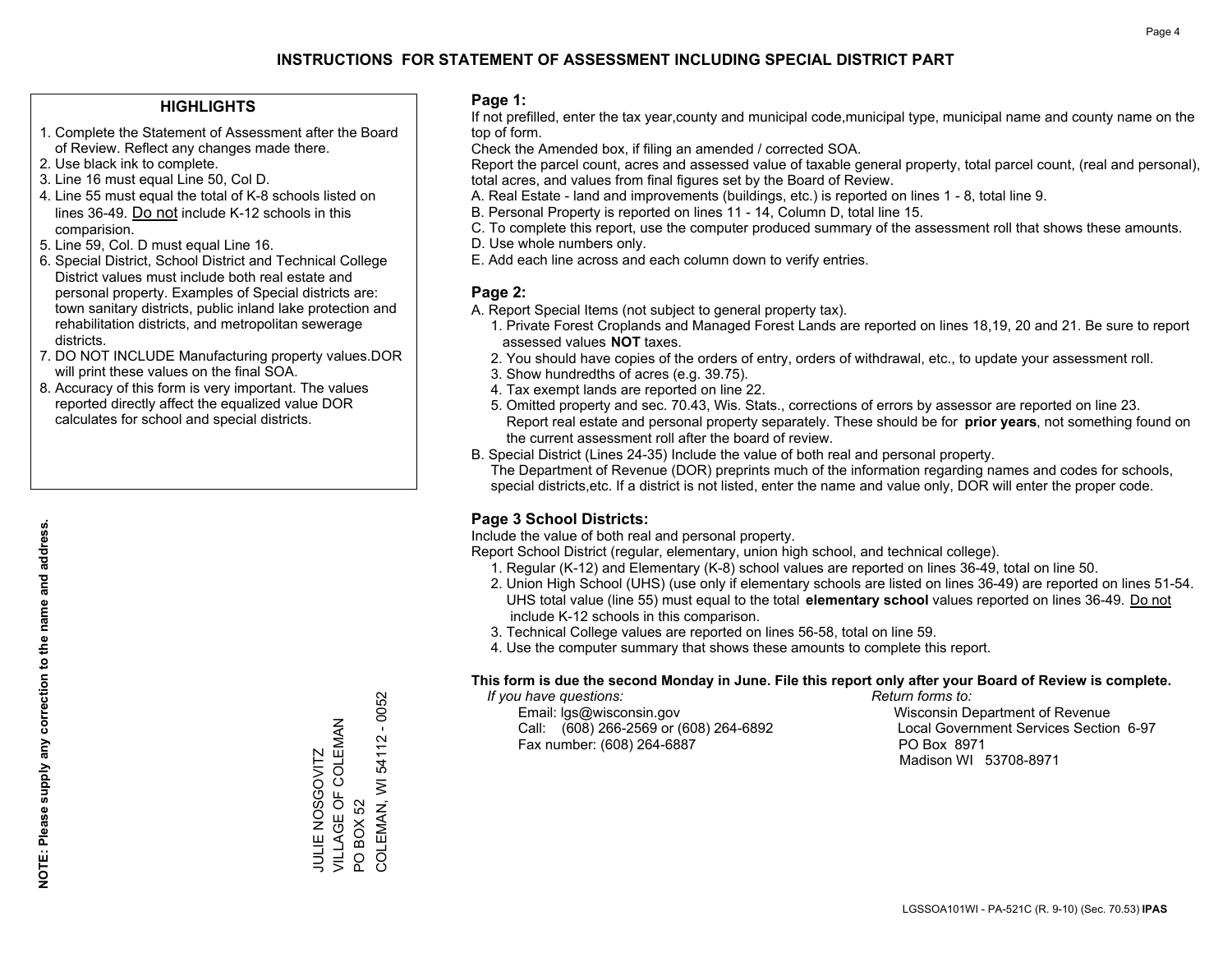**STATEMENT OF ASSESSMENT FOR 2017** 

| 38       | 121 | 1044    |
|----------|-----|---------|
| $\alpha$ | MUN | ACCT NO |

|                | <b>FOR</b><br><b>VILLAGE OF</b><br><b>OF</b><br><b>MARINETTE COUNTY</b><br><b>CRIVITZ</b>                                                                                                    |                          |                |                                      |              |             |                         |                      | WHEN COMPLETING THIS DOCUMENT<br>DO NOT WRITE OVER X's OR IN SHADED AREAS |                     |
|----------------|----------------------------------------------------------------------------------------------------------------------------------------------------------------------------------------------|--------------------------|----------------|--------------------------------------|--------------|-------------|-------------------------|----------------------|---------------------------------------------------------------------------|---------------------|
|                | Town - Village - City                                                                                                                                                                        | <b>Municipality Name</b> |                | <b>County Name</b>                   |              |             |                         |                      |                                                                           |                     |
|                | <b>REAL ESTATE</b>                                                                                                                                                                           |                          |                | PARCEL COUNT                         | NO. OF ACRES |             | <b>VALUE OF</b>         | <b>VALUE OF</b>      |                                                                           | TOTAL VALUE OF LAND |
| Line<br>No.    | (See Lines 18 - 22 for<br>other Real Estate)                                                                                                                                                 |                          |                | TOTAL LAND IMPROVEMENTS NUMBERS ONLY | <b>WHOLE</b> |             | LAND                    | <b>IMPROVEMENTS</b>  |                                                                           | AND IMPROVEMENTS    |
|                |                                                                                                                                                                                              |                          | Col. A         | Col. B                               | Col. C       |             | Col. D                  | Col. E               |                                                                           | Col. F              |
| $\mathbf{1}$   | <b>RESIDENTIAL - Class 1</b>                                                                                                                                                                 |                          | 772            | 396                                  |              | 374         | 7,216,200               |                      | 27,375,200                                                                | 34,591,400          |
| $\overline{2}$ | <b>COMMERCIAL - Class 2</b>                                                                                                                                                                  |                          | 175            | 124                                  |              | 209         | 7,294,900               |                      | 30,876,800                                                                | 38,171,700          |
| 3              | MANUFACTURING - Class 3                                                                                                                                                                      |                          |                |                                      |              | 9           | 21,700                  |                      | 343,200                                                                   | 364,900             |
| 4              | <b>AGRICULTURAL - Class 4</b>                                                                                                                                                                |                          | $\mathbf{0}$   |                                      |              | 0           | 0                       |                      |                                                                           | 0                   |
| 5              | <b>UNDEVELOPED - Class 5</b>                                                                                                                                                                 |                          |                |                                      |              | 10          | 3,800                   |                      |                                                                           | 3,800               |
| 6              | AGRICULTURAL FOREST - Class 5m                                                                                                                                                               |                          | $\Omega$       |                                      |              | $\mathbf 0$ | 0                       |                      |                                                                           | $\Omega$            |
| $\overline{7}$ | FOREST LANDS - Class 6                                                                                                                                                                       |                          | $\overline{2}$ |                                      |              | 51          | 93,400                  |                      |                                                                           | 93,400              |
| 8              | OTHER - Class 7                                                                                                                                                                              |                          | $\Omega$       |                                      | $\Omega$     | $\Omega$    | $\Omega$                |                      | $\Omega$                                                                  | $\Omega$            |
| 9              | TOTAL - ALL COLUMNS                                                                                                                                                                          |                          | 951            | 521                                  |              | 653         | 14,630,000              |                      | 58,595,200                                                                | 73,225,200          |
| 10             | NUMBER OF PERSONAL PROPERTY ACCOUNTS IN ROLL                                                                                                                                                 |                          |                |                                      |              | 131         | <b>LOCALLY ASSESSED</b> | <b>MANUFACTURING</b> |                                                                           | <b>MERGED</b>       |
| 11             | BOATS AND OTHER WATERCRAFT NOT EXEMPT - Code 1                                                                                                                                               |                          |                |                                      |              |             | 0                       |                      | 0                                                                         | 0                   |
| 12             | MACHINERY, TOOLS AND PATTERNS - Code 2                                                                                                                                                       |                          |                |                                      |              |             | 1,118,500               |                      | 3,100                                                                     | 1,121,600           |
| 13             | FURNITURE, FIXTURES AND EQUIPMENT - Code 3                                                                                                                                                   |                          |                |                                      |              |             | 2,517,900               |                      | 100                                                                       | 2,518,000           |
| 14             | ALL OTHER PERSONAL PROPERTY NOT EXEMPT - Codes 4A, 4B, 4C                                                                                                                                    |                          |                |                                      |              |             | 324,600                 |                      | $\Omega$                                                                  | 324,600             |
| 15             | TOTAL OF PERSONAL PROPERTY NOT EXEMPT (Total of Lines 11-14)                                                                                                                                 |                          |                |                                      |              |             | 3,961,000               |                      | 3,200                                                                     | 3,964,200           |
| 16             | AGGREGATE ASSESSED VALUE OF ALL PROPERTY SUBJECT TO THE GENERAL PROPERTY TAX (Total of Lines 9F and 15F)<br>MUST EQUAL TOTAL VALUE OF THE SCHOOL DISTRICTS (K-12 PLUS K-8) - Line 50, Col. F |                          |                |                                      |              |             |                         |                      | 77,189,400                                                                |                     |
| 17             | Name of Assessor<br><b>BOARD OF REVIEW</b><br>DATE OF FINAL ADJOURNMENT<br>06/14/2017<br>R AND R ASSESSING SERVICES                                                                          |                          |                |                                      |              |             | Telephone #             | (920) 846-4250       |                                                                           |                     |

REMARKS

The Assessment Ratio to be used in calculating the estimated Fair Market Value on tax bills for this tax district is 1.014929061

This ratio should be used to convert assessed values to "Calculate Equalized Values" in Step 1 of the Lottery and Gaming Credit Calculations.<br>This ratio should be used in the "Computation of Tax Equivalent" schedule of the Commission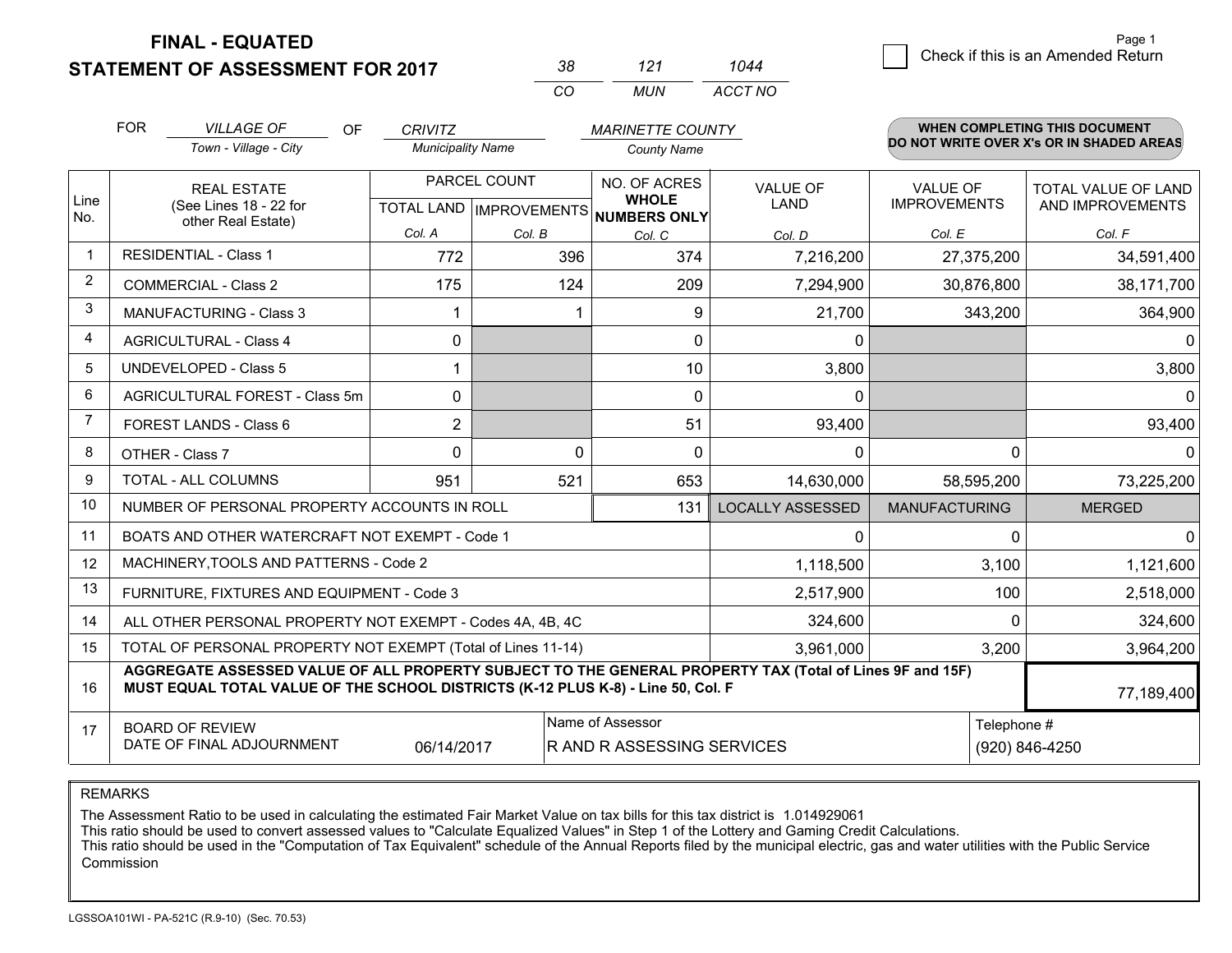*YEAR CO MUN ACCT NO* <sup>2017</sup> <sup>38</sup> <sup>121</sup> <sup>1044</sup> Page 2

Do not confuse FOREST LANDS (Line 7) with FOREST CROPS (in this section) - They are **NOT** the same

|    |                                                                                | Private Forest Crop - Reg Class @ 10¢ per acre                   |  |                                                       |  | Private Forest Crop - Reg Class @ \$2.52 per acre             |                                                                              |                    |                    |
|----|--------------------------------------------------------------------------------|------------------------------------------------------------------|--|-------------------------------------------------------|--|---------------------------------------------------------------|------------------------------------------------------------------------------|--------------------|--------------------|
| 18 | (a) PARCELS                                                                    | (b) ACRES                                                        |  | (c) ASSESSED VALUE                                    |  | (d) PARCELS                                                   | (e) ACRES                                                                    |                    | (f) ASSESSED VALUE |
|    |                                                                                | Private Forest Crop - Special Class @ 20¢ per acre               |  |                                                       |  |                                                               | Entered Before 2005 Managed Forest - Ferrous Mining CLOSED @ \$8.27 per acre |                    |                    |
| 19 | (b) ACRES<br>(a) PARCELS                                                       |                                                                  |  | (c) ASSESSED VALUE                                    |  | (d) PARCELS                                                   | (e) ACRES                                                                    |                    | (f) ASSESSED VALUE |
|    |                                                                                | Entered Before 2005 Managed Forest - OPEN @                      |  | \$.79 per acre                                        |  |                                                               | Entered Before 2005 Managed Forest - CLOSED @ \$1.87 per acre                |                    |                    |
| 20 | (a) PARCELS<br>(b) ACRES                                                       |                                                                  |  | (c) ASSESSED VALUE                                    |  | (d) PARCELS                                                   | (e) ACRES                                                                    |                    | (f) ASSESSED VALUE |
|    |                                                                                | Entered After 2004 Managed Forest - OPEN @                       |  | \$2.14 per acre                                       |  | Entered After 2004 Managed Forest - CLOSED @ \$10.68 per acre |                                                                              |                    |                    |
| 21 | (a) PARCELS                                                                    | (b) ACRES                                                        |  | (c) ASSESSED VALUE                                    |  | (d) PARCELS<br>(e) ACRES                                      |                                                                              | (f) ASSESSED VALUE |                    |
| 22 |                                                                                | (b) Federal Acres<br>(a) County Forest Cropland Acres            |  | (d) County (NOT FOREST CROP) Acres<br>(c) State Acres |  |                                                               | (e) Other Acres                                                              |                    |                    |
|    |                                                                                |                                                                  |  |                                                       |  |                                                               | 9.29                                                                         |                    | 179.9              |
|    |                                                                                | Assessed Value of Omitted Property From Prior Years (Sec. 70.44) |  |                                                       |  |                                                               | Assessed Value of Sec. 70.43 Corrections of Errors by Assessors              |                    |                    |
| 23 | (a) REAL ESTATE                                                                |                                                                  |  | (b) PERSONAL                                          |  | (c1) REAL ESTATE                                              |                                                                              | (c2) PERSONAL      |                    |
|    | Manufacturing Equated Value of Omitted Property From Prior Years (Sec. 70.995) |                                                                  |  |                                                       |  |                                                               | Mfg. Equated Value of Sec.70.43 Corrections of Errors by Assessors           |                    |                    |
|    |                                                                                | (d) REAL ESTATE                                                  |  | (e) PERSONAL                                          |  | (f1) REAL ESTATE                                              |                                                                              | (f2) PERSONAL      |                    |
|    |                                                                                |                                                                  |  |                                                       |  |                                                               |                                                                              |                    |                    |

## **SPECIAL DISTRICTS**

| Line<br>No. | Enter 6-digit<br>Special District<br>Code (Col. A) | <b>Account</b><br><b>Number</b> | <b>Special District Name</b> | <b>Locally Assessed Value</b><br>of Real Estate and | Mfg Value of Real Estate<br>and Personal Property | <b>Merged Value of</b><br><b>Real Estate and</b><br>Personal Property (Col. F) |
|-------------|----------------------------------------------------|---------------------------------|------------------------------|-----------------------------------------------------|---------------------------------------------------|--------------------------------------------------------------------------------|
|             |                                                    | (Col. B)                        | (Col. C)                     | Personal Property (Col. D)                          | (Col. E)                                          |                                                                                |
| 24          |                                                    |                                 |                              |                                                     |                                                   |                                                                                |
| 25          |                                                    |                                 |                              |                                                     |                                                   |                                                                                |
| 26          |                                                    |                                 |                              |                                                     |                                                   |                                                                                |
| 27          |                                                    |                                 |                              |                                                     |                                                   |                                                                                |
| 28          |                                                    |                                 |                              |                                                     |                                                   |                                                                                |
| 29          |                                                    |                                 |                              |                                                     |                                                   |                                                                                |
| 30          |                                                    |                                 |                              |                                                     |                                                   |                                                                                |
| 31          |                                                    |                                 |                              |                                                     |                                                   |                                                                                |
| 32          |                                                    |                                 |                              |                                                     |                                                   |                                                                                |
| 33          |                                                    |                                 |                              |                                                     |                                                   |                                                                                |
| 34          |                                                    |                                 |                              |                                                     |                                                   |                                                                                |
| 35          |                                                    |                                 |                              |                                                     |                                                   |                                                                                |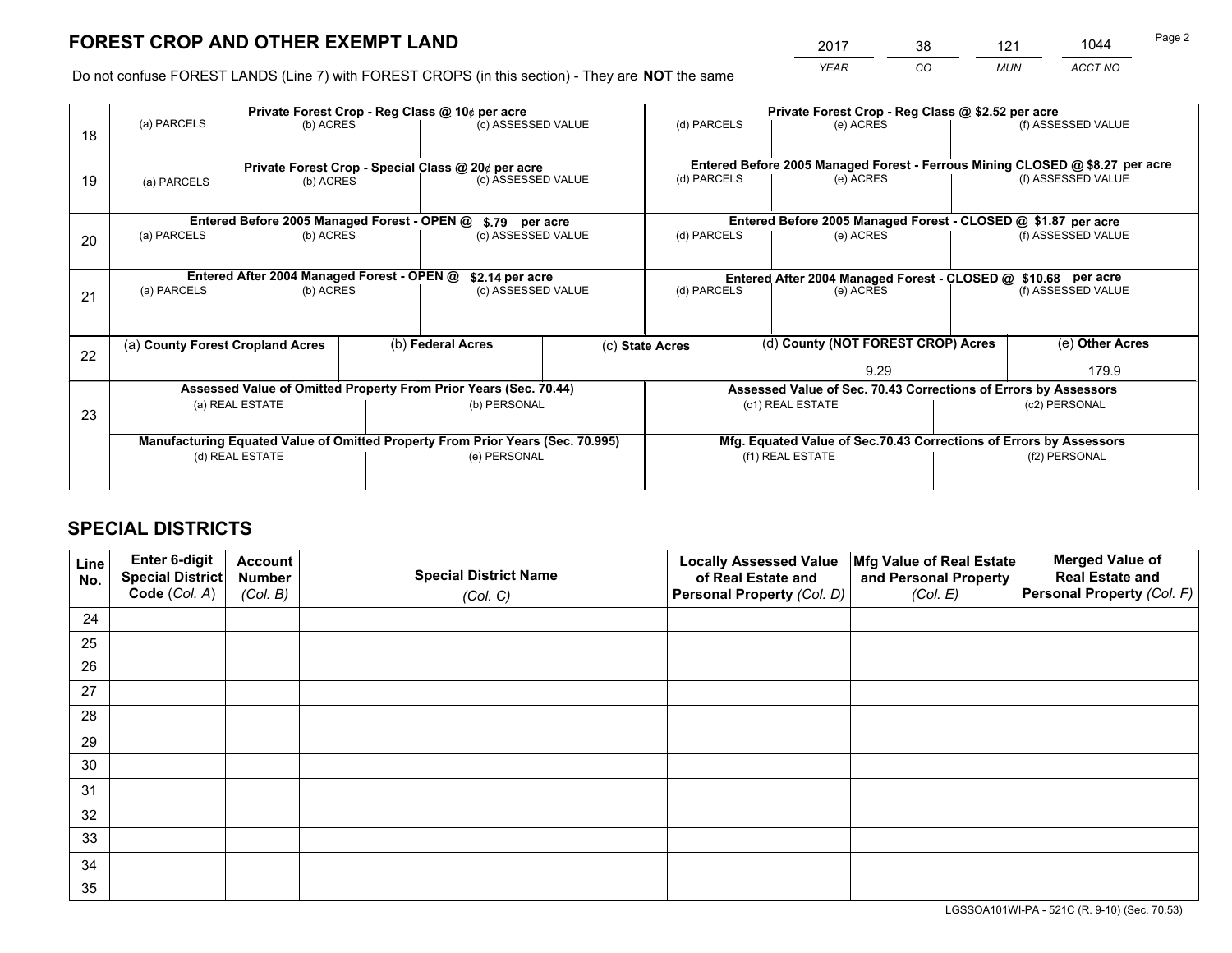|             |                                                          |                                             |                                                         | YEAR                                                                              | CO.<br><b>MUN</b>                                             | ACCT NO                                                                        |
|-------------|----------------------------------------------------------|---------------------------------------------|---------------------------------------------------------|-----------------------------------------------------------------------------------|---------------------------------------------------------------|--------------------------------------------------------------------------------|
| Line<br>No. | Enter 6-digit<br><b>School District</b><br>Code (Col. A) | <b>Account</b><br><b>Number</b><br>(Col. B) | <b>School District Name</b><br>(Col. C)                 | <b>Locally Assessed Value</b><br>of Real Estate and<br>Personal Property (Col. D) | Mfg Value of Real Estate<br>and Personal Property<br>(Col. E) | <b>Merged Value of</b><br><b>Real Estate and</b><br>Personal Property (Col. F) |
|             | A. SCHOOL DISTRICTS (K-8 and K-12)                       |                                             |                                                         |                                                                                   |                                                               |                                                                                |
| 36          | 381232                                                   | 0224                                        | SCH D OF CRIVITZ                                        | 76,821,300                                                                        | 368,100                                                       | 77,189,400                                                                     |
| 37          |                                                          |                                             |                                                         |                                                                                   |                                                               |                                                                                |
| 38          |                                                          |                                             |                                                         |                                                                                   |                                                               |                                                                                |
| 39          |                                                          |                                             |                                                         |                                                                                   |                                                               |                                                                                |
| 40          |                                                          |                                             |                                                         |                                                                                   |                                                               |                                                                                |
| 41          |                                                          |                                             |                                                         |                                                                                   |                                                               |                                                                                |
| 42<br>43    |                                                          |                                             |                                                         |                                                                                   |                                                               |                                                                                |
|             |                                                          |                                             |                                                         |                                                                                   |                                                               |                                                                                |
| 44<br>45    |                                                          |                                             |                                                         |                                                                                   |                                                               |                                                                                |
| 46          |                                                          |                                             |                                                         |                                                                                   |                                                               |                                                                                |
| 47          |                                                          |                                             |                                                         |                                                                                   |                                                               |                                                                                |
| 48          |                                                          |                                             |                                                         |                                                                                   |                                                               |                                                                                |
| 49          |                                                          |                                             |                                                         |                                                                                   |                                                               |                                                                                |
| 50          |                                                          |                                             | TOTAL ASSESSED VALUE OF SCHOOL DISTRICTS (K-8 and K-12) | 76,821,300                                                                        | 368,100                                                       | 77,189,400                                                                     |
|             | <b>B.</b><br><b>UNION HIGH SCHOOL DISTRICTS</b>          |                                             |                                                         |                                                                                   |                                                               |                                                                                |
| 51          |                                                          |                                             |                                                         |                                                                                   |                                                               |                                                                                |
| 52          |                                                          |                                             |                                                         |                                                                                   |                                                               |                                                                                |
| 53          |                                                          |                                             |                                                         |                                                                                   |                                                               |                                                                                |
| 54          |                                                          |                                             |                                                         |                                                                                   |                                                               |                                                                                |
| 55          |                                                          |                                             | TOTAL ASSESSED VALUE OF UNION HIGH SCHOOLS              |                                                                                   |                                                               |                                                                                |
|             | C.<br><b>TECHNICAL COLLEGE DISTRICTS</b>                 |                                             |                                                         |                                                                                   |                                                               |                                                                                |
| 56          | 001300                                                   | 0012                                        | NORTHEAST WISCONSIN TECH COLLEGE GNBY                   | 76,821,300                                                                        | 368,100                                                       | 77,189,400                                                                     |
| 57<br>58    |                                                          |                                             |                                                         |                                                                                   |                                                               |                                                                                |
| 59          |                                                          |                                             | TOTAL ASSESSED VALUE OF TECHNICAL COLLEGES              | 76,821,300                                                                        | 368,100                                                       | 77,189,400                                                                     |
|             |                                                          |                                             |                                                         |                                                                                   |                                                               |                                                                                |

38

121

 *I hereby certify, to the best of my knowledge and belief, this form is complete and correct.*

**SCHOOL DISTRICTS**

| Print name of preparer | Title                    |                | Date (MM / DD / CCYY) |
|------------------------|--------------------------|----------------|-----------------------|
|                        |                          |                |                       |
| Signature of preparer  | Contact Telephone Number | E-mail address |                       |
|                        | $\overline{\phantom{0}}$ |                |                       |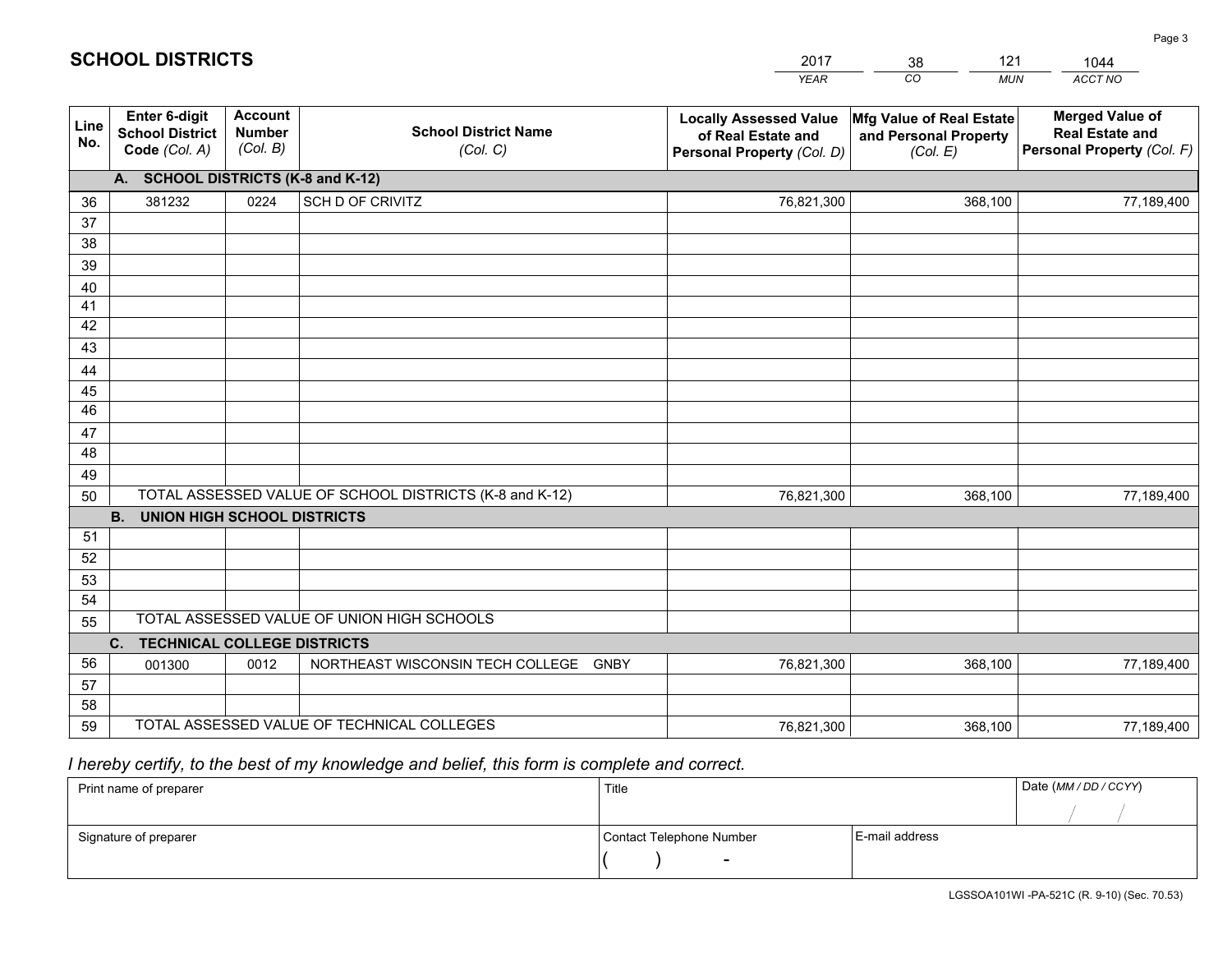## **HIGHLIGHTS**

- 1. Complete the Statement of Assessment after the Board of Review. Reflect any changes made there.
- 2. Use black ink to complete.
- 3. Line 16 must equal Line 50, Col D.
- 4. Line 55 must equal the total of K-8 schools listed on lines 36-49. Do not include K-12 schools in this comparision.
- 5. Line 59, Col. D must equal Line 16.
- 6. Special District, School District and Technical College District values must include both real estate and personal property. Examples of Special districts are: town sanitary districts, public inland lake protection and rehabilitation districts, and metropolitan sewerage districts.
- 7. DO NOT INCLUDE Manufacturing property values.DOR will print these values on the final SOA.

MARILYN L. PADGETT VILLAGE OF CRIVITZ

MARILYN L. PADGETT<br>VILLAGE OF CRIVITZ

PO BOX 727

 $\overline{S}$ 

**BOX 727** 

CRIVITZ, WI 54114 - 0727

CRIVITZ, WI 54114 - 0727

 8. Accuracy of this form is very important. The values reported directly affect the equalized value DOR calculates for school and special districts.

### **Page 1:**

 If not prefilled, enter the tax year,county and municipal code,municipal type, municipal name and county name on the top of form.

Check the Amended box, if filing an amended / corrected SOA.

 Report the parcel count, acres and assessed value of taxable general property, total parcel count, (real and personal), total acres, and values from final figures set by the Board of Review.

- A. Real Estate land and improvements (buildings, etc.) is reported on lines 1 8, total line 9.
- B. Personal Property is reported on lines 11 14, Column D, total line 15.
- C. To complete this report, use the computer produced summary of the assessment roll that shows these amounts.
- D. Use whole numbers only.
- E. Add each line across and each column down to verify entries.

## **Page 2:**

- A. Report Special Items (not subject to general property tax).
- 1. Private Forest Croplands and Managed Forest Lands are reported on lines 18,19, 20 and 21. Be sure to report assessed values **NOT** taxes.
- 2. You should have copies of the orders of entry, orders of withdrawal, etc., to update your assessment roll.
	- 3. Show hundredths of acres (e.g. 39.75).
- 4. Tax exempt lands are reported on line 22.
- 5. Omitted property and sec. 70.43, Wis. Stats., corrections of errors by assessor are reported on line 23. Report real estate and personal property separately. These should be for **prior years**, not something found on the current assessment roll after the board of review.
- B. Special District (Lines 24-35) Include the value of both real and personal property.

 The Department of Revenue (DOR) preprints much of the information regarding names and codes for schools, special districts,etc. If a district is not listed, enter the name and value only, DOR will enter the proper code.

## **Page 3 School Districts:**

Include the value of both real and personal property.

Report School District (regular, elementary, union high school, and technical college).

- 1. Regular (K-12) and Elementary (K-8) school values are reported on lines 36-49, total on line 50.
- 2. Union High School (UHS) (use only if elementary schools are listed on lines 36-49) are reported on lines 51-54. UHS total value (line 55) must equal to the total **elementary school** values reported on lines 36-49. Do notinclude K-12 schools in this comparison.
- 3. Technical College values are reported on lines 56-58, total on line 59.
- 4. Use the computer summary that shows these amounts to complete this report.

#### **This form is due the second Monday in June. File this report only after your Board of Review is complete.**

 *If you have questions: Return forms to:*

 Email: lgs@wisconsin.gov Wisconsin Department of RevenueCall:  $(608)$  266-2569 or  $(608)$  264-6892 Fax number: (608) 264-6887 PO Box 8971

Local Government Services Section 6-97 Madison WI 53708-8971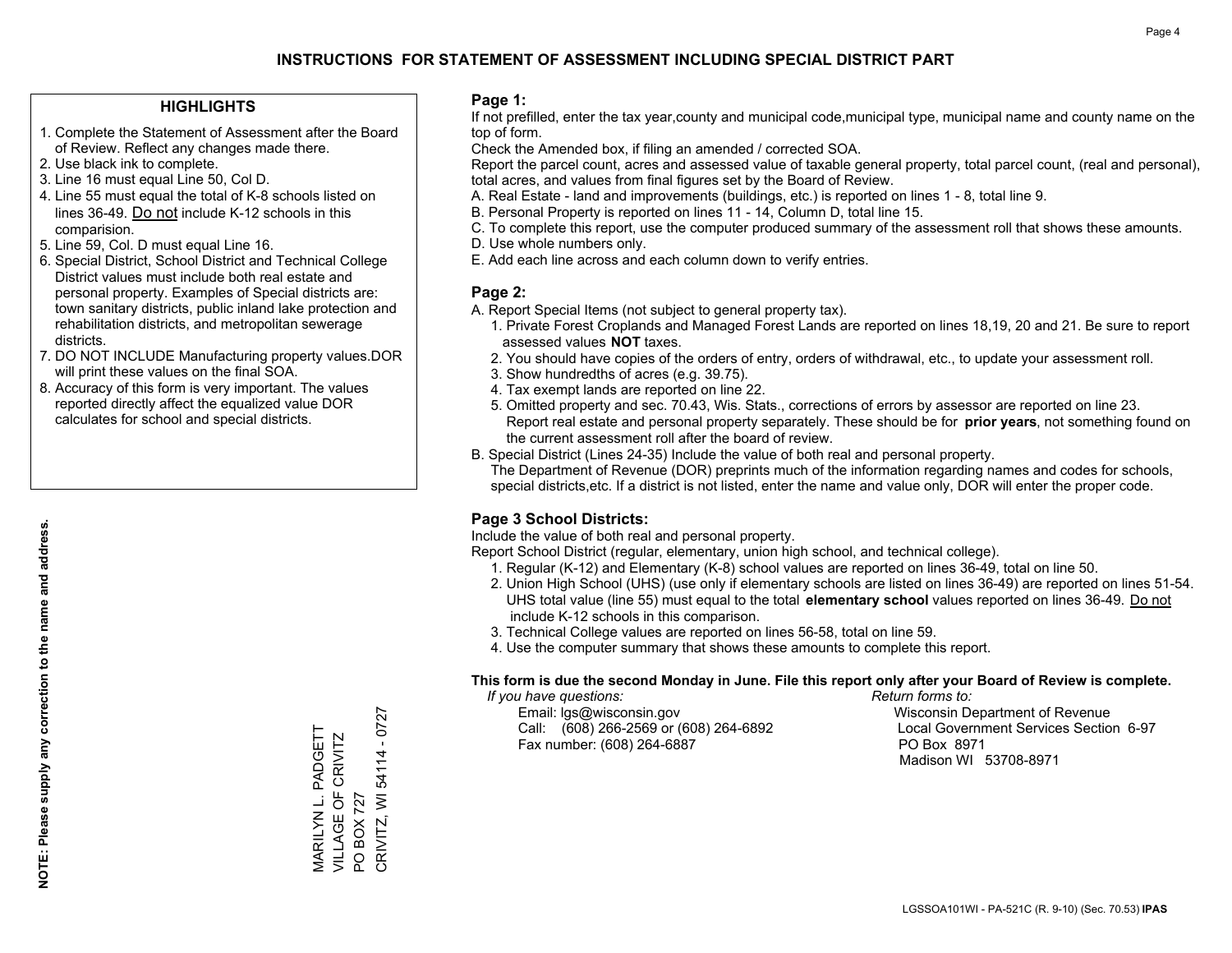**STATEMENT OF ASSESSMENT FOR 2017** 

| 38       | 7/7   | 1045    |
|----------|-------|---------|
| $\cdots$ | MI IN | ACCT NO |

| Line<br>No.<br>$\mathbf 1$ | Town - Village - City<br><b>REAL ESTATE</b><br>(See Lines 18 - 22 for<br>other Real Estate)                                                                                                  | <b>Municipality Name</b><br>PARCEL COUNT |             | <b>County Name</b>                                                   |                         |                                        | DO NOT WRITE OVER X's OR IN SHADED AREAS |
|----------------------------|----------------------------------------------------------------------------------------------------------------------------------------------------------------------------------------------|------------------------------------------|-------------|----------------------------------------------------------------------|-------------------------|----------------------------------------|------------------------------------------|
|                            |                                                                                                                                                                                              |                                          |             |                                                                      |                         |                                        |                                          |
|                            |                                                                                                                                                                                              |                                          |             | NO. OF ACRES<br><b>WHOLE</b><br>TOTAL LAND IMPROVEMENTS NUMBERS ONLY | <b>VALUE OF</b><br>LAND | <b>VALUE OF</b><br><b>IMPROVEMENTS</b> | TOTAL VALUE OF LAND<br>AND IMPROVEMENTS  |
|                            |                                                                                                                                                                                              | Col. A                                   | Col. B      | Col. C                                                               | Col. D                  | Col. E                                 | Col. F                                   |
|                            | <b>RESIDENTIAL - Class 1</b>                                                                                                                                                                 | 148                                      | 130         | 109                                                                  | 1,477,800               | 8,616,800                              | 10,094,600                               |
| $\overline{2}$             | <b>COMMERCIAL - Class 2</b>                                                                                                                                                                  | 37                                       | 28          | 39                                                                   | 390,700                 | 2,067,700                              | 2,458,400                                |
| 3                          | <b>MANUFACTURING - Class 3</b>                                                                                                                                                               | -1                                       |             | 4                                                                    | 10,100                  | 486,400                                | 496,500                                  |
| $\overline{4}$             | <b>AGRICULTURAL - Class 4</b>                                                                                                                                                                | 11                                       |             | 125                                                                  | 22,700                  |                                        | 22,700                                   |
| 5                          | <b>UNDEVELOPED - Class 5</b>                                                                                                                                                                 | 13                                       |             | 125                                                                  | 83,100                  |                                        | 83,100                                   |
| 6                          | AGRICULTURAL FOREST - Class 5m                                                                                                                                                               |                                          |             |                                                                      | 2,200                   |                                        | 2,200                                    |
| 7                          | FOREST LANDS - Class 6                                                                                                                                                                       | $\mathbf{0}$                             |             | $\mathbf{0}$                                                         | $\Omega$                |                                        | 0 <sup>1</sup>                           |
| 8                          | OTHER - Class 7                                                                                                                                                                              |                                          |             | 3                                                                    | 12,000                  | 12,700                                 | 24,700                                   |
| 9                          | TOTAL - ALL COLUMNS                                                                                                                                                                          | 212                                      | 160         | 406                                                                  | 1,998,600               | 11,183,600                             | 13,182,200                               |
| 10                         | NUMBER OF PERSONAL PROPERTY ACCOUNTS IN ROLL                                                                                                                                                 |                                          |             | 27                                                                   | <b>LOCALLY ASSESSED</b> | <b>MANUFACTURING</b>                   | <b>MERGED</b>                            |
| 11                         | BOATS AND OTHER WATERCRAFT NOT EXEMPT - Code 1                                                                                                                                               |                                          |             |                                                                      | 0                       | $\mathbf{0}$                           | $\Omega$                                 |
| 12                         | MACHINERY, TOOLS AND PATTERNS - Code 2                                                                                                                                                       |                                          |             |                                                                      | 48,000                  | 17,600                                 | 65,600                                   |
| 13                         | FURNITURE, FIXTURES AND EQUIPMENT - Code 3                                                                                                                                                   |                                          |             |                                                                      | 115,800                 | 1,600                                  | 117,400                                  |
| 14                         | ALL OTHER PERSONAL PROPERTY NOT EXEMPT - Codes 4A, 4B, 4C                                                                                                                                    |                                          |             |                                                                      | 31,300                  | 3,900                                  | 35,200                                   |
| 15                         | TOTAL OF PERSONAL PROPERTY NOT EXEMPT (Total of Lines 11-14)                                                                                                                                 |                                          |             | 195,100                                                              | 23,100                  | 218,200                                |                                          |
| 16                         | AGGREGATE ASSESSED VALUE OF ALL PROPERTY SUBJECT TO THE GENERAL PROPERTY TAX (Total of Lines 9F and 15F)<br>MUST EQUAL TOTAL VALUE OF THE SCHOOL DISTRICTS (K-12 PLUS K-8) - Line 50, Col. F |                                          |             |                                                                      |                         |                                        | 13,400,400                               |
| 17                         | <b>BOARD OF REVIEW</b><br>DATE OF FINAL ADJOURNMENT                                                                                                                                          | R AND R ASSESSING SERVICES               | Telephone # | (920) 846-4250                                                       |                         |                                        |                                          |

REMARKS

The Assessment Ratio to be used in calculating the estimated Fair Market Value on tax bills for this tax district is .965143114

This ratio should be used to convert assessed values to "Calculate Equalized Values" in Step 1 of the Lottery and Gaming Credit Calculations.<br>This ratio should be used in the "Computation of Tax Equivalent" schedule of the Commission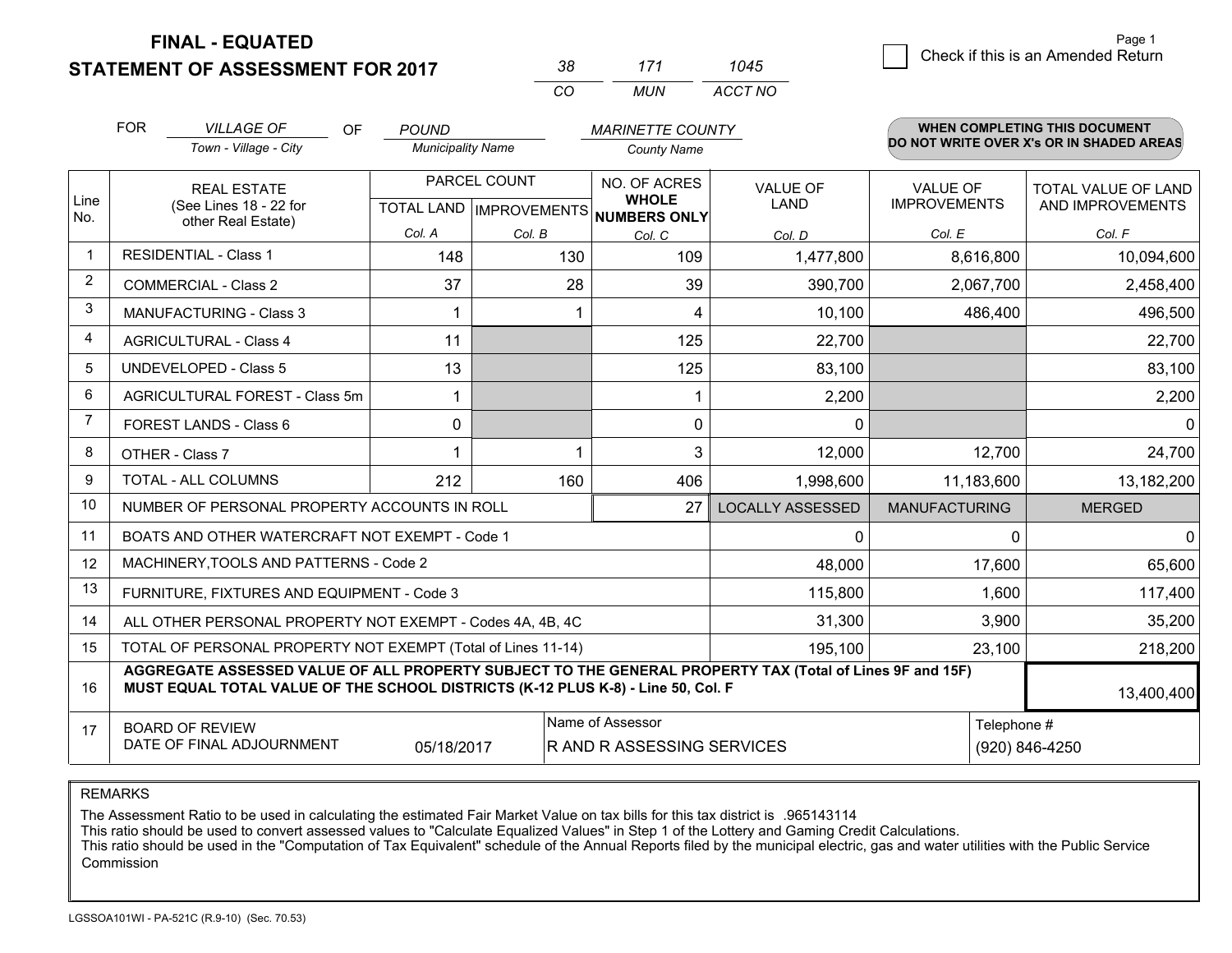*YEAR CO MUN ACCT NO* <sup>2017</sup> <sup>38</sup> <sup>171</sup> <sup>1045</sup>

Do not confuse FOREST LANDS (Line 7) with FOREST CROPS (in this section) - They are **NOT** the same

|    |                                  | Private Forest Crop - Reg Class @ 10¢ per acre |  |                                                                                |  | Private Forest Crop - Reg Class @ \$2.52 per acre |                                                                    |                                                                              |                    |  |
|----|----------------------------------|------------------------------------------------|--|--------------------------------------------------------------------------------|--|---------------------------------------------------|--------------------------------------------------------------------|------------------------------------------------------------------------------|--------------------|--|
| 18 | (a) PARCELS                      | (b) ACRES                                      |  | (c) ASSESSED VALUE                                                             |  | (d) PARCELS                                       | (e) ACRES                                                          |                                                                              | (f) ASSESSED VALUE |  |
|    |                                  |                                                |  | Private Forest Crop - Special Class @ 20¢ per acre                             |  |                                                   |                                                                    | Entered Before 2005 Managed Forest - Ferrous Mining CLOSED @ \$8.27 per acre |                    |  |
| 19 | (a) PARCELS                      | (b) ACRES                                      |  | (c) ASSESSED VALUE                                                             |  | (d) PARCELS                                       | (e) ACRES                                                          |                                                                              | (f) ASSESSED VALUE |  |
|    |                                  | Entered Before 2005 Managed Forest - OPEN @    |  | \$.79 per acre                                                                 |  |                                                   | Entered Before 2005 Managed Forest - CLOSED @ \$1.87 per acre      |                                                                              |                    |  |
|    | (a) PARCELS                      | (b) ACRES                                      |  | (c) ASSESSED VALUE                                                             |  | (d) PARCELS                                       | (e) ACRES                                                          |                                                                              | (f) ASSESSED VALUE |  |
| 20 |                                  |                                                |  |                                                                                |  |                                                   |                                                                    |                                                                              |                    |  |
|    |                                  |                                                |  | Entered After 2004 Managed Forest - OPEN @<br>\$2.14 per acre                  |  |                                                   | Entered After 2004 Managed Forest - CLOSED @ \$10.68 per acre      |                                                                              |                    |  |
| 21 | (a) PARCELS                      | (b) ACRES                                      |  | (c) ASSESSED VALUE                                                             |  | (d) PARCELS<br>(e) ACRES                          |                                                                    |                                                                              | (f) ASSESSED VALUE |  |
|    |                                  |                                                |  |                                                                                |  |                                                   |                                                                    |                                                                              |                    |  |
|    | (a) County Forest Cropland Acres |                                                |  | (b) Federal Acres                                                              |  | (c) State Acres                                   | (d) County (NOT FOREST CROP) Acres                                 |                                                                              | (e) Other Acres    |  |
| 22 |                                  |                                                |  |                                                                                |  |                                                   |                                                                    |                                                                              | 87.14              |  |
|    |                                  |                                                |  | Assessed Value of Omitted Property From Prior Years (Sec. 70.44)               |  |                                                   | Assessed Value of Sec. 70.43 Corrections of Errors by Assessors    |                                                                              |                    |  |
|    |                                  | (a) REAL ESTATE                                |  | (b) PERSONAL                                                                   |  |                                                   | (c1) REAL ESTATE                                                   |                                                                              | (c2) PERSONAL      |  |
| 23 |                                  |                                                |  |                                                                                |  |                                                   |                                                                    |                                                                              |                    |  |
|    |                                  |                                                |  | Manufacturing Equated Value of Omitted Property From Prior Years (Sec. 70.995) |  |                                                   | Mfg. Equated Value of Sec.70.43 Corrections of Errors by Assessors |                                                                              |                    |  |
|    | (d) REAL ESTATE                  |                                                |  | (e) PERSONAL                                                                   |  |                                                   | (f1) REAL ESTATE                                                   |                                                                              | (f2) PERSONAL      |  |
|    |                                  |                                                |  |                                                                                |  |                                                   |                                                                    |                                                                              |                    |  |

## **SPECIAL DISTRICTS**

| Line<br>No. | Enter 6-digit<br><b>Special District</b> | <b>Account</b><br><b>Number</b> | <b>Special District Name</b> | <b>Locally Assessed Value</b><br>of Real Estate and | Mfg Value of Real Estate<br>and Personal Property | <b>Merged Value of</b><br><b>Real Estate and</b> |
|-------------|------------------------------------------|---------------------------------|------------------------------|-----------------------------------------------------|---------------------------------------------------|--------------------------------------------------|
|             | Code (Col. A)                            | (Col. B)                        | (Col. C)                     | Personal Property (Col. D)                          | (Col. E)                                          | Personal Property (Col. F)                       |
| 24          |                                          |                                 |                              |                                                     |                                                   |                                                  |
| 25          |                                          |                                 |                              |                                                     |                                                   |                                                  |
| 26          |                                          |                                 |                              |                                                     |                                                   |                                                  |
| 27          |                                          |                                 |                              |                                                     |                                                   |                                                  |
| 28          |                                          |                                 |                              |                                                     |                                                   |                                                  |
| 29          |                                          |                                 |                              |                                                     |                                                   |                                                  |
| 30          |                                          |                                 |                              |                                                     |                                                   |                                                  |
| 31          |                                          |                                 |                              |                                                     |                                                   |                                                  |
| 32          |                                          |                                 |                              |                                                     |                                                   |                                                  |
| 33          |                                          |                                 |                              |                                                     |                                                   |                                                  |
| 34          |                                          |                                 |                              |                                                     |                                                   |                                                  |
| 35          |                                          |                                 |                              |                                                     |                                                   |                                                  |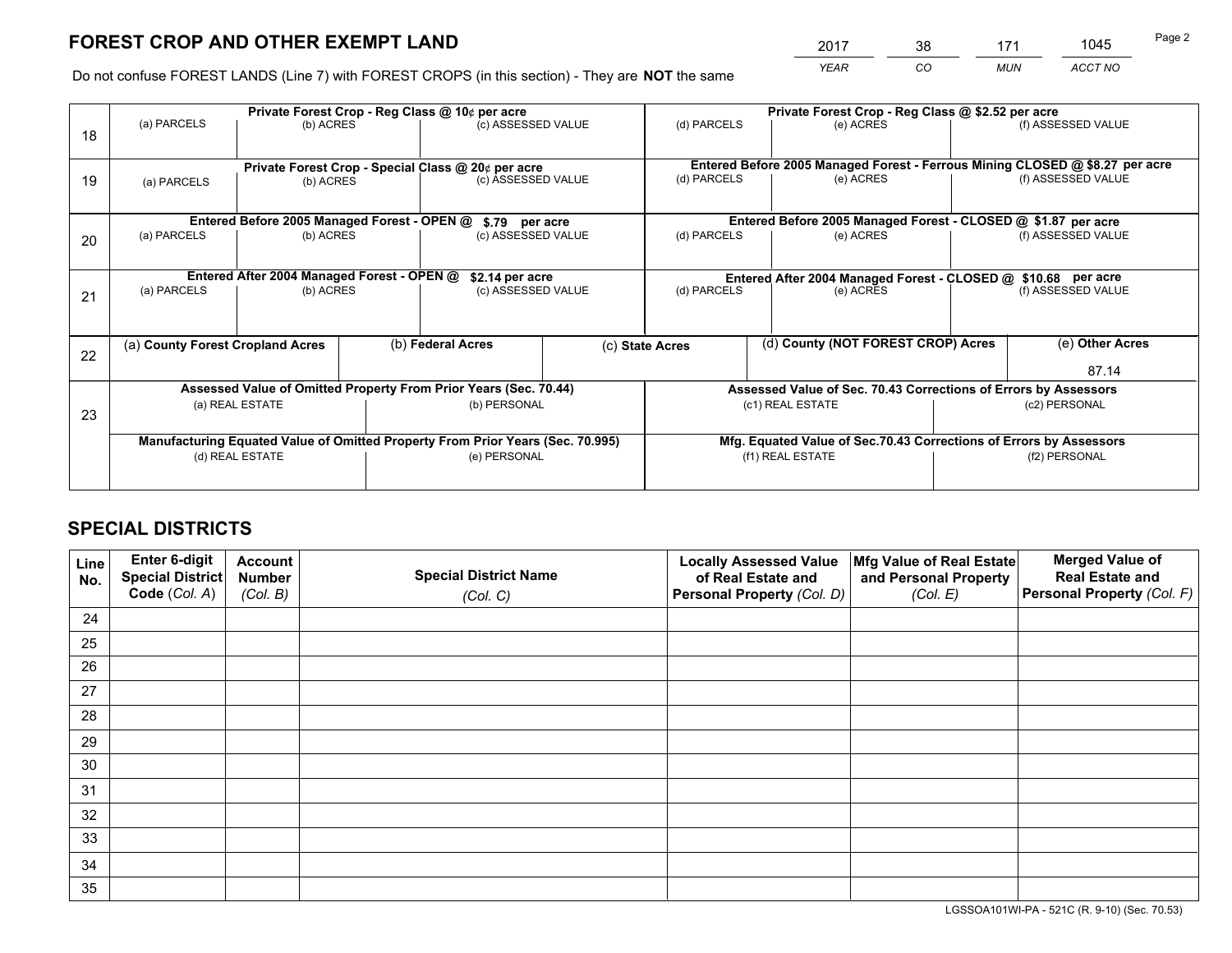|                 |                                                                 |                                             |                                                         | <b>YEAR</b>                                                                       | CO<br><b>MUN</b>                                              | ACCT NO                                                                        |
|-----------------|-----------------------------------------------------------------|---------------------------------------------|---------------------------------------------------------|-----------------------------------------------------------------------------------|---------------------------------------------------------------|--------------------------------------------------------------------------------|
| Line<br>No.     | <b>Enter 6-digit</b><br><b>School District</b><br>Code (Col. A) | <b>Account</b><br><b>Number</b><br>(Col. B) | <b>School District Name</b><br>(Col. C)                 | <b>Locally Assessed Value</b><br>of Real Estate and<br>Personal Property (Col. D) | Mfg Value of Real Estate<br>and Personal Property<br>(Col. E) | <b>Merged Value of</b><br><b>Real Estate and</b><br>Personal Property (Col. F) |
|                 | A. SCHOOL DISTRICTS (K-8 and K-12)                              |                                             |                                                         |                                                                                   |                                                               |                                                                                |
| 36              | 381169                                                          | 0223                                        | SCH D OF COLEMAN                                        | 12,880,800                                                                        | 519,600                                                       | 13,400,400                                                                     |
| 37              |                                                                 |                                             |                                                         |                                                                                   |                                                               |                                                                                |
| 38              |                                                                 |                                             |                                                         |                                                                                   |                                                               |                                                                                |
| 39              |                                                                 |                                             |                                                         |                                                                                   |                                                               |                                                                                |
| 40              |                                                                 |                                             |                                                         |                                                                                   |                                                               |                                                                                |
| 41              |                                                                 |                                             |                                                         |                                                                                   |                                                               |                                                                                |
| 42              |                                                                 |                                             |                                                         |                                                                                   |                                                               |                                                                                |
| 43              |                                                                 |                                             |                                                         |                                                                                   |                                                               |                                                                                |
| 44<br>45        |                                                                 |                                             |                                                         |                                                                                   |                                                               |                                                                                |
| $\overline{46}$ |                                                                 |                                             |                                                         |                                                                                   |                                                               |                                                                                |
| 47              |                                                                 |                                             |                                                         |                                                                                   |                                                               |                                                                                |
| 48              |                                                                 |                                             |                                                         |                                                                                   |                                                               |                                                                                |
| 49              |                                                                 |                                             |                                                         |                                                                                   |                                                               |                                                                                |
| 50              |                                                                 |                                             | TOTAL ASSESSED VALUE OF SCHOOL DISTRICTS (K-8 and K-12) | 12,880,800                                                                        | 519,600                                                       | 13,400,400                                                                     |
|                 | <b>B.</b><br><b>UNION HIGH SCHOOL DISTRICTS</b>                 |                                             |                                                         |                                                                                   |                                                               |                                                                                |
| 51              |                                                                 |                                             |                                                         |                                                                                   |                                                               |                                                                                |
| 52              |                                                                 |                                             |                                                         |                                                                                   |                                                               |                                                                                |
| 53              |                                                                 |                                             |                                                         |                                                                                   |                                                               |                                                                                |
| 54              |                                                                 |                                             |                                                         |                                                                                   |                                                               |                                                                                |
| 55              |                                                                 |                                             | TOTAL ASSESSED VALUE OF UNION HIGH SCHOOLS              |                                                                                   |                                                               |                                                                                |
|                 | C.<br><b>TECHNICAL COLLEGE DISTRICTS</b>                        |                                             |                                                         |                                                                                   |                                                               |                                                                                |
| 56              | 001300                                                          | 0012                                        | NORTHEAST WISCONSIN TECH COLLEGE GNBY                   | 12,880,800                                                                        | 519,600                                                       | 13,400,400                                                                     |
| 57              |                                                                 |                                             |                                                         |                                                                                   |                                                               |                                                                                |
| 58              |                                                                 |                                             |                                                         |                                                                                   |                                                               |                                                                                |
| 59              |                                                                 |                                             | TOTAL ASSESSED VALUE OF TECHNICAL COLLEGES              | 12,880,800                                                                        | 519,600                                                       | 13,400,400                                                                     |

 *I hereby certify, to the best of my knowledge and belief, this form is complete and correct.*

| Print name of preparer | Title                    |                | Date (MM/DD/CCYY) |
|------------------------|--------------------------|----------------|-------------------|
|                        |                          |                |                   |
| Signature of preparer  | Contact Telephone Number | E-mail address |                   |
|                        | $\overline{\phantom{0}}$ |                |                   |

| <b>SCHOOL DISTRICTS</b> |  |
|-------------------------|--|
|-------------------------|--|

201738171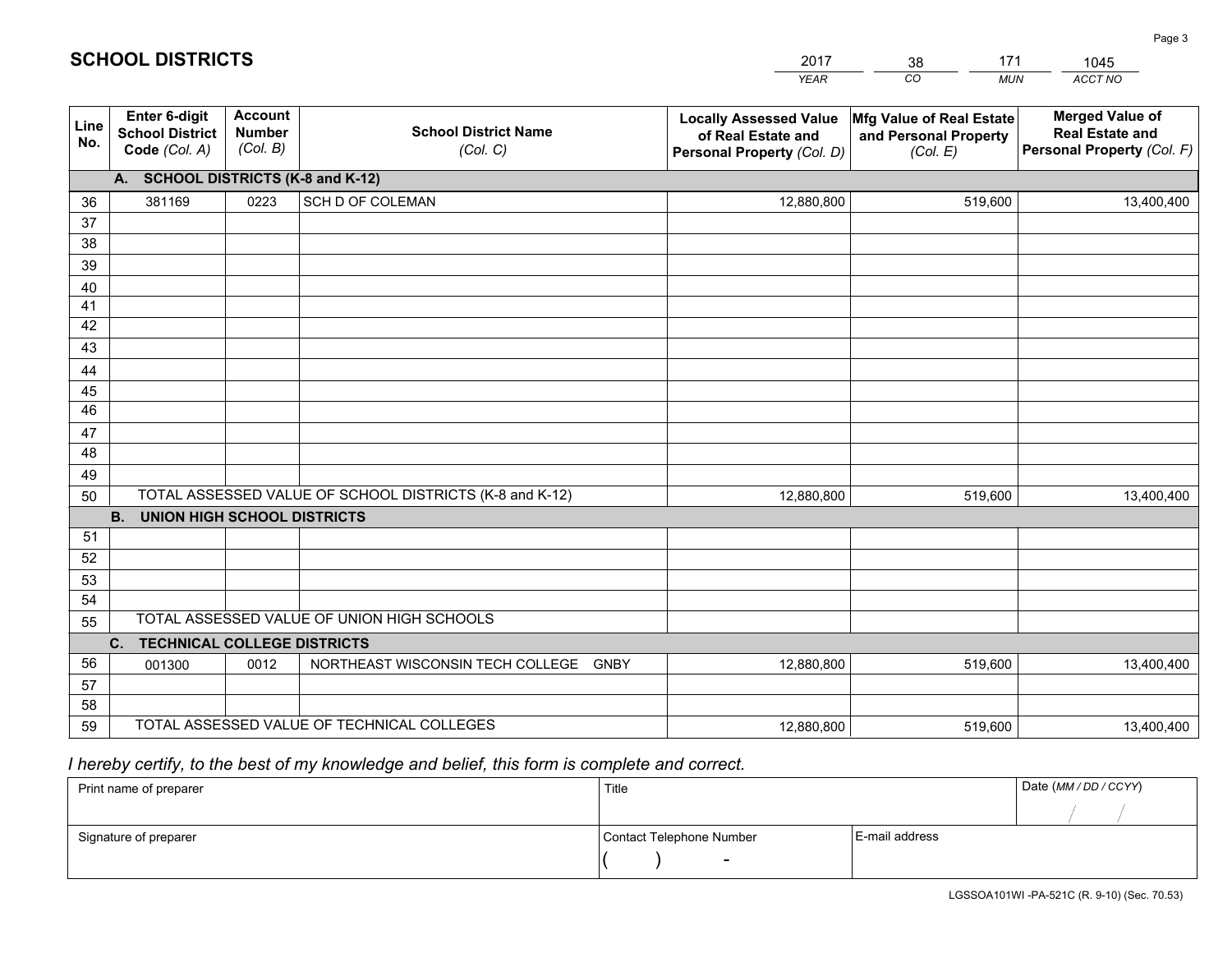## **HIGHLIGHTS**

- 1. Complete the Statement of Assessment after the Board of Review. Reflect any changes made there.
- 2. Use black ink to complete.
- 3. Line 16 must equal Line 50, Col D.
- 4. Line 55 must equal the total of K-8 schools listed on lines 36-49. Do not include K-12 schools in this comparision.
- 5. Line 59, Col. D must equal Line 16.
- 6. Special District, School District and Technical College District values must include both real estate and personal property. Examples of Special districts are: town sanitary districts, public inland lake protection and rehabilitation districts, and metropolitan sewerage districts.
- 7. DO NOT INCLUDE Manufacturing property values.DOR will print these values on the final SOA.
- 8. Accuracy of this form is very important. The values reported directly affect the equalized value DOR calculates for school and special districts.

### **Page 1:**

 If not prefilled, enter the tax year,county and municipal code,municipal type, municipal name and county name on the top of form.

Check the Amended box, if filing an amended / corrected SOA.

 Report the parcel count, acres and assessed value of taxable general property, total parcel count, (real and personal), total acres, and values from final figures set by the Board of Review.

- A. Real Estate land and improvements (buildings, etc.) is reported on lines 1 8, total line 9.
- B. Personal Property is reported on lines 11 14, Column D, total line 15.
- C. To complete this report, use the computer produced summary of the assessment roll that shows these amounts.
- D. Use whole numbers only.
- E. Add each line across and each column down to verify entries.

### **Page 2:**

- A. Report Special Items (not subject to general property tax).
- 1. Private Forest Croplands and Managed Forest Lands are reported on lines 18,19, 20 and 21. Be sure to report assessed values **NOT** taxes.
- 2. You should have copies of the orders of entry, orders of withdrawal, etc., to update your assessment roll.
	- 3. Show hundredths of acres (e.g. 39.75).
- 4. Tax exempt lands are reported on line 22.
- 5. Omitted property and sec. 70.43, Wis. Stats., corrections of errors by assessor are reported on line 23. Report real estate and personal property separately. These should be for **prior years**, not something found on the current assessment roll after the board of review.
- B. Special District (Lines 24-35) Include the value of both real and personal property.
- The Department of Revenue (DOR) preprints much of the information regarding names and codes for schools, special districts,etc. If a district is not listed, enter the name and value only, DOR will enter the proper code.

## **Page 3 School Districts:**

Include the value of both real and personal property.

Report School District (regular, elementary, union high school, and technical college).

- 1. Regular (K-12) and Elementary (K-8) school values are reported on lines 36-49, total on line 50.
- 2. Union High School (UHS) (use only if elementary schools are listed on lines 36-49) are reported on lines 51-54. UHS total value (line 55) must equal to the total **elementary school** values reported on lines 36-49. Do notinclude K-12 schools in this comparison.
- 3. Technical College values are reported on lines 56-58, total on line 59.
- 4. Use the computer summary that shows these amounts to complete this report.

#### **This form is due the second Monday in June. File this report only after your Board of Review is complete.**

 *If you have questions: Return forms to:*

 Email: lgs@wisconsin.gov Wisconsin Department of RevenueCall:  $(608)$  266-2569 or  $(608)$  264-6892 Fax number: (608) 264-6887 PO Box 8971

Local Government Services Section 6-97

Madison WI 53708-8971

**NOTE: Please supply any correction to the name and address.**

NOTE: Please supply any correction to the name and address.

POUND, WI 54161 - 0127 POUND, WI 54161 - 0127 VILLAGE OF POUND PATRICIA SCHUTTE<br>VILLAGE OF POUND PATRICIA SCHUTTE 2002 COUNTY Q 2002 COUNTY Q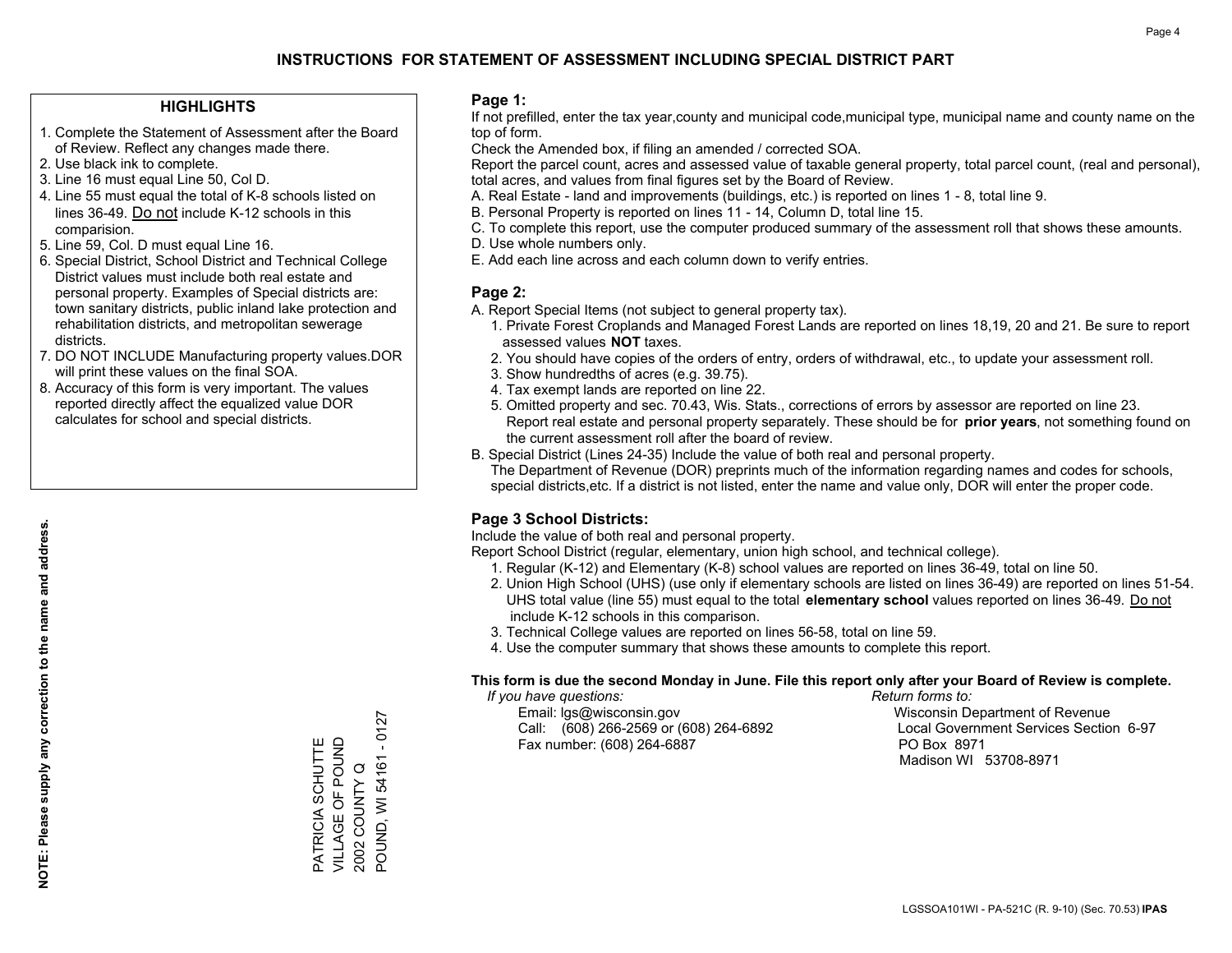**STATEMENT OF ASSESSMENT FOR 2017 FINAL - EQUATED**

| 3×  | 191 | 1046    |
|-----|-----|---------|
| ΓO. | MUN | ACCT NO |

|                | <b>FOR</b><br><b>VILLAGE OF</b><br><b>OF</b><br><b>WAUSAUKEE</b>                                                                                                                             |                                                |                                                      |          | <b>MARINETTE COUNTY</b> |                                                                |                      | WHEN COMPLETING THIS DOCUMENT            |                                         |
|----------------|----------------------------------------------------------------------------------------------------------------------------------------------------------------------------------------------|------------------------------------------------|------------------------------------------------------|----------|-------------------------|----------------------------------------------------------------|----------------------|------------------------------------------|-----------------------------------------|
|                |                                                                                                                                                                                              | Town - Village - City                          | <b>Municipality Name</b>                             |          | <b>County Name</b>      |                                                                |                      | DO NOT WRITE OVER X's OR IN SHADED AREAS |                                         |
| Line<br>No.    | <b>REAL ESTATE</b><br>(See Lines 18 - 22 for                                                                                                                                                 |                                                | PARCEL COUNT<br>TOTAL LAND IMPROVEMENTS NUMBERS ONLY |          |                         | NO. OF ACRES<br><b>VALUE OF</b><br><b>WHOLE</b><br><b>LAND</b> |                      | <b>VALUE OF</b><br><b>IMPROVEMENTS</b>   | TOTAL VALUE OF LAND<br>AND IMPROVEMENTS |
|                |                                                                                                                                                                                              | other Real Estate)                             | Col. A                                               | Col. B   | Col. C                  | Col. D                                                         | Col. E               | Col. F                                   |                                         |
| $\mathbf{1}$   | <b>RESIDENTIAL - Class 1</b>                                                                                                                                                                 |                                                | 325                                                  | 233      | 251                     | 1,785,600                                                      | 12,802,800           | 14,588,400                               |                                         |
| 2              |                                                                                                                                                                                              | <b>COMMERCIAL - Class 2</b>                    | 72                                                   | 55       | 49                      | 1,126,500                                                      | 7,322,800            | 8,449,300                                |                                         |
| 3              |                                                                                                                                                                                              | <b>MANUFACTURING - Class 3</b>                 | 3                                                    | 3        | 13                      | 47,100                                                         | 1,357,200            | 1,404,300                                |                                         |
| 4              |                                                                                                                                                                                              | <b>AGRICULTURAL - Class 4</b>                  | 16                                                   |          | 105                     | 17,700                                                         |                      | 17,700                                   |                                         |
| 5              |                                                                                                                                                                                              | <b>UNDEVELOPED - Class 5</b>                   | 13                                                   |          | 104                     | 54,200                                                         |                      | 54,200                                   |                                         |
| 6              | AGRICULTURAL FOREST - Class 5m                                                                                                                                                               |                                                | 9                                                    |          | 38                      | 35,500                                                         |                      | 35,500                                   |                                         |
| $\overline{7}$ |                                                                                                                                                                                              | FOREST LANDS - Class 6                         | 5                                                    |          | 41                      | 64,300                                                         |                      | 64,300                                   |                                         |
| 8              |                                                                                                                                                                                              | OTHER - Class 7                                | $\Omega$                                             | $\Omega$ | $\Omega$                | 0                                                              | $\Omega$             | $\Omega$                                 |                                         |
| 9              |                                                                                                                                                                                              | TOTAL - ALL COLUMNS                            | 443                                                  | 291      | 601                     | 3,130,900                                                      | 21,482,800           | 24,613,700                               |                                         |
| 10             |                                                                                                                                                                                              | NUMBER OF PERSONAL PROPERTY ACCOUNTS IN ROLL   |                                                      |          | 66                      | <b>LOCALLY ASSESSED</b>                                        | <b>MANUFACTURING</b> | <b>MERGED</b>                            |                                         |
| 11             |                                                                                                                                                                                              | BOATS AND OTHER WATERCRAFT NOT EXEMPT - Code 1 |                                                      |          |                         | 0                                                              | 0                    | 0                                        |                                         |
| 12             |                                                                                                                                                                                              | MACHINERY, TOOLS AND PATTERNS - Code 2         |                                                      |          |                         | 306,600                                                        | 227,700              | 534,300                                  |                                         |
| 13             |                                                                                                                                                                                              | FURNITURE, FIXTURES AND EQUIPMENT - Code 3     |                                                      |          |                         | 574,000                                                        | 34,200               | 608,200                                  |                                         |
| 14             | ALL OTHER PERSONAL PROPERTY NOT EXEMPT - Codes 4A, 4B, 4C                                                                                                                                    |                                                |                                                      |          |                         | 181,600                                                        | 8,700                | 190,300                                  |                                         |
| 15             | TOTAL OF PERSONAL PROPERTY NOT EXEMPT (Total of Lines 11-14)                                                                                                                                 |                                                |                                                      |          |                         | 1,062,200                                                      | 270,600              | 1,332,800                                |                                         |
| 16             | AGGREGATE ASSESSED VALUE OF ALL PROPERTY SUBJECT TO THE GENERAL PROPERTY TAX (Total of Lines 9F and 15F)<br>MUST EQUAL TOTAL VALUE OF THE SCHOOL DISTRICTS (K-12 PLUS K-8) - Line 50, Col. F |                                                |                                                      |          |                         |                                                                | 25,946,500           |                                          |                                         |
| 17             | Name of Assessor<br>Telephone #<br><b>BOARD OF REVIEW</b><br>DATE OF FINAL ADJOURNMENT<br>R AND R ASSESSING SERVICES<br>06/14/2017                                                           |                                                |                                                      |          |                         |                                                                | (920) 846-4250       |                                          |                                         |

REMARKS

The Assessment Ratio to be used in calculating the estimated Fair Market Value on tax bills for this tax district is 1.022392586

This ratio should be used to convert assessed values to "Calculate Equalized Values" in Step 1 of the Lottery and Gaming Credit Calculations.<br>This ratio should be used in the "Computation of Tax Equivalent" schedule of the Commission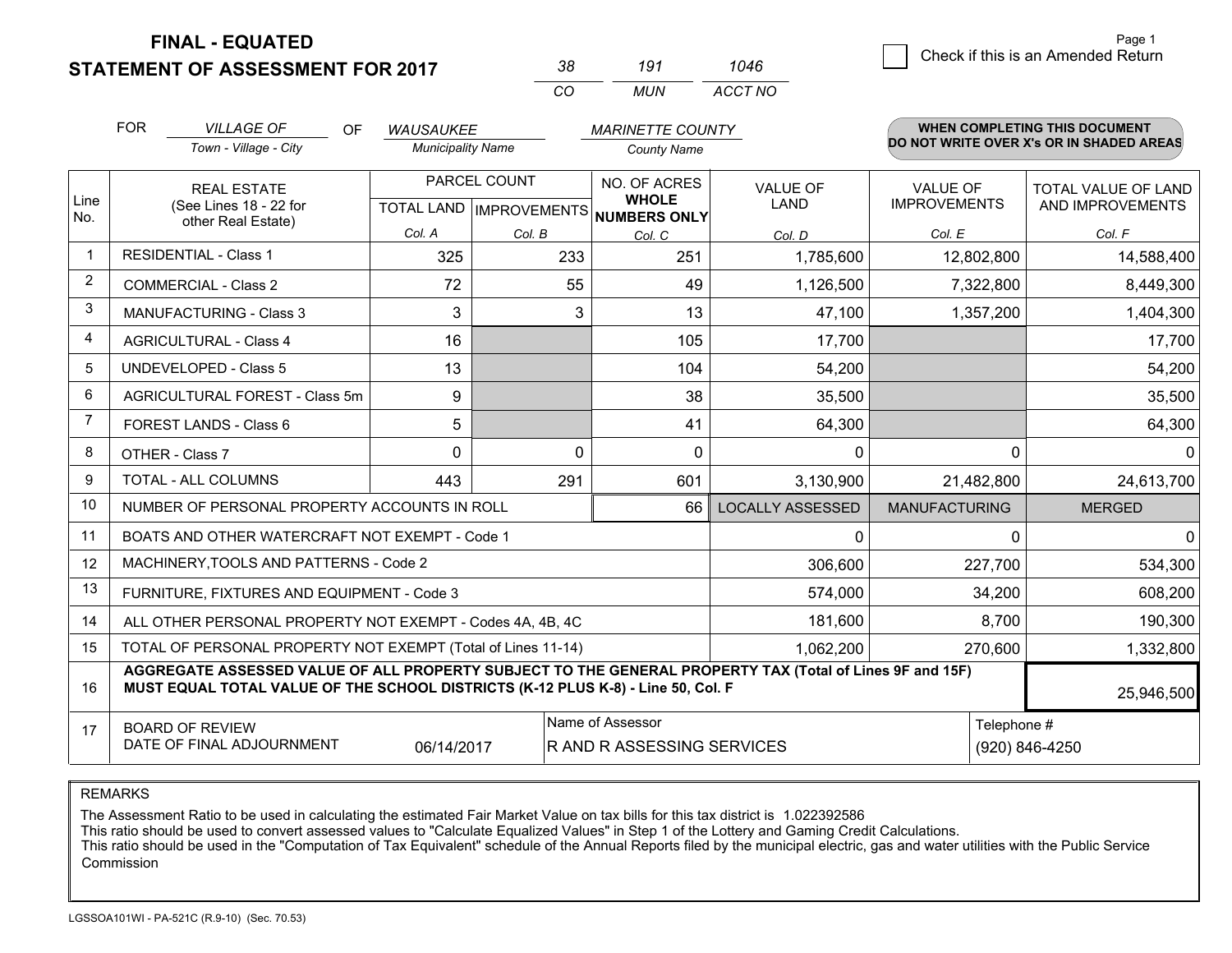*YEAR CO MUN ACCT NO* <sup>2017</sup> <sup>38</sup> <sup>191</sup> <sup>1046</sup>

Do not confuse FOREST LANDS (Line 7) with FOREST CROPS (in this section) - They are **NOT** the same

|    |                                  |                                             |                                                               | Private Forest Crop - Reg Class @ 10¢ per acre                                 |  | Private Forest Crop - Reg Class @ \$2.52 per acre             |                                                                    |  |                                                                              |  |
|----|----------------------------------|---------------------------------------------|---------------------------------------------------------------|--------------------------------------------------------------------------------|--|---------------------------------------------------------------|--------------------------------------------------------------------|--|------------------------------------------------------------------------------|--|
| 18 | (a) PARCELS                      | (b) ACRES                                   |                                                               | (c) ASSESSED VALUE                                                             |  | (d) PARCELS                                                   | (e) ACRES                                                          |  | (f) ASSESSED VALUE                                                           |  |
|    |                                  |                                             |                                                               |                                                                                |  |                                                               |                                                                    |  | Entered Before 2005 Managed Forest - Ferrous Mining CLOSED @ \$8.27 per acre |  |
| 19 | (a) PARCELS                      | (b) ACRES                                   |                                                               | Private Forest Crop - Special Class @ 20¢ per acre<br>(c) ASSESSED VALUE       |  | (d) PARCELS                                                   | (e) ACRES                                                          |  | (f) ASSESSED VALUE                                                           |  |
|    |                                  | Entered Before 2005 Managed Forest - OPEN @ |                                                               | \$.79 per acre                                                                 |  |                                                               | Entered Before 2005 Managed Forest - CLOSED @ \$1.87 per acre      |  |                                                                              |  |
|    | (a) PARCELS                      | (b) ACRES                                   |                                                               | (c) ASSESSED VALUE                                                             |  | (d) PARCELS                                                   | (e) ACRES                                                          |  | (f) ASSESSED VALUE                                                           |  |
| 20 |                                  |                                             |                                                               |                                                                                |  |                                                               |                                                                    |  |                                                                              |  |
|    |                                  |                                             | Entered After 2004 Managed Forest - OPEN @<br>\$2.14 per acre |                                                                                |  | Entered After 2004 Managed Forest - CLOSED @ \$10.68 per acre |                                                                    |  |                                                                              |  |
| 21 | (a) PARCELS                      | (b) ACRES                                   |                                                               | (c) ASSESSED VALUE                                                             |  | (d) PARCELS<br>(e) ACRES                                      |                                                                    |  | (f) ASSESSED VALUE                                                           |  |
|    |                                  |                                             |                                                               |                                                                                |  |                                                               |                                                                    |  |                                                                              |  |
| 22 | (a) County Forest Cropland Acres |                                             |                                                               | (b) Federal Acres                                                              |  | (c) State Acres                                               | (d) County (NOT FOREST CROP) Acres                                 |  | (e) Other Acres                                                              |  |
|    |                                  |                                             |                                                               |                                                                                |  | 2.52                                                          | 23.57                                                              |  | 145.74                                                                       |  |
|    |                                  |                                             |                                                               | Assessed Value of Omitted Property From Prior Years (Sec. 70.44)               |  |                                                               | Assessed Value of Sec. 70.43 Corrections of Errors by Assessors    |  |                                                                              |  |
| 23 |                                  | (a) REAL ESTATE                             |                                                               | (b) PERSONAL                                                                   |  | (c1) REAL ESTATE                                              |                                                                    |  | (c2) PERSONAL                                                                |  |
|    |                                  |                                             |                                                               |                                                                                |  |                                                               |                                                                    |  |                                                                              |  |
|    |                                  |                                             |                                                               | Manufacturing Equated Value of Omitted Property From Prior Years (Sec. 70.995) |  |                                                               | Mfg. Equated Value of Sec.70.43 Corrections of Errors by Assessors |  |                                                                              |  |
|    | (d) REAL ESTATE                  |                                             |                                                               | (e) PERSONAL                                                                   |  |                                                               | (f1) REAL ESTATE                                                   |  | (f2) PERSONAL                                                                |  |
|    |                                  |                                             |                                                               |                                                                                |  |                                                               |                                                                    |  |                                                                              |  |

## **SPECIAL DISTRICTS**

| Line<br>No. | Enter 6-digit<br>Special District<br>Code (Col. A) | <b>Account</b><br><b>Number</b> | <b>Special District Name</b> | <b>Locally Assessed Value</b><br>of Real Estate and | Mfg Value of Real Estate<br>and Personal Property | <b>Merged Value of</b><br><b>Real Estate and</b><br>Personal Property (Col. F) |
|-------------|----------------------------------------------------|---------------------------------|------------------------------|-----------------------------------------------------|---------------------------------------------------|--------------------------------------------------------------------------------|
|             |                                                    | (Col. B)                        | (Col. C)                     | Personal Property (Col. D)                          | (Col. E)                                          |                                                                                |
| 24          |                                                    |                                 |                              |                                                     |                                                   |                                                                                |
| 25          |                                                    |                                 |                              |                                                     |                                                   |                                                                                |
| 26          |                                                    |                                 |                              |                                                     |                                                   |                                                                                |
| 27          |                                                    |                                 |                              |                                                     |                                                   |                                                                                |
| 28          |                                                    |                                 |                              |                                                     |                                                   |                                                                                |
| 29          |                                                    |                                 |                              |                                                     |                                                   |                                                                                |
| 30          |                                                    |                                 |                              |                                                     |                                                   |                                                                                |
| 31          |                                                    |                                 |                              |                                                     |                                                   |                                                                                |
| 32          |                                                    |                                 |                              |                                                     |                                                   |                                                                                |
| 33          |                                                    |                                 |                              |                                                     |                                                   |                                                                                |
| 34          |                                                    |                                 |                              |                                                     |                                                   |                                                                                |
| 35          |                                                    |                                 |                              |                                                     |                                                   |                                                                                |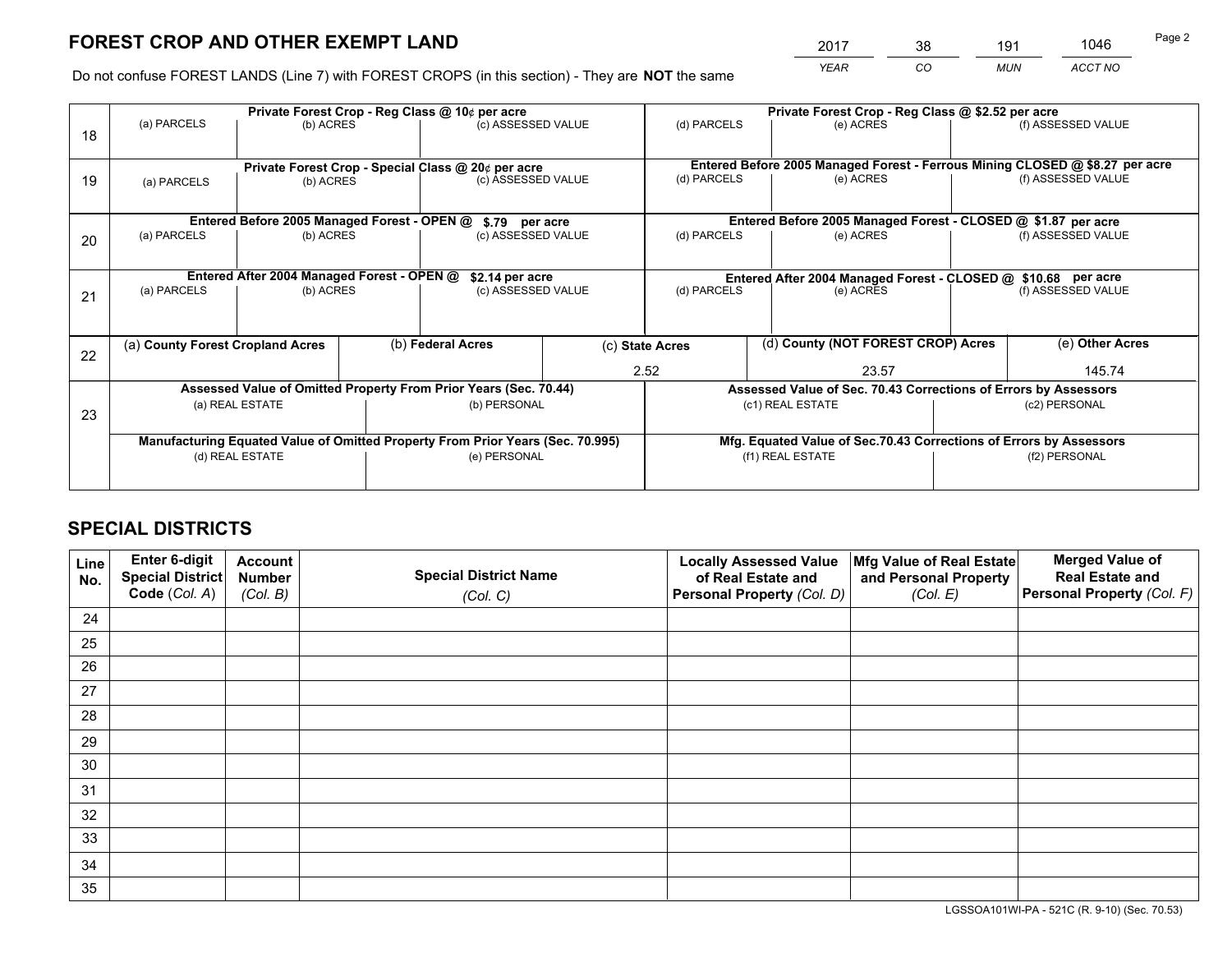|             |                                                                 |                                             |                                                         | <b>YEAR</b>                                                                       | CO<br><b>MUN</b>                                              | ACCT NO                                                                        |  |  |  |  |
|-------------|-----------------------------------------------------------------|---------------------------------------------|---------------------------------------------------------|-----------------------------------------------------------------------------------|---------------------------------------------------------------|--------------------------------------------------------------------------------|--|--|--|--|
| Line<br>No. | <b>Enter 6-digit</b><br><b>School District</b><br>Code (Col. A) | <b>Account</b><br><b>Number</b><br>(Col. B) | <b>School District Name</b><br>(Col. C)                 | <b>Locally Assessed Value</b><br>of Real Estate and<br>Personal Property (Col. D) | Mfg Value of Real Estate<br>and Personal Property<br>(Col. E) | <b>Merged Value of</b><br><b>Real Estate and</b><br>Personal Property (Col. F) |  |  |  |  |
|             | A. SCHOOL DISTRICTS (K-8 and K-12)                              |                                             |                                                         |                                                                                   |                                                               |                                                                                |  |  |  |  |
| 36          | 386230                                                          | 0230                                        | SCH D OF WAUSAUKEE                                      | 24,271,600                                                                        | 1,674,900                                                     | 25,946,500                                                                     |  |  |  |  |
| 37          |                                                                 |                                             |                                                         |                                                                                   |                                                               |                                                                                |  |  |  |  |
| 38          |                                                                 |                                             |                                                         |                                                                                   |                                                               |                                                                                |  |  |  |  |
| 39          |                                                                 |                                             |                                                         |                                                                                   |                                                               |                                                                                |  |  |  |  |
| 40          |                                                                 |                                             |                                                         |                                                                                   |                                                               |                                                                                |  |  |  |  |
| 41<br>42    |                                                                 |                                             |                                                         |                                                                                   |                                                               |                                                                                |  |  |  |  |
| 43          |                                                                 |                                             |                                                         |                                                                                   |                                                               |                                                                                |  |  |  |  |
| 44          |                                                                 |                                             |                                                         |                                                                                   |                                                               |                                                                                |  |  |  |  |
| 45          |                                                                 |                                             |                                                         |                                                                                   |                                                               |                                                                                |  |  |  |  |
| 46          |                                                                 |                                             |                                                         |                                                                                   |                                                               |                                                                                |  |  |  |  |
| 47          |                                                                 |                                             |                                                         |                                                                                   |                                                               |                                                                                |  |  |  |  |
| 48          |                                                                 |                                             |                                                         |                                                                                   |                                                               |                                                                                |  |  |  |  |
| 49          |                                                                 |                                             |                                                         |                                                                                   |                                                               |                                                                                |  |  |  |  |
| 50          |                                                                 |                                             | TOTAL ASSESSED VALUE OF SCHOOL DISTRICTS (K-8 and K-12) | 24,271,600                                                                        | 1,674,900                                                     | 25,946,500                                                                     |  |  |  |  |
|             | <b>B. UNION HIGH SCHOOL DISTRICTS</b>                           |                                             |                                                         |                                                                                   |                                                               |                                                                                |  |  |  |  |
| 51<br>52    |                                                                 |                                             |                                                         |                                                                                   |                                                               |                                                                                |  |  |  |  |
| 53          |                                                                 |                                             |                                                         |                                                                                   |                                                               |                                                                                |  |  |  |  |
| 54          |                                                                 |                                             |                                                         |                                                                                   |                                                               |                                                                                |  |  |  |  |
| 55          |                                                                 |                                             | TOTAL ASSESSED VALUE OF UNION HIGH SCHOOLS              |                                                                                   |                                                               |                                                                                |  |  |  |  |
|             | C.<br><b>TECHNICAL COLLEGE DISTRICTS</b>                        |                                             |                                                         |                                                                                   |                                                               |                                                                                |  |  |  |  |
| 56          | 001300                                                          | 0012                                        | NORTHEAST WISCONSIN TECH COLLEGE<br>GNBY                | 24,271,600                                                                        | 1,674,900                                                     | 25,946,500                                                                     |  |  |  |  |
| 57          |                                                                 |                                             |                                                         |                                                                                   |                                                               |                                                                                |  |  |  |  |
| 58          |                                                                 |                                             |                                                         |                                                                                   |                                                               |                                                                                |  |  |  |  |
| 59          |                                                                 |                                             | TOTAL ASSESSED VALUE OF TECHNICAL COLLEGES              | 24,271,600                                                                        | 1,674,900                                                     | 25,946,500                                                                     |  |  |  |  |

38

191

 *I hereby certify, to the best of my knowledge and belief, this form is complete and correct.*

**SCHOOL DISTRICTS**

| Print name of preparer | Title                    |                | Date (MM / DD / CCYY) |
|------------------------|--------------------------|----------------|-----------------------|
|                        |                          |                |                       |
| Signature of preparer  | Contact Telephone Number | E-mail address |                       |
|                        | $\overline{\phantom{0}}$ |                |                       |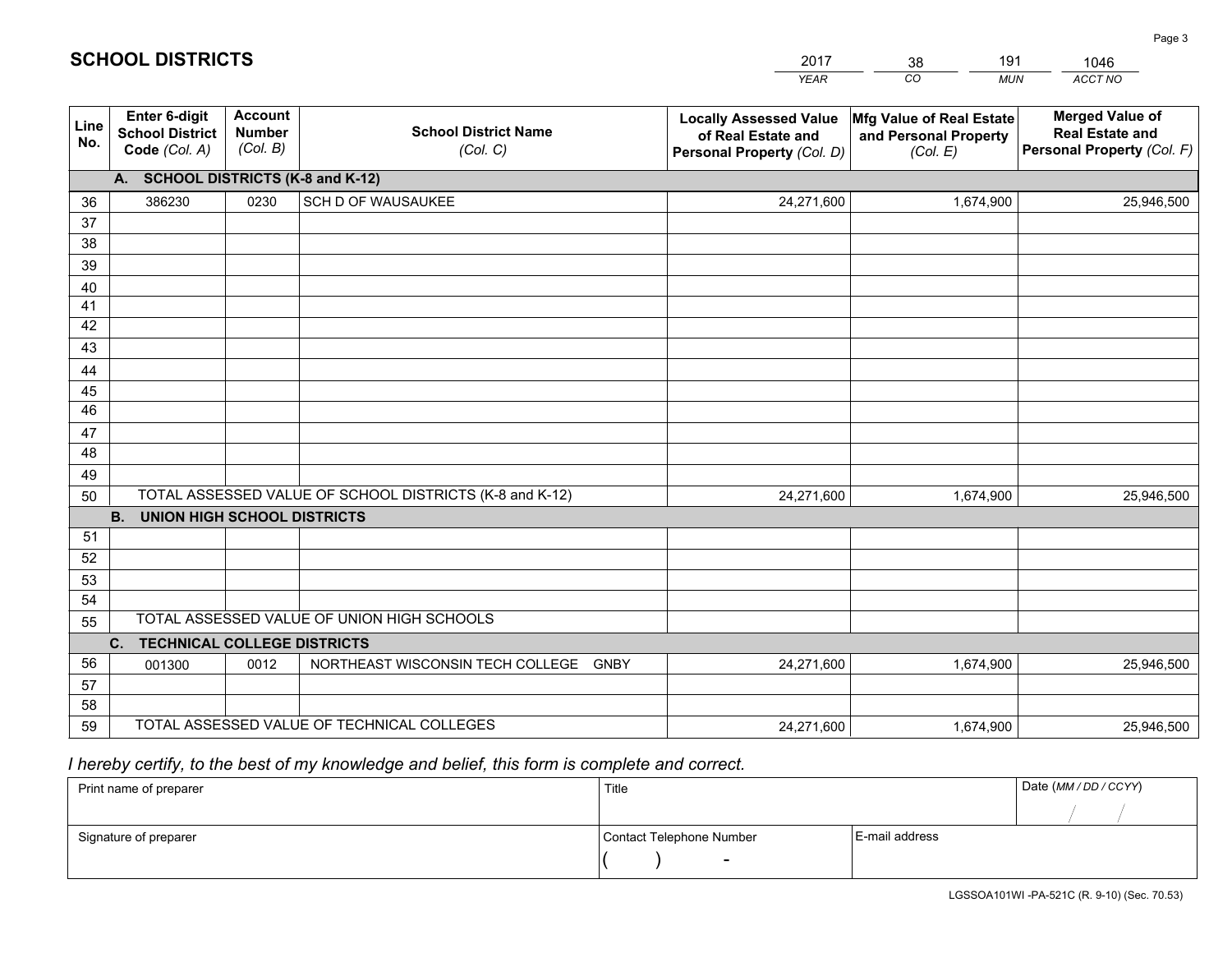## **HIGHLIGHTS**

- 1. Complete the Statement of Assessment after the Board of Review. Reflect any changes made there.
- 2. Use black ink to complete.
- 3. Line 16 must equal Line 50, Col D.
- 4. Line 55 must equal the total of K-8 schools listed on lines 36-49. Do not include K-12 schools in this comparision.
- 5. Line 59, Col. D must equal Line 16.
- 6. Special District, School District and Technical College District values must include both real estate and personal property. Examples of Special districts are: town sanitary districts, public inland lake protection and rehabilitation districts, and metropolitan sewerage districts.
- 7. DO NOT INCLUDE Manufacturing property values.DOR will print these values on the final SOA.

SARA PULLEN

VILLAGE OF WAUSAUKEE

SARA PULLEN<br>VILLAGE OF WAUSAUKEE

PO BOX 475

PO BOX 475

WAUSAUKEE, WI 54177 - 0475

WAUSAUKEE, WI 54177

 $-0475$ 

 8. Accuracy of this form is very important. The values reported directly affect the equalized value DOR calculates for school and special districts.

#### **Page 1:**

 If not prefilled, enter the tax year,county and municipal code,municipal type, municipal name and county name on the top of form.

Check the Amended box, if filing an amended / corrected SOA.

 Report the parcel count, acres and assessed value of taxable general property, total parcel count, (real and personal), total acres, and values from final figures set by the Board of Review.

- A. Real Estate land and improvements (buildings, etc.) is reported on lines 1 8, total line 9.
- B. Personal Property is reported on lines 11 14, Column D, total line 15.
- C. To complete this report, use the computer produced summary of the assessment roll that shows these amounts.
- D. Use whole numbers only.
- E. Add each line across and each column down to verify entries.

## **Page 2:**

- A. Report Special Items (not subject to general property tax).
- 1. Private Forest Croplands and Managed Forest Lands are reported on lines 18,19, 20 and 21. Be sure to report assessed values **NOT** taxes.
- 2. You should have copies of the orders of entry, orders of withdrawal, etc., to update your assessment roll.
	- 3. Show hundredths of acres (e.g. 39.75).
- 4. Tax exempt lands are reported on line 22.
- 5. Omitted property and sec. 70.43, Wis. Stats., corrections of errors by assessor are reported on line 23. Report real estate and personal property separately. These should be for **prior years**, not something found on the current assessment roll after the board of review.
- B. Special District (Lines 24-35) Include the value of both real and personal property.

 The Department of Revenue (DOR) preprints much of the information regarding names and codes for schools, special districts,etc. If a district is not listed, enter the name and value only, DOR will enter the proper code.

## **Page 3 School Districts:**

Include the value of both real and personal property.

Report School District (regular, elementary, union high school, and technical college).

- 1. Regular (K-12) and Elementary (K-8) school values are reported on lines 36-49, total on line 50.
- 2. Union High School (UHS) (use only if elementary schools are listed on lines 36-49) are reported on lines 51-54. UHS total value (line 55) must equal to the total **elementary school** values reported on lines 36-49. Do notinclude K-12 schools in this comparison.
- 3. Technical College values are reported on lines 56-58, total on line 59.
- 4. Use the computer summary that shows these amounts to complete this report.

#### **This form is due the second Monday in June. File this report only after your Board of Review is complete.**

 *If you have questions: Return forms to:*

 Email: lgs@wisconsin.gov Wisconsin Department of RevenueCall:  $(608)$  266-2569 or  $(608)$  264-6892 Fax number: (608) 264-6887 PO Box 8971

Local Government Services Section 6-97 Madison WI 53708-8971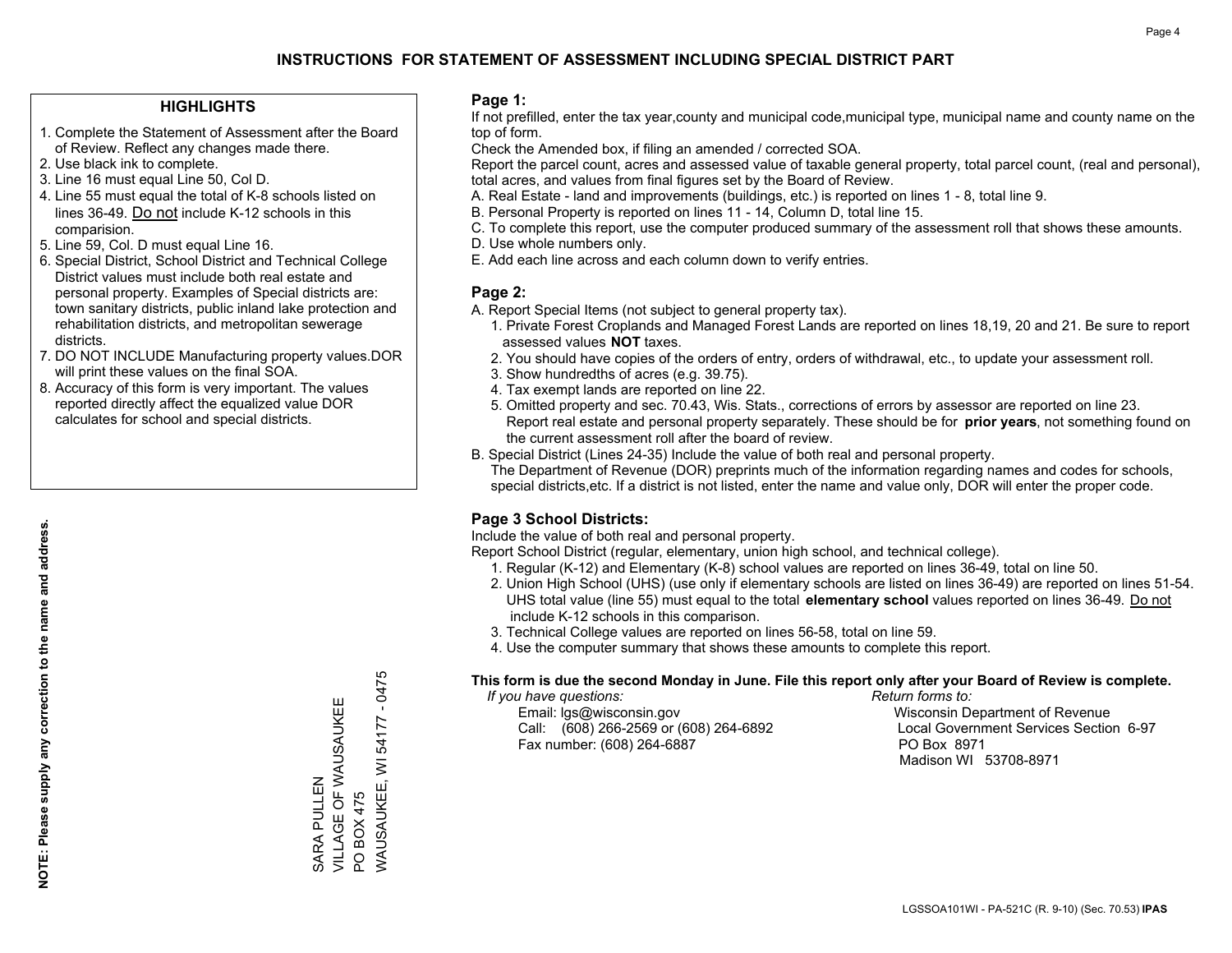**STATEMENT OF ASSESSMENT FOR 2017** 

| -38 | 251   | 1047    |
|-----|-------|---------|
| (   | MI IN | ACCT NO |

|             | <b>FOR</b><br>CITY OF<br><b>OF</b><br><b>MARINETTE</b><br><b>MARINETTE COUNTY</b>                                                                                                            |                                                              |                          |              |                                                                      | WHEN COMPLETING THIS DOCUMENT  |                                        |                                          |
|-------------|----------------------------------------------------------------------------------------------------------------------------------------------------------------------------------------------|--------------------------------------------------------------|--------------------------|--------------|----------------------------------------------------------------------|--------------------------------|----------------------------------------|------------------------------------------|
|             |                                                                                                                                                                                              | Town - Village - City                                        | <b>Municipality Name</b> |              | <b>County Name</b>                                                   |                                |                                        | DO NOT WRITE OVER X's OR IN SHADED AREAS |
| Line<br>No. | <b>REAL ESTATE</b><br>(See Lines 18 - 22 for                                                                                                                                                 |                                                              |                          | PARCEL COUNT | NO. OF ACRES<br><b>WHOLE</b><br>TOTAL LAND IMPROVEMENTS NUMBERS ONLY | <b>VALUE OF</b><br><b>LAND</b> | <b>VALUE OF</b><br><b>IMPROVEMENTS</b> | TOTAL VALUE OF LAND<br>AND IMPROVEMENTS  |
|             |                                                                                                                                                                                              | other Real Estate)                                           | Col. A                   | Col. B       | Col. C                                                               | Col. D                         | Col. E                                 | Col. F                                   |
| -1          | <b>RESIDENTIAL - Class 1</b>                                                                                                                                                                 |                                                              | 4,037                    | 3,744        | 978                                                                  | 45,291,900                     | 246,073,500                            | 291,365,400                              |
| 2           |                                                                                                                                                                                              | <b>COMMERCIAL - Class 2</b>                                  | 560                      | 441          | 849                                                                  | 52,510,900                     | 178,895,800                            | 231,406,700                              |
| 3           |                                                                                                                                                                                              | <b>MANUFACTURING - Class 3</b>                               | 38                       | 38           | 441                                                                  | 4,223,000                      | 81,149,800                             | 85,372,800                               |
| 4           |                                                                                                                                                                                              | <b>AGRICULTURAL - Class 4</b>                                | $\Omega$                 |              | $\Omega$                                                             | 0                              |                                        | $\Omega$                                 |
| 5           |                                                                                                                                                                                              | <b>UNDEVELOPED - Class 5</b>                                 | 125                      |              | 353                                                                  | 188,000                        |                                        | 188,000                                  |
| 6           |                                                                                                                                                                                              | AGRICULTURAL FOREST - Class 5m                               | $\Omega$                 |              | $\mathbf{0}$                                                         | 0                              |                                        | $\Omega$                                 |
| 7           |                                                                                                                                                                                              | FOREST LANDS - Class 6                                       | 10                       |              | 254                                                                  | 988,200                        |                                        | 988,200                                  |
| 8           |                                                                                                                                                                                              | OTHER - Class 7                                              | 0                        | $\Omega$     | $\mathbf{0}$                                                         | 0                              | $\Omega$                               | $\mathbf{0}$                             |
| 9           |                                                                                                                                                                                              | TOTAL - ALL COLUMNS                                          | 4,770                    | 4,223        | 2,875                                                                | 103,202,000                    | 506,119,100                            | 609,321,100                              |
| 10          |                                                                                                                                                                                              | NUMBER OF PERSONAL PROPERTY ACCOUNTS IN ROLL                 |                          |              | 572                                                                  | <b>LOCALLY ASSESSED</b>        | <b>MANUFACTURING</b>                   | <b>MERGED</b>                            |
| 11          |                                                                                                                                                                                              | BOATS AND OTHER WATERCRAFT NOT EXEMPT - Code 1               |                          |              |                                                                      | 52,500                         | 5,600                                  | 58,100                                   |
| 12          |                                                                                                                                                                                              | MACHINERY, TOOLS AND PATTERNS - Code 2                       |                          |              |                                                                      | 9,610,800                      | 20,256,100                             | 29,866,900                               |
| 13          |                                                                                                                                                                                              | FURNITURE, FIXTURES AND EQUIPMENT - Code 3                   |                          |              |                                                                      | 13,800,100                     | 6,198,100                              | 19,998,200                               |
| 14          |                                                                                                                                                                                              | ALL OTHER PERSONAL PROPERTY NOT EXEMPT - Codes 4A, 4B, 4C    |                          |              |                                                                      | 17,494,600                     | 2,338,100                              | 19,832,700                               |
| 15          |                                                                                                                                                                                              | TOTAL OF PERSONAL PROPERTY NOT EXEMPT (Total of Lines 11-14) |                          |              | 40,958,000                                                           | 28,797,900                     | 69,755,900                             |                                          |
| 16          | AGGREGATE ASSESSED VALUE OF ALL PROPERTY SUBJECT TO THE GENERAL PROPERTY TAX (Total of Lines 9F and 15F)<br>MUST EQUAL TOTAL VALUE OF THE SCHOOL DISTRICTS (K-12 PLUS K-8) - Line 50, Col. F |                                                              |                          |              |                                                                      |                                |                                        | 679,077,000                              |
| 17          | Name of Assessor<br><b>BOARD OF REVIEW</b><br>DATE OF FINAL ADJOURNMENT<br>06/01/2017<br>FAIR MARKET ASSESSMENTS                                                                             |                                                              |                          |              |                                                                      |                                | Telephone #                            | (920) 468-9698                           |

REMARKS

The Assessment Ratio to be used in calculating the estimated Fair Market Value on tax bills for this tax district is .978772194

This ratio should be used to convert assessed values to "Calculate Equalized Values" in Step 1 of the Lottery and Gaming Credit Calculations.<br>This ratio should be used in the "Computation of Tax Equivalent" schedule of the Commission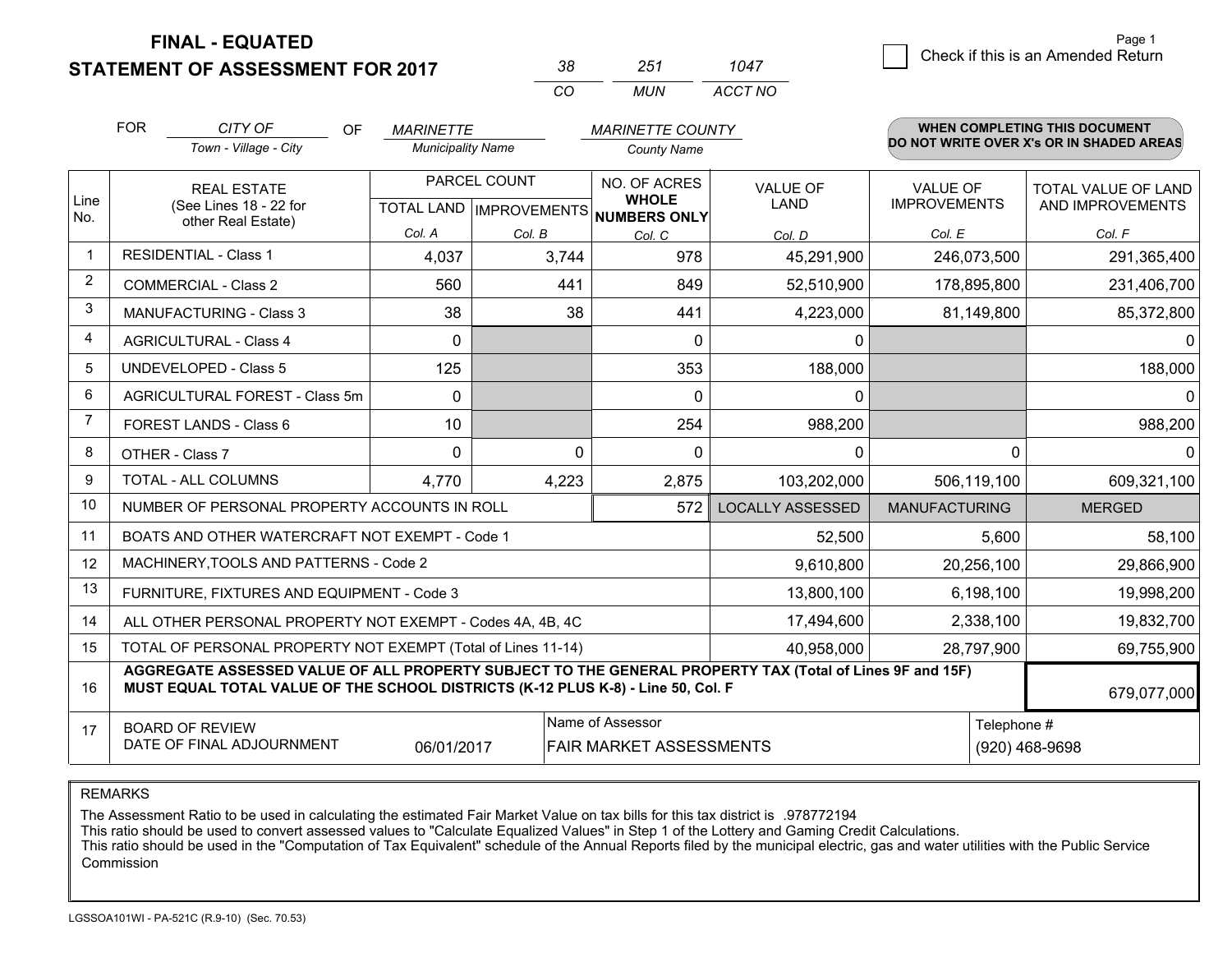*YEAR CO MUN ACCT NO* <sup>2017</sup> <sup>38</sup> <sup>251</sup> <sup>1047</sup> Page 2

Do not confuse FOREST LANDS (Line 7) with FOREST CROPS (in this section) - They are **NOT** the same

|    |                                                                                |                                             |  | Private Forest Crop - Reg Class @ 10¢ per acre                   |            | Private Forest Crop - Reg Class @ \$2.52 per acre             |                                                                 |  |                                                                              |  |
|----|--------------------------------------------------------------------------------|---------------------------------------------|--|------------------------------------------------------------------|------------|---------------------------------------------------------------|-----------------------------------------------------------------|--|------------------------------------------------------------------------------|--|
| 18 | (a) PARCELS                                                                    | (b) ACRES                                   |  | (c) ASSESSED VALUE                                               |            | (d) PARCELS                                                   | (e) ACRES                                                       |  | (f) ASSESSED VALUE                                                           |  |
|    |                                                                                |                                             |  |                                                                  |            |                                                               |                                                                 |  |                                                                              |  |
|    | Private Forest Crop - Special Class @ 20¢ per acre                             |                                             |  |                                                                  |            |                                                               |                                                                 |  | Entered Before 2005 Managed Forest - Ferrous Mining CLOSED @ \$8.27 per acre |  |
| 19 | (a) PARCELS                                                                    | (b) ACRES                                   |  | (c) ASSESSED VALUE                                               |            | (d) PARCELS                                                   | (e) ACRES                                                       |  | (f) ASSESSED VALUE                                                           |  |
|    |                                                                                |                                             |  |                                                                  |            |                                                               |                                                                 |  |                                                                              |  |
|    |                                                                                | Entered Before 2005 Managed Forest - OPEN @ |  | \$.79 per acre                                                   |            |                                                               | Entered Before 2005 Managed Forest - CLOSED @ \$1.87 per acre   |  |                                                                              |  |
| 20 | (a) PARCELS                                                                    | (b) ACRES                                   |  | (c) ASSESSED VALUE                                               |            | (d) PARCELS                                                   | (e) ACRES                                                       |  | (f) ASSESSED VALUE                                                           |  |
|    |                                                                                |                                             |  |                                                                  |            |                                                               |                                                                 |  |                                                                              |  |
|    |                                                                                | Entered After 2004 Managed Forest - OPEN @  |  | \$2.14 per acre                                                  |            | Entered After 2004 Managed Forest - CLOSED @ \$10.68 per acre |                                                                 |  |                                                                              |  |
| 21 | (a) PARCELS                                                                    | (b) ACRES                                   |  | (c) ASSESSED VALUE                                               |            | (d) PARCELS<br>(e) ACRES                                      |                                                                 |  | (f) ASSESSED VALUE                                                           |  |
|    |                                                                                |                                             |  |                                                                  |            |                                                               |                                                                 |  |                                                                              |  |
|    |                                                                                |                                             |  |                                                                  |            |                                                               |                                                                 |  |                                                                              |  |
| 22 | (a) County Forest Cropland Acres                                               |                                             |  | (b) Federal Acres                                                |            | (c) State Acres                                               | (d) County (NOT FOREST CROP) Acres                              |  | (e) Other Acres                                                              |  |
|    |                                                                                |                                             |  | .59                                                              |            | 25.86                                                         | 111.57                                                          |  | 765.18                                                                       |  |
|    |                                                                                |                                             |  | Assessed Value of Omitted Property From Prior Years (Sec. 70.44) |            |                                                               | Assessed Value of Sec. 70.43 Corrections of Errors by Assessors |  |                                                                              |  |
| 23 |                                                                                | (a) REAL ESTATE                             |  | (b) PERSONAL                                                     |            |                                                               | (c1) REAL ESTATE                                                |  | (c2) PERSONAL                                                                |  |
|    |                                                                                |                                             |  |                                                                  | $-360.000$ |                                                               |                                                                 |  |                                                                              |  |
|    | Manufacturing Equated Value of Omitted Property From Prior Years (Sec. 70.995) |                                             |  |                                                                  |            |                                                               |                                                                 |  | Mfg. Equated Value of Sec.70.43 Corrections of Errors by Assessors           |  |
|    | (d) REAL ESTATE                                                                |                                             |  | (e) PERSONAL                                                     |            | (f1) REAL ESTATE                                              |                                                                 |  | (f2) PERSONAL                                                                |  |
|    |                                                                                |                                             |  |                                                                  |            |                                                               |                                                                 |  |                                                                              |  |

## **SPECIAL DISTRICTS**

| Line<br>No. | Enter 6-digit<br><b>Special District</b> | <b>Account</b><br><b>Number</b> | <b>Special District Name</b> | <b>Locally Assessed Value</b><br>of Real Estate and | Mfg Value of Real Estate<br>and Personal Property | <b>Merged Value of</b><br><b>Real Estate and</b> |
|-------------|------------------------------------------|---------------------------------|------------------------------|-----------------------------------------------------|---------------------------------------------------|--------------------------------------------------|
|             | Code (Col. A)                            | (Col. B)                        | (Col. C)                     | Personal Property (Col. D)                          | (Col. E)                                          | Personal Property (Col. F)                       |
| 24          |                                          |                                 |                              |                                                     |                                                   |                                                  |
| 25          |                                          |                                 |                              |                                                     |                                                   |                                                  |
| 26          |                                          |                                 |                              |                                                     |                                                   |                                                  |
| 27          |                                          |                                 |                              |                                                     |                                                   |                                                  |
| 28          |                                          |                                 |                              |                                                     |                                                   |                                                  |
| 29          |                                          |                                 |                              |                                                     |                                                   |                                                  |
| 30          |                                          |                                 |                              |                                                     |                                                   |                                                  |
| 31          |                                          |                                 |                              |                                                     |                                                   |                                                  |
| 32          |                                          |                                 |                              |                                                     |                                                   |                                                  |
| 33          |                                          |                                 |                              |                                                     |                                                   |                                                  |
| 34          |                                          |                                 |                              |                                                     |                                                   |                                                  |
| 35          |                                          |                                 |                              |                                                     |                                                   |                                                  |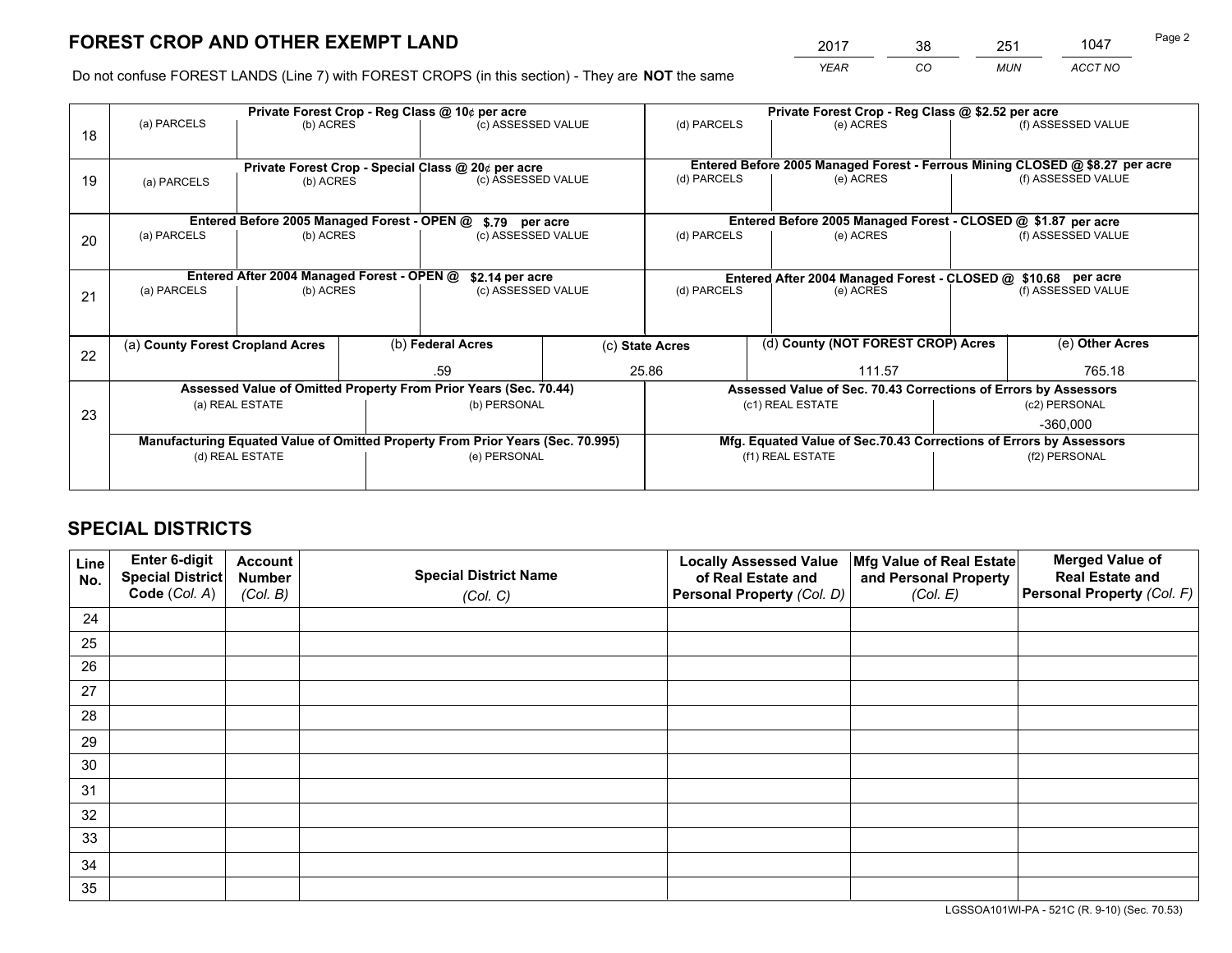|             |                                                          |                                             |                                                         | <b>YEAR</b>                                                                       | CO<br><b>MUN</b>                                              | ACCT NO                                                                        |
|-------------|----------------------------------------------------------|---------------------------------------------|---------------------------------------------------------|-----------------------------------------------------------------------------------|---------------------------------------------------------------|--------------------------------------------------------------------------------|
| Line<br>No. | Enter 6-digit<br><b>School District</b><br>Code (Col. A) | <b>Account</b><br><b>Number</b><br>(Col. B) | <b>School District Name</b><br>(Col. C)                 | <b>Locally Assessed Value</b><br>of Real Estate and<br>Personal Property (Col. D) | Mfg Value of Real Estate<br>and Personal Property<br>(Col. E) | <b>Merged Value of</b><br><b>Real Estate and</b><br>Personal Property (Col. F) |
|             | A. SCHOOL DISTRICTS (K-8 and K-12)                       |                                             |                                                         |                                                                                   |                                                               |                                                                                |
| 36          | 383311                                                   | 0226                                        | SCH D OF MARINETTE                                      | 564,906,300                                                                       | 114,170,700                                                   | 679,077,000                                                                    |
| 37          |                                                          |                                             |                                                         |                                                                                   |                                                               |                                                                                |
| 38          |                                                          |                                             |                                                         |                                                                                   |                                                               |                                                                                |
| 39          |                                                          |                                             |                                                         |                                                                                   |                                                               |                                                                                |
| 40          |                                                          |                                             |                                                         |                                                                                   |                                                               |                                                                                |
| 41<br>42    |                                                          |                                             |                                                         |                                                                                   |                                                               |                                                                                |
| 43          |                                                          |                                             |                                                         |                                                                                   |                                                               |                                                                                |
|             |                                                          |                                             |                                                         |                                                                                   |                                                               |                                                                                |
| 44<br>45    |                                                          |                                             |                                                         |                                                                                   |                                                               |                                                                                |
| 46          |                                                          |                                             |                                                         |                                                                                   |                                                               |                                                                                |
| 47          |                                                          |                                             |                                                         |                                                                                   |                                                               |                                                                                |
| 48          |                                                          |                                             |                                                         |                                                                                   |                                                               |                                                                                |
| 49          |                                                          |                                             |                                                         |                                                                                   |                                                               |                                                                                |
| 50          |                                                          |                                             | TOTAL ASSESSED VALUE OF SCHOOL DISTRICTS (K-8 and K-12) | 564,906,300                                                                       | 114,170,700                                                   | 679,077,000                                                                    |
|             | <b>B.</b><br>UNION HIGH SCHOOL DISTRICTS                 |                                             |                                                         |                                                                                   |                                                               |                                                                                |
| 51          |                                                          |                                             |                                                         |                                                                                   |                                                               |                                                                                |
| 52          |                                                          |                                             |                                                         |                                                                                   |                                                               |                                                                                |
| 53          |                                                          |                                             |                                                         |                                                                                   |                                                               |                                                                                |
| 54          |                                                          |                                             |                                                         |                                                                                   |                                                               |                                                                                |
| 55          |                                                          |                                             | TOTAL ASSESSED VALUE OF UNION HIGH SCHOOLS              |                                                                                   |                                                               |                                                                                |
|             | C.<br><b>TECHNICAL COLLEGE DISTRICTS</b>                 |                                             |                                                         |                                                                                   |                                                               |                                                                                |
| 56          | 001300                                                   | 0012                                        | NORTHEAST WISCONSIN TECH COLLEGE<br><b>GNBY</b>         | 564,906,300                                                                       | 114,170,700                                                   | 679,077,000                                                                    |
| 57<br>58    |                                                          |                                             |                                                         |                                                                                   |                                                               |                                                                                |
| 59          |                                                          |                                             | TOTAL ASSESSED VALUE OF TECHNICAL COLLEGES              | 564,906,300                                                                       | 114,170,700                                                   | 679,077,000                                                                    |
|             |                                                          |                                             |                                                         |                                                                                   |                                                               |                                                                                |

38

251

 *I hereby certify, to the best of my knowledge and belief, this form is complete and correct.*

**SCHOOL DISTRICTS**

| Print name of preparer | Title                    |                | Date (MM / DD / CCYY) |
|------------------------|--------------------------|----------------|-----------------------|
|                        |                          |                |                       |
| Signature of preparer  | Contact Telephone Number | E-mail address |                       |
|                        | $\sim$                   |                |                       |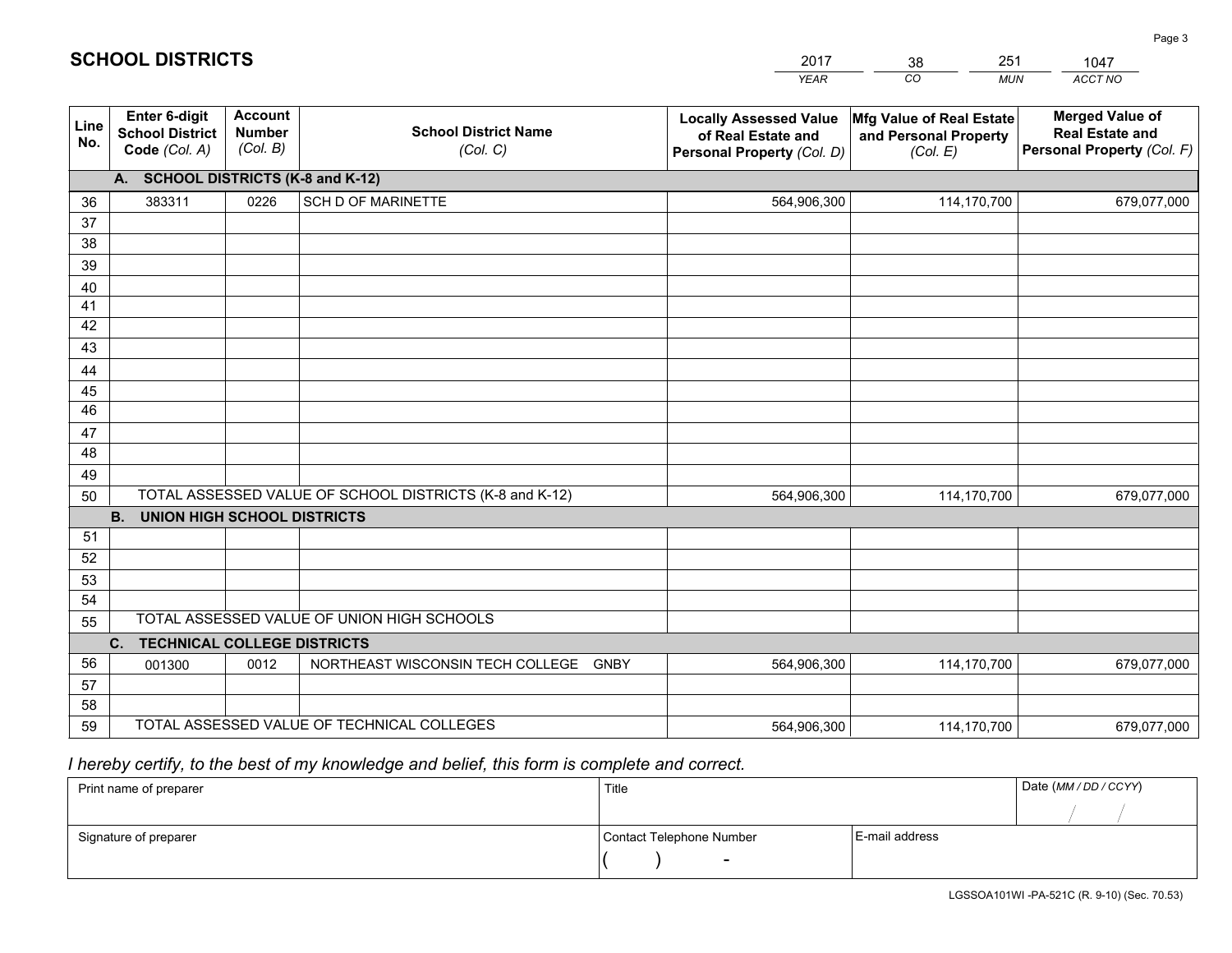## **HIGHLIGHTS**

- 1. Complete the Statement of Assessment after the Board of Review. Reflect any changes made there.
- 2. Use black ink to complete.
- 3. Line 16 must equal Line 50, Col D.
- 4. Line 55 must equal the total of K-8 schools listed on lines 36-49. Do not include K-12 schools in this comparision.
- 5. Line 59, Col. D must equal Line 16.
- 6. Special District, School District and Technical College District values must include both real estate and personal property. Examples of Special districts are: town sanitary districts, public inland lake protection and rehabilitation districts, and metropolitan sewerage districts.
- 7. DO NOT INCLUDE Manufacturing property values.DOR will print these values on the final SOA.

LANA BERO

ANA BERO

CITY OF MARINETTE 1905 HALL AVE

CITY OF MARINETTE 1905 HALL AVE MARINETTE, WI 54143

MARINETTE, WI 54143

 8. Accuracy of this form is very important. The values reported directly affect the equalized value DOR calculates for school and special districts.

### **Page 1:**

 If not prefilled, enter the tax year,county and municipal code,municipal type, municipal name and county name on the top of form.

Check the Amended box, if filing an amended / corrected SOA.

 Report the parcel count, acres and assessed value of taxable general property, total parcel count, (real and personal), total acres, and values from final figures set by the Board of Review.

- A. Real Estate land and improvements (buildings, etc.) is reported on lines 1 8, total line 9.
- B. Personal Property is reported on lines 11 14, Column D, total line 15.
- C. To complete this report, use the computer produced summary of the assessment roll that shows these amounts.
- D. Use whole numbers only.
- E. Add each line across and each column down to verify entries.

## **Page 2:**

- A. Report Special Items (not subject to general property tax).
- 1. Private Forest Croplands and Managed Forest Lands are reported on lines 18,19, 20 and 21. Be sure to report assessed values **NOT** taxes.
- 2. You should have copies of the orders of entry, orders of withdrawal, etc., to update your assessment roll.
	- 3. Show hundredths of acres (e.g. 39.75).
- 4. Tax exempt lands are reported on line 22.
- 5. Omitted property and sec. 70.43, Wis. Stats., corrections of errors by assessor are reported on line 23. Report real estate and personal property separately. These should be for **prior years**, not something found on the current assessment roll after the board of review.
- B. Special District (Lines 24-35) Include the value of both real and personal property.

 The Department of Revenue (DOR) preprints much of the information regarding names and codes for schools, special districts,etc. If a district is not listed, enter the name and value only, DOR will enter the proper code.

## **Page 3 School Districts:**

Include the value of both real and personal property.

Report School District (regular, elementary, union high school, and technical college).

- 1. Regular (K-12) and Elementary (K-8) school values are reported on lines 36-49, total on line 50.
- 2. Union High School (UHS) (use only if elementary schools are listed on lines 36-49) are reported on lines 51-54. UHS total value (line 55) must equal to the total **elementary school** values reported on lines 36-49. Do notinclude K-12 schools in this comparison.
- 3. Technical College values are reported on lines 56-58, total on line 59.
- 4. Use the computer summary that shows these amounts to complete this report.

#### **This form is due the second Monday in June. File this report only after your Board of Review is complete.**

 *If you have questions: Return forms to:*

 Email: lgs@wisconsin.gov Wisconsin Department of RevenueCall:  $(608)$  266-2569 or  $(608)$  264-6892 Fax number: (608) 264-6887 PO Box 8971

Local Government Services Section 6-97 Madison WI 53708-8971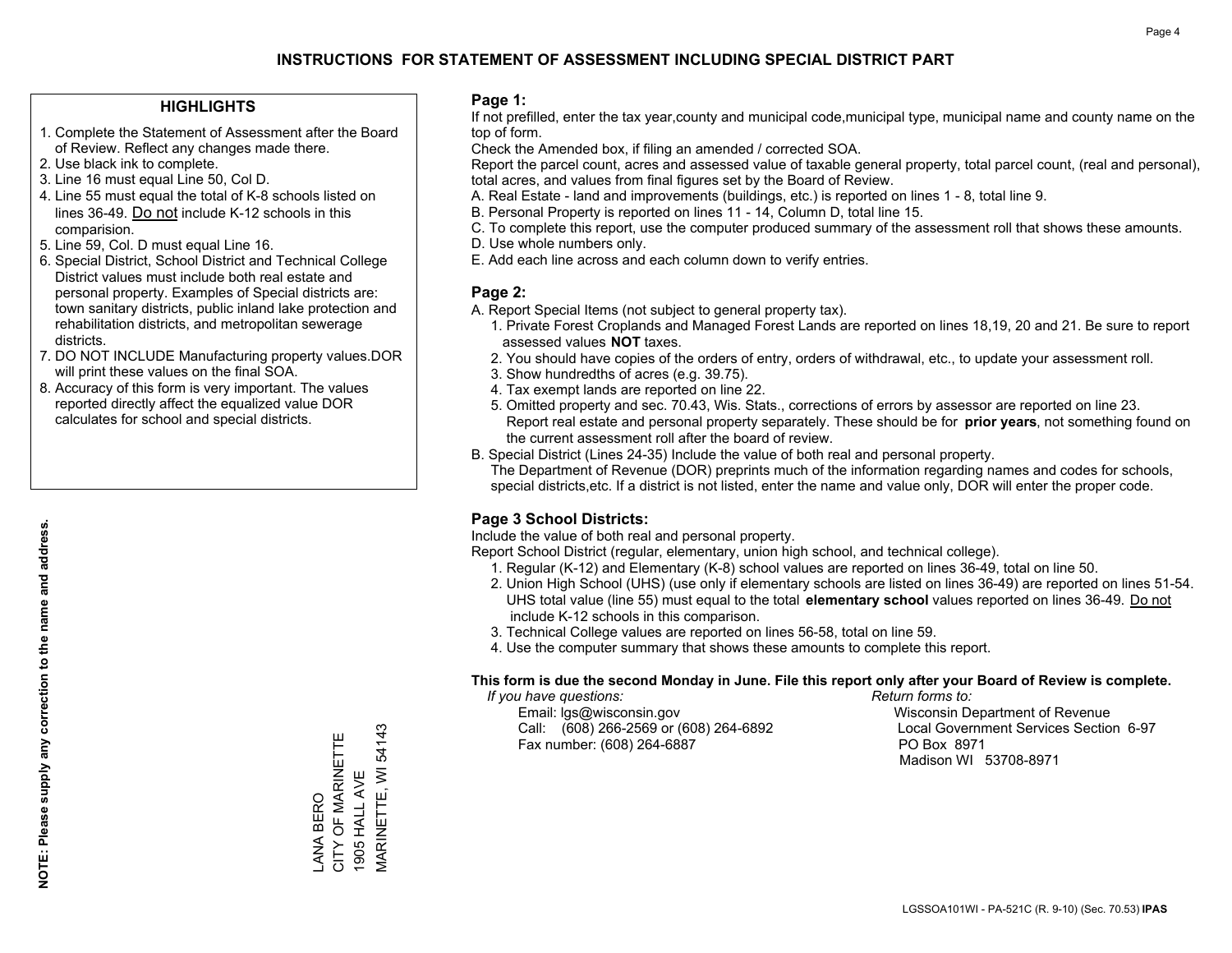**STATEMENT OF ASSESSMENT FOR 2017** 

| 38       | 261 | 1048    |
|----------|-----|---------|
| $\cdots$ | MUN | ACCT NO |

|                | <b>FOR</b>                                                                                                                                                                                   | CITY OF<br><b>OF</b>                                         | <b>NIAGARA</b>                            |                | <b>MARINETTE COUNTY</b>                      |                                |                                        | <b>WHEN COMPLETING THIS DOCUMENT</b>     |
|----------------|----------------------------------------------------------------------------------------------------------------------------------------------------------------------------------------------|--------------------------------------------------------------|-------------------------------------------|----------------|----------------------------------------------|--------------------------------|----------------------------------------|------------------------------------------|
|                |                                                                                                                                                                                              | Town - Village - City                                        | <b>Municipality Name</b>                  |                | <b>County Name</b>                           |                                |                                        | DO NOT WRITE OVER X's OR IN SHADED AREAS |
| Line<br>No.    | <b>REAL ESTATE</b><br>(See Lines 18 - 22 for                                                                                                                                                 |                                                              | PARCEL COUNT<br>TOTAL LAND   IMPROVEMENTS |                | NO. OF ACRES<br><b>WHOLE</b><br>NUMBERS ONLY | <b>VALUE OF</b><br><b>LAND</b> | <b>VALUE OF</b><br><b>IMPROVEMENTS</b> | TOTAL VALUE OF LAND<br>AND IMPROVEMENTS  |
|                |                                                                                                                                                                                              | other Real Estate)                                           | Col. A                                    | Col. B         | Col. C                                       | Col. D                         | Col. E                                 | Col. F                                   |
|                |                                                                                                                                                                                              | <b>RESIDENTIAL - Class 1</b>                                 | 1,001                                     | 714            | 508                                          | 4,415,000                      | 34,134,200                             | 38,549,200                               |
| $\overline{2}$ |                                                                                                                                                                                              | <b>COMMERCIAL - Class 2</b>                                  | 98                                        | 67             | 263                                          | 6,399,600                      | 15,847,500                             | 22,247,100                               |
| 3              |                                                                                                                                                                                              | <b>MANUFACTURING - Class 3</b>                               | $\overline{2}$                            | $\overline{2}$ | 12                                           | 22,400                         | 246,800                                | 269,200                                  |
| 4              |                                                                                                                                                                                              | <b>AGRICULTURAL - Class 4</b>                                | 4                                         |                | 50                                           | 6,000                          |                                        | 6,000                                    |
| 5              |                                                                                                                                                                                              | <b>UNDEVELOPED - Class 5</b>                                 | 0                                         |                | 0                                            | 0                              |                                        | 0                                        |
| 6              |                                                                                                                                                                                              | AGRICULTURAL FOREST - Class 5m                               | $\Omega$                                  |                | $\Omega$                                     | 0                              |                                        | 0                                        |
|                |                                                                                                                                                                                              | FOREST LANDS - Class 6                                       | 13                                        |                | 392                                          | 423,300                        |                                        | 423,300                                  |
| 8              |                                                                                                                                                                                              | OTHER - Class 7                                              | $\Omega$                                  | 0              | $\Omega$                                     | 0                              | 0                                      | 0                                        |
| 9              |                                                                                                                                                                                              | TOTAL - ALL COLUMNS                                          | 1,118                                     | 783            | 1,225                                        | 11,266,300                     | 50,228,500                             | 61,494,800                               |
| 10             |                                                                                                                                                                                              | NUMBER OF PERSONAL PROPERTY ACCOUNTS IN ROLL                 |                                           |                | 62                                           | <b>LOCALLY ASSESSED</b>        | <b>MANUFACTURING</b>                   | <b>MERGED</b>                            |
| 11             |                                                                                                                                                                                              | BOATS AND OTHER WATERCRAFT NOT EXEMPT - Code 1               |                                           |                |                                              | 0                              | 9,900                                  | 9,900                                    |
| 12             |                                                                                                                                                                                              | MACHINERY, TOOLS AND PATTERNS - Code 2                       |                                           |                |                                              | 1,101,200                      | 56,100                                 | 1,157,300                                |
| 13             |                                                                                                                                                                                              | FURNITURE, FIXTURES AND EQUIPMENT - Code 3                   |                                           |                |                                              | 381,300                        | 11,000                                 | 392,300                                  |
| 14             |                                                                                                                                                                                              | ALL OTHER PERSONAL PROPERTY NOT EXEMPT - Codes 4A, 4B, 4C    |                                           | 55,200         | 53,100                                       | 108,300                        |                                        |                                          |
| 15             |                                                                                                                                                                                              | TOTAL OF PERSONAL PROPERTY NOT EXEMPT (Total of Lines 11-14) |                                           | 1,537,700      | 130,100                                      | 1,667,800                      |                                        |                                          |
| 16             | AGGREGATE ASSESSED VALUE OF ALL PROPERTY SUBJECT TO THE GENERAL PROPERTY TAX (Total of Lines 9F and 15F)<br>MUST EQUAL TOTAL VALUE OF THE SCHOOL DISTRICTS (K-12 PLUS K-8) - Line 50, Col. F |                                                              |                                           |                |                                              |                                |                                        | 63,162,600                               |
| 17             | Name of Assessor<br>Telephone #<br><b>BOARD OF REVIEW</b><br>DATE OF FINAL ADJOURNMENT<br>05/31/2017<br><b>JEROME A PILLATH</b><br>(920) 897-2681                                            |                                                              |                                           |                |                                              |                                |                                        |                                          |

REMARKS

The Assessment Ratio to be used in calculating the estimated Fair Market Value on tax bills for this tax district is .882430352<br>This ratio should be used to convert assessed values to "Calculate Equalized Values" in Step 1 Commission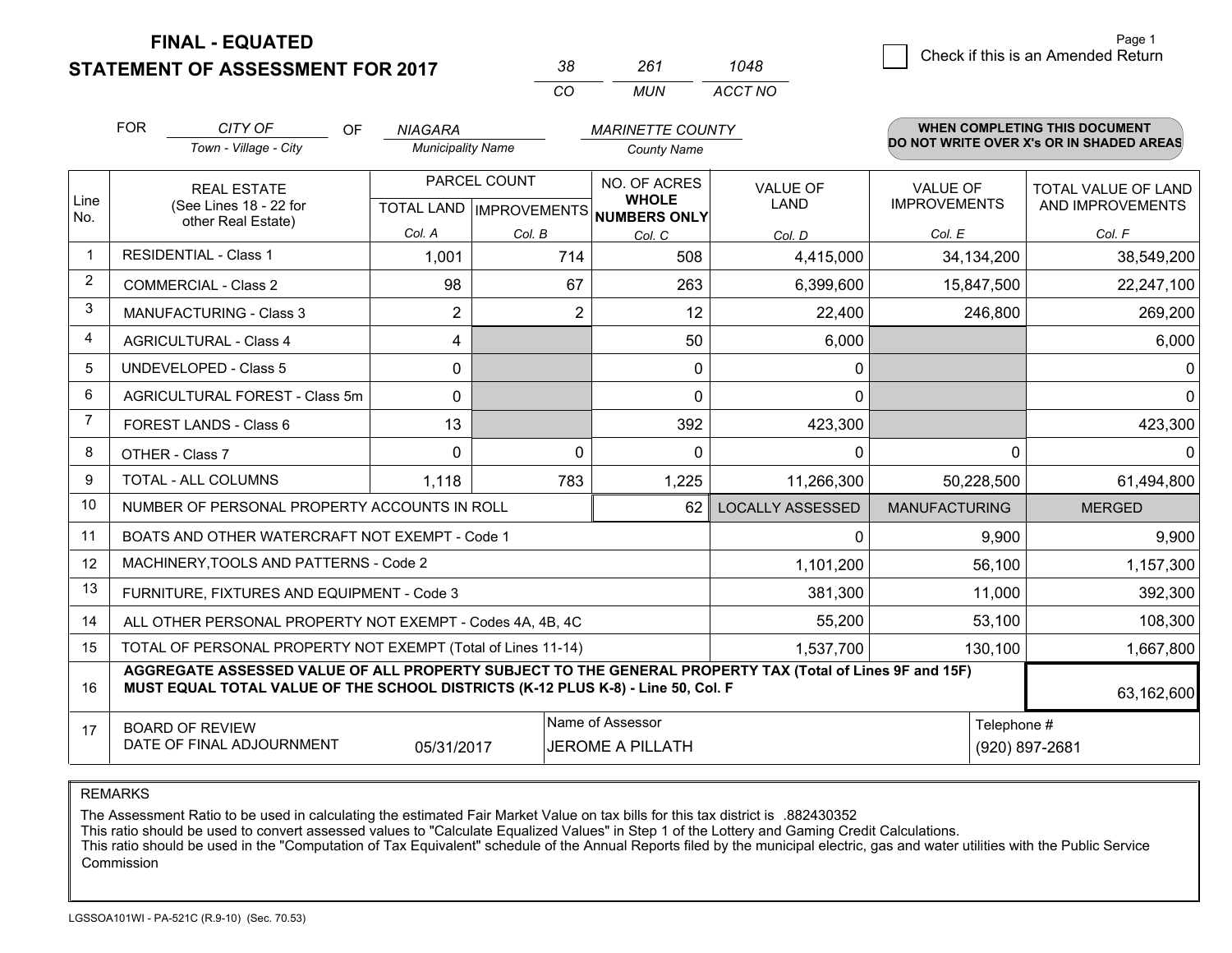*YEAR CO MUN ACCT NO* <sup>2017</sup> <sup>38</sup> <sup>261</sup> <sup>1048</sup>

Do not confuse FOREST LANDS (Line 7) with FOREST CROPS (in this section) - They are **NOT** the same

|    |                                                                                |                                                                 |  | Private Forest Crop - Reg Class @ 10¢ per acre                   |                                      | Private Forest Crop - Reg Class @ \$2.52 per acre             |                                                                              |               |                    |  |
|----|--------------------------------------------------------------------------------|-----------------------------------------------------------------|--|------------------------------------------------------------------|--------------------------------------|---------------------------------------------------------------|------------------------------------------------------------------------------|---------------|--------------------|--|
| 18 | (a) PARCELS                                                                    | (b) ACRES                                                       |  | (c) ASSESSED VALUE                                               |                                      | (d) PARCELS                                                   | (e) ACRES                                                                    |               | (f) ASSESSED VALUE |  |
|    |                                                                                |                                                                 |  |                                                                  |                                      |                                                               | Entered Before 2005 Managed Forest - Ferrous Mining CLOSED @ \$8.27 per acre |               |                    |  |
| 19 | (a) PARCELS                                                                    | Private Forest Crop - Special Class @ 20¢ per acre<br>(b) ACRES |  | (c) ASSESSED VALUE                                               |                                      | (d) PARCELS                                                   | (e) ACRES                                                                    |               | (f) ASSESSED VALUE |  |
|    |                                                                                |                                                                 |  |                                                                  |                                      |                                                               | Entered Before 2005 Managed Forest - CLOSED @ \$1.87 per acre                |               |                    |  |
| 20 | (a) PARCELS                                                                    | Entered Before 2005 Managed Forest - OPEN @<br>(b) ACRES        |  |                                                                  | \$.79 per acre<br>(c) ASSESSED VALUE |                                                               | (d) PARCELS<br>(e) ACRES                                                     |               | (f) ASSESSED VALUE |  |
|    |                                                                                | Entered After 2004 Managed Forest - OPEN @                      |  | \$2.14 per acre                                                  |                                      | Entered After 2004 Managed Forest - CLOSED @ \$10.68 per acre |                                                                              |               |                    |  |
| 21 | (a) PARCELS                                                                    | (b) ACRES                                                       |  | (c) ASSESSED VALUE                                               |                                      | (d) PARCELS                                                   | (e) ACRES                                                                    |               | (f) ASSESSED VALUE |  |
| 22 | (a) County Forest Cropland Acres                                               |                                                                 |  | (b) Federal Acres                                                |                                      | (c) State Acres                                               | (d) County (NOT FOREST CROP) Acres                                           |               | (e) Other Acres    |  |
|    |                                                                                |                                                                 |  |                                                                  |                                      | 1.64                                                          | 2.88                                                                         |               | 400.95             |  |
|    |                                                                                |                                                                 |  | Assessed Value of Omitted Property From Prior Years (Sec. 70.44) |                                      |                                                               | Assessed Value of Sec. 70.43 Corrections of Errors by Assessors              |               |                    |  |
| 23 | (a) REAL ESTATE                                                                |                                                                 |  | (b) PERSONAL                                                     |                                      | (c1) REAL ESTATE                                              |                                                                              | (c2) PERSONAL |                    |  |
|    | Manufacturing Equated Value of Omitted Property From Prior Years (Sec. 70.995) |                                                                 |  |                                                                  |                                      |                                                               | Mfg. Equated Value of Sec.70.43 Corrections of Errors by Assessors           |               |                    |  |
|    |                                                                                | (d) REAL ESTATE                                                 |  | (e) PERSONAL                                                     |                                      | (f1) REAL ESTATE                                              |                                                                              | (f2) PERSONAL |                    |  |
|    |                                                                                |                                                                 |  |                                                                  |                                      |                                                               |                                                                              |               |                    |  |

## **SPECIAL DISTRICTS**

| Line<br>No. | Enter 6-digit<br><b>Special District</b> | <b>Account</b><br><b>Number</b> | <b>Special District Name</b> | <b>Locally Assessed Value</b><br>of Real Estate and | Mfg Value of Real Estate<br>and Personal Property | <b>Merged Value of</b><br><b>Real Estate and</b> |
|-------------|------------------------------------------|---------------------------------|------------------------------|-----------------------------------------------------|---------------------------------------------------|--------------------------------------------------|
|             | Code (Col. A)                            | (Col. B)                        | (Col. C)                     | Personal Property (Col. D)                          | (Col. E)                                          | Personal Property (Col. F)                       |
| 24          |                                          |                                 |                              |                                                     |                                                   |                                                  |
| 25          |                                          |                                 |                              |                                                     |                                                   |                                                  |
| 26          |                                          |                                 |                              |                                                     |                                                   |                                                  |
| 27          |                                          |                                 |                              |                                                     |                                                   |                                                  |
| 28          |                                          |                                 |                              |                                                     |                                                   |                                                  |
| 29          |                                          |                                 |                              |                                                     |                                                   |                                                  |
| 30          |                                          |                                 |                              |                                                     |                                                   |                                                  |
| 31          |                                          |                                 |                              |                                                     |                                                   |                                                  |
| 32          |                                          |                                 |                              |                                                     |                                                   |                                                  |
| 33          |                                          |                                 |                              |                                                     |                                                   |                                                  |
| 34          |                                          |                                 |                              |                                                     |                                                   |                                                  |
| 35          |                                          |                                 |                              |                                                     |                                                   |                                                  |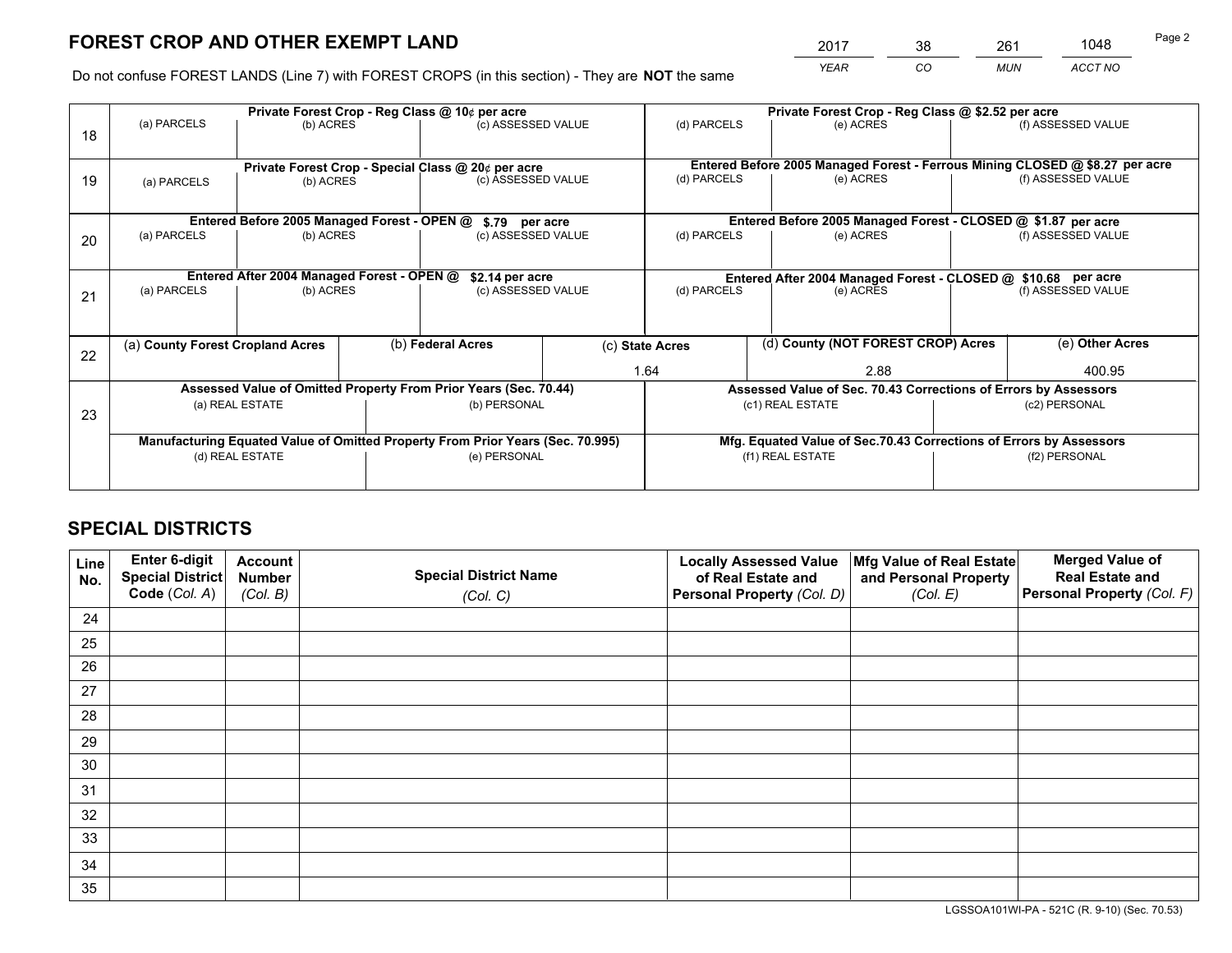|             |                                                                 |                                             |                                                         | <b>YEAR</b>                                                                       | CO<br><b>MUN</b>                                              | ACCT NO                                                                        |
|-------------|-----------------------------------------------------------------|---------------------------------------------|---------------------------------------------------------|-----------------------------------------------------------------------------------|---------------------------------------------------------------|--------------------------------------------------------------------------------|
| Line<br>No. | <b>Enter 6-digit</b><br><b>School District</b><br>Code (Col. A) | <b>Account</b><br><b>Number</b><br>(Col. B) | <b>School District Name</b><br>(Col. C)                 | <b>Locally Assessed Value</b><br>of Real Estate and<br>Personal Property (Col. D) | Mfg Value of Real Estate<br>and Personal Property<br>(Col. E) | <b>Merged Value of</b><br><b>Real Estate and</b><br>Personal Property (Col. F) |
|             | A. SCHOOL DISTRICTS (K-8 and K-12)                              |                                             |                                                         |                                                                                   |                                                               |                                                                                |
| 36          | 383969                                                          | 0227                                        | <b>SCH D OF NIAGARA</b>                                 | 62,763,300                                                                        | 399,300                                                       | 63,162,600                                                                     |
| 37          |                                                                 |                                             |                                                         |                                                                                   |                                                               |                                                                                |
| 38          |                                                                 |                                             |                                                         |                                                                                   |                                                               |                                                                                |
| 39          |                                                                 |                                             |                                                         |                                                                                   |                                                               |                                                                                |
| 40          |                                                                 |                                             |                                                         |                                                                                   |                                                               |                                                                                |
| 41<br>42    |                                                                 |                                             |                                                         |                                                                                   |                                                               |                                                                                |
| 43          |                                                                 |                                             |                                                         |                                                                                   |                                                               |                                                                                |
|             |                                                                 |                                             |                                                         |                                                                                   |                                                               |                                                                                |
| 44<br>45    |                                                                 |                                             |                                                         |                                                                                   |                                                               |                                                                                |
| 46          |                                                                 |                                             |                                                         |                                                                                   |                                                               |                                                                                |
| 47          |                                                                 |                                             |                                                         |                                                                                   |                                                               |                                                                                |
| 48          |                                                                 |                                             |                                                         |                                                                                   |                                                               |                                                                                |
| 49          |                                                                 |                                             |                                                         |                                                                                   |                                                               |                                                                                |
| 50          |                                                                 |                                             | TOTAL ASSESSED VALUE OF SCHOOL DISTRICTS (K-8 and K-12) | 62,763,300                                                                        | 399,300                                                       | 63,162,600                                                                     |
|             | <b>B.</b><br>UNION HIGH SCHOOL DISTRICTS                        |                                             |                                                         |                                                                                   |                                                               |                                                                                |
| 51          |                                                                 |                                             |                                                         |                                                                                   |                                                               |                                                                                |
| 52          |                                                                 |                                             |                                                         |                                                                                   |                                                               |                                                                                |
| 53          |                                                                 |                                             |                                                         |                                                                                   |                                                               |                                                                                |
| 54          |                                                                 |                                             |                                                         |                                                                                   |                                                               |                                                                                |
| 55          |                                                                 |                                             | TOTAL ASSESSED VALUE OF UNION HIGH SCHOOLS              |                                                                                   |                                                               |                                                                                |
|             | C.<br><b>TECHNICAL COLLEGE DISTRICTS</b>                        |                                             |                                                         |                                                                                   |                                                               |                                                                                |
| 56          | 001300                                                          | 0012                                        | NORTHEAST WISCONSIN TECH COLLEGE<br><b>GNBY</b>         | 62,763,300                                                                        | 399,300                                                       | 63,162,600                                                                     |
| 57<br>58    |                                                                 |                                             |                                                         |                                                                                   |                                                               |                                                                                |
| 59          |                                                                 |                                             | TOTAL ASSESSED VALUE OF TECHNICAL COLLEGES              | 62,763,300                                                                        | 399,300                                                       | 63,162,600                                                                     |
|             |                                                                 |                                             |                                                         |                                                                                   |                                                               |                                                                                |

38

261

 *I hereby certify, to the best of my knowledge and belief, this form is complete and correct.*

**SCHOOL DISTRICTS**

| Print name of preparer | Title                    | Date (MM / DD / CCYY) |  |
|------------------------|--------------------------|-----------------------|--|
|                        |                          |                       |  |
| Signature of preparer  | Contact Telephone Number | E-mail address        |  |
|                        | $\sim$                   |                       |  |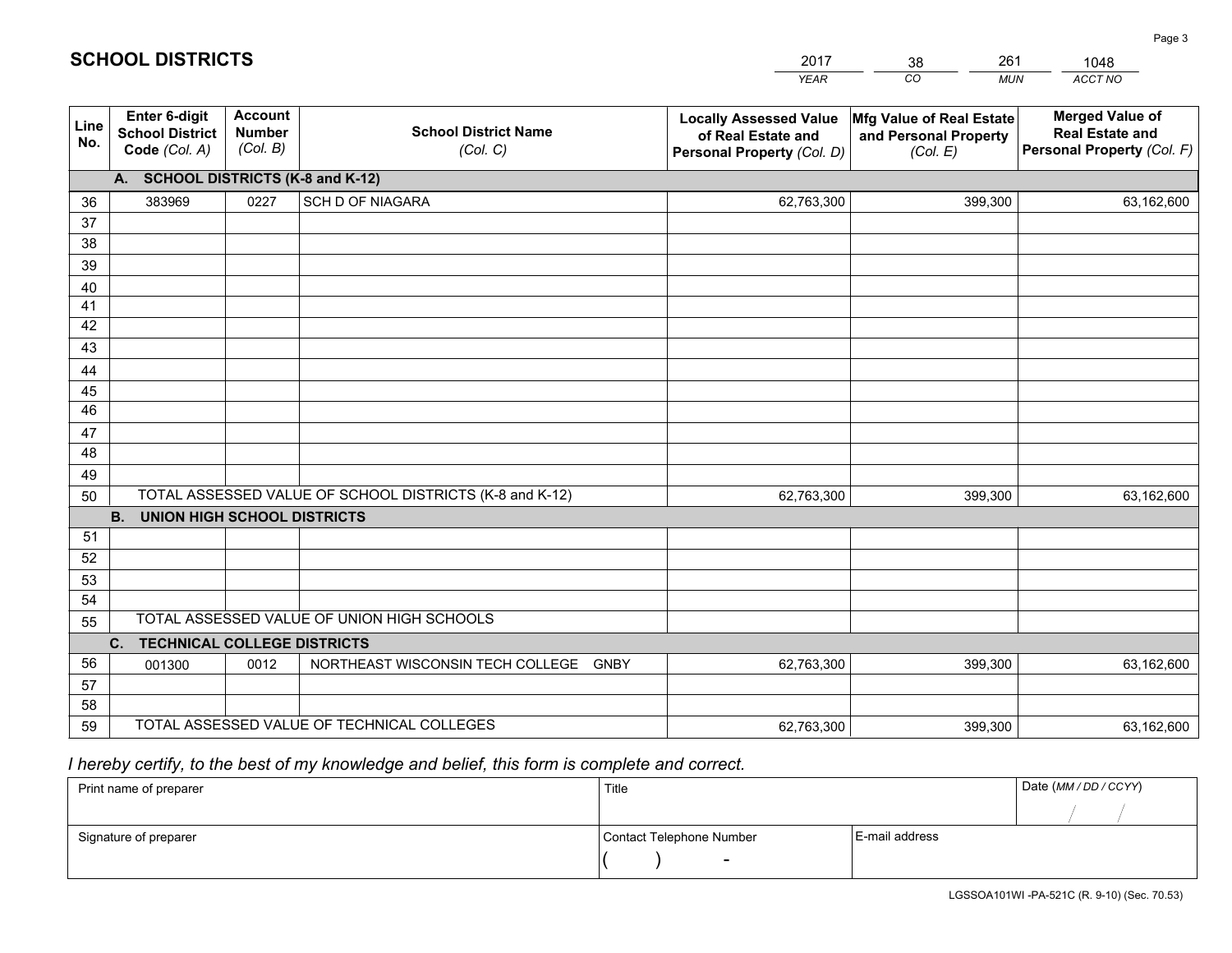## **HIGHLIGHTS**

- 1. Complete the Statement of Assessment after the Board of Review. Reflect any changes made there.
- 2. Use black ink to complete.
- 3. Line 16 must equal Line 50, Col D.
- 4. Line 55 must equal the total of K-8 schools listed on lines 36-49. Do not include K-12 schools in this comparision.
- 5. Line 59, Col. D must equal Line 16.
- 6. Special District, School District and Technical College District values must include both real estate and personal property. Examples of Special districts are: town sanitary districts, public inland lake protection and rehabilitation districts, and metropolitan sewerage districts.
- 7. DO NOT INCLUDE Manufacturing property values.DOR will print these values on the final SOA.

LEANNE WIERSCHKE CITY OF NIAGARA

LEANNE WIERSCHKE<br>CITY OF NIAGARA<br>PO BOX 24

PO BOX 24

NIAGARA, WI 54151 - 0024

**NIAGARA, WI 54151 - 0024** 

 8. Accuracy of this form is very important. The values reported directly affect the equalized value DOR calculates for school and special districts.

### **Page 1:**

 If not prefilled, enter the tax year,county and municipal code,municipal type, municipal name and county name on the top of form.

Check the Amended box, if filing an amended / corrected SOA.

 Report the parcel count, acres and assessed value of taxable general property, total parcel count, (real and personal), total acres, and values from final figures set by the Board of Review.

- A. Real Estate land and improvements (buildings, etc.) is reported on lines 1 8, total line 9.
- B. Personal Property is reported on lines 11 14, Column D, total line 15.
- C. To complete this report, use the computer produced summary of the assessment roll that shows these amounts.
- D. Use whole numbers only.
- E. Add each line across and each column down to verify entries.

## **Page 2:**

- A. Report Special Items (not subject to general property tax).
- 1. Private Forest Croplands and Managed Forest Lands are reported on lines 18,19, 20 and 21. Be sure to report assessed values **NOT** taxes.
- 2. You should have copies of the orders of entry, orders of withdrawal, etc., to update your assessment roll.
	- 3. Show hundredths of acres (e.g. 39.75).
- 4. Tax exempt lands are reported on line 22.
- 5. Omitted property and sec. 70.43, Wis. Stats., corrections of errors by assessor are reported on line 23. Report real estate and personal property separately. These should be for **prior years**, not something found on the current assessment roll after the board of review.
- B. Special District (Lines 24-35) Include the value of both real and personal property.

 The Department of Revenue (DOR) preprints much of the information regarding names and codes for schools, special districts,etc. If a district is not listed, enter the name and value only, DOR will enter the proper code.

## **Page 3 School Districts:**

Include the value of both real and personal property.

Report School District (regular, elementary, union high school, and technical college).

- 1. Regular (K-12) and Elementary (K-8) school values are reported on lines 36-49, total on line 50.
- 2. Union High School (UHS) (use only if elementary schools are listed on lines 36-49) are reported on lines 51-54. UHS total value (line 55) must equal to the total **elementary school** values reported on lines 36-49. Do notinclude K-12 schools in this comparison.
- 3. Technical College values are reported on lines 56-58, total on line 59.
- 4. Use the computer summary that shows these amounts to complete this report.

#### **This form is due the second Monday in June. File this report only after your Board of Review is complete.**

 *If you have questions: Return forms to:*

 Email: lgs@wisconsin.gov Wisconsin Department of RevenueCall:  $(608)$  266-2569 or  $(608)$  264-6892 Fax number: (608) 264-6887 PO Box 8971

Local Government Services Section 6-97 Madison WI 53708-8971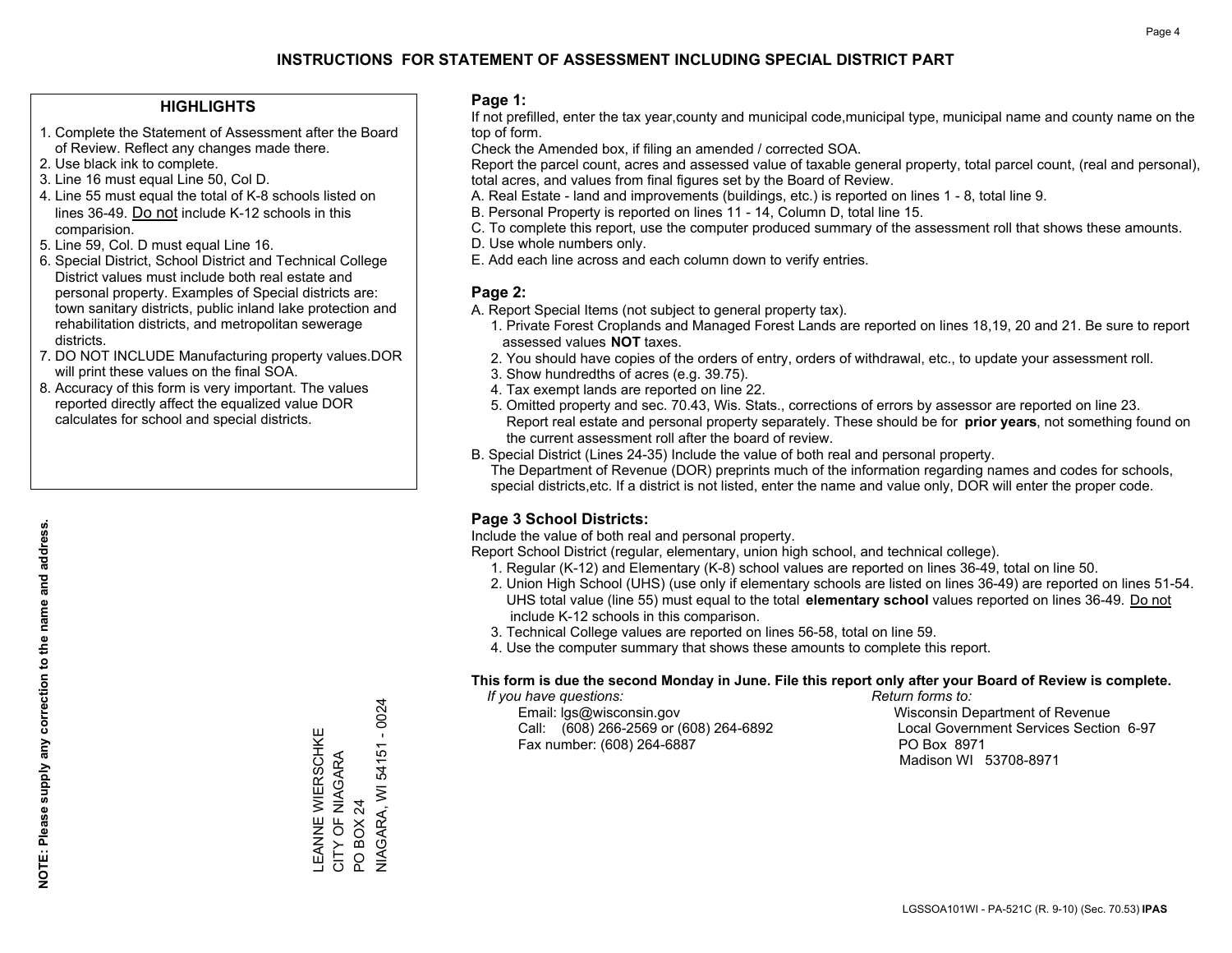**STATEMENT OF ASSESSMENT FOR 2017** 

| ≺×       | 271   | 1049    |
|----------|-------|---------|
| $\cdots$ | MI IN | ACCT NO |

|                | <b>FOR</b>                                                                                                                                                                                   | CITY OF<br>OF                                  | <b>PESHTIGO</b>          |          | <b>MARINETTE COUNTY</b>             |                         |                      | WHEN COMPLETING THIS DOCUMENT            |
|----------------|----------------------------------------------------------------------------------------------------------------------------------------------------------------------------------------------|------------------------------------------------|--------------------------|----------|-------------------------------------|-------------------------|----------------------|------------------------------------------|
|                |                                                                                                                                                                                              | Town - Village - City                          | <b>Municipality Name</b> |          | <b>County Name</b>                  |                         |                      | DO NOT WRITE OVER X's OR IN SHADED AREAS |
| Line           | <b>REAL ESTATE</b>                                                                                                                                                                           |                                                | PARCEL COUNT             |          | NO. OF ACRES<br><b>WHOLE</b>        | <b>VALUE OF</b><br>LAND | <b>VALUE OF</b>      | <b>TOTAL VALUE OF LAND</b>               |
| No.            |                                                                                                                                                                                              | (See Lines 18 - 22 for<br>other Real Estate)   |                          |          | TOTAL LAND MPROVEMENTS NUMBERS ONLY |                         | <b>IMPROVEMENTS</b>  | AND IMPROVEMENTS                         |
|                |                                                                                                                                                                                              |                                                | Col. A                   | Col. B   | Col. C                              | Col. D                  | Col. E               | Col. F                                   |
| -1             |                                                                                                                                                                                              | <b>RESIDENTIAL - Class 1</b>                   | 1,202                    | 956      | 690                                 | 12,149,700              | 76,412,800           | 88,562,500                               |
| 2              |                                                                                                                                                                                              | <b>COMMERCIAL - Class 2</b>                    | 231                      | 172      | 516                                 | 5,763,900               | 44,146,500           | 49,910,400                               |
| 3              |                                                                                                                                                                                              | <b>MANUFACTURING - Class 3</b>                 | 28                       | 23       | 130                                 | 1,079,500               | 14,159,400           | 15,238,900                               |
| 4              |                                                                                                                                                                                              | <b>AGRICULTURAL - Class 4</b>                  | 0                        |          | $\mathbf{0}$                        | 0                       |                      | 0                                        |
| 5              |                                                                                                                                                                                              | <b>UNDEVELOPED - Class 5</b>                   | $\Omega$                 |          | $\mathbf{0}$                        | 0                       |                      | $\mathbf 0$                              |
| 6              |                                                                                                                                                                                              | AGRICULTURAL FOREST - Class 5m                 | 0                        |          | $\mathbf 0$                         | 0                       |                      | $\mathbf 0$                              |
| $\overline{7}$ | FOREST LANDS - Class 6                                                                                                                                                                       |                                                | 0                        |          | $\Omega$                            | $\mathbf{0}$            |                      | $\mathbf 0$                              |
| 8              | OTHER - Class 7                                                                                                                                                                              |                                                | $\Omega$                 | $\Omega$ | $\Omega$                            | $\mathbf 0$             |                      | $\Omega$<br>$\mathbf 0$                  |
| 9              | TOTAL - ALL COLUMNS                                                                                                                                                                          |                                                | 1,461                    | 1,151    | 1,336                               | 18,993,100              | 134,718,700          | 153,711,800                              |
| 10             |                                                                                                                                                                                              | NUMBER OF PERSONAL PROPERTY ACCOUNTS IN ROLL   |                          |          | 205                                 | <b>LOCALLY ASSESSED</b> | <b>MANUFACTURING</b> | <b>MERGED</b>                            |
| 11             |                                                                                                                                                                                              | BOATS AND OTHER WATERCRAFT NOT EXEMPT - Code 1 |                          |          |                                     | 0                       |                      | $\mathbf{0}$<br>0                        |
| 12             |                                                                                                                                                                                              | MACHINERY, TOOLS AND PATTERNS - Code 2         |                          |          |                                     | 1,209,000               | 899,500              | 2,108,500                                |
| 13             |                                                                                                                                                                                              | FURNITURE, FIXTURES AND EQUIPMENT - Code 3     |                          |          |                                     | 1,955,800               | 408,600              | 2,364,400                                |
| 14             | 1,808,400<br>ALL OTHER PERSONAL PROPERTY NOT EXEMPT - Codes 4A, 4B, 4C                                                                                                                       |                                                |                          |          |                                     |                         | 152,200              | 1,960,600                                |
| 15             | TOTAL OF PERSONAL PROPERTY NOT EXEMPT (Total of Lines 11-14)<br>4,973,200                                                                                                                    |                                                |                          |          |                                     |                         | 1,460,300            | 6,433,500                                |
| 16             | AGGREGATE ASSESSED VALUE OF ALL PROPERTY SUBJECT TO THE GENERAL PROPERTY TAX (Total of Lines 9F and 15F)<br>MUST EQUAL TOTAL VALUE OF THE SCHOOL DISTRICTS (K-12 PLUS K-8) - Line 50, Col. F |                                                |                          |          |                                     |                         | 160,145,300          |                                          |
| 17             |                                                                                                                                                                                              | <b>BOARD OF REVIEW</b>                         |                          |          | Name of Assessor                    |                         |                      | Telephone #                              |
|                |                                                                                                                                                                                              | DATE OF FINAL ADJOURNMENT                      | 05/23/2017               |          | <b>JEROME A PILLATH</b>             |                         |                      | (920) 897-2681                           |

REMARKS

The Assessment Ratio to be used in calculating the estimated Fair Market Value on tax bills for this tax district is .929213933

This ratio should be used to convert assessed values to "Calculate Equalized Values" in Step 1 of the Lottery and Gaming Credit Calculations.<br>This ratio should be used in the "Computation of Tax Equivalent" schedule of the Commission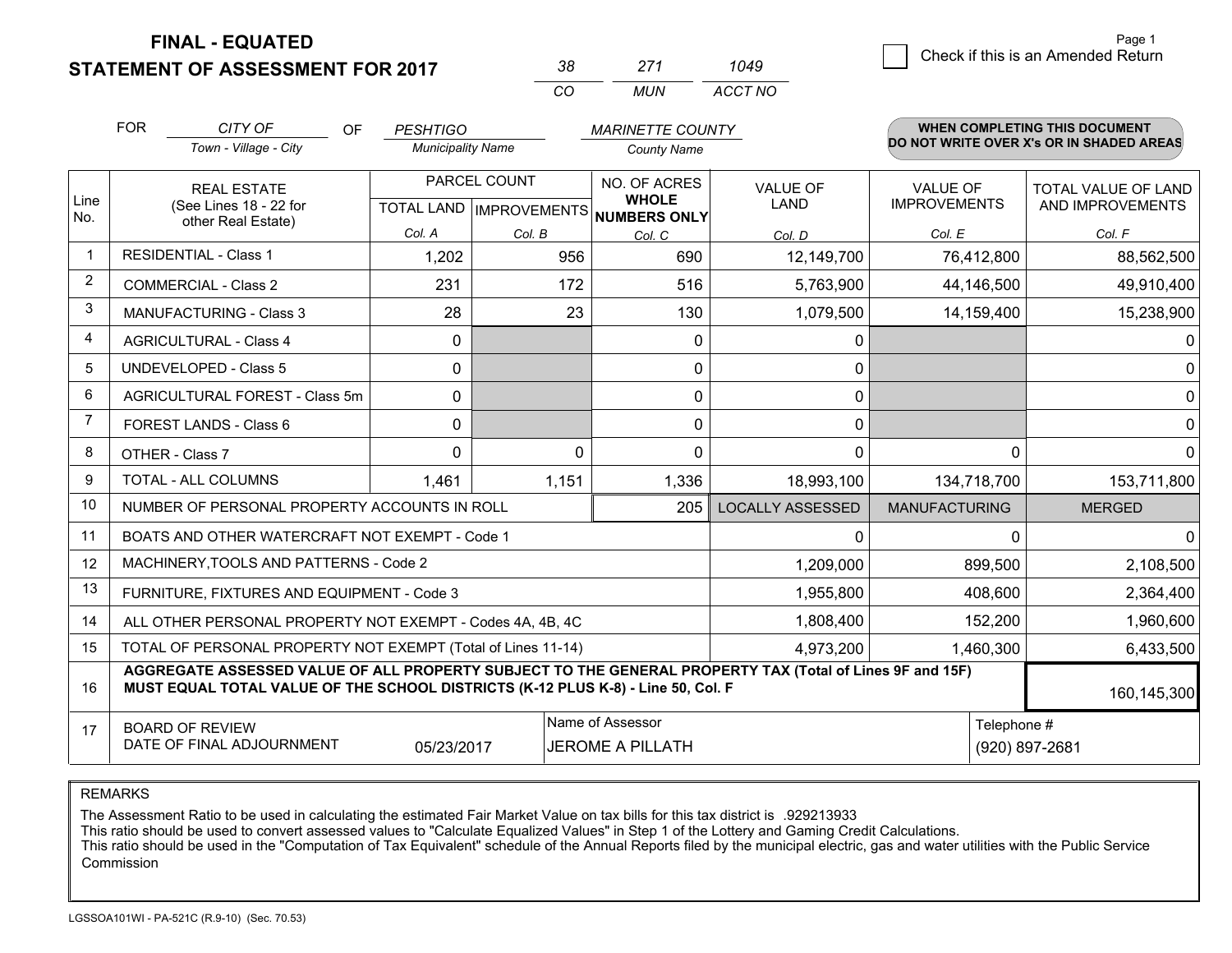*YEAR CO MUN ACCT NO* <sup>2017</sup> <sup>38</sup> <sup>271</sup> <sup>1049</sup>

Do not confuse FOREST LANDS (Line 7) with FOREST CROPS (in this section) - They are **NOT** the same

|                                                                                | Private Forest Crop - Reg Class @ 10¢ per acre        |                                                                  |                                  |                                                    |                                                                    |                                                                              | Private Forest Crop - Reg Class @ \$2.52 per acre             |                    |                    |  |
|--------------------------------------------------------------------------------|-------------------------------------------------------|------------------------------------------------------------------|----------------------------------|----------------------------------------------------|--------------------------------------------------------------------|------------------------------------------------------------------------------|---------------------------------------------------------------|--------------------|--------------------|--|
| 18                                                                             | (a) PARCELS                                           | (b) ACRES                                                        | (c) ASSESSED VALUE               |                                                    | (d) PARCELS                                                        | (e) ACRES                                                                    |                                                               | (f) ASSESSED VALUE |                    |  |
|                                                                                |                                                       |                                                                  |                                  |                                                    |                                                                    |                                                                              |                                                               |                    |                    |  |
|                                                                                |                                                       |                                                                  |                                  | Private Forest Crop - Special Class @ 20¢ per acre |                                                                    | Entered Before 2005 Managed Forest - Ferrous Mining CLOSED @ \$8.27 per acre |                                                               |                    |                    |  |
| 19                                                                             | (a) PARCELS                                           | (b) ACRES                                                        |                                  | (c) ASSESSED VALUE                                 |                                                                    | (d) PARCELS                                                                  | (e) ACRES                                                     | (f) ASSESSED VALUE |                    |  |
|                                                                                |                                                       |                                                                  |                                  |                                                    |                                                                    |                                                                              |                                                               |                    |                    |  |
|                                                                                |                                                       | Entered Before 2005 Managed Forest - OPEN @                      |                                  | \$.79 per acre                                     |                                                                    |                                                                              | Entered Before 2005 Managed Forest - CLOSED @ \$1.87 per acre |                    |                    |  |
| 20                                                                             | (a) PARCELS                                           | (b) ACRES                                                        |                                  | (c) ASSESSED VALUE                                 |                                                                    | (d) PARCELS<br>(e) ACRES                                                     |                                                               |                    | (f) ASSESSED VALUE |  |
|                                                                                |                                                       |                                                                  |                                  |                                                    |                                                                    |                                                                              |                                                               |                    |                    |  |
|                                                                                |                                                       | Entered After 2004 Managed Forest - OPEN @                       |                                  | \$2.14 per acre                                    |                                                                    | Entered After 2004 Managed Forest - CLOSED @ \$10.68 per acre                |                                                               |                    |                    |  |
| 21                                                                             | (a) PARCELS<br>(b) ACRES                              |                                                                  |                                  | (c) ASSESSED VALUE                                 |                                                                    | (d) PARCELS<br>(e) ACRES                                                     |                                                               | (f) ASSESSED VALUE |                    |  |
|                                                                                |                                                       |                                                                  |                                  |                                                    |                                                                    |                                                                              |                                                               |                    |                    |  |
|                                                                                |                                                       |                                                                  |                                  |                                                    |                                                                    |                                                                              |                                                               |                    |                    |  |
| 22                                                                             | (b) Federal Acres<br>(a) County Forest Cropland Acres |                                                                  |                                  | (c) State Acres                                    | (d) County (NOT FOREST CROP) Acres                                 |                                                                              | $\overline{(e)}$ Other Acres                                  |                    |                    |  |
|                                                                                |                                                       |                                                                  |                                  |                                                    |                                                                    | .51<br>13.85                                                                 |                                                               | 273.06             |                    |  |
|                                                                                |                                                       | Assessed Value of Omitted Property From Prior Years (Sec. 70.44) |                                  |                                                    |                                                                    | Assessed Value of Sec. 70.43 Corrections of Errors by Assessors              |                                                               |                    |                    |  |
| 23                                                                             | (a) REAL ESTATE                                       |                                                                  | (b) PERSONAL<br>(c1) REAL ESTATE |                                                    |                                                                    | (c2) PERSONAL                                                                |                                                               |                    |                    |  |
|                                                                                |                                                       |                                                                  |                                  | 83,000                                             |                                                                    |                                                                              |                                                               |                    |                    |  |
| Manufacturing Equated Value of Omitted Property From Prior Years (Sec. 70.995) |                                                       |                                                                  |                                  |                                                    | Mfg. Equated Value of Sec.70.43 Corrections of Errors by Assessors |                                                                              |                                                               |                    |                    |  |
|                                                                                |                                                       | (d) REAL ESTATE                                                  |                                  | (e) PERSONAL                                       |                                                                    | (f1) REAL ESTATE                                                             |                                                               | (f2) PERSONAL      |                    |  |
|                                                                                |                                                       |                                                                  |                                  |                                                    |                                                                    |                                                                              |                                                               |                    | $-73,600$          |  |

## **SPECIAL DISTRICTS**

| Line<br>No. | Enter 6-digit<br>Special District<br>Code (Col. A) | <b>Account</b><br><b>Number</b> | <b>Special District Name</b> | <b>Locally Assessed Value</b><br>of Real Estate and | Mfg Value of Real Estate<br>and Personal Property | <b>Merged Value of</b><br><b>Real Estate and</b><br>Personal Property (Col. F) |
|-------------|----------------------------------------------------|---------------------------------|------------------------------|-----------------------------------------------------|---------------------------------------------------|--------------------------------------------------------------------------------|
|             |                                                    | (Col. B)                        | (Col. C)                     | Personal Property (Col. D)                          | (Col. E)                                          |                                                                                |
| 24          |                                                    |                                 |                              |                                                     |                                                   |                                                                                |
| 25          |                                                    |                                 |                              |                                                     |                                                   |                                                                                |
| 26          |                                                    |                                 |                              |                                                     |                                                   |                                                                                |
| 27          |                                                    |                                 |                              |                                                     |                                                   |                                                                                |
| 28          |                                                    |                                 |                              |                                                     |                                                   |                                                                                |
| 29          |                                                    |                                 |                              |                                                     |                                                   |                                                                                |
| 30          |                                                    |                                 |                              |                                                     |                                                   |                                                                                |
| 31          |                                                    |                                 |                              |                                                     |                                                   |                                                                                |
| 32          |                                                    |                                 |                              |                                                     |                                                   |                                                                                |
| 33          |                                                    |                                 |                              |                                                     |                                                   |                                                                                |
| 34          |                                                    |                                 |                              |                                                     |                                                   |                                                                                |
| 35          |                                                    |                                 |                              |                                                     |                                                   |                                                                                |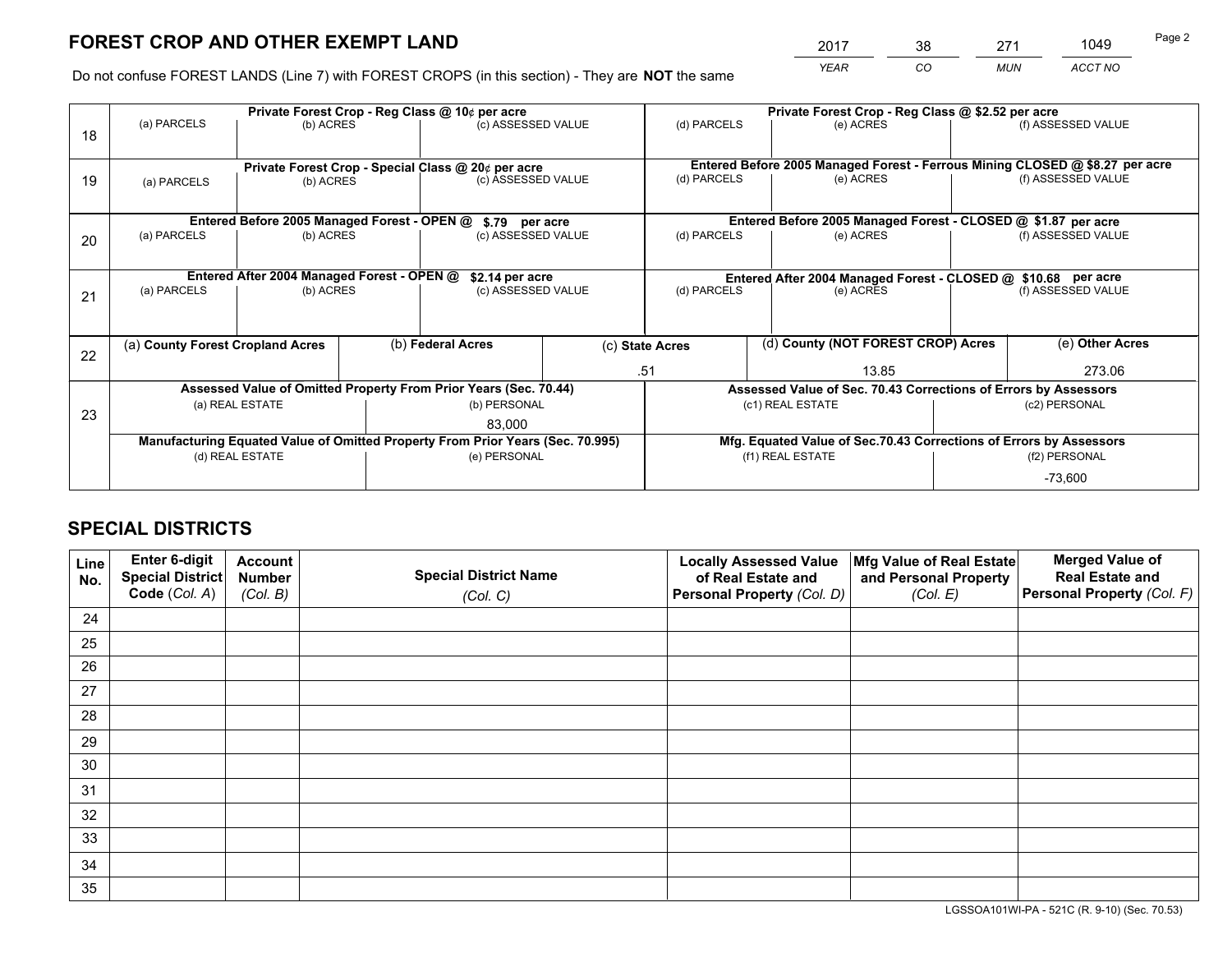|             |                                                          |                                             |                                                         | <b>YEAR</b>                                                                       | CO<br><b>MUN</b>                                              | ACCT NO                                                                        |  |
|-------------|----------------------------------------------------------|---------------------------------------------|---------------------------------------------------------|-----------------------------------------------------------------------------------|---------------------------------------------------------------|--------------------------------------------------------------------------------|--|
| Line<br>No. | Enter 6-digit<br><b>School District</b><br>Code (Col. A) | <b>Account</b><br><b>Number</b><br>(Col. B) | <b>School District Name</b><br>(Col. C)                 | <b>Locally Assessed Value</b><br>of Real Estate and<br>Personal Property (Col. D) | Mfg Value of Real Estate<br>and Personal Property<br>(Col. E) | <b>Merged Value of</b><br><b>Real Estate and</b><br>Personal Property (Col. F) |  |
|             | A. SCHOOL DISTRICTS (K-8 and K-12)                       |                                             |                                                         |                                                                                   |                                                               |                                                                                |  |
| 36          | 384305                                                   | 0229                                        | SCH D OF PESHTIGO                                       | 143,446,100                                                                       | 16,699,200                                                    | 160,145,300                                                                    |  |
| 37          |                                                          |                                             |                                                         |                                                                                   |                                                               |                                                                                |  |
| 38          |                                                          |                                             |                                                         |                                                                                   |                                                               |                                                                                |  |
| 39          |                                                          |                                             |                                                         |                                                                                   |                                                               |                                                                                |  |
| 40          |                                                          |                                             |                                                         |                                                                                   |                                                               |                                                                                |  |
| 41<br>42    |                                                          |                                             |                                                         |                                                                                   |                                                               |                                                                                |  |
| 43          |                                                          |                                             |                                                         |                                                                                   |                                                               |                                                                                |  |
|             |                                                          |                                             |                                                         |                                                                                   |                                                               |                                                                                |  |
| 44<br>45    |                                                          |                                             |                                                         |                                                                                   |                                                               |                                                                                |  |
| 46          |                                                          |                                             |                                                         |                                                                                   |                                                               |                                                                                |  |
| 47          |                                                          |                                             |                                                         |                                                                                   |                                                               |                                                                                |  |
| 48          |                                                          |                                             |                                                         |                                                                                   |                                                               |                                                                                |  |
| 49          |                                                          |                                             |                                                         |                                                                                   |                                                               |                                                                                |  |
| 50          |                                                          |                                             | TOTAL ASSESSED VALUE OF SCHOOL DISTRICTS (K-8 and K-12) | 143,446,100                                                                       | 16,699,200                                                    | 160,145,300                                                                    |  |
|             | <b>B.</b><br><b>UNION HIGH SCHOOL DISTRICTS</b>          |                                             |                                                         |                                                                                   |                                                               |                                                                                |  |
| 51          |                                                          |                                             |                                                         |                                                                                   |                                                               |                                                                                |  |
| 52          |                                                          |                                             |                                                         |                                                                                   |                                                               |                                                                                |  |
| 53          |                                                          |                                             |                                                         |                                                                                   |                                                               |                                                                                |  |
| 54          |                                                          |                                             |                                                         |                                                                                   |                                                               |                                                                                |  |
|             | TOTAL ASSESSED VALUE OF UNION HIGH SCHOOLS<br>55         |                                             |                                                         |                                                                                   |                                                               |                                                                                |  |
|             | C.<br><b>TECHNICAL COLLEGE DISTRICTS</b>                 |                                             |                                                         |                                                                                   |                                                               |                                                                                |  |
| 56          | 001300                                                   | 0012                                        | NORTHEAST WISCONSIN TECH COLLEGE<br><b>GNBY</b>         | 143,446,100                                                                       | 16,699,200                                                    | 160,145,300                                                                    |  |
| 57<br>58    |                                                          |                                             |                                                         |                                                                                   |                                                               |                                                                                |  |
| 59          |                                                          |                                             | TOTAL ASSESSED VALUE OF TECHNICAL COLLEGES              | 143,446,100                                                                       | 16,699,200                                                    | 160,145,300                                                                    |  |
|             |                                                          |                                             |                                                         |                                                                                   |                                                               |                                                                                |  |

38

271

 *I hereby certify, to the best of my knowledge and belief, this form is complete and correct.*

**SCHOOL DISTRICTS**

| Print name of preparer | Title                    | Date (MM / DD / CCYY) |  |
|------------------------|--------------------------|-----------------------|--|
|                        |                          |                       |  |
| Signature of preparer  | Contact Telephone Number | E-mail address        |  |
|                        | $\overline{\phantom{0}}$ |                       |  |